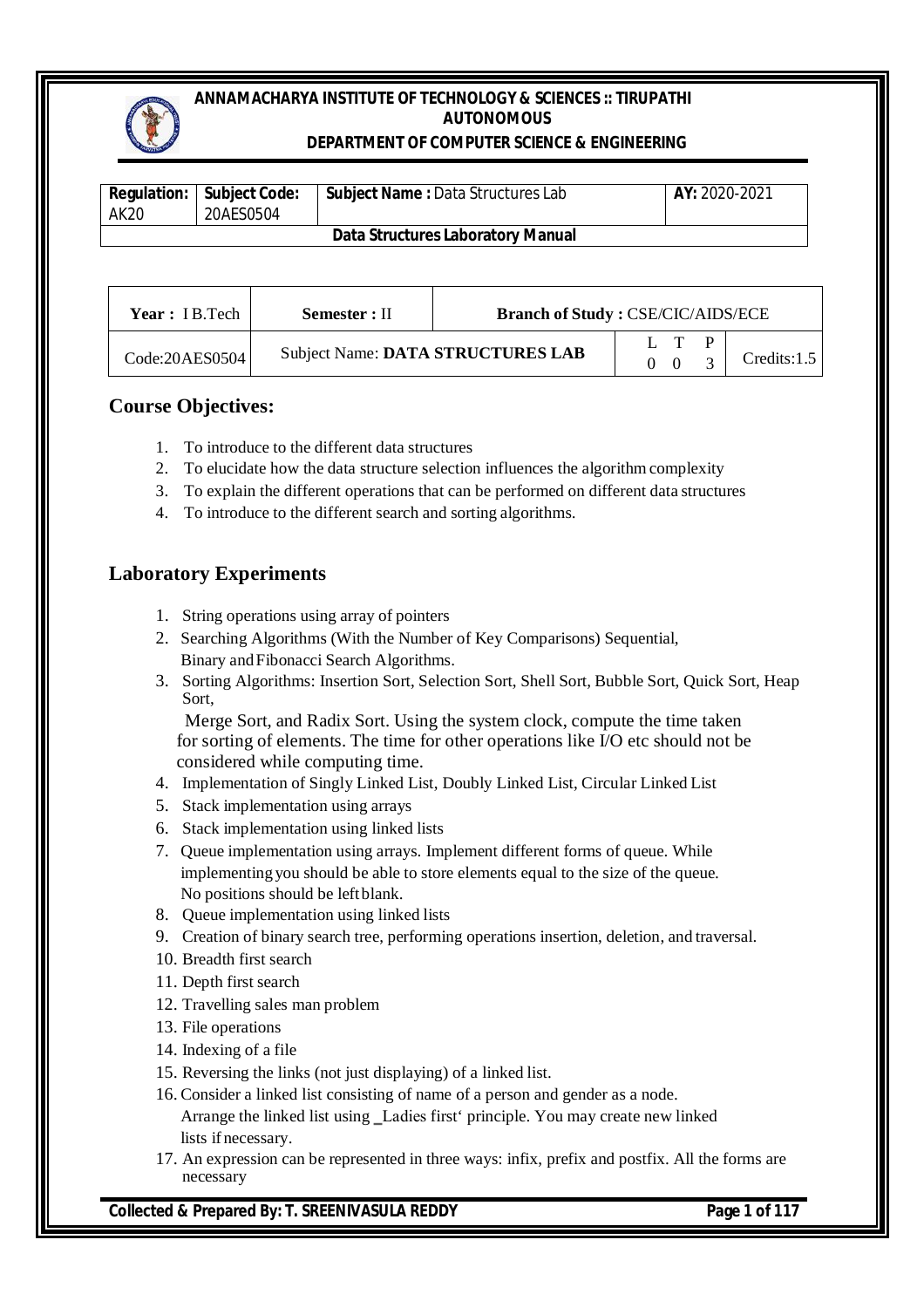#### **DEPARTMENT OF COMPUTER SCIENCE & ENGINEERING**

| AK 20 | <b>Requiation:   Subject Code:</b><br>20AES0504 | <b>Subject Name: Data Structures Lab</b> | AY: 2020-2021 |
|-------|-------------------------------------------------|------------------------------------------|---------------|
|       |                                                 | Data Structures Laboratory Manual        |               |

in different contexts. Write modules to convert from one form to another form. 18. A table can be defined as a collection of rows and columns. Each row and column may have a label. Different values are stored in the cells of the table. The values can be of different data types. Numerical operations like summation, average etc can be performed on rows/columns which contain numerical data. Such operations are to be prevented on data which is not numeric. User may like to insert row/columns in the already existing table. User may like to remove row/column. Create table data type and support different operations on it.

#### **Course Outcomes:**

- 1. Select the data structure appropriate for solving the problem
- 2. Implement searching and sorting algorithms
- 3. Design new data types
- 4. Illustrate the working of stack and queue
- 5. Organize the data in the form of files

| List of COs     | PO no. and keyword         | Competency<br><b>Indicator</b> | <b>Performance</b><br><b>Indicator</b> |
|-----------------|----------------------------|--------------------------------|----------------------------------------|
| CO <sub>1</sub> | PO1: Engineering Knowledge | 1.4                            | 1.4.1                                  |
| CO <sub>2</sub> | PO 2: Problem analysis     | 2.2                            | 2.2.4                                  |
| CO <sub>3</sub> | PO1: Engineering Knowledge | 1.3                            | 1.3.1                                  |
| CO <sub>4</sub> | PO1: Engineering Knowledge | 1.4                            | 1.4.1                                  |
| CO <sub>5</sub> | PO1: Engineering Knowledge | 1.4                            | 1.4.1                                  |
|                 |                            |                                |                                        |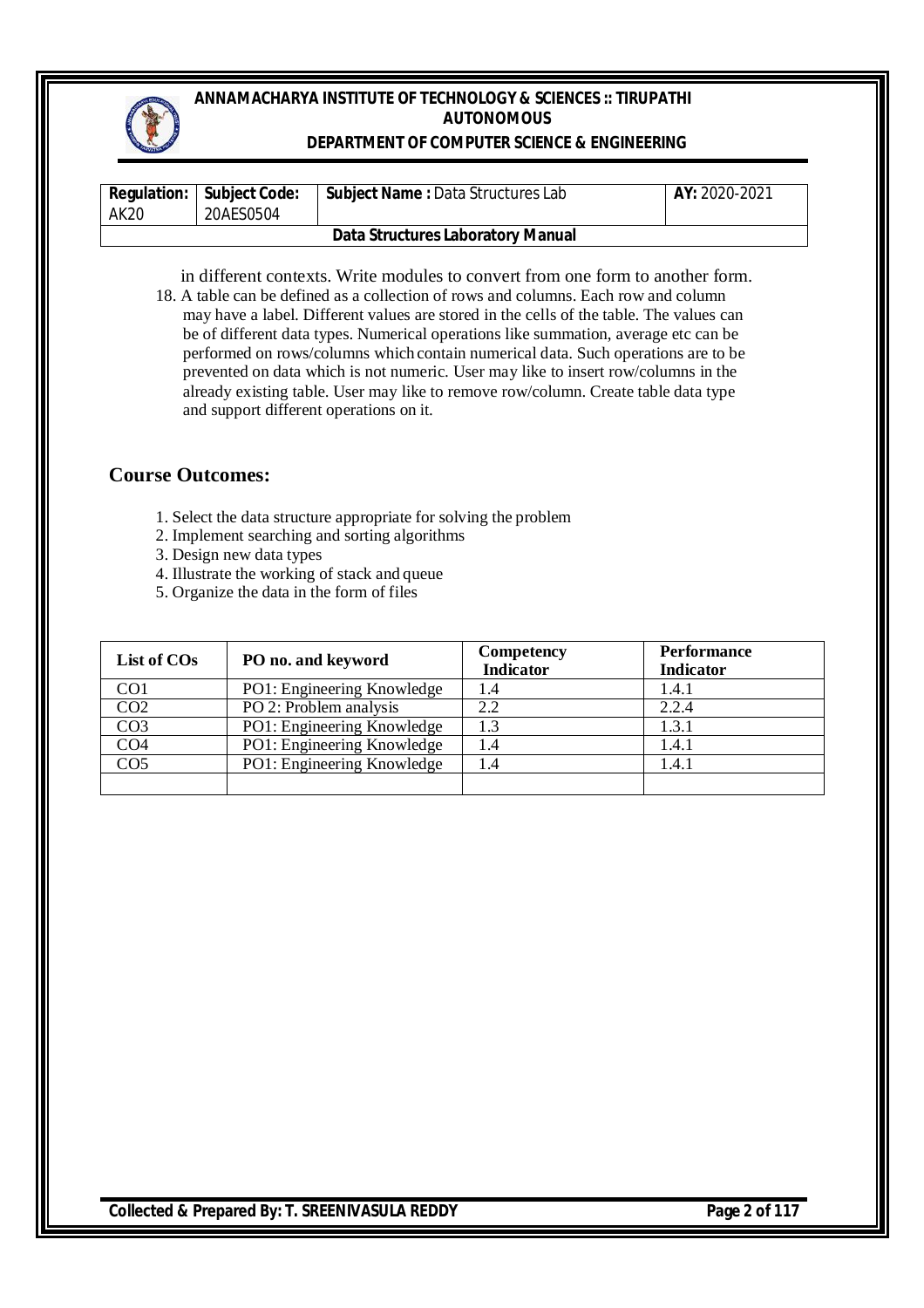

## **DEPARTMENT OF COMPUTER SCIENCE & ENGINEERING**

| <b>Regulation:</b><br><b>AK20</b>               | <b>Subject Code:</b><br>20AES0504              | Subject Name: Data Structures Lab                                                | AY: 2020-2021 |
|-------------------------------------------------|------------------------------------------------|----------------------------------------------------------------------------------|---------------|
|                                                 |                                                | <b>Data Structures Laboratory Manual</b>                                         |               |
|                                                 |                                                |                                                                                  |               |
|                                                 |                                                | 1. AIM: Write a C Program to implement String operations using array of pointers |               |
| //array of strings                              |                                                |                                                                                  |               |
| #include <string.h></string.h>                  |                                                |                                                                                  |               |
| #include <stdio.h></stdio.h>                    |                                                |                                                                                  |               |
| #include <stdlib.h><br/>int main() {</stdlib.h> |                                                |                                                                                  |               |
|                                                 |                                                | // declaring the string pointer array as well as a char array                    |               |
| char *names[50], a[50];                         |                                                |                                                                                  |               |
| int length, i,n;                                |                                                |                                                                                  |               |
| char $*x$ ;                                     |                                                |                                                                                  |               |
|                                                 |                                                | printf("\nArray of pointers to strings program:");                               |               |
|                                                 |                                                | printf("\nHow many no of stings do you want:");                                  |               |
|                                                 | scanf("%d",&n);                                |                                                                                  |               |
|                                                 | printf("\nEnter %d strings:\n",n);             |                                                                                  |               |
|                                                 | // taking inputs in char array as well         |                                                                                  |               |
|                                                 | // as copying them to the string pointer array |                                                                                  |               |
| for $(i = 0; i < n; i++)$                       |                                                |                                                                                  |               |
| $\{$                                            |                                                |                                                                                  |               |
|                                                 | fflush(stdin);                                 |                                                                                  |               |
|                                                 | gets(a); // taking values in char array        |                                                                                  |               |
| $length = strlen(a);$                           |                                                |                                                                                  |               |
|                                                 |                                                | // used malloc to allocate dynamic memory. I+1 to store "\0".                    |               |
|                                                 | $x = (char *)$ malloc(length + 1);             |                                                                                  |               |
| $if(x == NULL)$                                 |                                                |                                                                                  |               |
| {                                               |                                                |                                                                                  |               |
|                                                 | printf("\nmemory insufficient:");<br>return;   |                                                                                  |               |
|                                                 |                                                |                                                                                  |               |
| $stropy(x, a)$ ;                                |                                                |                                                                                  |               |
| $names[i]=x;$                                   |                                                |                                                                                  |               |
|                                                 |                                                |                                                                                  |               |
|                                                 | printf("\nThe strings are:");                  |                                                                                  |               |
| for $(i = 0; i < n; i++)$                       |                                                |                                                                                  |               |
|                                                 | printf("\n%s",names[i]);                       |                                                                                  |               |
| return 0;                                       |                                                |                                                                                  |               |
| }                                               |                                                |                                                                                  |               |
| /*                                              |                                                |                                                                                  |               |

**Collected & Prepared By: T. SREENIVASULA REDDY** Page 3 of 117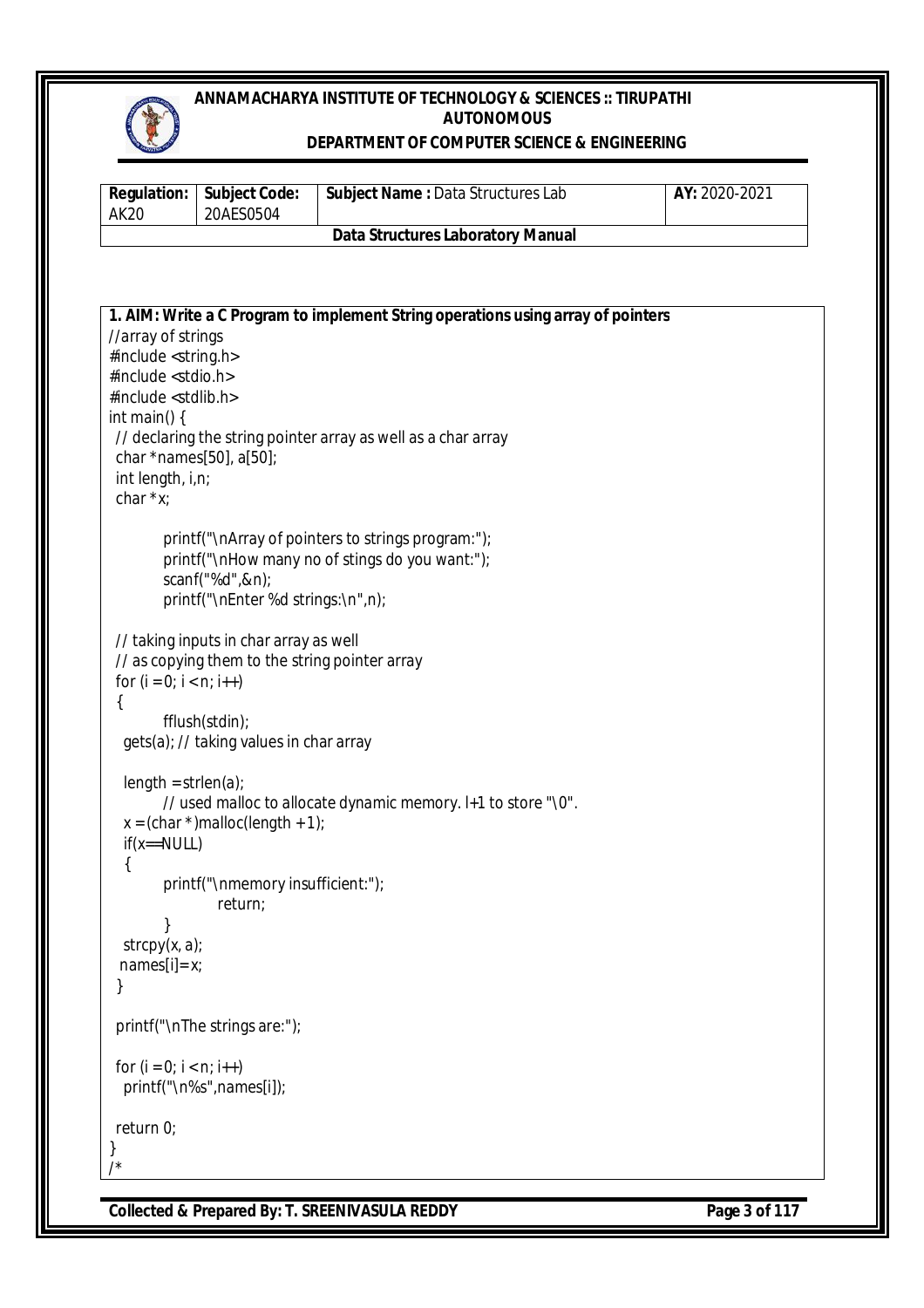

#### **DEPARTMENT OF COMPUTER SCIENCE & ENGINEERING**

| <b>Regulation:</b><br><b>AK20</b>        | <b>Subject Code:</b><br>20AES0504            | Subject Name : Data Structures Lab                                      | AY: 2020-2021 |
|------------------------------------------|----------------------------------------------|-------------------------------------------------------------------------|---------------|
|                                          |                                              | <b>Data Structures Laboratory Manual</b>                                |               |
|                                          |                                              |                                                                         |               |
| OUTPUT:                                  | Array of pointers to strings program:        |                                                                         |               |
|                                          | How many no of stings do you want:5          |                                                                         |               |
|                                          |                                              |                                                                         |               |
| Enter 5 strings:                         |                                              |                                                                         |               |
| R RUPADEVI SINGH                         |                                              |                                                                         |               |
| T SREENIVASULA REDDY                     |                                              |                                                                         |               |
| M KIRAN MONI                             |                                              |                                                                         |               |
| <b>T SAI KUMAR</b>                       |                                              |                                                                         |               |
| <b>G RAMAKRISHNA</b>                     |                                              |                                                                         |               |
| The strings are:                         |                                              |                                                                         |               |
| R RUPADEVI SINGH                         |                                              |                                                                         |               |
| <b>T SREENIVASULA REDDY</b>              |                                              |                                                                         |               |
| M KIRAN MONI                             |                                              |                                                                         |               |
| <b>T SAI KUMAR</b>                       |                                              |                                                                         |               |
| <b>G RAMAKRISHNA</b>                     |                                              |                                                                         |               |
| $^*/$                                    |                                              |                                                                         |               |
| //array operations                       |                                              | 2. AIM: Write a C Program to implement Array Operations                 |               |
| #include <stdio.h></stdio.h>             |                                              |                                                                         |               |
| #define MAX 100                          |                                              |                                                                         |               |
|                                          | int array[MAX], pos, i, n, value,ch;         |                                                                         |               |
| int main()                               |                                              |                                                                         |               |
| {                                        |                                              |                                                                         |               |
|                                          | void create_array();                         |                                                                         |               |
|                                          | void insert_beg();                           |                                                                         |               |
| void insert_end();                       |                                              |                                                                         |               |
| void insert_pos();                       |                                              |                                                                         |               |
| void display();                          |                                              |                                                                         |               |
| void delete_beg();                       |                                              |                                                                         |               |
| void delete_end();<br>void delete_pos(); |                                              |                                                                         |               |
|                                          |                                              |                                                                         |               |
| while(1)                                 |                                              |                                                                         |               |
| €                                        |                                              |                                                                         |               |
|                                          | printf("\n---- Array Operations Menu ----"); |                                                                         |               |
|                                          | printf("Enter your choice(1-5):");           | printf("\n1. Create Array\n2.Insert\n3.Display\n4.Delete\n5.Exit\n\n"); |               |
|                                          | scanf("%d",&ch);                             |                                                                         |               |
|                                          |                                              |                                                                         |               |
| switch(ch)                               |                                              |                                                                         |               |
|                                          |                                              |                                                                         |               |
|                                          | case 1:create_array();                       |                                                                         |               |
|                                          | break;                                       |                                                                         |               |
|                                          |                                              |                                                                         |               |

**Collected & Prepared By: T. SREENIVASULA REDDY Page 4 of 117**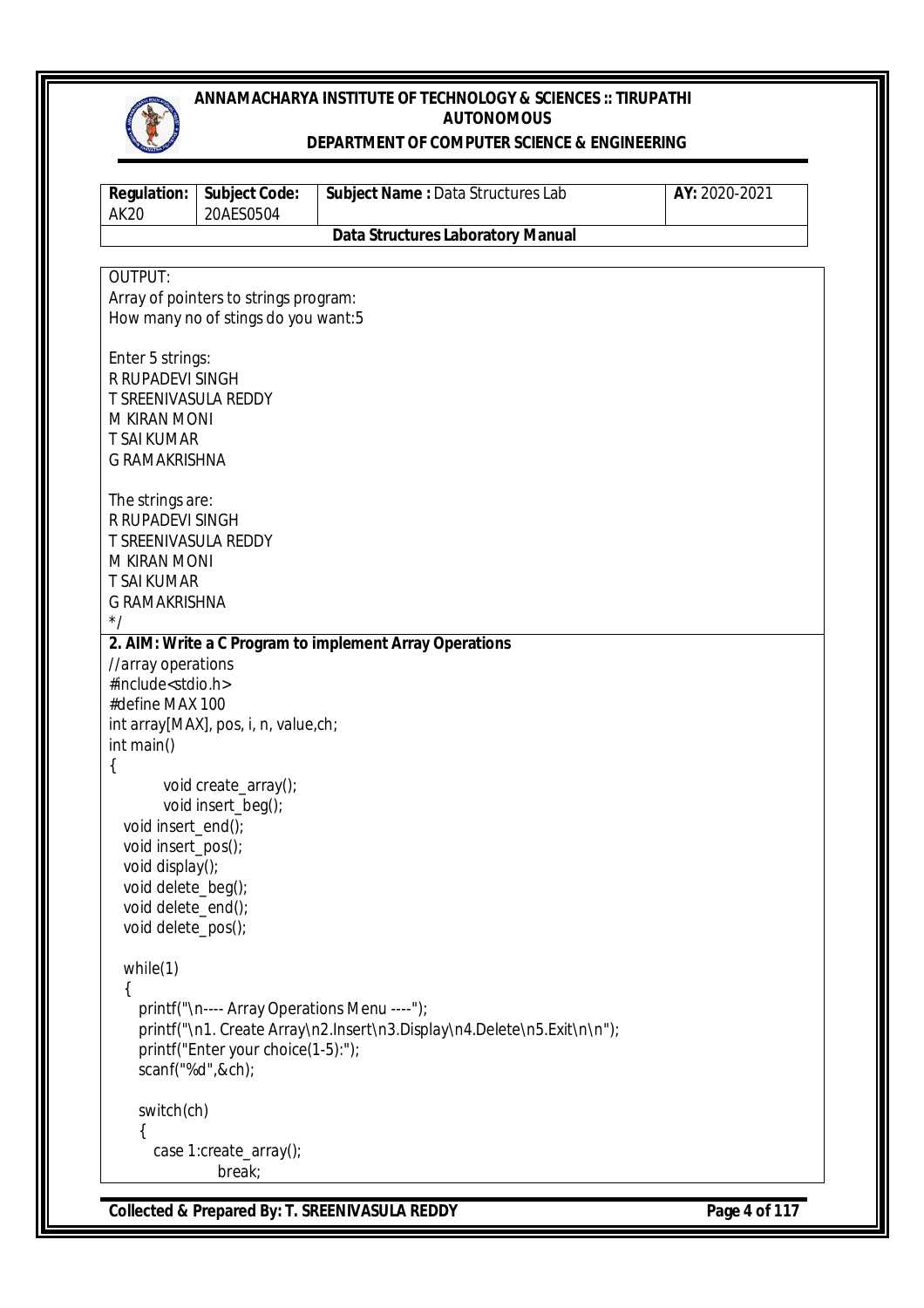

#### **DEPARTMENT OF COMPUTER SCIENCE & ENGINEERING**

```
Regulation:
AK20
             Subject Code:
             20AES0504
                               Subject Name : Data Structures Lab AY: 2020-2021
                                Data Structures Laboratory Manual
                       case 2:
          if(n < = MAX)\{printf("\n---- Insert Menu ----");
                   printf("\n1.Insert at beginning\n2.Insert at end\n3.Insert at specified 
position\n4.Exit");
                   printf("\n\nEnter your choice(1-4):");
                                               scanf("%d",&ch);
                   switch(ch)
        \{ case 1: insert_beg();
                          break;
                     case 2: insert_end();
                          break;
                     case 3: insert_pos();
                          break;
                     case 4: exit(0);
                     default: printf("\nWrong Choice!!");
         }
 }
           else exit(0);
               break;
       case 3: display();
           break;
       case 4: printf("\n---- Delete Menu ----");
          printf("\n1.Delete from beginning\n2.Delete from end\n3.Delete from specified position");
           printf("\n\nEnter your choice(1-4:)");
           scanf("%d",&ch);
           switch(ch)
\{ case 1: delete_beg();
                  break;
            case 2: delete_end();
                  break;
             case 3: delete_pos();
                  break;
             case 4: exit(0);
             default: printf("\nWrong Choice!!");
```
**Collected & Prepared By: T. SREENIVASULA REDDY Page 5 of 117**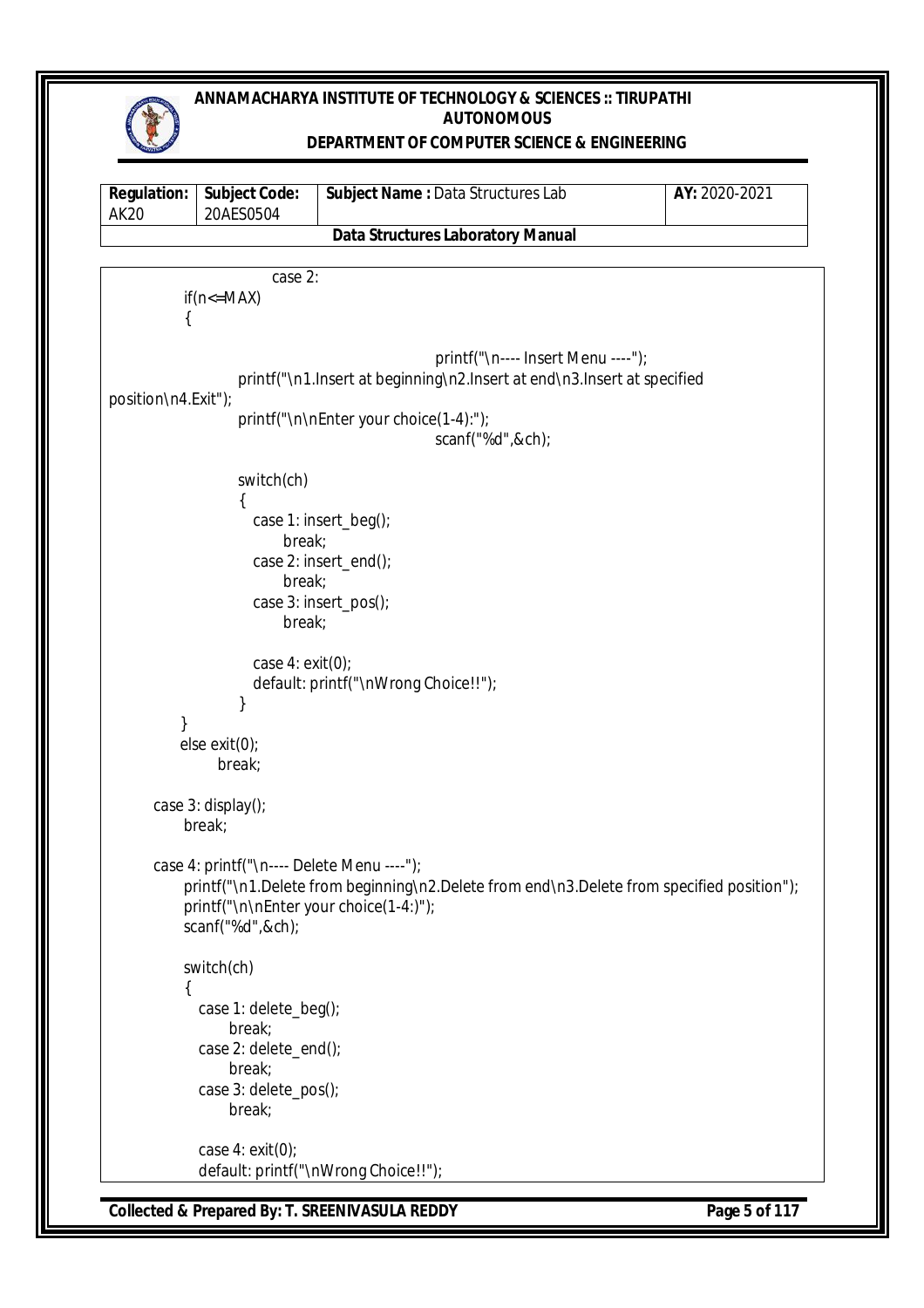

#### **DEPARTMENT OF COMPUTER SCIENCE & ENGINEERING**

| AK20 | <b>Regulation:   Subject Code:</b><br>20AES0504 | <b>Subject Name: Data Structures Lab</b> | AY: 2020-2021 |
|------|-------------------------------------------------|------------------------------------------|---------------|
|      |                                                 | Data Structures Laboratory Manual        |               |

```
 }
            break;
        case 5: exit(0);
            default: printf("\nWrong Choice!!");
     }
   }
return 0;
}
void display() 
{
        printf("\nResultant array is:\n ");
    for(i = 0; i < n; i++)
    printf("%d ", array[i]);
     return;
}
  void create_array() 
  {
   printf("\nEnter Size of the Array:");
   scanf("%d",&n);
   printf("\nEnter %d Elements\n", n);
  for(i = 0; i < n; i++)
     scanf("%d", &array[i]);
        printf("\nInitial Array Elements:\n", n);
  for(i = 0; i < n; i++)
     printf("%5d",array[i]);
}
void insert_beg()
{
        printf("\nEnter the value to insert:");
   scanf("%d", &value);
   // shifting the elements from (position to n) to right
  for(i = n-1; i \ge 0; i-)
    array[i+1] = array[i];array[0] = value; // inserting the given value
        n=n+1:
}
void insert_end()
{
        printf("\nEnter the value to insert:");
```
**Collected & Prepared By: T. SREENIVASULA REDDY Page 6 of 117**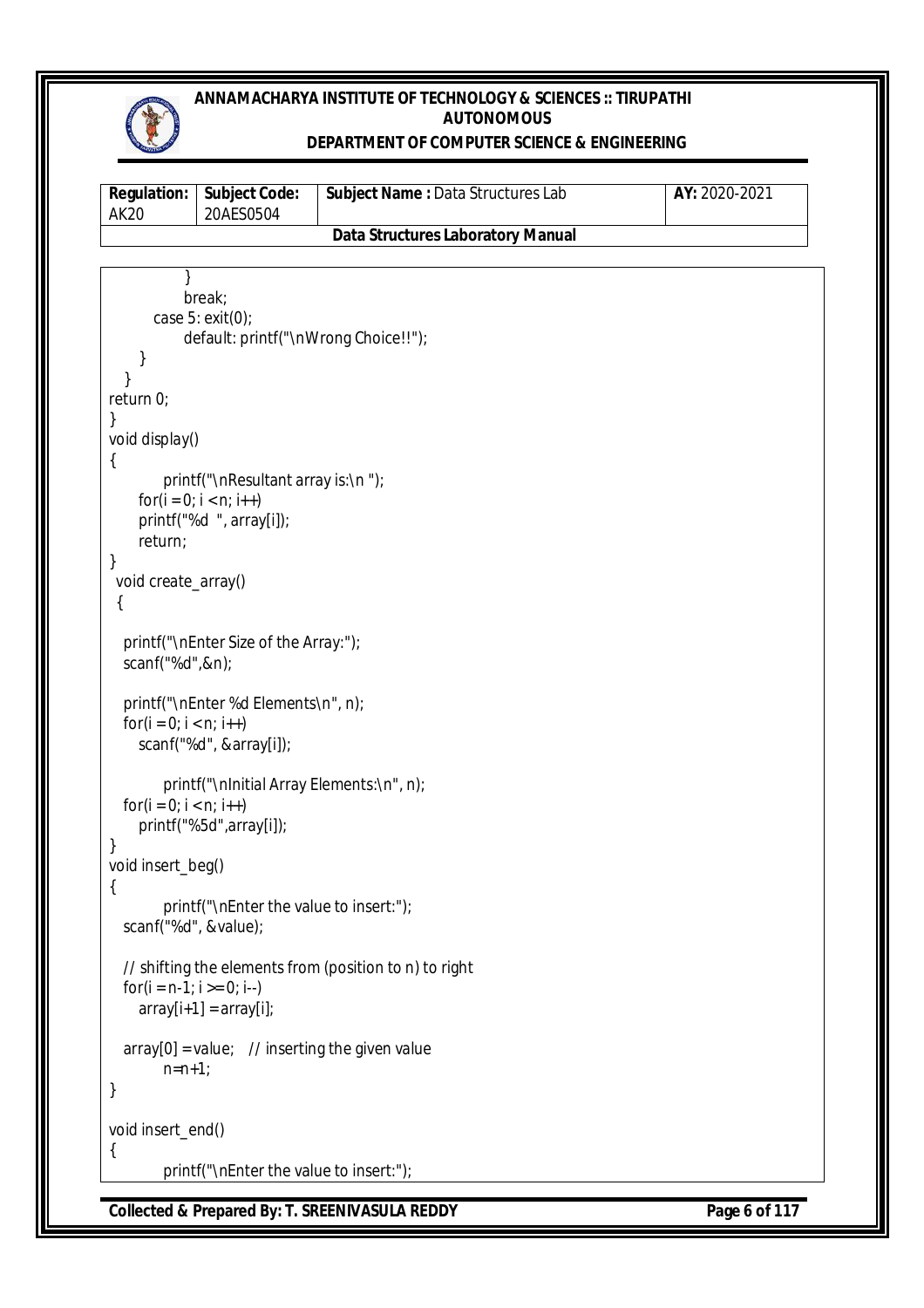

#### **DEPARTMENT OF COMPUTER SCIENCE & ENGINEERING**

```
Regulation:
AK20
             Subject Code:
             20AES0504
                               Subject Name : Data Structures Lab AY: 2020-2021
                                Data Structures Laboratory Manual
Collected & Prepared By: T. SREENIVASULA REDDY Page 7 of 117
   scanf("%d", &value);
   array[n]=value;
  n=n+1:
}
void insert_pos() 
{
       printf("\nEnter the location where you want to insert new element:");
   scanf("%d", &pos);
   printf("\nEnter the value to insert:");
   scanf("%d", &value);
       if(pos<0 || pos>n) 
       {
               printf("\nInvalid Position Retry....");
               return;
       }
   // shifting the elements from (position to n) to right
  for(i = n-1; i >= pos-1; i-)array[i+1] = array[i];array[pos - 1] = value; // inserting the given value
       n=n+1;
       return;
}
void delete_beg()
{
       // shifting the elements from (position n to 0) to left
  for(i = 0; i < n; i++)
    array[i] = array[i+1];
   n=n-1;
   return;
}
void delete_end()
{
       n=n-1;
       return;
}
void delete_pos()
{
       printf("\nEnter the location where you want to Delete element:");
   scanf("%d", &pos);
       if(pos<0 \mid |pos>n){
               printf("\nInvalid Position Retry....");
```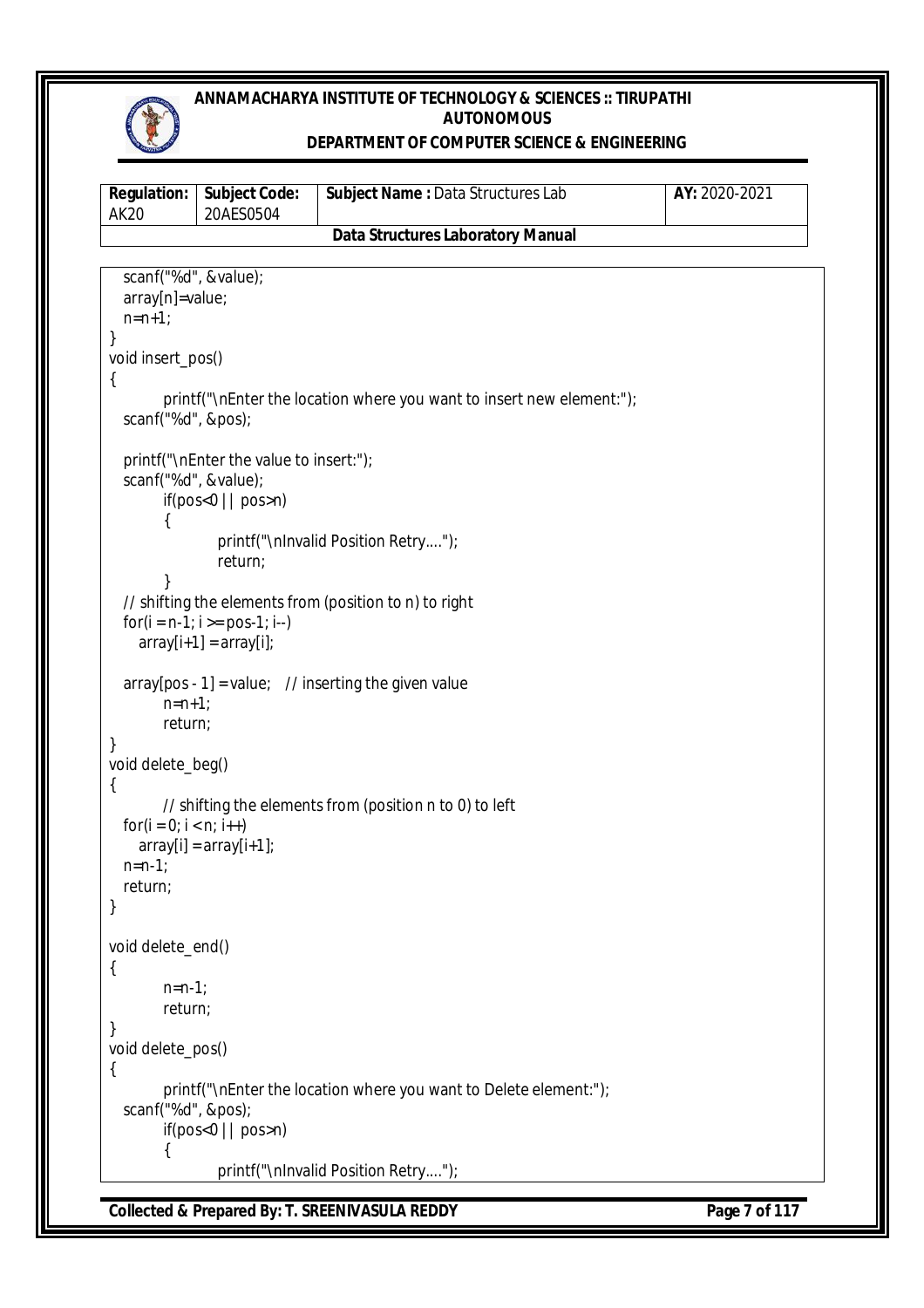

#### **DEPARTMENT OF COMPUTER SCIENCE & ENGINEERING**

| <b>Regulation:</b><br><b>AK20</b> | <b>Subject Code:</b><br>20AES0504 | Subject Name: Data Structures Lab                      | AY: 2020-2021 |
|-----------------------------------|-----------------------------------|--------------------------------------------------------|---------------|
|                                   |                                   | <b>Data Structures Laboratory Manual</b>               |               |
|                                   |                                   |                                                        |               |
|                                   | return;                           |                                                        |               |
| }                                 |                                   | // shifting the elements from (position to n) to right |               |
| $n = n - 1$ ;                     |                                   |                                                        |               |
|                                   | printf("\nPos=%d\t n=%d",pos,n);  |                                                        |               |
|                                   | $for(i = pos-1; i < n; i++)$      |                                                        |               |
|                                   | $array[i] = array[i+1];$          |                                                        |               |
|                                   |                                   |                                                        |               |
| return;                           |                                   |                                                        |               |
| }                                 |                                   |                                                        |               |
| /                                 |                                   |                                                        |               |
| <b>OUTPUT:</b>                    |                                   |                                                        |               |
| 1. Create Array                   | ---- Array Operations Menu ----   |                                                        |               |
| 2.Insert                          |                                   |                                                        |               |
| 3.Display                         |                                   |                                                        |               |
| 4.Delete                          |                                   |                                                        |               |
| 5.Exit                            |                                   |                                                        |               |
|                                   |                                   |                                                        |               |
| Enter your choice(1-5):1          |                                   |                                                        |               |
| Enter Size of the Array:5         |                                   |                                                        |               |
|                                   |                                   |                                                        |               |
| <b>Enter 5 Elements</b>           |                                   |                                                        |               |
| 15 87 585 -55 -2                  |                                   |                                                        |               |
| Initial Array Elements:           |                                   |                                                        |               |
| 15 87 585 -55 -2                  |                                   |                                                        |               |
|                                   | ---- Array Operations Menu ----   |                                                        |               |
| 1. Create Array                   |                                   |                                                        |               |
| 2.Insert                          |                                   |                                                        |               |
| 3.Display                         |                                   |                                                        |               |
| 4.Delete                          |                                   |                                                        |               |
| 5.Exit                            |                                   |                                                        |               |
| Enter your choice(1-5):2          |                                   |                                                        |               |
| ---- Insert Menu ----             |                                   |                                                        |               |
| 1. Insert at beginning            |                                   |                                                        |               |
| 2. Insert at end                  |                                   |                                                        |               |
|                                   | 3. Insert at specified position   |                                                        |               |
| 4.Exit                            |                                   |                                                        |               |
|                                   |                                   |                                                        |               |
| Enter your choice(1-4):1          |                                   |                                                        |               |

**Collected & Prepared By: T. SREENIVASULA REDDY Page 8 of 117**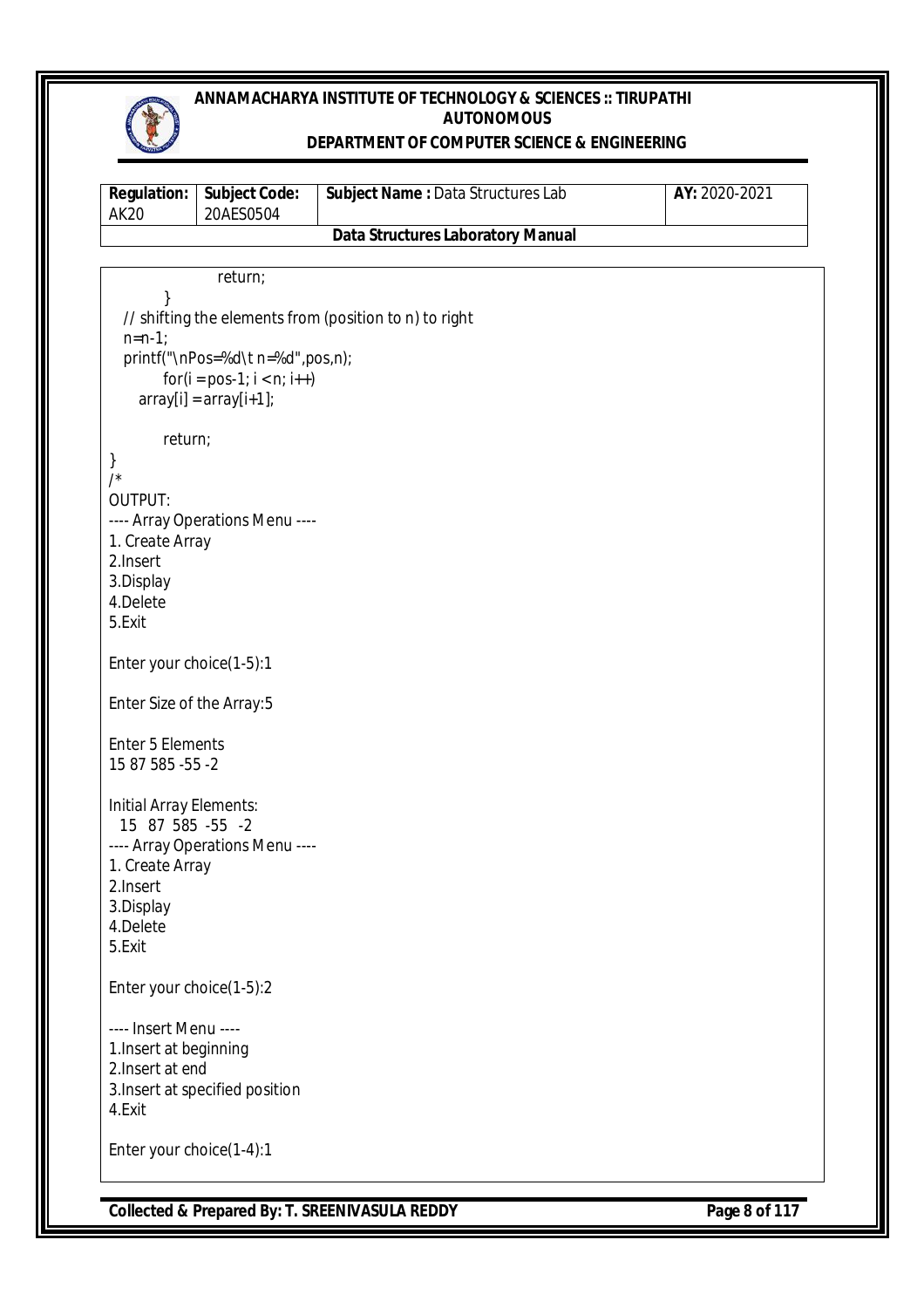

#### **DEPARTMENT OF COMPUTER SCIENCE & ENGINEERING**

| <b>Regulation:</b><br><b>AK20</b>                                                                              | <b>Subject Code:</b><br>20AES0504                             | Subject Name: Data Structures Lab        | AY: 2020-2021 |
|----------------------------------------------------------------------------------------------------------------|---------------------------------------------------------------|------------------------------------------|---------------|
|                                                                                                                |                                                               | <b>Data Structures Laboratory Manual</b> |               |
|                                                                                                                |                                                               |                                          |               |
|                                                                                                                | Enter the value to insert: 1000                               |                                          |               |
| 1. Create Array<br>2.Insert<br>3.Display<br>4.Delete<br>5.Exit                                                 | ---- Array Operations Menu ----                               |                                          |               |
| Enter your choice(1-5):3                                                                                       |                                                               |                                          |               |
| Resultant array is:<br>1000 15 87 585 -55 -2<br>1. Create Array<br>2.Insert<br>3.Display<br>4.Delete<br>5.Exit | ---- Array Operations Menu ----                               |                                          |               |
| Enter your choice(1-5):2                                                                                       |                                                               |                                          |               |
| ---- Insert Menu ----<br>1. Insert at beginning<br>2. Insert at end<br>4.Exit                                  | 3. Insert at specified position                               |                                          |               |
| Enter your choice(1-4):2                                                                                       |                                                               |                                          |               |
|                                                                                                                | Enter the value to insert:5000                                |                                          |               |
| 1. Create Array<br>2.Insert<br>3.Display<br>4.Delete<br>5.Exit                                                 | ---- Array Operations Menu ----                               |                                          |               |
| Enter your choice(1-5):3                                                                                       |                                                               |                                          |               |
| Resultant array is:<br>1. Create Array                                                                         | 1000 15 87 585 -55 -2 5000<br>---- Array Operations Menu ---- |                                          |               |

**Collected & Prepared By: T. SREENIVASULA REDDY** Page 9 of 117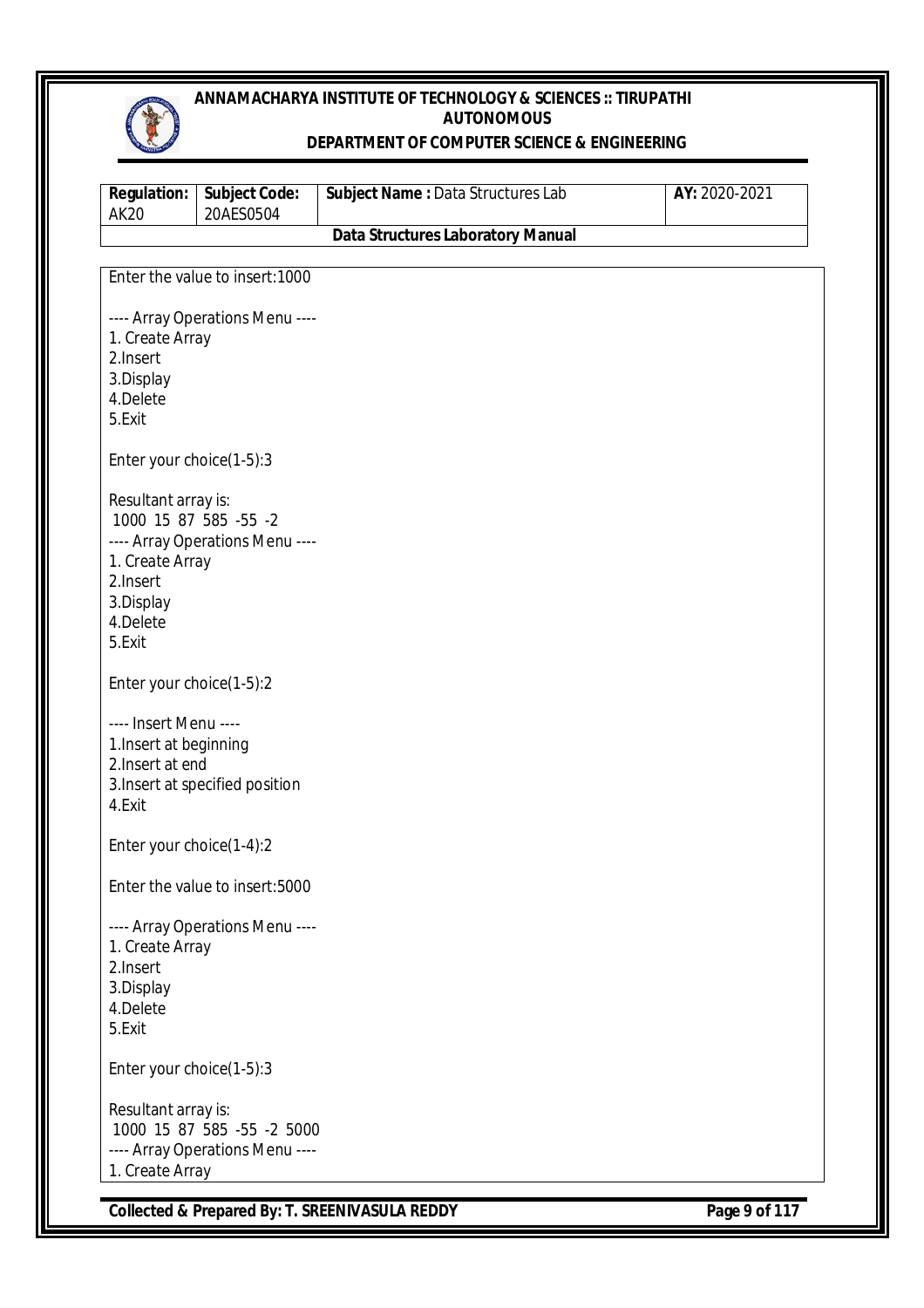

#### **DEPARTMENT OF COMPUTER SCIENCE & ENGINEERING**

| <b>Regulation:</b><br><b>AK20</b>                                                      | <b>Subject Code:</b><br>20AES0504                                 | Subject Name : Data Structures Lab                        | AY: 2020-2021 |
|----------------------------------------------------------------------------------------|-------------------------------------------------------------------|-----------------------------------------------------------|---------------|
|                                                                                        |                                                                   | <b>Data Structures Laboratory Manual</b>                  |               |
| 2. Insert<br>3.Display<br>4.Delete<br>5.Exit                                           |                                                                   |                                                           |               |
| Enter your choice(1-5):2                                                               |                                                                   |                                                           |               |
| ---- Insert Menu ----<br>1. Insert at beginning<br>2. Insert at end<br>4.Exit          | 3. Insert at specified position                                   |                                                           |               |
| Enter your choice(1-4):3                                                               |                                                                   |                                                           |               |
|                                                                                        |                                                                   | Enter the location where you want to insert new element:5 |               |
|                                                                                        | Enter the value to insert: 777                                    |                                                           |               |
| 1. Create Array<br>2. Insert<br>3.Display<br>4.Delete<br>5.Exit                        | ---- Array Operations Menu ----                                   |                                                           |               |
| Enter your choice(1-5):3                                                               |                                                                   |                                                           |               |
| Resultant array is:<br>1. Create Array<br>2. Insert<br>3.Display<br>4.Delete<br>5.Exit | 1000 15 87 585 777 -55 -2 5000<br>---- Array Operations Menu ---- |                                                           |               |
| Enter your choice(1-5):4                                                               |                                                                   |                                                           |               |
| ---- Delete Menu ----<br>1. Delete from beginning<br>2. Delete from end                | 3. Delete from specified position                                 |                                                           |               |
| Enter your choice(1-4:)1                                                               |                                                                   |                                                           |               |

**Collected & Prepared By: T. SREENIVASULA REDDY Page 10 of 117**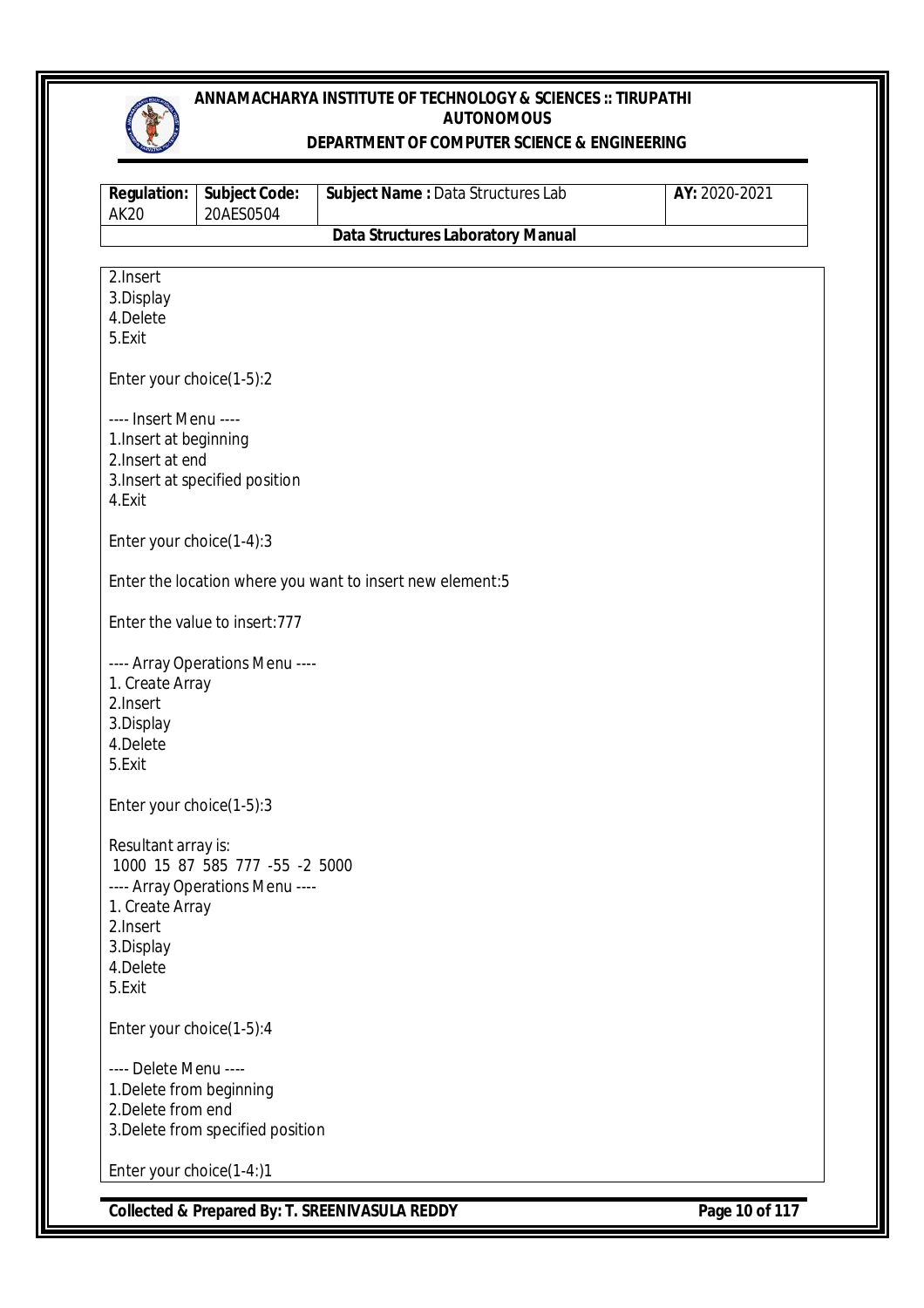

#### **DEPARTMENT OF COMPUTER SCIENCE & ENGINEERING**

| <b>Regulation:</b><br><b>AK20</b> | <b>Subject Code:</b><br>20AES0504 | Subject Name : Data Structures Lab       | AY: 2020-2021 |
|-----------------------------------|-----------------------------------|------------------------------------------|---------------|
|                                   |                                   | <b>Data Structures Laboratory Manual</b> |               |
|                                   |                                   |                                          |               |
|                                   | ---- Array Operations Menu ----   |                                          |               |
| 1. Create Array                   |                                   |                                          |               |
| 2.Insert                          |                                   |                                          |               |
| 3.Display<br>4.Delete             |                                   |                                          |               |
| 5.Exit                            |                                   |                                          |               |
|                                   |                                   |                                          |               |
| Enter your choice(1-5):3          |                                   |                                          |               |
| Resultant array is:               |                                   |                                          |               |
|                                   | 15 87 585 777 -55 -2 5000         |                                          |               |
| 1. Create Array                   | ---- Array Operations Menu ----   |                                          |               |
| 2.Insert                          |                                   |                                          |               |
| 3.Display                         |                                   |                                          |               |
| 4.Delete                          |                                   |                                          |               |
| 5.Exit                            |                                   |                                          |               |
| Enter your choice(1-5):4          |                                   |                                          |               |
| ---- Delete Menu ----             |                                   |                                          |               |
| 1. Delete from beginning          |                                   |                                          |               |
| 2. Delete from end                |                                   |                                          |               |
|                                   | 3. Delete from specified position |                                          |               |
| Enter your choice(1-4:)2          |                                   |                                          |               |
|                                   | ---- Array Operations Menu ----   |                                          |               |
| 1. Create Array                   |                                   |                                          |               |
| 2. Insert                         |                                   |                                          |               |
| 3.Display                         |                                   |                                          |               |
| 4.Delete                          |                                   |                                          |               |
| 5.Exit                            |                                   |                                          |               |
| Enter your choice(1-5):3          |                                   |                                          |               |
| Resultant array is:               |                                   |                                          |               |
| 15 87 585 777 -55 -2              |                                   |                                          |               |
|                                   | ---- Array Operations Menu ----   |                                          |               |
| 1. Create Array<br>2.Insert       |                                   |                                          |               |
| 3.Display                         |                                   |                                          |               |
| 4.Delete                          |                                   |                                          |               |
| 5.Exit                            |                                   |                                          |               |

**Collected & Prepared By: T. SREENIVASULA REDDY Page 11 of 117**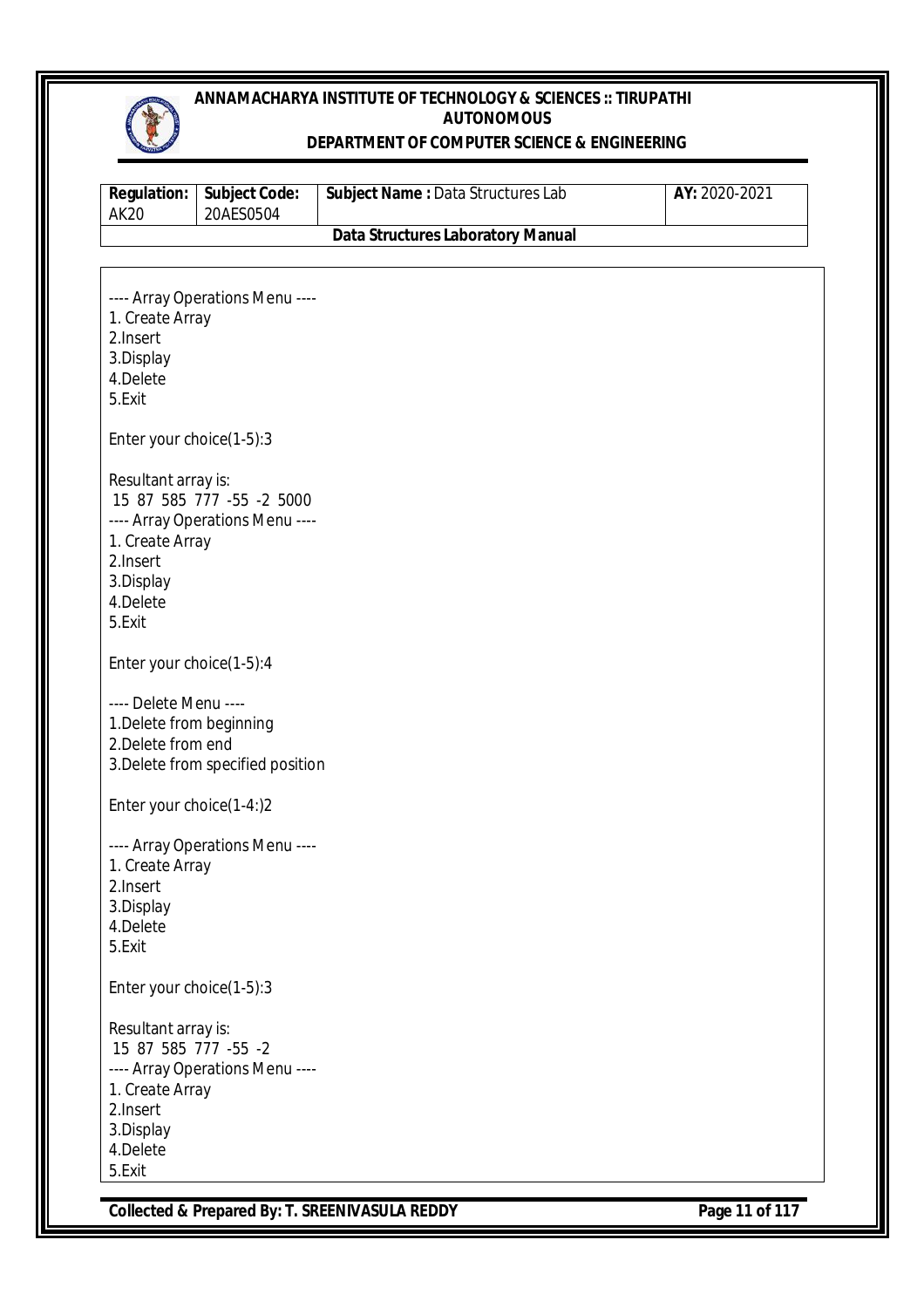

#### **DEPARTMENT OF COMPUTER SCIENCE & ENGINEERING**

| <b>Regulation:</b><br><b>AK20</b> | <b>Subject Code:</b><br>20AES0504           | Subject Name: Data Structures Lab                                                                  | AY: 2020-2021 |
|-----------------------------------|---------------------------------------------|----------------------------------------------------------------------------------------------------|---------------|
|                                   |                                             | <b>Data Structures Laboratory Manual</b>                                                           |               |
|                                   |                                             |                                                                                                    |               |
| Enter your choice(1-5):4          |                                             |                                                                                                    |               |
| ---- Delete Menu ----             |                                             |                                                                                                    |               |
| 1. Delete from beginning          |                                             |                                                                                                    |               |
| 2. Delete from end                |                                             |                                                                                                    |               |
|                                   | 3. Delete from specified position           |                                                                                                    |               |
|                                   |                                             |                                                                                                    |               |
| Enter your choice(1-4:)3          |                                             |                                                                                                    |               |
|                                   |                                             |                                                                                                    |               |
|                                   |                                             | Enter the location where you want to Delete element: 4                                             |               |
|                                   |                                             |                                                                                                    |               |
|                                   | ---- Array Operations Menu ----             |                                                                                                    |               |
| 1. Create Array<br>2.Insert       |                                             |                                                                                                    |               |
| 3.Display                         |                                             |                                                                                                    |               |
| 4.Delete                          |                                             |                                                                                                    |               |
| 5.Exit                            |                                             |                                                                                                    |               |
|                                   |                                             |                                                                                                    |               |
| Enter your choice(1-5):3          |                                             |                                                                                                    |               |
| Resultant array is:               |                                             |                                                                                                    |               |
| 15 87 585 -55 -2                  |                                             |                                                                                                    |               |
|                                   | ---- Array Operations Menu ----             |                                                                                                    |               |
| 1. Create Array                   |                                             |                                                                                                    |               |
| 2.Insert                          |                                             |                                                                                                    |               |
| 3.Display                         |                                             |                                                                                                    |               |
| 4.Delete                          |                                             |                                                                                                    |               |
| 5.Exit                            |                                             |                                                                                                    |               |
|                                   |                                             |                                                                                                    |               |
| Enter your choice(1-5):2          |                                             |                                                                                                    |               |
| $^*/$                             |                                             | Array Reached the Maximum SizeProgram terminated                                                   |               |
|                                   |                                             | 3. AIM: Searching Algorithms (With the Number of Key Comparisons) Sequential, Binary and Fibonacci |               |
| <b>Search Algorithms</b>          |                                             |                                                                                                    |               |
| //linear search                   |                                             |                                                                                                    |               |
| #include <stdio.h></stdio.h>      |                                             |                                                                                                    |               |
|                                   | int linear_search(int *, int, int);         |                                                                                                    |               |
| int count=0;                      |                                             |                                                                                                    |               |
|                                   | int linear_search(int *arr, int n, int key) |                                                                                                    |               |
| ₹                                 |                                             |                                                                                                    |               |
| int i;                            |                                             |                                                                                                    |               |
|                                   | $for(i = 0; i < n; i++)$                    |                                                                                                    |               |
|                                   |                                             |                                                                                                    |               |
|                                   | count++;                                    |                                                                                                    |               |
|                                   |                                             | <b>CROSON DU. T. CDEFNINIACLU A DEDDV</b>                                                          |               |

**Collected & Prepared By: T. SREENIVASULA REDDY Page 12 of 117**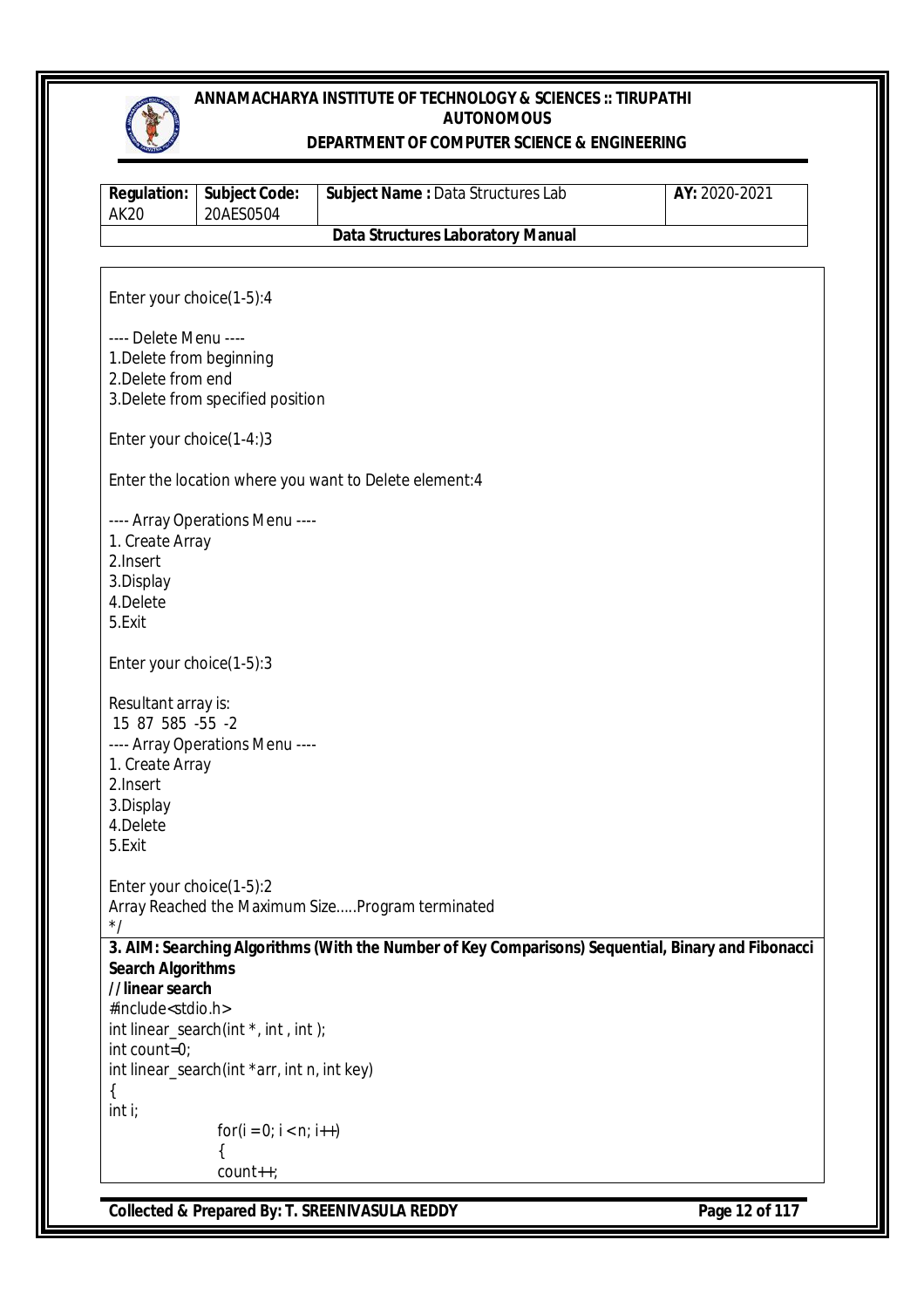

#### **DEPARTMENT OF COMPUTER SCIENCE & ENGINEERING**

| AK 20 | <b>Regulation:   Subject Code:</b><br>20AES0504 | <b>Subject Name: Data Structures Lab</b> | AY: 2020-2021 |
|-------|-------------------------------------------------|------------------------------------------|---------------|
|       |                                                 | Data Structures Laboratory Manual        |               |

```
Collected & Prepared By: T. SREENIVASULA REDDY Page 13 of 117
                if (arr[i] == key)return i;
                }
return -1;
}
int main(void)
{
int i, pos;
int n, key;
        printf("\n Linear Search Program:");
       printf("\n*********************************");
        printf("\nEnter size of the array:");
        scanf("%d",&n);
  int * arr = (int*)(malloc(sizeof(int) * n));
        printf("\nEnter %d Elements into the array:\n",n);
  for (i = 0; i < n; i++) scanf("%d",&arr[i]);
        printf("\nOriginal List is:\n");
        for (i = 0; i < n; i++) printf("%5d",arr[i]);
   printf("\nEnter key value to be search:");
   scanf("%d",&key);
pos = linear_search(arr, n, key);
if(pos==-1) {
      printf("\nElement is not found in the array !\n");
    }
    else
    {
       printf("\nElement %d is present at position %d",key, pos+1);
    }
printf("\nThe no. of key comparisions is %d\n",count);
return 0;
}
OUTPUT:
Linear Search Program:
*******************************
Enter size of the array:8
Enter 8 Elements into the array:
10 15 879 -55 858 -77 999 0
```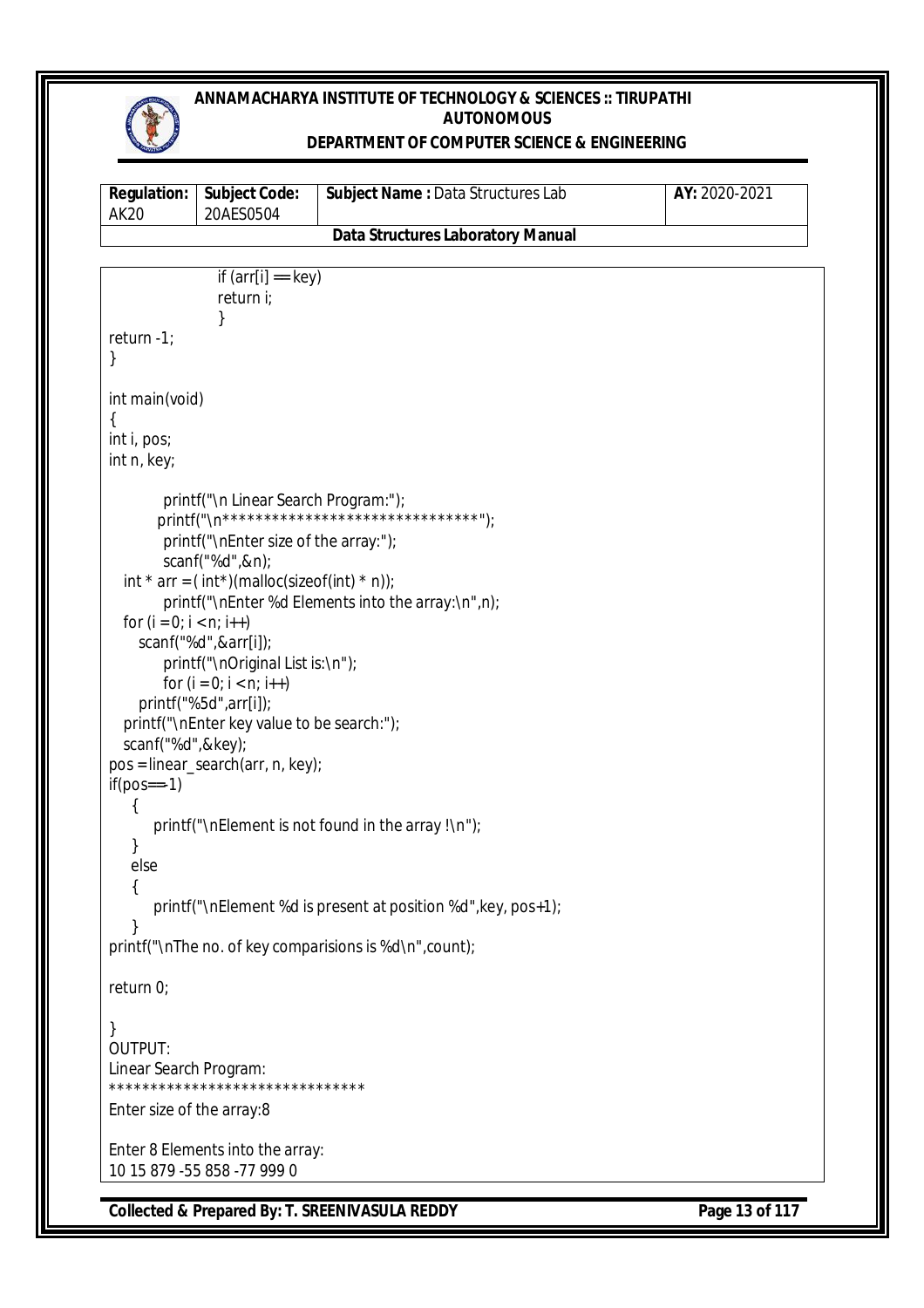

#### **DEPARTMENT OF COMPUTER SCIENCE & ENGINEERING**

| <b>Regulation:</b><br><b>AK20</b>                                                  | <b>Subject Code:</b><br>20AES0504                                                                                                                                                                                                            | Subject Name: Data Structures Lab                                                                                                 | AY: 2020-2021 |
|------------------------------------------------------------------------------------|----------------------------------------------------------------------------------------------------------------------------------------------------------------------------------------------------------------------------------------------|-----------------------------------------------------------------------------------------------------------------------------------|---------------|
|                                                                                    |                                                                                                                                                                                                                                              | <b>Data Structures Laboratory Manual</b>                                                                                          |               |
|                                                                                    |                                                                                                                                                                                                                                              |                                                                                                                                   |               |
| Original List is:                                                                  | 10 15 879 -55 858 -77 999 0<br>Enter key value to be search:0                                                                                                                                                                                |                                                                                                                                   |               |
|                                                                                    | Element 0 is present at position 8<br>The no. of key comparisions is 8                                                                                                                                                                       |                                                                                                                                   |               |
| //binary search<br>#include <stdio.h></stdio.h>                                    |                                                                                                                                                                                                                                              |                                                                                                                                   |               |
| int count=0;<br>$\{$<br>while $(l \le h)$ {<br>int mid = $(l+h) / 2$ ;<br>count++; | int binary_search(int *arr, int I, int h, int key)                                                                                                                                                                                           |                                                                                                                                   |               |
| if $\text{arr}[mid] == \text{key}$<br>return mid;                                  |                                                                                                                                                                                                                                              |                                                                                                                                   |               |
| else if(arr[mid] > key)<br>$h=mid-1;$                                              |                                                                                                                                                                                                                                              |                                                                                                                                   |               |
| else l=mid+1;<br>return -1;<br>}                                                   |                                                                                                                                                                                                                                              |                                                                                                                                   |               |
| int main(void)<br>$\{$<br>int i, pos;<br>int n, key;                               |                                                                                                                                                                                                                                              |                                                                                                                                   |               |
| for $(i = 0; i < n; i++)$                                                          | printf("\n Binary Search Program:");<br>printf("\nEnter size of the array:");<br>scanf("%d",&n);<br>int * arr = $(int*)$ (malloc(sizeof(int) * n));<br>scanf("%d",&arr[i]);<br>printf("\nOriginal List is:\n");<br>for $(i = 0; i < n; i++)$ | printf("\n**********************************");<br>printf("\nEnter%d Elements into the array (Enter in Sorted Order Only):\n",n); |               |

**Collected & Prepared By: T. SREENIVASULA REDDY Page 14 of 117**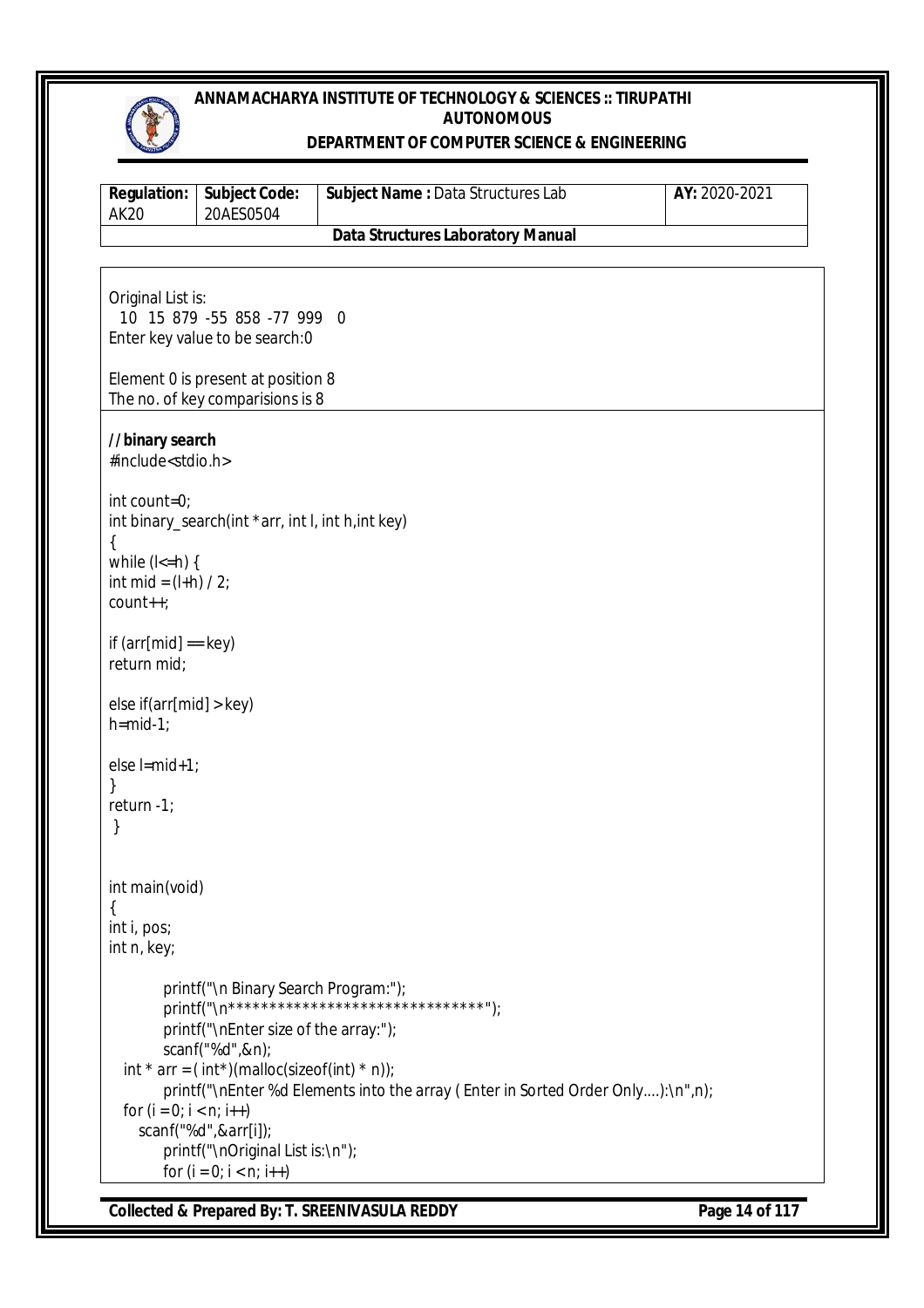

## **DEPARTMENT OF COMPUTER SCIENCE & ENGINEERING**

| <b>Regulation:</b><br><b>AK20</b>                                | <b>Subject Code:</b><br>20AES0504                                                                                                                                                   | Subject Name: Data Structures Lab                             | AY: 2020-2021  |
|------------------------------------------------------------------|-------------------------------------------------------------------------------------------------------------------------------------------------------------------------------------|---------------------------------------------------------------|----------------|
|                                                                  |                                                                                                                                                                                     | <b>Data Structures Laboratory Manual</b>                      |                |
| scanf("%d",&key);                                                | printf("%5d",arr[i]);<br>printf("\nEnter key value to be search:");                                                                                                                 |                                                               |                |
| $if(pos==-1)$                                                    | $pos = binary\_search(arr, 0, n-1, key);$                                                                                                                                           |                                                               |                |
| else<br>{                                                        |                                                                                                                                                                                     | printf("\nElement is not found in the array !\n");            |                |
|                                                                  |                                                                                                                                                                                     | printf("\nElement %d is present at position %d", key, pos+1); |                |
|                                                                  |                                                                                                                                                                                     | printf("\nThe no. of key comparisions is %d\n", count);       |                |
| return 0;                                                        |                                                                                                                                                                                     |                                                               |                |
| $\mathcal{E}$<br><b>OUTPUT:</b><br><b>Binary Search Program:</b> | *******************************                                                                                                                                                     |                                                               |                |
| Enter size of the array:8                                        |                                                                                                                                                                                     |                                                               |                |
|                                                                  | -777 -5 0 5 777 888 989 1020                                                                                                                                                        | Enter 8 Elements into the array (Enter in Sorted Order Only): |                |
| Original List is:                                                | -777 -5 0 5 777 888 989 1020<br>Enter key value to be search: 1020                                                                                                                  |                                                               |                |
|                                                                  | Element 1020 is present at position 8<br>The no. of key comparisions is 4                                                                                                           |                                                               |                |
| #include <stdio.h><br/>int count=0;</stdio.h>                    | // C program for Fibonacci Search<br>int min(int x, int y) { return $(x \le y)$ ? $x : y$ ; }                                                                                       | // Utility function to find minimum of two elements           |                |
| $\{count++;$                                                     | int fibonacci_Search(int arr[], int x, int n)<br>/* Initialize fibonacci numbers */<br>int fibmm2 = $0$ ; // (m-2)'th Fibonacci No.<br>int fibmm1 = $1$ ; // (m-1)'th Fibonacci No. | /* Returns index of x if present, else returns -1 */          |                |
|                                                                  |                                                                                                                                                                                     | <b>Collected &amp; Prepared By: T. SREENIVASULA REDDY</b>     | Page 15 of 117 |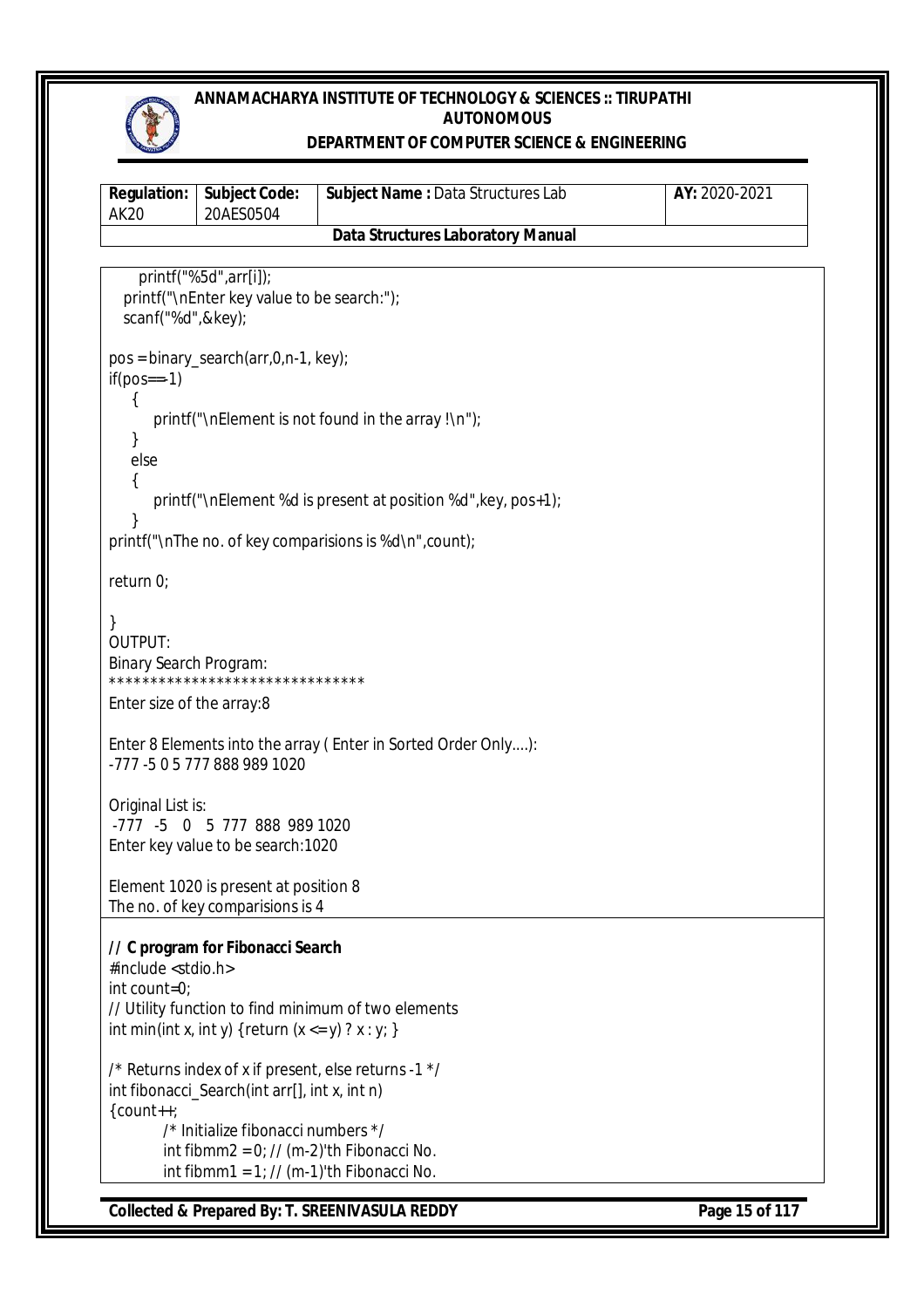

## **DEPARTMENT OF COMPUTER SCIENCE & ENGINEERING**

| <b>Regulation:</b><br><b>AK20</b> | <b>Subject Code:</b><br>20AES0504                                                                                                    | Subject Name: Data Structures Lab                                                                                                                                                                                                                       | AY: 2020-2021 |
|-----------------------------------|--------------------------------------------------------------------------------------------------------------------------------------|---------------------------------------------------------------------------------------------------------------------------------------------------------------------------------------------------------------------------------------------------------|---------------|
|                                   |                                                                                                                                      | <b>Data Structures Laboratory Manual</b>                                                                                                                                                                                                                |               |
|                                   |                                                                                                                                      | $int$ fibM = fibmm2 + fibmm1; // m'th Fibonacci                                                                                                                                                                                                         |               |
| }                                 | Number greater than or equal to n */<br>while (fibM $<$ n) {<br>$fibmm2 = fibmm1;$<br>$fibmm1 = fibM$ ;<br>$fibM = fibmm2 + fibmm1;$ | /* fibM is going to store the smallest Fibonacci                                                                                                                                                                                                        |               |
|                                   | int offset $= -1$ ;                                                                                                                  | // Marks the eliminated range from front                                                                                                                                                                                                                |               |
|                                   | fibMm2 becomes $0 \times$ /<br>while (fibM $>$ 1) {                                                                                  | /* while there are elements to be inspected. Note that<br>we compare arr[fibMm2] with x. When fibM becomes 1,<br>// Check if fibMm2 is a valid location<br>$int i = min(offset + fibmm2, n - 1);$<br>/* If x is greater than the value at index fibMm2, |               |
|                                   | if $\text{arr}[i] < x$ ) {<br>offset = $i$ ;<br>}                                                                                    | cut the subarray array from offset to i */<br>$fibM = fibmm1;$<br>$fibmm1 = fibmm2;$<br>$fibmm2 = fibM - fibmm1;$                                                                                                                                       |               |
|                                   | cut the subarray after $i+1$ */<br>else if $\text{arr}[i] > x$ {<br>}                                                                | /* If x is greater than the value at index fibMm2,<br>$fibM = fibmm2;$<br>$fibmm1 = fibmm1 - fibmm2;$<br>$fibmm2 = fibM - fibmm1;$                                                                                                                      |               |
|                                   | else                                                                                                                                 | /* element found. return index */                                                                                                                                                                                                                       |               |
|                                   | return i;                                                                                                                            |                                                                                                                                                                                                                                                         |               |
|                                   | /* comparing the last element with x */<br>if (fibmm1 && arr[offset + 1] == $x$ )<br>return offset + $1$ ;                           |                                                                                                                                                                                                                                                         |               |

**Collected & Prepared By: T. SREENIVASULA REDDY Page 16 of 117**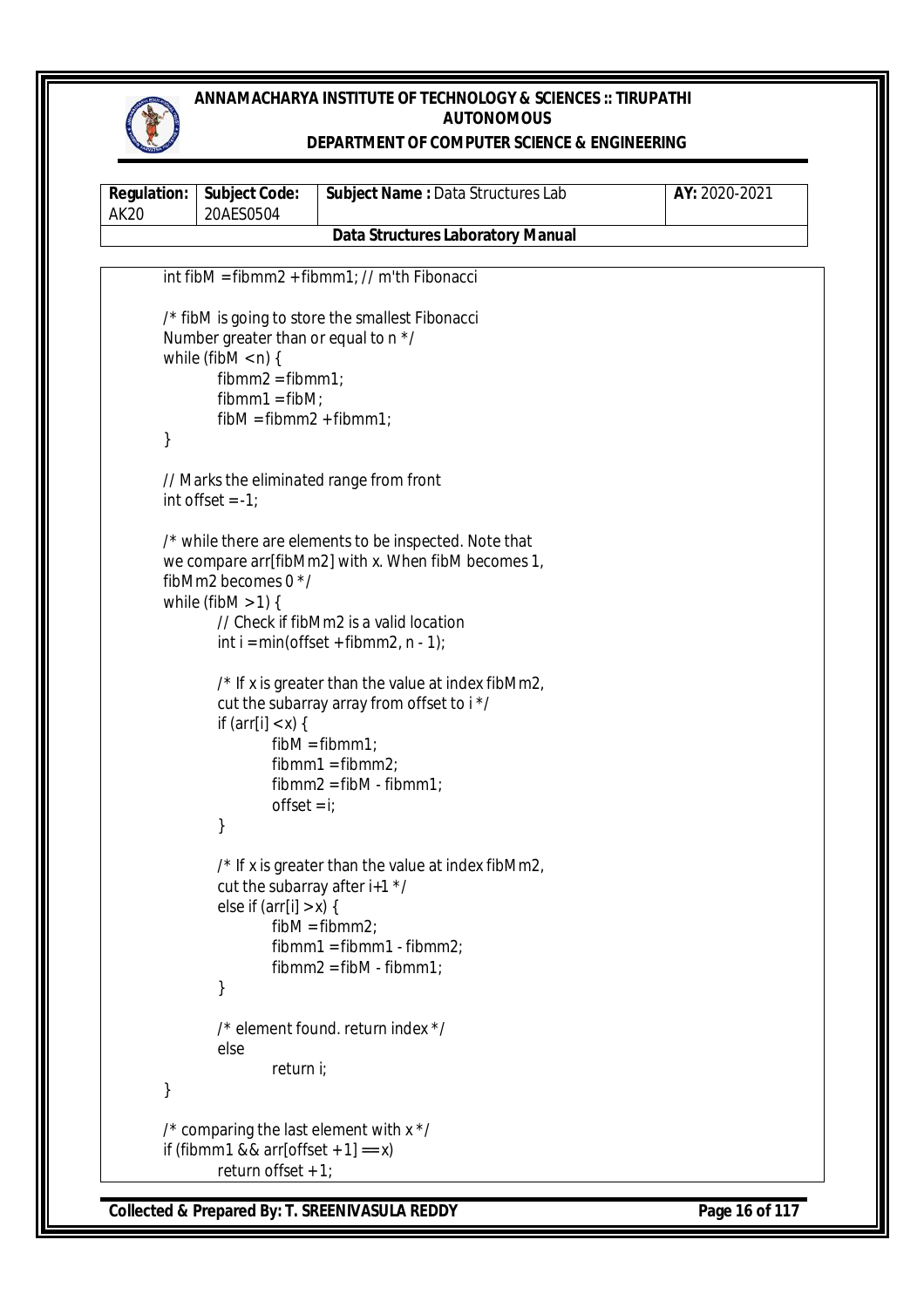

#### **DEPARTMENT OF COMPUTER SCIENCE & ENGINEERING**

|                                          | <b>Regulation:   Subject Code:</b> | <b>Subject Name: Data Structures Lab</b> | AY: 2020-2021 |  |  |
|------------------------------------------|------------------------------------|------------------------------------------|---------------|--|--|
| <b>AK20</b>                              | 20AES0504                          |                                          |               |  |  |
| <b>Data Structures Laboratory Manual</b> |                                    |                                          |               |  |  |
|                                          |                                    |                                          |               |  |  |
|                                          |                                    |                                          |               |  |  |

```
/*element not found. return -1 */
        return -1;
}
/* driver function */
int main(void)
{
        int i, pos;
   int n, key;
        printf("\nFibonacci Search Program:");<br>printf("\n*********************************");
        printf("\n*******************************");
        printf("\nEnter size of the array:");
        scanf("%d",&n);
  int * arr = (int*)(malloc(sizeof(int) * n));
        printf("\nEnter %d Elements into the array:\n",n);
  for (i = 0; i < n; i++) scanf("%d",&arr[i]);
        printf("\nOriginal List is:\n");
        for(i=0;i< n;i++)printf("%5d",arr[i]);
        printf("\nEnter the key value to be searched:");
        scanf("%d",&key);
        pos = fibonacci_Search(arr, key, n);
if(pos>=0)printf("\nElement %d is present at position %d",key, pos+1);
else
        printf("\n %d isn't present in the array",key);
printf("\nThe no. of key comparisions: %d\n",count);
        return 0;
}
OUTPUT:
Binary Search Program:
*******************************
Fibonacci Search Program:
*******************************
Enter size of the array:15
Enter 15 Elements into the array:
1 3 5 7 9 51 64 53 -88 -99 -745 519 537 841 9863
Original List is:
   1 3 5 7 9 51 64 53 -88 -99 -745 519 537 841 9863
```
**Collected & Prepared By: T. SREENIVASULA REDDY Page 17 of 117**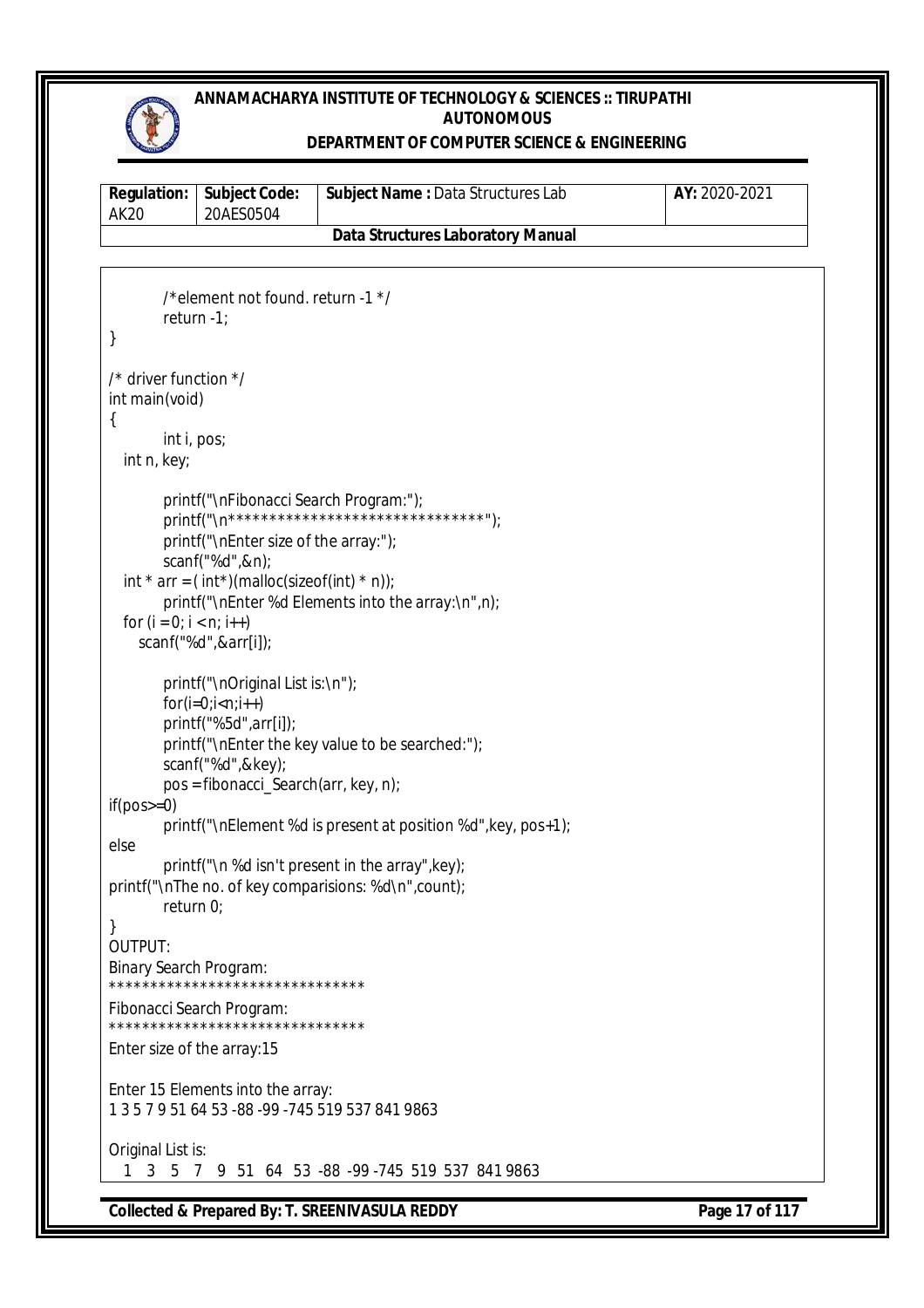

#### **DEPARTMENT OF COMPUTER SCIENCE & ENGINEERING**

| <b>Regulation:</b><br><b>AK20</b>             | <b>Subject Code:</b><br>20AES0504        | Subject Name: Data Structures Lab                                                                                                                                                                   | AY: 2020-2021 |
|-----------------------------------------------|------------------------------------------|-----------------------------------------------------------------------------------------------------------------------------------------------------------------------------------------------------|---------------|
|                                               |                                          | <b>Data Structures Laboratory Manual</b>                                                                                                                                                            |               |
|                                               | Enter the key value to be searched: 9863 |                                                                                                                                                                                                     |               |
|                                               |                                          |                                                                                                                                                                                                     |               |
|                                               | Element 9863 is present at position 15   |                                                                                                                                                                                                     |               |
|                                               | The no. of key comparisions: 1           |                                                                                                                                                                                                     |               |
|                                               |                                          | 4. AIM: Write a C Program to implement Sorting Algorithms: Insertion Sort, Selection Sort, Shell Sort,                                                                                              |               |
|                                               |                                          | Bubble Sort, Quick Sort, Heap Sort, Merge Sort, and Radix Sort. Using the system clock, compute the<br>time taken for sorting of elements. The time for other operations like I/O etc should not be |               |
|                                               | considered while computing time.         |                                                                                                                                                                                                     |               |
|                                               |                                          |                                                                                                                                                                                                     |               |
| //bubble sort<br>#include <stdio.h></stdio.h> |                                          |                                                                                                                                                                                                     |               |
| #include <time.h></time.h>                    |                                          |                                                                                                                                                                                                     |               |
| #include <limits.h></limits.h>                |                                          |                                                                                                                                                                                                     |               |
| void swap(int $*$ , int $*$ );                | void bubble_sort(int *, int);            |                                                                                                                                                                                                     |               |
|                                               |                                          |                                                                                                                                                                                                     |               |
|                                               | void bubble_sort(int *arr, int size)     |                                                                                                                                                                                                     |               |
| {<br>int i, j;                                |                                          |                                                                                                                                                                                                     |               |
|                                               | for $(i = 0; i < size; i++)$             |                                                                                                                                                                                                     |               |
|                                               |                                          |                                                                                                                                                                                                     |               |
|                                               | for $(j = 0; j < size - 1; j++)$         |                                                                                                                                                                                                     |               |
|                                               | if $\text{arr}[j] > \arr[j+1]$           |                                                                                                                                                                                                     |               |
|                                               | swap(&arr[j], $&\arr[j+1]$ );            |                                                                                                                                                                                                     |               |
| ł                                             |                                          |                                                                                                                                                                                                     |               |
|                                               |                                          |                                                                                                                                                                                                     |               |
| void swap(int *a, int *b)                     |                                          |                                                                                                                                                                                                     |               |
| {                                             |                                          |                                                                                                                                                                                                     |               |
| int temp;                                     |                                          |                                                                                                                                                                                                     |               |
| $temp = *a$ ;<br>$*a = *b;$                   |                                          |                                                                                                                                                                                                     |               |
| $*b = temp;$                                  |                                          |                                                                                                                                                                                                     |               |
| int main()                                    |                                          |                                                                                                                                                                                                     |               |
|                                               |                                          |                                                                                                                                                                                                     |               |
| int $i, n;$                                   |                                          |                                                                                                                                                                                                     |               |
| clock_t tstart, tend;                         |                                          | printf("\n Bubble Sort OR Sinking Sort OR Exchange Sort");                                                                                                                                          |               |
|                                               |                                          |                                                                                                                                                                                                     |               |
|                                               | printf("\nEnter size of the array:");    |                                                                                                                                                                                                     |               |
| scanf("%d", &n);                              |                                          |                                                                                                                                                                                                     |               |

**Collected & Prepared By: T. SREENIVASULA REDDY Page 18 of 117**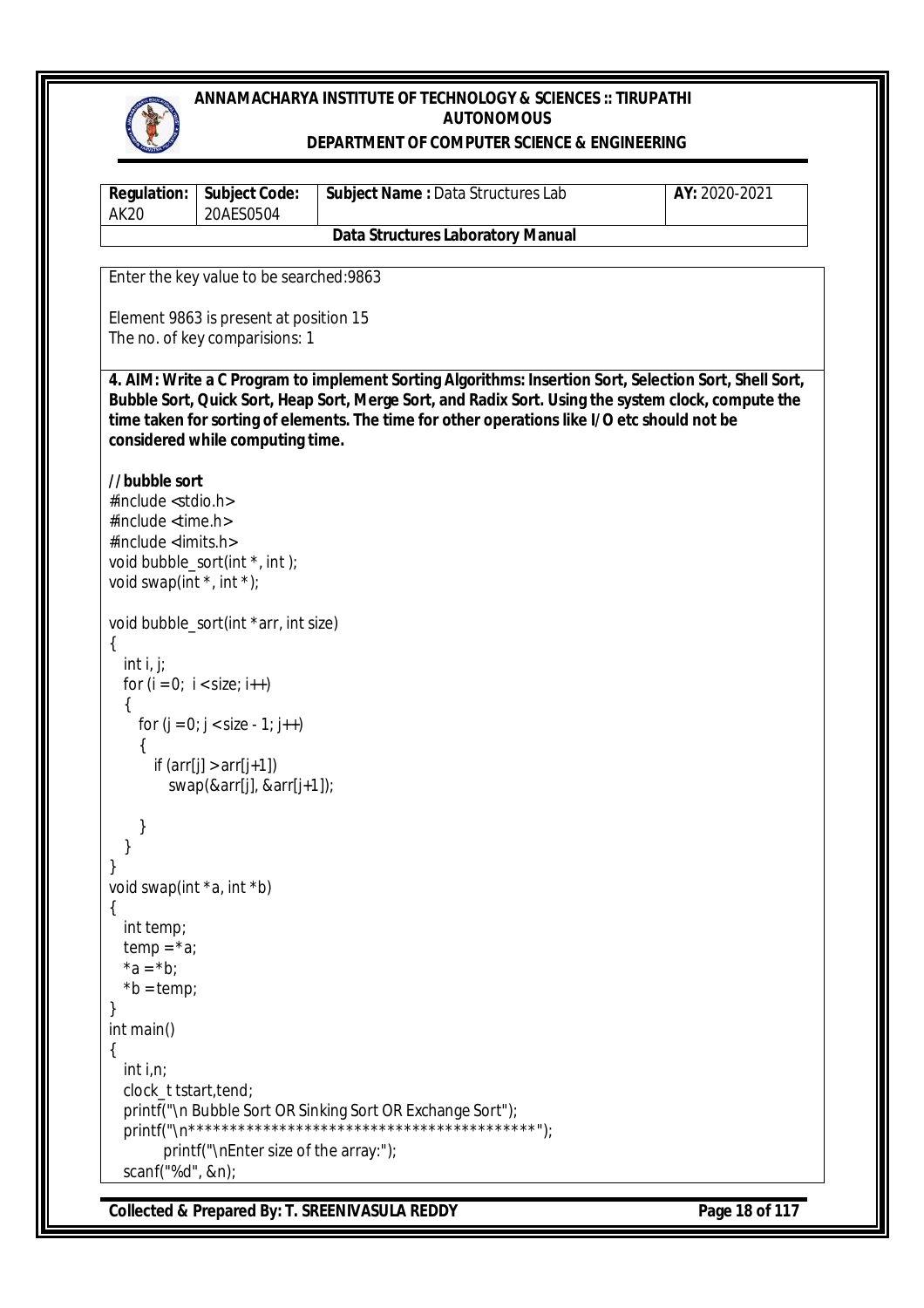

## **DEPARTMENT OF COMPUTER SCIENCE & ENGINEERING**

| <b>AK20</b>                                                   | 20AES0504                                                                               |                                                                                                      |  |
|---------------------------------------------------------------|-----------------------------------------------------------------------------------------|------------------------------------------------------------------------------------------------------|--|
|                                                               |                                                                                         | <b>Data Structures Laboratory Manual</b>                                                             |  |
|                                                               | int *arr=(int *)malloc(sizeof(int)*n);                                                  |                                                                                                      |  |
| $if(ar=-NULL)$                                                |                                                                                         |                                                                                                      |  |
|                                                               |                                                                                         |                                                                                                      |  |
|                                                               | printf("\n Insufficient Memory");                                                       |                                                                                                      |  |
| exit(0);                                                      |                                                                                         |                                                                                                      |  |
|                                                               | printf("\nEnter %d numbers : ",n);                                                      |                                                                                                      |  |
| for $(i = 0; i < n; i++)$                                     |                                                                                         |                                                                                                      |  |
|                                                               | scanf("%d", &arr[i]);                                                                   |                                                                                                      |  |
|                                                               | printf("\nOriginal array is:\n");                                                       |                                                                                                      |  |
| for $(i = 0; i < n; i++)$                                     |                                                                                         |                                                                                                      |  |
|                                                               | printf(" %5d ", arr[i]);<br>$tstart = clock()$ ;                                        |                                                                                                      |  |
| bubble_sort(arr, n);                                          |                                                                                         |                                                                                                      |  |
| $tend = clock()$ ;                                            |                                                                                         |                                                                                                      |  |
|                                                               |                                                                                         | printf("\nSorted array in Ascending Order:\n ");                                                     |  |
|                                                               |                                                                                         |                                                                                                      |  |
| for $(i = 0; i < n; i++)$                                     |                                                                                         |                                                                                                      |  |
|                                                               | printf(" %5d ", arr[i]);                                                                |                                                                                                      |  |
| return 0;                                                     |                                                                                         | printf("\nTime taken in iterative Bubble Sort: %.6fs\n", ((double)(tend - tstart))/ CLOCKS_PER_SEC); |  |
|                                                               |                                                                                         |                                                                                                      |  |
| ł                                                             |                                                                                         |                                                                                                      |  |
| OUTPUT:                                                       |                                                                                         |                                                                                                      |  |
|                                                               | Bubble Sort OR Sinking Sort OR Exchange Sort                                            |                                                                                                      |  |
| Enter size of the array: 10                                   |                                                                                         |                                                                                                      |  |
|                                                               |                                                                                         |                                                                                                      |  |
|                                                               |                                                                                         | Enter 10 numbers: 151 254 689 0 1 -888 -794 5841 5 4                                                 |  |
| Original array is:                                            |                                                                                         |                                                                                                      |  |
| 151 254 689                                                   |                                                                                         | 0 1 -888 -794 5841<br>5 4                                                                            |  |
|                                                               | Sorted array in Ascending Order:                                                        |                                                                                                      |  |
| -888 -794                                                     | $\overline{0}$<br>1<br>$\overline{4}$<br>Time taken in iterative Bubble Sort: 0.000000s | 5 151 254 689 5841                                                                                   |  |
|                                                               |                                                                                         |                                                                                                      |  |
|                                                               |                                                                                         | /* C Program to sort an array in ascending order using Insertion Sort */                             |  |
| #include <stdio.h></stdio.h>                                  |                                                                                         |                                                                                                      |  |
| #include <time.h><br/>#include <limits.h></limits.h></time.h> |                                                                                         |                                                                                                      |  |
|                                                               | void InsertionSort(int [], int);                                                        |                                                                                                      |  |
| void swap(int $*$ , int $*$ );                                |                                                                                         |                                                                                                      |  |
| //Selection sort function                                     |                                                                                         |                                                                                                      |  |
|                                                               |                                                                                         |                                                                                                      |  |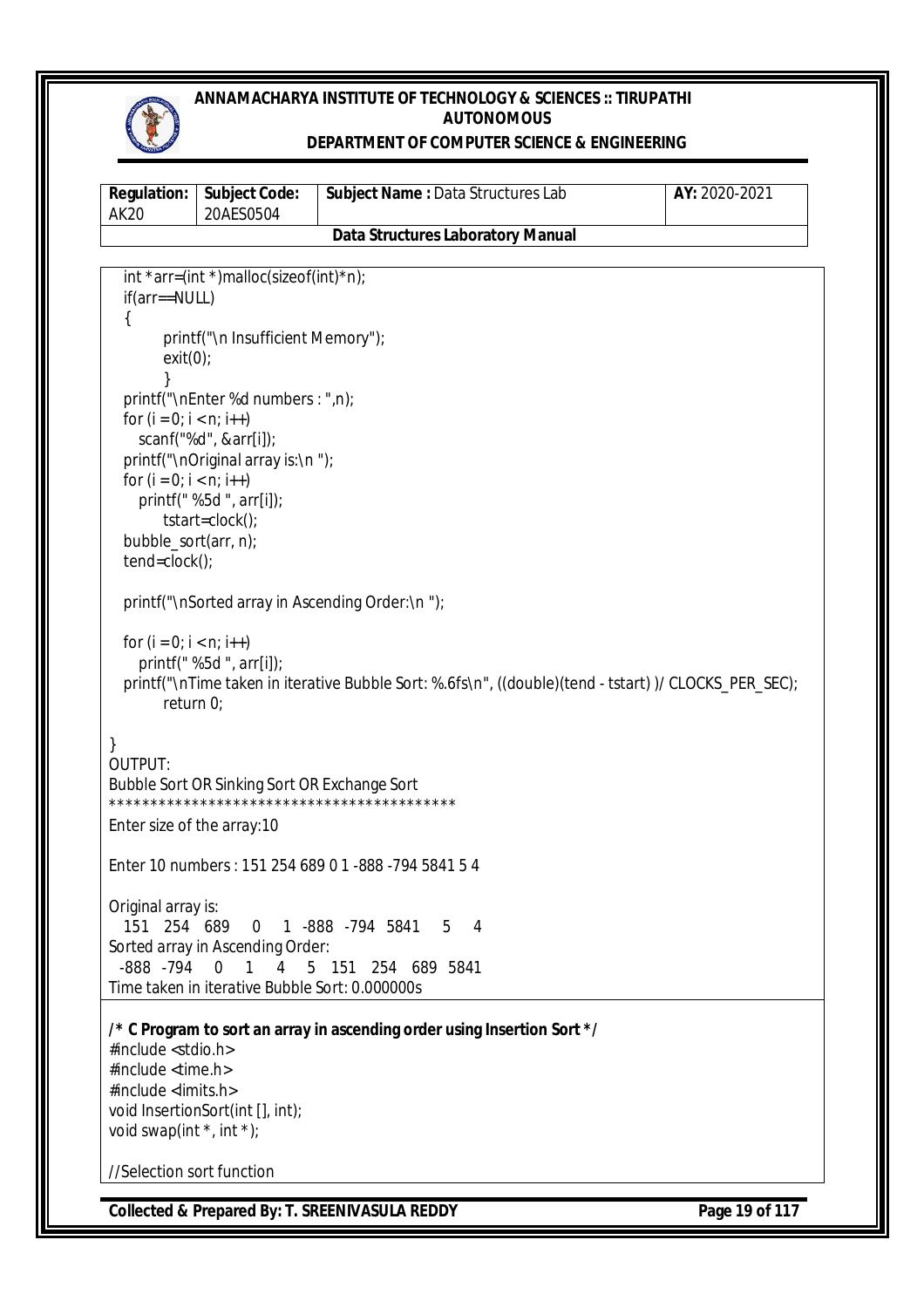

## **DEPARTMENT OF COMPUTER SCIENCE & ENGINEERING**

| <b>Regulation:</b><br><b>AK20</b>                  | <b>Subject Code:</b><br>20AES0504         | Subject Name : Data Structures Lab                   | AY: 2020-2021 |
|----------------------------------------------------|-------------------------------------------|------------------------------------------------------|---------------|
|                                                    |                                           | <b>Data Structures Laboratory Manual</b>             |               |
|                                                    |                                           |                                                      |               |
|                                                    | void InsertionSort(int arr[], int n)      |                                                      |               |
| {<br>int i,j,temp;                                 |                                           |                                                      |               |
| for $(i = 1 ; i <= n - 1; i++)$                    |                                           |                                                      |               |
| $\mathcal{L}$                                      |                                           |                                                      |               |
| $j = i$ ;                                          |                                           |                                                      |               |
|                                                    | while $(j > 0 & 8 & 8$ arr[j-1] > arr[j]) |                                                      |               |
| ₹                                                  | /* temp = $arr[j]$ ;                      |                                                      |               |
|                                                    | $arr[j] = arr[j-1];$                      |                                                      |               |
|                                                    | $arr[j-1] = temp; */$                     |                                                      |               |
|                                                    | swap(&arr[j],&arr[j-1]);                  |                                                      |               |
| j--;                                               |                                           |                                                      |               |
| }                                                  |                                           |                                                      |               |
| }<br>}                                             |                                           |                                                      |               |
|                                                    | /* Function to swap two variables */      |                                                      |               |
| void swap(int *a, int *b)                          |                                           |                                                      |               |
| $\{$                                               |                                           |                                                      |               |
| int temp;                                          |                                           |                                                      |               |
| $temp = *a;$<br>$*a = *b;$                         |                                           |                                                      |               |
| $*b = temp;$                                       |                                           |                                                      |               |
| }                                                  |                                           |                                                      |               |
|                                                    |                                           |                                                      |               |
| int main()<br>{                                    |                                           |                                                      |               |
| int n, i, j, temp;                                 |                                           |                                                      |               |
| int arr[100];                                      |                                           |                                                      |               |
|                                                    | clock_t tstart, tend;                     |                                                      |               |
|                                                    | printf("\nInsertion Sort");               |                                                      |               |
|                                                    | printf("\nEnter size of the array:");     |                                                      |               |
| scanf("%d", &n);                                   |                                           |                                                      |               |
|                                                    |                                           |                                                      |               |
|                                                    |                                           | printf("\nEnter %d integers in to the array:\n", n); |               |
| for $(i = 0; i < n; i++)$<br>scanf("%d", &arr[i]); |                                           |                                                      |               |
|                                                    |                                           |                                                      |               |
|                                                    | printf("\nOriginal array is:\n");         |                                                      |               |
| for $(i = 0; i < n; i++)$                          |                                           |                                                      |               |
|                                                    | printf("%5d", arr[i]);                    |                                                      |               |
|                                                    | tstart=clock();                           |                                                      |               |
| InsertionSort(arr, n);                             |                                           |                                                      |               |

**Collected & Prepared By: T. SREENIVASULA REDDY Page 20 of 117**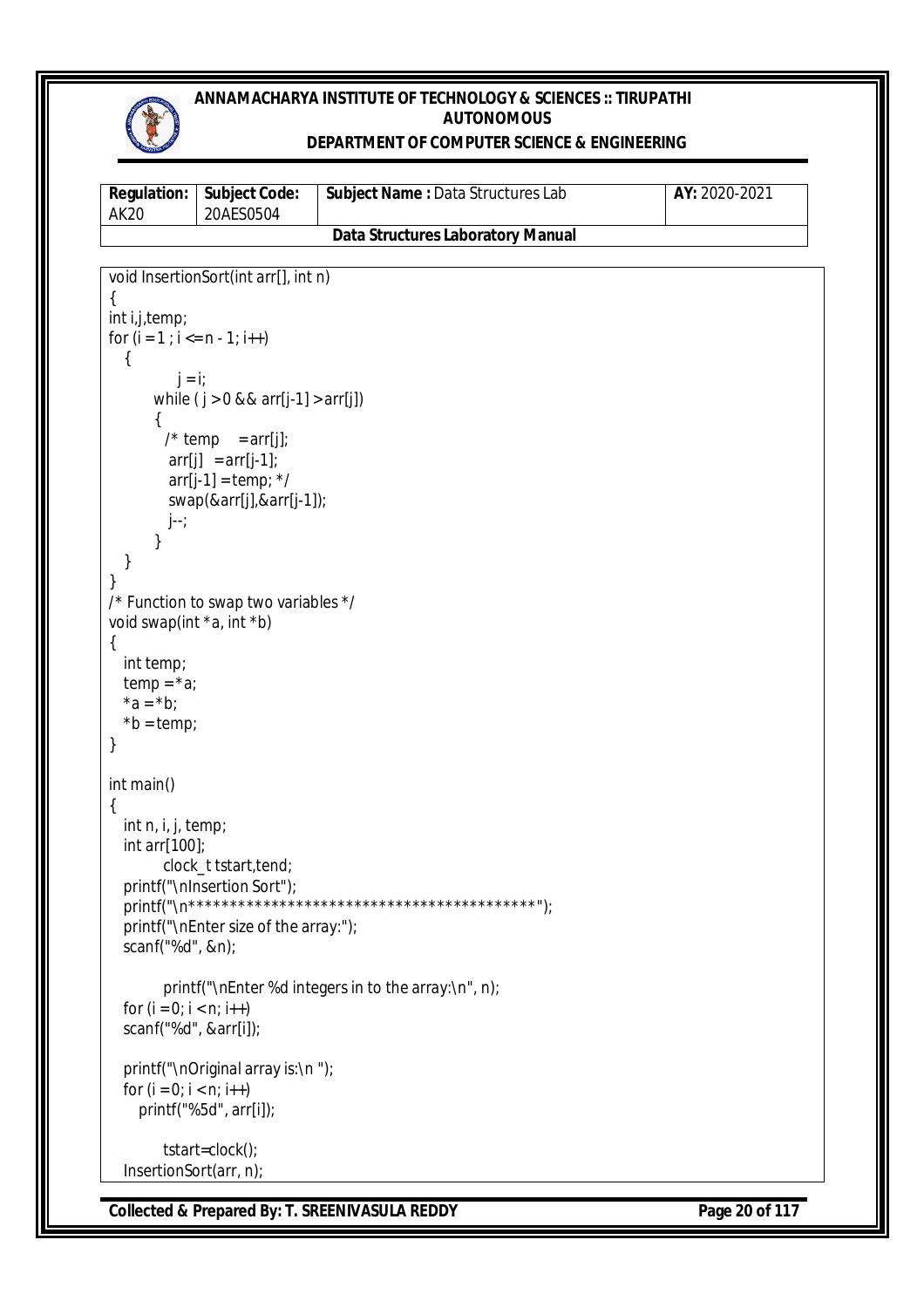

#### **DEPARTMENT OF COMPUTER SCIENCE & ENGINEERING**

| <b>Regulation:</b><br><b>AK20</b>                           | <b>Subject Code:</b><br>20AES0504                                     | Subject Name : Data Structures Lab                                                                      | AY: 2020-2021 |
|-------------------------------------------------------------|-----------------------------------------------------------------------|---------------------------------------------------------------------------------------------------------|---------------|
|                                                             |                                                                       | <b>Data Structures Laboratory Manual</b>                                                                |               |
|                                                             |                                                                       |                                                                                                         |               |
| tend=clock();                                               |                                                                       |                                                                                                         |               |
|                                                             |                                                                       |                                                                                                         |               |
|                                                             |                                                                       |                                                                                                         |               |
|                                                             | printf("\nSorted list in ascending order:\n");                        |                                                                                                         |               |
|                                                             | for $(i = 0; i <= n - 1; i++)$                                        |                                                                                                         |               |
| printf("%5d", arr[i]);                                      |                                                                       | printf("\nTime taken in iterative Insertion Sort: %.6fs\n", ((double)(tend - tstart))/ CLOCKS_PER_SEC); |               |
| return 0;                                                   |                                                                       |                                                                                                         |               |
| }                                                           |                                                                       |                                                                                                         |               |
| OUTPUT:                                                     |                                                                       |                                                                                                         |               |
| <b>Insertion Sort</b>                                       |                                                                       |                                                                                                         |               |
|                                                             |                                                                       |                                                                                                         |               |
| Enter size of the array: 10                                 |                                                                       |                                                                                                         |               |
|                                                             | Enter 10 integers in to the array:                                    |                                                                                                         |               |
|                                                             | 15 52 -201 -101 512 789 4 0 3 65                                      |                                                                                                         |               |
|                                                             |                                                                       |                                                                                                         |               |
| Original array is:                                          |                                                                       |                                                                                                         |               |
|                                                             | 15 52 - 201 - 101 512 789 4 0 3 65<br>Sorted list in ascending order: |                                                                                                         |               |
|                                                             | -201-101 0 3 4 15 52 65 512 789                                       |                                                                                                         |               |
|                                                             | Time taken in iterative Insertion Sort: 0.000000s                     |                                                                                                         |               |
|                                                             | // C Program to Implement Selection Sort                              |                                                                                                         |               |
|                                                             |                                                                       |                                                                                                         |               |
| #include <stdio.h><br/>#include <time.h></time.h></stdio.h> |                                                                       |                                                                                                         |               |
| #include <limits.h></limits.h>                              |                                                                       |                                                                                                         |               |
|                                                             | void selectionSort(int arr[], int size);                              |                                                                                                         |               |
| void swap(int *a, int *b);                                  |                                                                       |                                                                                                         |               |
| /                                                           |                                                                       |                                                                                                         |               |
| * Selection sort function                                   |                                                                       |                                                                                                         |               |
| $\star$ /                                                   | void selectionSort(int arr[], int size)                               |                                                                                                         |               |
| {                                                           |                                                                       |                                                                                                         |               |
| int $i, j$ ;                                                |                                                                       |                                                                                                         |               |
|                                                             | for $(i = 0; i < size;i++)$                                           |                                                                                                         |               |
|                                                             |                                                                       |                                                                                                         |               |
|                                                             | for $(j = i ; j < size; j++)$                                         |                                                                                                         |               |
|                                                             | if $\text{arr}[i] > \arr[j]$                                          |                                                                                                         |               |
|                                                             | swap(&arr[i], &arr[j]);                                               |                                                                                                         |               |
|                                                             |                                                                       |                                                                                                         |               |
|                                                             |                                                                       |                                                                                                         |               |
|                                                             |                                                                       |                                                                                                         |               |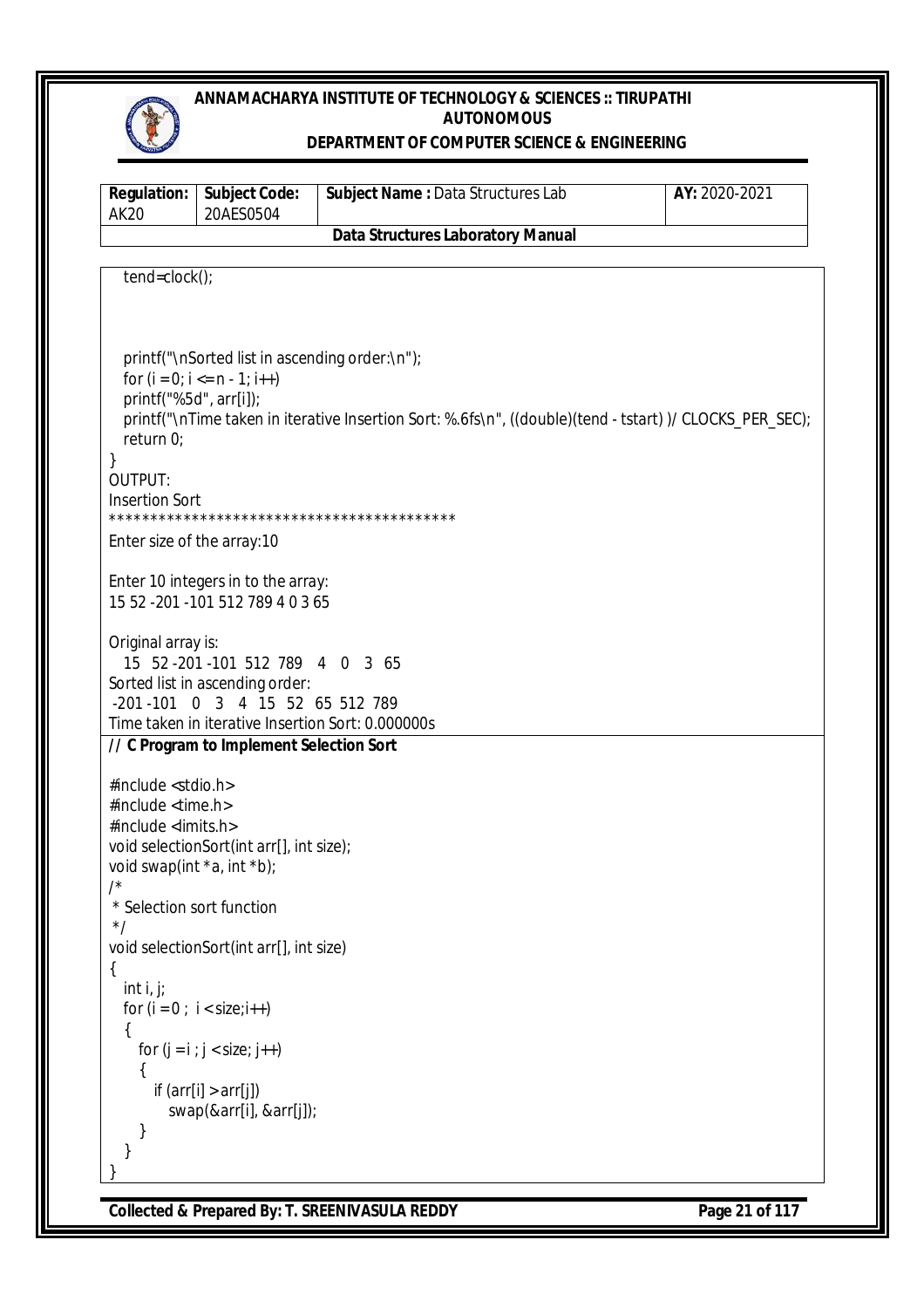

#### **DEPARTMENT OF COMPUTER SCIENCE & ENGINEERING**

| <b>Regulation:</b><br><b>AK20</b> | <b>Subject Code:</b><br>20AES0504      | Subject Name: Data Structures Lab                                                                       | AY: 2020-2021 |
|-----------------------------------|----------------------------------------|---------------------------------------------------------------------------------------------------------|---------------|
|                                   |                                        | <b>Data Structures Laboratory Manual</b>                                                                |               |
|                                   |                                        |                                                                                                         |               |
|                                   | /* Function to swap two variables */   |                                                                                                         |               |
| void swap(int *a, int *b)         |                                        |                                                                                                         |               |
| {<br>int temp;                    |                                        |                                                                                                         |               |
| $temp = *a$ ;                     |                                        |                                                                                                         |               |
| $*a = *b;$                        |                                        |                                                                                                         |               |
| $*b = temp;$                      |                                        |                                                                                                         |               |
|                                   |                                        |                                                                                                         |               |
| /                                 |                                        |                                                                                                         |               |
| * Main Function                   |                                        |                                                                                                         |               |
| $^*/$                             |                                        |                                                                                                         |               |
| int main()                        |                                        |                                                                                                         |               |
| int array[10], i, size;           |                                        |                                                                                                         |               |
| clock_t tstart, tend;             |                                        |                                                                                                         |               |
|                                   | printf("\nSelection Sort Program");    |                                                                                                         |               |
|                                   |                                        |                                                                                                         |               |
|                                   |                                        | printf("\nHow many numbers you want to sort:");                                                         |               |
| scanf("%d", &size);               |                                        |                                                                                                         |               |
|                                   | printf("\nEnter %d numbers:\n", size); |                                                                                                         |               |
| for $(i = 0; i < size; i++)$      |                                        |                                                                                                         |               |
|                                   | scanf("%d", &array[i]);                |                                                                                                         |               |
|                                   | printf("\nOriginal array is:\n");      |                                                                                                         |               |
| for $(i = 0; i < size; i++)$      |                                        |                                                                                                         |               |
|                                   | printf("%5d", array[i]);               |                                                                                                         |               |
|                                   | tstart=clock();                        |                                                                                                         |               |
|                                   | selectionSort(array, size);            |                                                                                                         |               |
| $tend = clock()$ ;                |                                        |                                                                                                         |               |
|                                   |                                        | printf("\nSorted array in Ascending Order:\n ");                                                        |               |
| for $(i = 0; i < size; i++)$      |                                        |                                                                                                         |               |
|                                   | printf("%5d", array[i]);               |                                                                                                         |               |
|                                   |                                        | printf("\nTime taken in iterative Selection Sort: %.6fs\n", ((double)(tend - tstart))/ CLOCKS_PER_SEC); |               |
| return 0;                         |                                        |                                                                                                         |               |
| }                                 |                                        |                                                                                                         |               |
| OUTPUT:                           |                                        |                                                                                                         |               |
| Selection Sort Program            |                                        |                                                                                                         |               |
|                                   | How many numbers you want to sort:10   |                                                                                                         |               |
| Enter 10 numbers:                 |                                        |                                                                                                         |               |
|                                   | 12 - 89 65 123 847 586 951 753 - 878 0 |                                                                                                         |               |

**Collected & Prepared By: T. SREENIVASULA REDDY Page 22 of 117**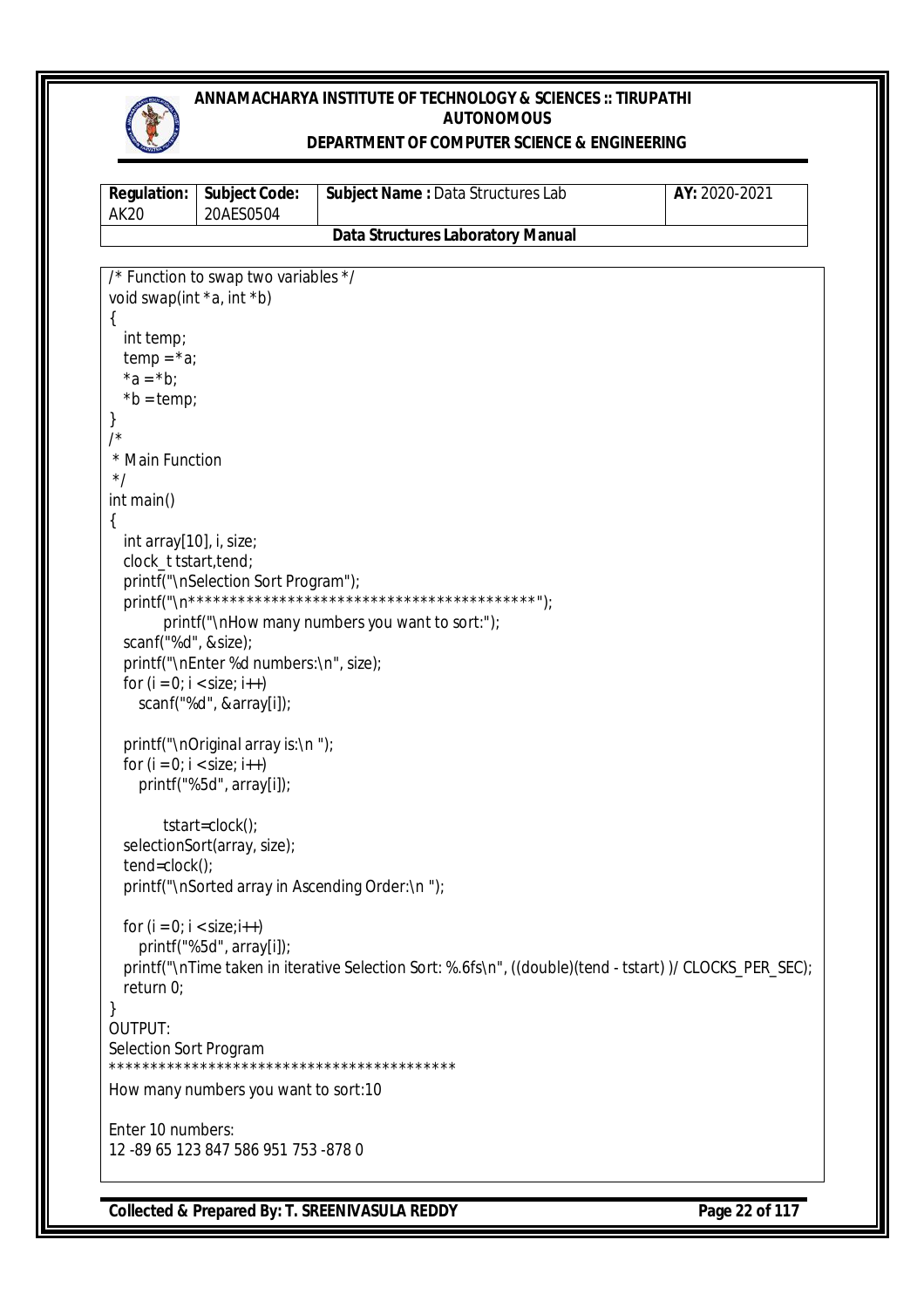

#### **DEPARTMENT OF COMPUTER SCIENCE & ENGINEERING**

| <b>Regulation:</b><br><b>AK20</b>                                                                                                                                                                                                                                            | <b>Subject Code:</b><br>20AES0504                                                                                                                                     | Subject Name: Data Structures Lab        | AY: 2020-2021 |
|------------------------------------------------------------------------------------------------------------------------------------------------------------------------------------------------------------------------------------------------------------------------------|-----------------------------------------------------------------------------------------------------------------------------------------------------------------------|------------------------------------------|---------------|
|                                                                                                                                                                                                                                                                              |                                                                                                                                                                       | <b>Data Structures Laboratory Manual</b> |               |
| Original array is:                                                                                                                                                                                                                                                           | 12 -89 65 123 847 586 951 753 -878 0<br>Sorted array in Ascending Order:<br>-878 -89 0 12 65 123 586 753 847 951<br>Time taken in iterative Selection Sort: 0.000000s |                                          |               |
| //quick sort<br>#include <stdio.h><br/>#include <stdlib.h><br/>#include <time.h><br/>#include <limits.h><br/>#define MAX 100<br/>void swap(int <math>*</math>, int <math>*</math>);<br/>int partion(int <math>[]</math>, int, int);</limits.h></time.h></stdlib.h></stdio.h> | void quick_sort(int [], int, int);                                                                                                                                    |                                          |               |
| void swap(int *a, int *b)<br>$\mathcal{L}$<br>int temp;<br>$temp = *a;$<br>$*a = *b;$<br>$*b = temp;$<br>}<br>{<br>int pivot = $arr[r]$ ;<br>int $i = p - 1$ ;<br>$int j$ ;<br>for $(j = p; j < r; j++)$<br>if $\text{arr}[j] < \text{pivot}$<br>{<br>$\mathbf{i}$ ++;       | int partion(int arr[], int p, int r)                                                                                                                                  |                                          |               |
| return $i + 1$ ;                                                                                                                                                                                                                                                             | swap(&arr[i], &arr[j]);<br>$swap(\&arr[i+1], & arr[r])$ ;                                                                                                             |                                          |               |
|                                                                                                                                                                                                                                                                              | void quick_sort(int arr[], int p, int q)                                                                                                                              |                                          |               |

**Collected & Prepared By: T. SREENIVASULA REDDY Page 23 of 117**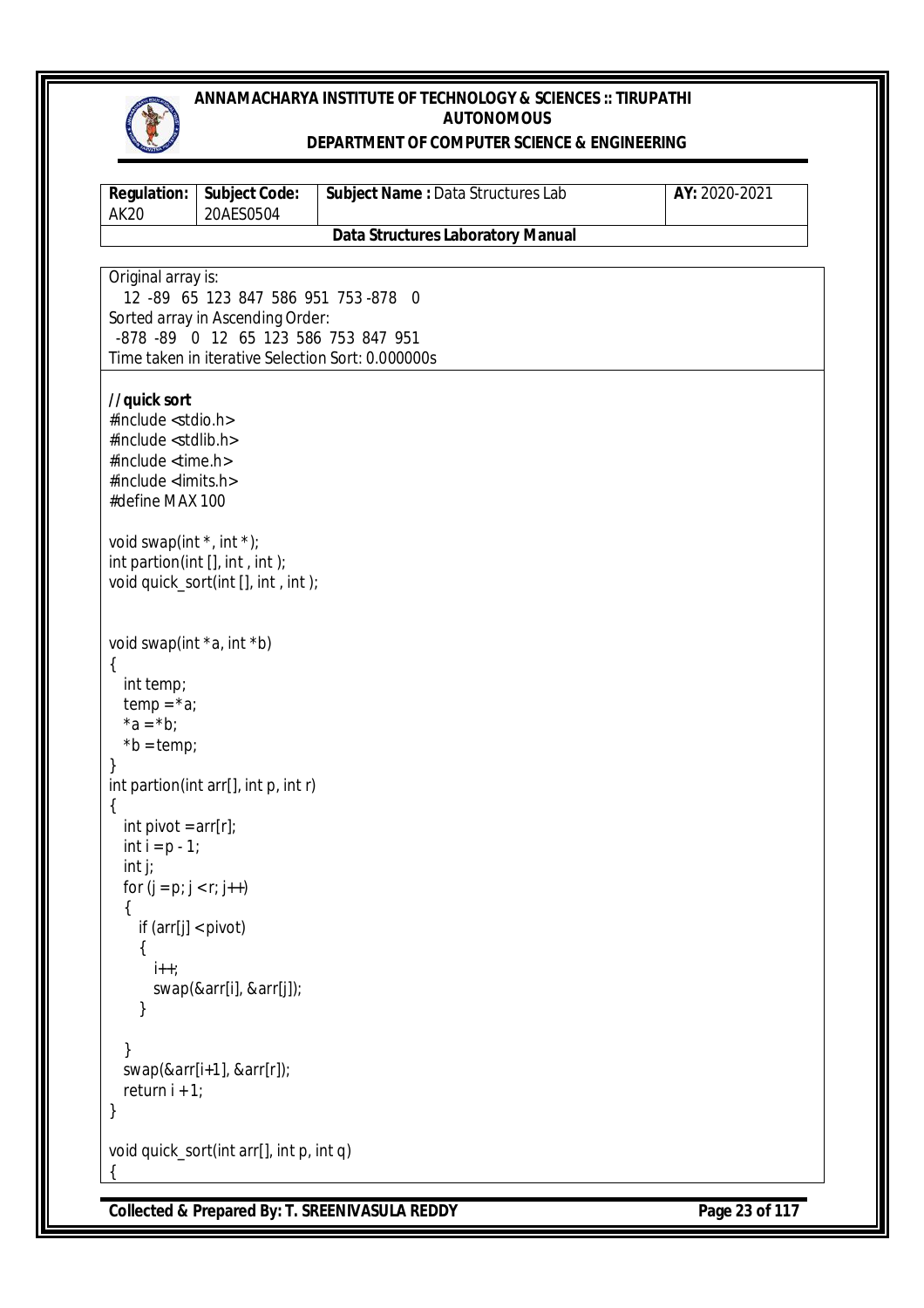

#### **DEPARTMENT OF COMPUTER SCIENCE & ENGINEERING**

| <b>Regulation:</b><br><b>AK20</b>                              | <b>Subject Code:</b><br>20AES0504                                                           | Subject Name: Data Structures Lab                                                                                                                                                       | AY: 2020-2021 |
|----------------------------------------------------------------|---------------------------------------------------------------------------------------------|-----------------------------------------------------------------------------------------------------------------------------------------------------------------------------------------|---------------|
|                                                                |                                                                                             | <b>Data Structures Laboratory Manual</b>                                                                                                                                                |               |
| int j;<br>if $(p < q)$<br>}<br>}                               | $j =$ partion(arr, p, q);<br>quick_sort(arr, $p, j - 1$ );<br>quick_sort(arr, $j + 1$ , q); |                                                                                                                                                                                         |               |
| int main()<br>int i,j,arr[MAX], size;<br>clock_t tstart, tend; |                                                                                             |                                                                                                                                                                                         |               |
|                                                                |                                                                                             | printf("\nQuick Sort OR Partition Exchange Sort");                                                                                                                                      |               |
| scanf("%d", &size);<br>$for(i = 0; i < size; i++)$             | printf("\nEnter size of the array:");<br>scanf("%d", &arr[i]);                              | printf("\nEnter %d integers in to the array:\n", size);                                                                                                                                 |               |
| printf("\n%d", arr[i]);                                        | printf("\nOriginal array is:\n");<br>for $(i = 0, j = 1; i < size; i++)$                    |                                                                                                                                                                                         |               |
|                                                                | tstart= $(1000.0 * clock()$ ;<br>tend= $(1000.0 * clock()$ ;                                | printf("\nQuick Sort Algorithm Start Time:%If", tstart);<br>quick_sort(arr, 0, size-1); //function to sort the elements of array<br>printf("\nQuick Sort Algorithm End Time:%If",tend); |               |
| printf("\n%d", arr[i]);                                        | for $(i = 0, j=1; i < size; i++)$                                                           | printf("\nSorted list in ascending order:\n");                                                                                                                                          |               |
| return $0$ ;                                                   |                                                                                             | printf("\nTime taken in Recursive Quick Sort: %lfs\n", ((double)(tend - tstart))/ CLOCKS_PER_SEC);                                                                                      |               |
| }<br>OUTPUT:                                                   | <b>Quick Sort OR Partition Exchange Sort</b>                                                |                                                                                                                                                                                         |               |
| Enter size of the array: 10                                    |                                                                                             |                                                                                                                                                                                         |               |

**Collected & Prepared By: T. SREENIVASULA REDDY Page 24 of 117**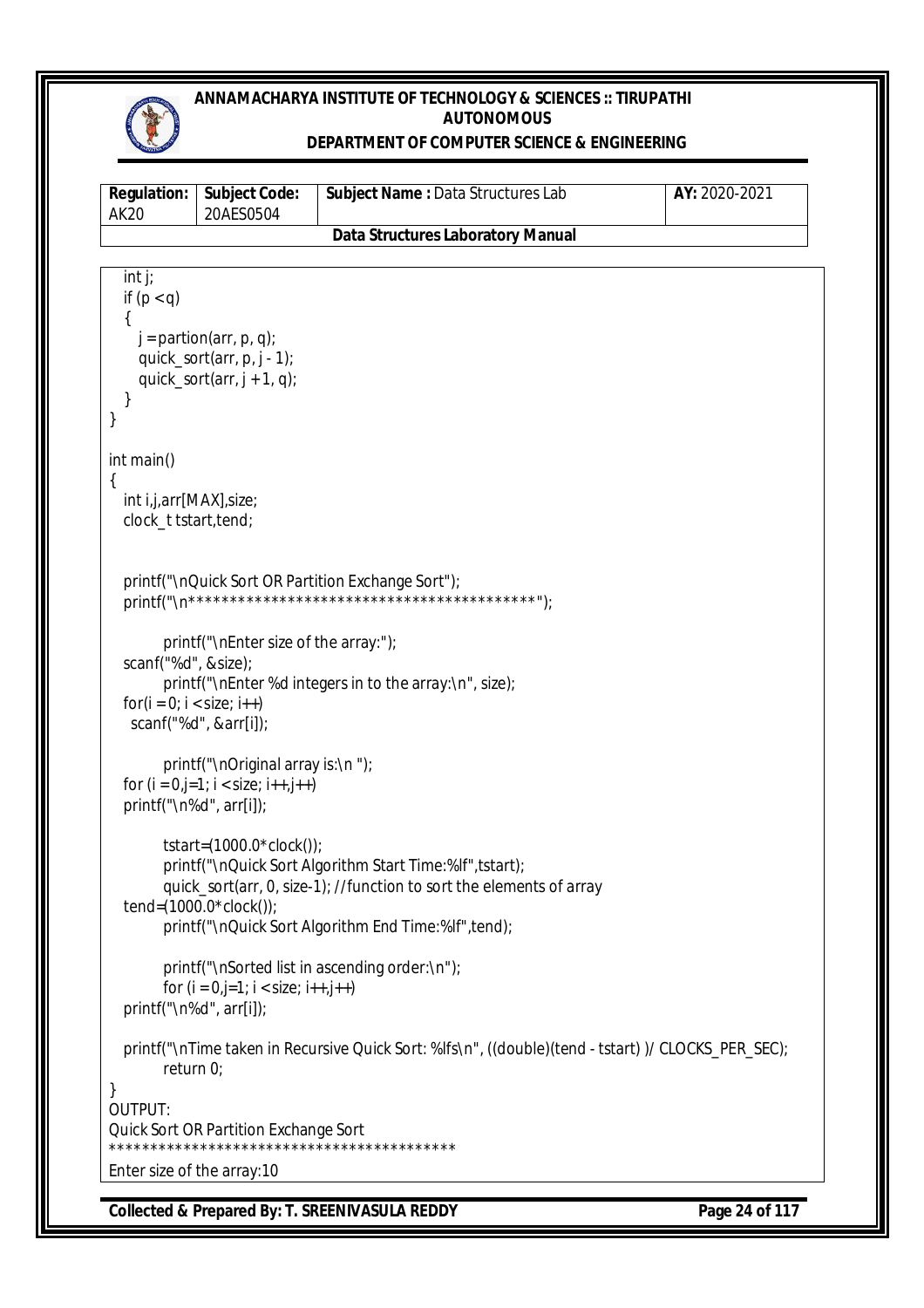

## **DEPARTMENT OF COMPUTER SCIENCE & ENGINEERING**

| <b>Data Structures Laboratory Manual</b><br>Enter 10 integers in to the array:<br>10 54 56 -89 -501 -55 0 1 456 123<br>Original array is:<br>Quick Sort Algorithm Start Time:-0.000000<br>Quick Sort Algorithm End Time: 0.000000<br>Sorted list in ascending order:<br>Time taken in Recursive Quick Sort: 0.000000s<br>//C Program to Input Few Numbers & Perform Merge Sort on them using Recursion<br>#include <stdio.h><br/>#include <stdlib.h><br/>#include <time.h><br/>#include <limits.h><br/>#define MAX 100<br/>void mergeSort(int [], int, int, int);<br/>void partition(int [], int, int);<br/>void random_shuffle(int []);</limits.h></time.h></stdlib.h></stdio.h> | <b>Regulation:</b><br><b>AK20</b>                                                            | <b>Subject Code:</b><br>20AES0504 | Subject Name : Data Structures Lab | AY: 2020-2021  |
|-----------------------------------------------------------------------------------------------------------------------------------------------------------------------------------------------------------------------------------------------------------------------------------------------------------------------------------------------------------------------------------------------------------------------------------------------------------------------------------------------------------------------------------------------------------------------------------------------------------------------------------------------------------------------------------|----------------------------------------------------------------------------------------------|-----------------------------------|------------------------------------|----------------|
|                                                                                                                                                                                                                                                                                                                                                                                                                                                                                                                                                                                                                                                                                   |                                                                                              |                                   |                                    |                |
|                                                                                                                                                                                                                                                                                                                                                                                                                                                                                                                                                                                                                                                                                   |                                                                                              |                                   |                                    |                |
|                                                                                                                                                                                                                                                                                                                                                                                                                                                                                                                                                                                                                                                                                   |                                                                                              |                                   |                                    |                |
|                                                                                                                                                                                                                                                                                                                                                                                                                                                                                                                                                                                                                                                                                   |                                                                                              |                                   |                                    |                |
|                                                                                                                                                                                                                                                                                                                                                                                                                                                                                                                                                                                                                                                                                   | 10<br>54<br>56<br>$-89$<br>$-501$<br>$-55$<br>$\boldsymbol{0}$<br>1<br>456<br>123            |                                   |                                    |                |
|                                                                                                                                                                                                                                                                                                                                                                                                                                                                                                                                                                                                                                                                                   | $-501$<br>$-89$<br>$-55$<br>$\boldsymbol{0}$<br>$\mathbf{1}$<br>10<br>54<br>56<br>123<br>456 |                                   |                                    |                |
|                                                                                                                                                                                                                                                                                                                                                                                                                                                                                                                                                                                                                                                                                   | int main()                                                                                   |                                   |                                    |                |
| <b>Collected &amp; Prepared By: T. SREENIVASULA REDDY</b>                                                                                                                                                                                                                                                                                                                                                                                                                                                                                                                                                                                                                         |                                                                                              |                                   |                                    | Page 25 of 117 |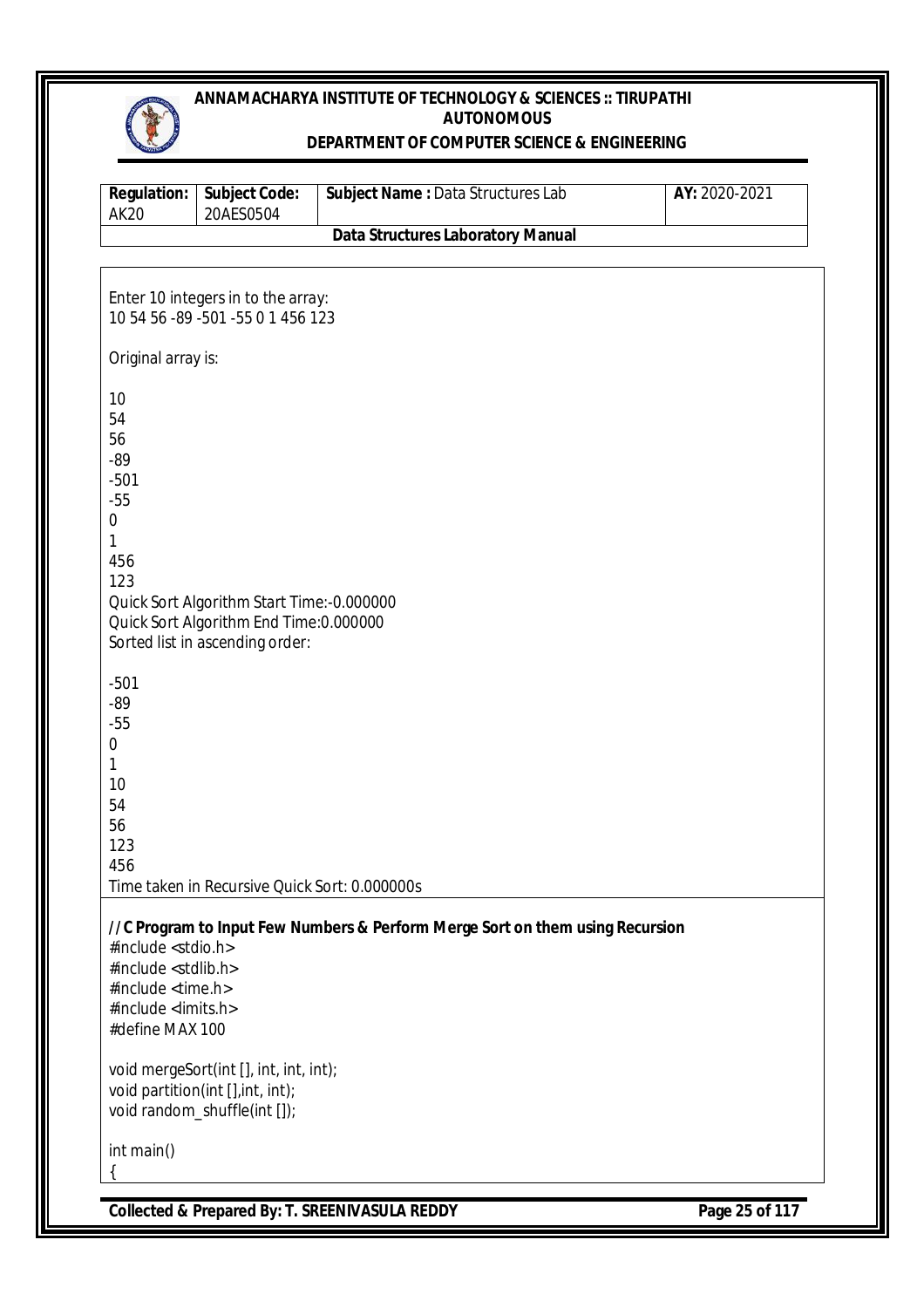

#### **DEPARTMENT OF COMPUTER SCIENCE & ENGINEERING**

| <b>Regulation:</b><br><b>AK20</b>                                                                      | <b>Subject Code:</b><br>20AES0504                                                                                                | Subject Name: Data Structures Lab                                                                                                           | AY: 2020-2021 |
|--------------------------------------------------------------------------------------------------------|----------------------------------------------------------------------------------------------------------------------------------|---------------------------------------------------------------------------------------------------------------------------------------------|---------------|
|                                                                                                        |                                                                                                                                  | <b>Data Structures Laboratory Manual</b>                                                                                                    |               |
| int list[MAX];<br>int i, size;<br>clock_t tstart, tend;                                                |                                                                                                                                  |                                                                                                                                             |               |
| scanf("%d", &size);                                                                                    | printf("\nMerge Sort Program");<br>printf("\nEnter size of the array:");                                                         |                                                                                                                                             |               |
| $for(i = 0; i < size; i++)$<br>scanf("%d", &list[i]);<br>$//$ size=MAX;<br>$for(i = 0; i < size; i++)$ | printf("\nOriginal array is:\n");<br>printf("\n%d ",list[i]);                                                                    | printf("\nEnter %d integers in to the array:\n", size);                                                                                     |               |
|                                                                                                        | tstart= $(1000.0 * clock()$ ;<br>partition(list, 0, size - 1);<br>tend= $(1000.0 * clock())$ ;                                   |                                                                                                                                             |               |
| $for(i = 0; i < size; i++)$                                                                            | printf("\n%d ",list[i]);                                                                                                         | printf("\nSorted list in ascending order:\n");<br>printf("\nTime taken in Merge Sort: %.6fs\n", ((double)(tend - tstart))/ CLOCKS_PER_SEC); |               |
| return $0$ ;                                                                                           |                                                                                                                                  |                                                                                                                                             |               |
| {<br>int mid;                                                                                          | void partition(int list[], int low, int high)                                                                                    |                                                                                                                                             |               |
| if (low < high)                                                                                        | $mid = (low + high) / 2;$<br>partition(list, low, mid);<br>partition(list, mid $+1$ , high);<br>mergeSort(list, low, mid, high); |                                                                                                                                             |               |
|                                                                                                        | void mergeSort(int list[], int low, int mid, int high)                                                                           |                                                                                                                                             |               |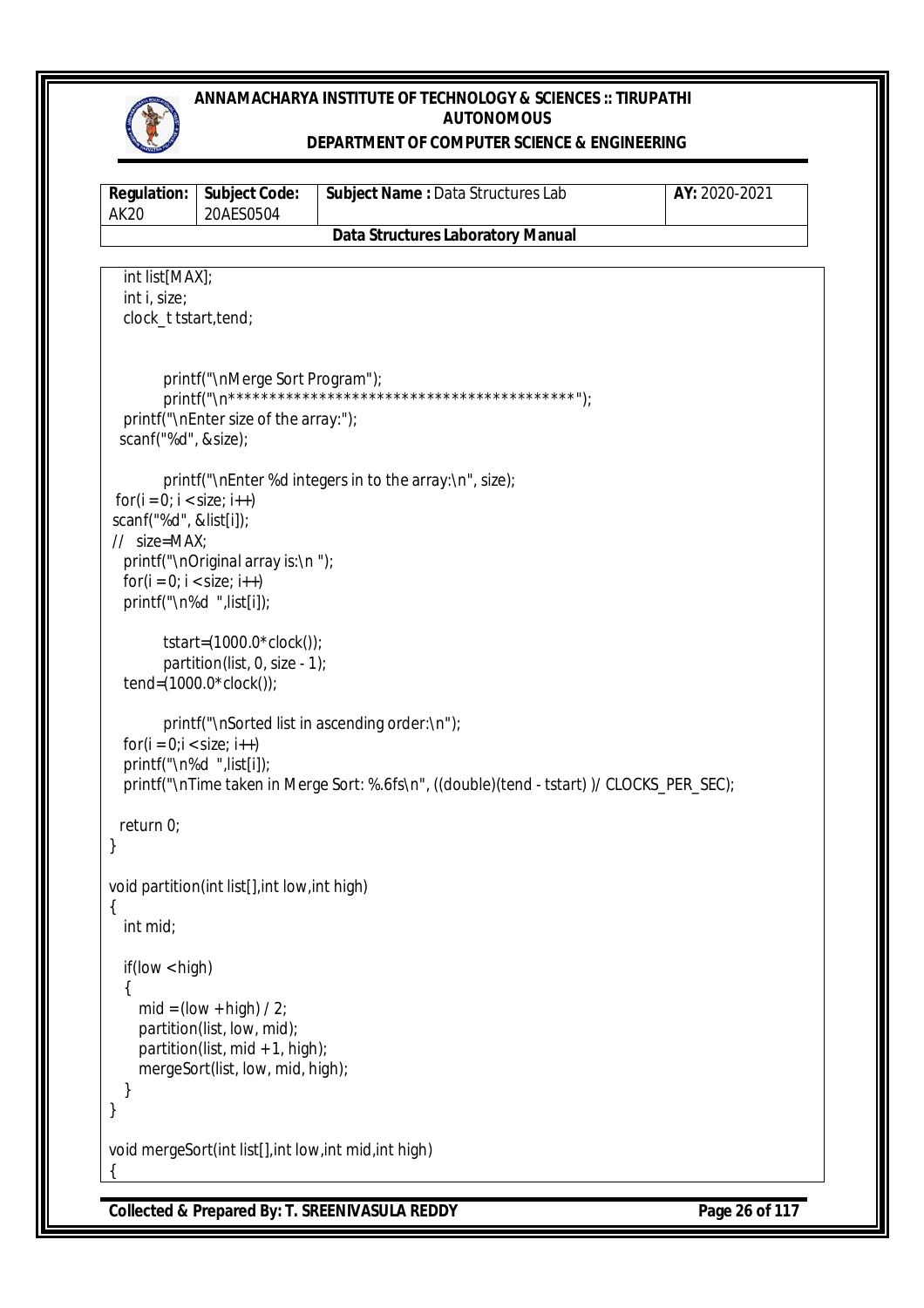

## **DEPARTMENT OF COMPUTER SCIENCE & ENGINEERING**

| AK 20 | <b>Requiation:   Subject Code:</b><br>20AES0504 | <b>Subject Name: Data Structures Lab</b> | <b>AY:</b> 2020-2021 |
|-------|-------------------------------------------------|------------------------------------------|----------------------|
|       |                                                 | Data Structures Laboratory Manual        |                      |

```
 int i, mi, k, lo, temp[MAX];
  \log \frac{1}{2}i =low;
  mi = mid + 1;while ((\text{lo} \le \text{mid}) \& \& (\text{mi} \le \text{high})) {
     if (list[lo] \leq list[mi]) {
        temp[i] = list[lo];
       \vertlo++;
      }
      else
      {
        temp[i] = list[mi];
        mi++;
      }
     i++;
   }
  if (lo > mid) {
     for (k = mi; k \leq high; k++) {
       temp[i] = list[k];i++; }
   }
   else
   {
     for (k = 10; k \le mid; k++) {
        temp[i] = list[k];i++;
      }
   }
  for (k = low; k \le high; k++)list[k] = temp[k];}
OUTPUT:
Merge Sort Program
******************************************
Enter size of the array:10
```
**Collected & Prepared By: T. SREENIVASULA REDDY Page 27 of 117**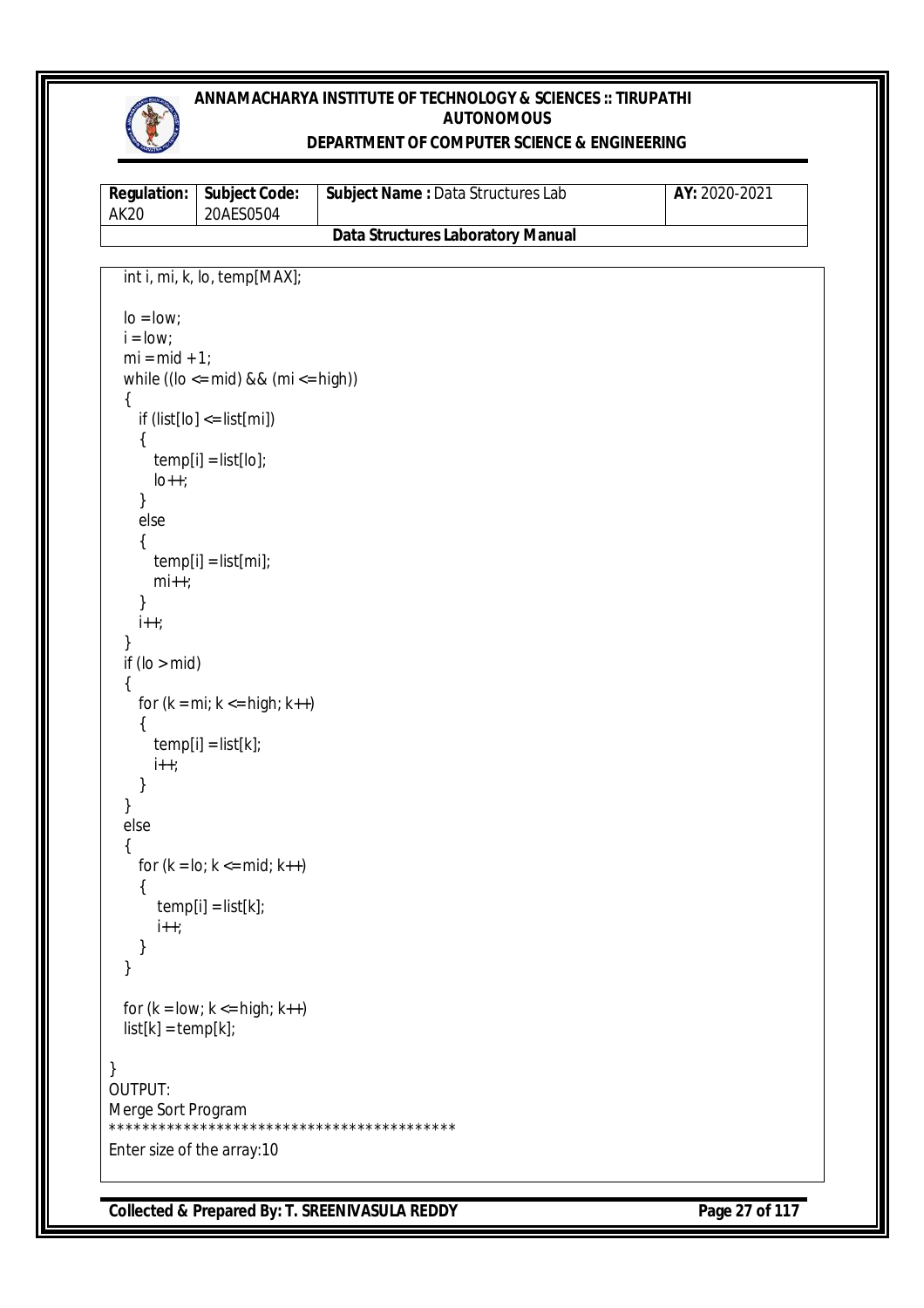#### **DEPARTMENT OF COMPUTER SCIENCE & ENGINEERING**

| <b>Regulation:</b><br><b>AK20</b> | <b>Subject Code:</b><br>20AES0504     | Subject Name : Data Structures Lab                      | AY: 2020-2021 |
|-----------------------------------|---------------------------------------|---------------------------------------------------------|---------------|
|                                   |                                       | <b>Data Structures Laboratory Manual</b>                |               |
|                                   |                                       |                                                         |               |
|                                   | Enter 10 integers in to the array:    |                                                         |               |
|                                   | 10 584 756 321 -55 -77 485 0 15 94    |                                                         |               |
|                                   |                                       |                                                         |               |
| Original array is:                |                                       |                                                         |               |
|                                   |                                       |                                                         |               |
| 10                                |                                       |                                                         |               |
| 584                               |                                       |                                                         |               |
| 756                               |                                       |                                                         |               |
| 321<br>$-55$                      |                                       |                                                         |               |
| $-77$                             |                                       |                                                         |               |
| 485                               |                                       |                                                         |               |
| $\boldsymbol{0}$                  |                                       |                                                         |               |
| 15                                |                                       |                                                         |               |
| 94                                |                                       |                                                         |               |
|                                   | Sorted list in ascending order:       |                                                         |               |
|                                   |                                       |                                                         |               |
| $-77$                             |                                       |                                                         |               |
| $-55$                             |                                       |                                                         |               |
| 0                                 |                                       |                                                         |               |
| 10                                |                                       |                                                         |               |
| 15                                |                                       |                                                         |               |
| 94                                |                                       |                                                         |               |
| 321                               |                                       |                                                         |               |
| 485<br>584                        |                                       |                                                         |               |
| 756                               |                                       |                                                         |               |
|                                   | Time taken in Merge Sort: 0.000000s   |                                                         |               |
|                                   |                                       |                                                         |               |
|                                   |                                       | //C Program to sort an array using Shell Sort technique |               |
| #include <stdio.h></stdio.h>      |                                       |                                                         |               |
| #include <stdlib.h></stdlib.h>    |                                       |                                                         |               |
| #include <time.h></time.h>        |                                       |                                                         |               |
| #include <limits.h></limits.h>    |                                       |                                                         |               |
| #define MAX 100                   |                                       |                                                         |               |
| void shellsort(int[], int);       |                                       |                                                         |               |
|                                   |                                       |                                                         |               |
|                                   | void shellsort(int arr[], int num)    |                                                         |               |
| $\{$                              |                                       |                                                         |               |
| int i, j, k, tmp;                 |                                       |                                                         |               |
|                                   | for $(i = num / 2; i > 0; i = i / 2)$ |                                                         |               |
| ₹                                 |                                       |                                                         |               |
|                                   | for $(j = i; j < num; j++)$           |                                                         |               |
|                                   |                                       |                                                         |               |
|                                   |                                       |                                                         |               |

**Collected & Prepared By: T. SREENIVASULA REDDY Page 28 of 117**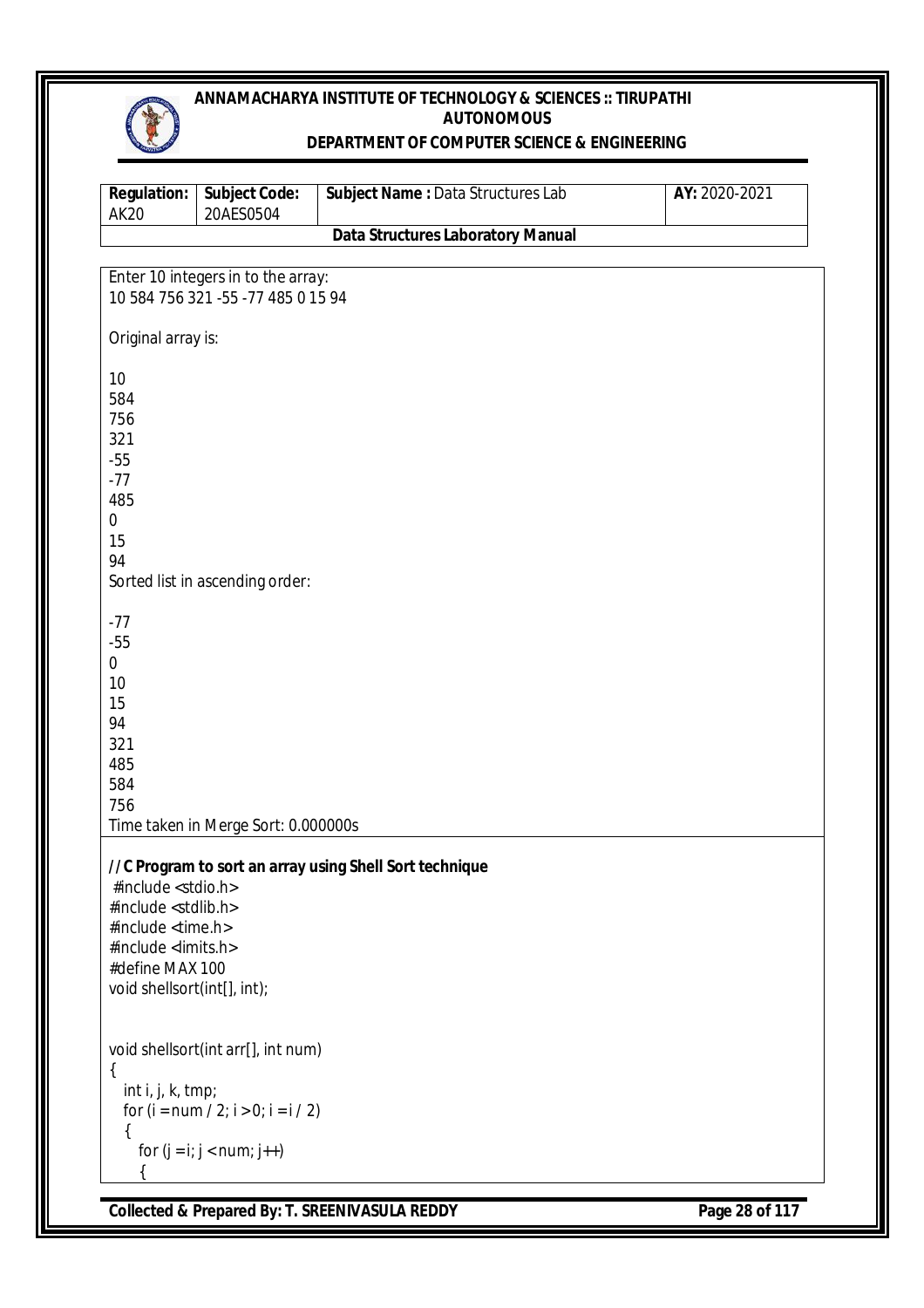## **DEPARTMENT OF COMPUTER SCIENCE & ENGINEERING**

| <b>Regulation:</b><br><b>AK20</b> | <b>Subject Code:</b><br>20AES0504              | Subject Name: Data Structures Lab                                                         | AY: 2020-2021 |
|-----------------------------------|------------------------------------------------|-------------------------------------------------------------------------------------------|---------------|
|                                   |                                                | <b>Data Structures Laboratory Manual</b>                                                  |               |
|                                   |                                                |                                                                                           |               |
|                                   | for( $k = j - i$ ; $k > = 0$ ; $k = k - i$ )   |                                                                                           |               |
|                                   | if $\text{arr}[k+i] >= arr[k])$                |                                                                                           |               |
|                                   | break;                                         |                                                                                           |               |
| else                              |                                                |                                                                                           |               |
|                                   |                                                |                                                                                           |               |
|                                   | $tmp = arr[k];$                                |                                                                                           |               |
|                                   | $arr[k] = arr[k+i];$<br>$arr[k+i] = tmp;$      |                                                                                           |               |
|                                   |                                                |                                                                                           |               |
|                                   |                                                |                                                                                           |               |
|                                   |                                                |                                                                                           |               |
|                                   |                                                |                                                                                           |               |
|                                   |                                                |                                                                                           |               |
| int main()                        |                                                |                                                                                           |               |
| ₹<br>int arr[MAX];                |                                                |                                                                                           |               |
| int i, $n$ ;                      |                                                |                                                                                           |               |
| clock_t tstart, tend;             |                                                |                                                                                           |               |
|                                   | printf("\nShell Sort Program");                |                                                                                           |               |
|                                   |                                                |                                                                                           |               |
|                                   | printf("\nEnter size of the array:");          |                                                                                           |               |
| scanf("%d", &n);                  |                                                |                                                                                           |               |
|                                   |                                                | printf("\nEnter %d integers in to the array:\n", n);                                      |               |
| for $(i = 0; i < n; i++)$         |                                                |                                                                                           |               |
| scanf("%d", &arr[i]);             |                                                |                                                                                           |               |
|                                   |                                                |                                                                                           |               |
| for $(i = 0; i < n; i++)$         | printf("\nOriginal array is:\n");              |                                                                                           |               |
|                                   | printf("%5d", arr[i]);                         |                                                                                           |               |
|                                   |                                                |                                                                                           |               |
|                                   | tstart=clock();                                |                                                                                           |               |
|                                   | shellsort(arr, n);                             |                                                                                           |               |
|                                   | $tend = clock()$ ;                             |                                                                                           |               |
|                                   | printf("\nSorted list in ascending order:\n"); |                                                                                           |               |
| for $(i = 0; i < n; i++)$         |                                                |                                                                                           |               |
| printf("%5d", arr[i]);            |                                                |                                                                                           |               |
|                                   |                                                | printf("\nTime taken in Shell Sort: %.6fs\n", ((double)(tend - tstart))/ CLOCKS_PER_SEC); |               |
| return $0$ ;                      |                                                |                                                                                           |               |
|                                   |                                                |                                                                                           |               |
| OUTPUT:<br>Shell Sort Program     |                                                |                                                                                           |               |
|                                   |                                                |                                                                                           |               |

**Collected & Prepared By: T. SREENIVASULA REDDY Page 29 of 117**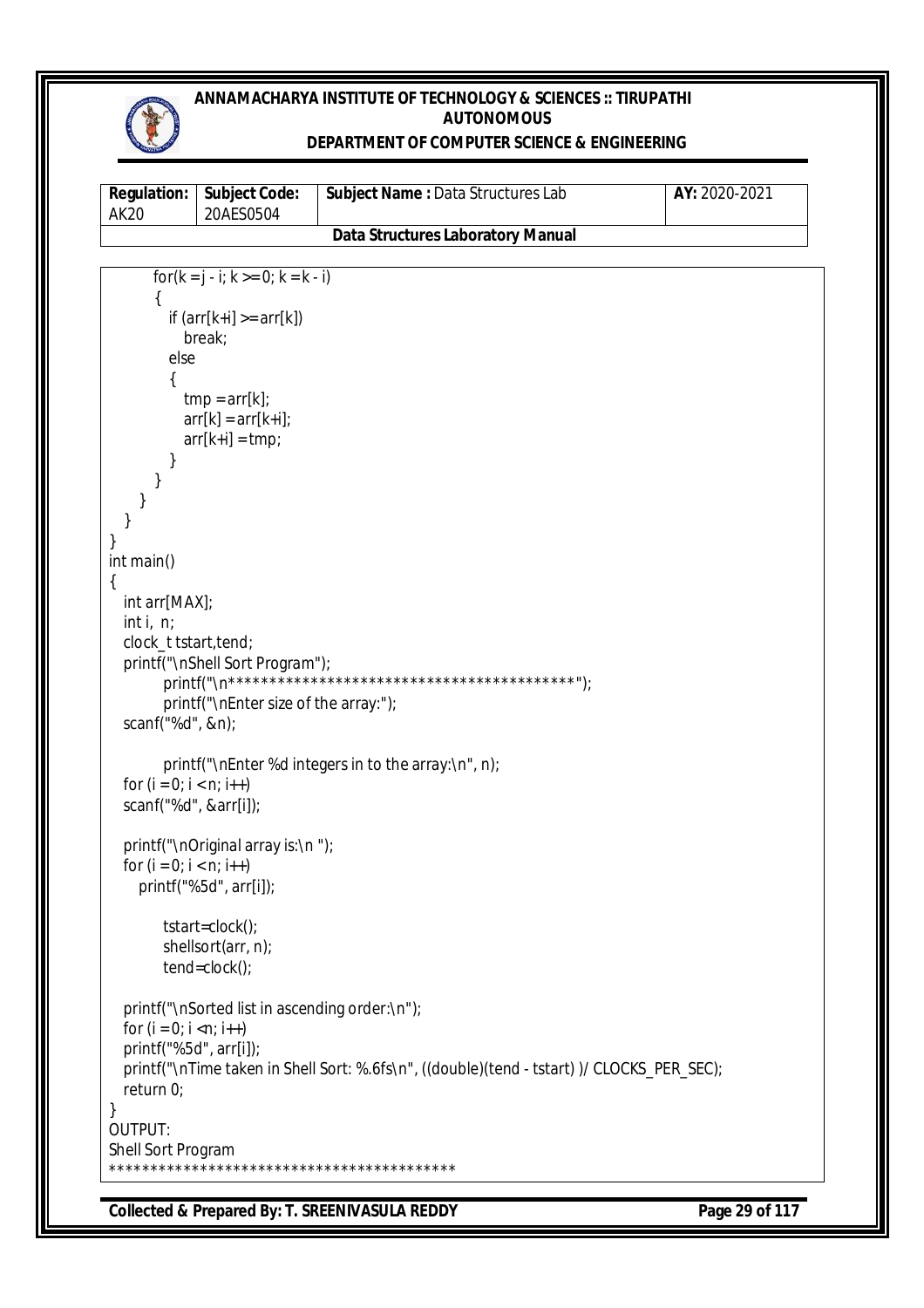

#### **DEPARTMENT OF COMPUTER SCIENCE & ENGINEERING**

| <b>Regulation:</b><br><b>AK20</b>                                                                                                                                                                | <b>Subject Code:</b><br>20AES0504                                                                                                                                 | Subject Name : Data Structures Lab       | AY: 2020-2021 |
|--------------------------------------------------------------------------------------------------------------------------------------------------------------------------------------------------|-------------------------------------------------------------------------------------------------------------------------------------------------------------------|------------------------------------------|---------------|
|                                                                                                                                                                                                  |                                                                                                                                                                   | <b>Data Structures Laboratory Manual</b> |               |
| Enter size of the array: 10                                                                                                                                                                      |                                                                                                                                                                   |                                          |               |
|                                                                                                                                                                                                  | Enter 10 integers in to the array:<br>05-5-10545 685-789 514 562 101                                                                                              |                                          |               |
| Original array is:                                                                                                                                                                               | 0 5 -5 -10 545 685 -789 514 562 101<br>Sorted list in ascending order:                                                                                            |                                          |               |
|                                                                                                                                                                                                  | -789 -10 -5 0 5 101 514 545 562 685<br>Time taken in Shell Sort: 0.000000s                                                                                        |                                          |               |
| //counting sort<br>#include <stdio.h><br/>#include <stdlib.h><br/>#include <time.h><br/>#include <limits.h><br/>#define MAX 100<br/>int B[MAX], C[MAX];</limits.h></time.h></stdlib.h></stdio.h> | void countingsort(int [], int, int);                                                                                                                              |                                          |               |
| $\{$<br>int i, j;<br>for $(i = 0; i \le k; i++)$<br>$C[i] = 0;$<br>for $(j = 1; j <= n; j++)$<br>for $(i = 1; i \le k; i++)$<br>for $(j = n; j >= 1; j-)$<br>$\left\{ \right.$                   | void countingsort(int arr[], int k, int n)<br>$C[arr[j]] = C[arr[j]] + 1;$<br>$C[i] = C[i] + C[i-1];$<br>$B[C[arr[j]]] = arr[j];$<br>$C[arr[j]] = C[arr[j]] - 1;$ |                                          |               |
| int main()<br>clock_t tstart, tend;<br>scanf("%d", &n);                                                                                                                                          | int $n, i, k = 0$ , $arr[MAX]$ ;<br>printf("\nCounting Sort Program");<br>printf("\nEnter size of the array:");                                                   |                                          |               |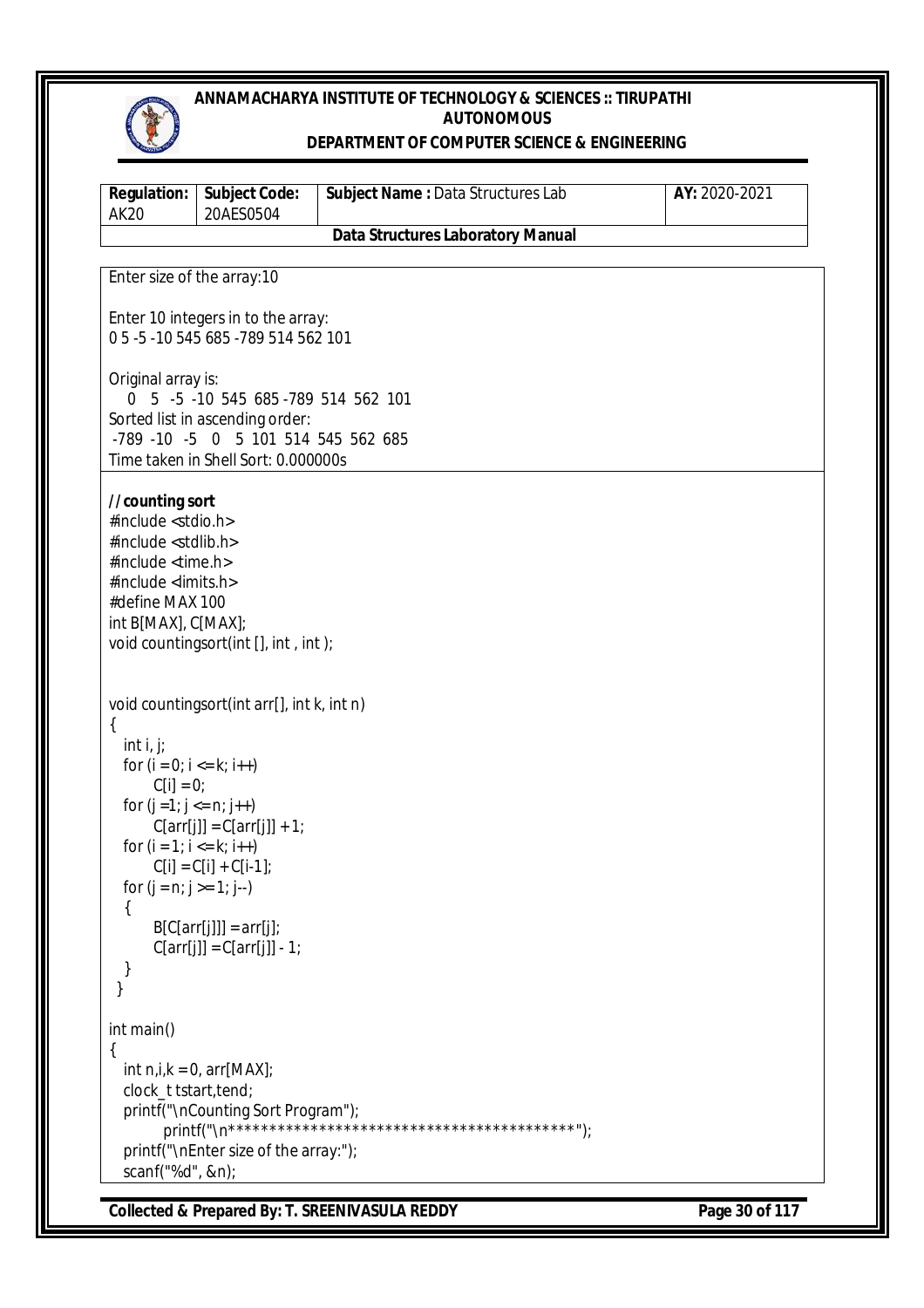

#### **DEPARTMENT OF COMPUTER SCIENCE & ENGINEERING**

| AK20 | <b>Regulation:   Subject Code:</b><br>20AES0504 | <b>Subject Name: Data Structures Lab</b> | AY: 2020-2021 |
|------|-------------------------------------------------|------------------------------------------|---------------|
|      |                                                 | <b>Data Structures Laboratory Manual</b> |               |

```
Collected & Prepared By: T. SREENIVASULA REDDY Page 31 of 117
   printf("\nEnter %d integers in to the array:\n", n);
  for (i = 1; i <= n; i++)scanf("%d", &arr[i]);
        printf("\nOriginal array is:\n ");
        for (i = 1; i < n; i++)printf("%5d ", arr[i]);
       for (i = 1; i <= n; i++) {
    if \text{arr}[i] > kk = arr[i];
   }
        tstart=clock(); 
        countingsort(arr, k, n);
   tend=clock(); 
        printf("\nSorted list in ascending order:\n");
  for(i = 1; i \le n; i++) printf("%5d",B[i]);
   printf("\nTime taken in Counting Sort: %.6fs\n", ((double)(tend - tstart) )/ CLOCKS_PER_SEC);
        return 0;
}
OUTPUT:
Counting Sort Program
                             ******************************************
Enter size of the array:8
Enter 8 integers in to the array:
55 66 44 11 22 33 88 99
Original array is:
   55 66 44 11 22 33 88 99
Sorted list in ascending order:
  11 22 33 44 55 66 88 99
Time taken in Counting Sort: 0.000000s
//Radix sort
#include <stdio.h>
#include <stdlib.h>
#include <time.h>
#include <limits.h>
#define MAX 100
```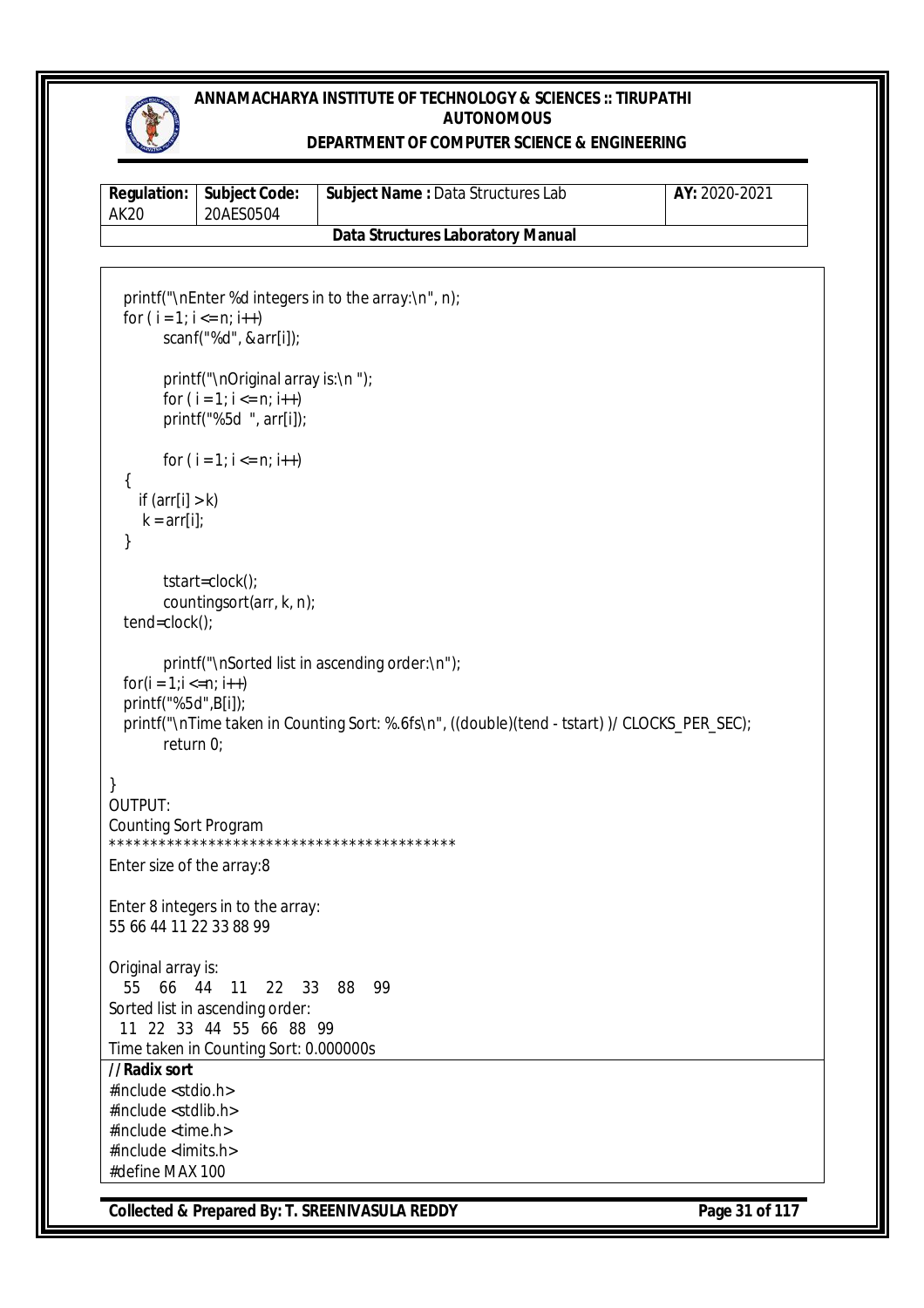

## **DEPARTMENT OF COMPUTER SCIENCE & ENGINEERING**

| <b>Regulation:</b><br><b>AK20</b>                                                                                                | <b>Subject Code:</b><br>20AES0504                                                                                | Subject Name: Data Structures Lab                                   | AY: 2020-2021 |
|----------------------------------------------------------------------------------------------------------------------------------|------------------------------------------------------------------------------------------------------------------|---------------------------------------------------------------------|---------------|
|                                                                                                                                  |                                                                                                                  | <b>Data Structures Laboratory Manual</b>                            |               |
| int getMax(int [], int);<br>void radixsort(int [], int);                                                                         | void countSort(int [], int, int);                                                                                |                                                                     |               |
| int mx = $arr[0]$ ;<br>int i<br>for $(i = 1; i < n; i++)$<br>if $\text{arr}[i] > \text{mx}$<br>$mx = arr[i];$<br>return mx;<br>} | int getMax(int arr[], int n) {                                                                                   |                                                                     |               |
|                                                                                                                                  | void countSort(int arr[], int n, int exp) {<br>int output[n]; // output array<br>int i, count $[10] = \{ 0 \}$ ; |                                                                     |               |
| for $(i = 0; i < n; i++)$                                                                                                        | // Store count of occurrences in count[]<br>count[(arr[i] / exp) % 10]++;                                        |                                                                     |               |
| for $(i = 1; i < 10; i++)$                                                                                                       | count[i] $+=$ count[i - 1];                                                                                      |                                                                     |               |
| }                                                                                                                                | // Build the output array<br>for $(i = n - 1; i >= 0; i-)$ {<br>count[(arr[i] / $exp$ ) % 10]--;                 | output[count[(arr[i] / exp) % 10] - 1] = $\arctan[i]$ ;             |               |
| for $(i = 0; i < n; i++)$<br>$arr[i] = output[i];$<br>}                                                                          |                                                                                                                  |                                                                     |               |
|                                                                                                                                  | void radixsort(int arr[], int n) {<br>int $m = getMax(arr, n)$ ;                                                 | // The main function to that sorts arr[] of size n using Radix Sort |               |
| int exp;<br>}                                                                                                                    | for $(exp = 1; m / exp > 0; exp * = 10)$<br>countSort(arr, n, exp);                                              |                                                                     |               |
| int main() {                                                                                                                     |                                                                                                                  |                                                                     |               |

**Collected & Prepared By: T. SREENIVASULA REDDY Page 32 of 117**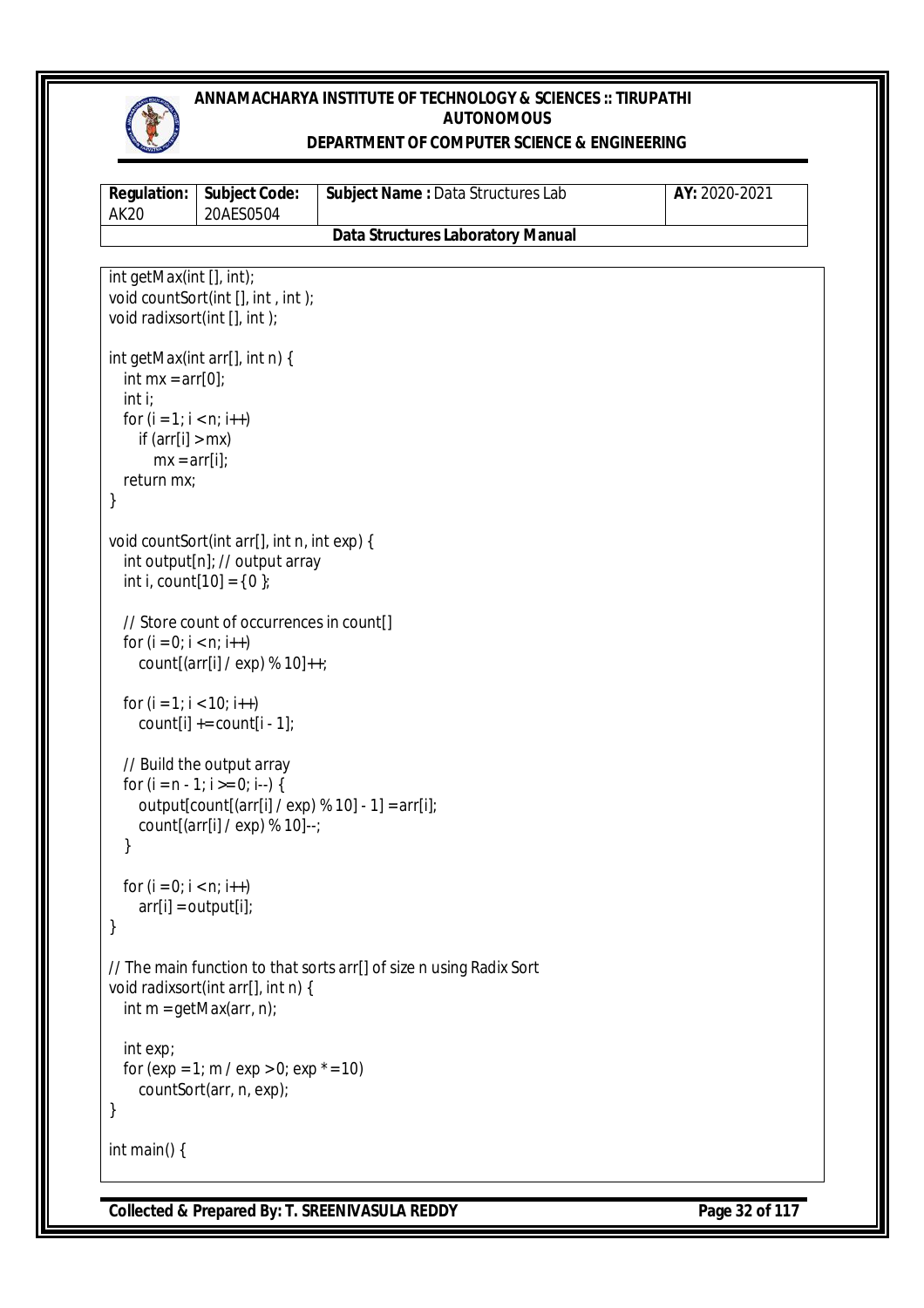

#### **DEPARTMENT OF COMPUTER SCIENCE & ENGINEERING**

| <b>Regulation:</b><br><b>AK20</b>                               | Subject Code:<br>20AES0504                                                    | Subject Name : Data Structures Lab                                                        | AY: 2020-2021 |
|-----------------------------------------------------------------|-------------------------------------------------------------------------------|-------------------------------------------------------------------------------------------|---------------|
|                                                                 |                                                                               | <b>Data Structures Laboratory Manual</b>                                                  |               |
| int arr[MAX],n,i;                                               | clock_t tstart, tend;<br>printf("\nRadix Sort Program");                      |                                                                                           |               |
| scanf("%d", &n);                                                | printf("\nEnter size of the array:");                                         |                                                                                           |               |
| for $(i = 0; i < n; i++)$<br>scanf("%d", &arr[i]);              |                                                                               | printf("\nEnter %d integers in to the array:\n", n);                                      |               |
| for $(i = 0; i < n; i++)$                                       | printf("\nOriginal array is:\n");<br>printf("%5d", arr[i]);                   |                                                                                           |               |
| tend=clock();                                                   | tstart=clock();<br>radixsort(arr, n);                                         |                                                                                           |               |
| for $(i = 0; i < n; i++)$<br>printf("%5d", arr[i]);             | printf("\nSorted list in ascending order:\n");                                | printf("\nTime taken in Radix Sort: %.6fs\n", ((double)(tend - tstart))/ CLOCKS_PER_SEC); |               |
| return $0$ ;<br>}<br>OUTPUT:                                    |                                                                               |                                                                                           |               |
| Radix Sort Program                                              |                                                                               | *********************************                                                         |               |
| Enter size of the array: 10                                     |                                                                               |                                                                                           |               |
|                                                                 | Enter 10 integers in to the array:<br>11 210 710 855 755 322 456 586 960 120  |                                                                                           |               |
| Original array is:                                              | Sorted list in ascending order:                                               | 11 210 710 855 755 322 456 586 960 120                                                    |               |
|                                                                 | 11 120 210 322 456 586 710 755 855 960<br>Time taken in Radix Sort: 0.000000s |                                                                                           |               |
| #include <stdio.h><br/>#include <stdlib.h></stdlib.h></stdio.h> |                                                                               | //C Program to sort an array using Shell Sort technique                                   |               |
| #include <time.h><br/>#include <limits.h></limits.h></time.h>   |                                                                               |                                                                                           |               |
| #define MAX 100                                                 |                                                                               |                                                                                           |               |

**Collected & Prepared By: T. SREENIVASULA REDDY Page 33 of 117**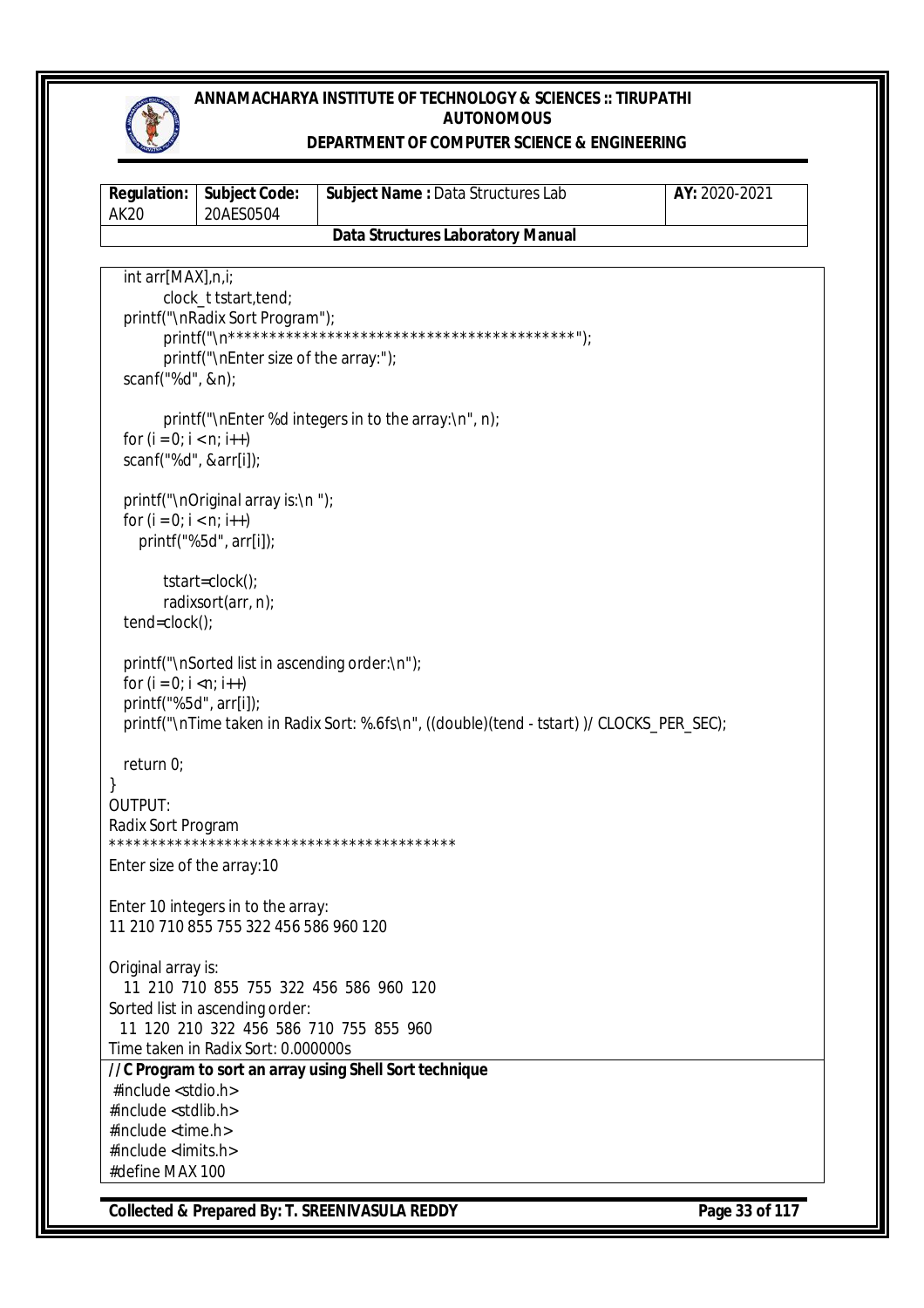

## **DEPARTMENT OF COMPUTER SCIENCE & ENGINEERING**

| <b>Regulation:</b><br><b>AK20</b> | <b>Subject Code:</b><br>20AES0504            | Subject Name: Data Structures Lab                    | AY: 2020-2021 |
|-----------------------------------|----------------------------------------------|------------------------------------------------------|---------------|
|                                   |                                              | <b>Data Structures Laboratory Manual</b>             |               |
|                                   |                                              |                                                      |               |
| void shellsort(int[], int);       |                                              |                                                      |               |
|                                   | void shellsort(int arr[], int num)           |                                                      |               |
| $\{$                              |                                              |                                                      |               |
| int i, j, $k$ , tmp;              | for $(i = num / 2; i > 0; i = i / 2)$        |                                                      |               |
| ₹                                 | for $(j = i; j < num; j++)$                  |                                                      |               |
|                                   |                                              |                                                      |               |
|                                   | for( $k = j - i$ ; $k > = 0$ ; $k = k - i$ ) |                                                      |               |
|                                   |                                              |                                                      |               |
|                                   | if $\text{arr}[k+i] >= arr[k])$              |                                                      |               |
| else                              | break;                                       |                                                      |               |
|                                   |                                              |                                                      |               |
|                                   | $tmp = arr[k];$                              |                                                      |               |
|                                   | $arr[k] = arr[k+i];$                         |                                                      |               |
|                                   | $arr[k+i] = tmp;$                            |                                                      |               |
|                                   |                                              |                                                      |               |
|                                   |                                              |                                                      |               |
|                                   |                                              |                                                      |               |
|                                   |                                              |                                                      |               |
| int main()                        |                                              |                                                      |               |
|                                   |                                              |                                                      |               |
| int arr[MAX];                     |                                              |                                                      |               |
| int $i, n;$                       |                                              |                                                      |               |
| clock_t tstart, tend;             |                                              |                                                      |               |
|                                   | printf("\nShell Sort Program");              |                                                      |               |
|                                   | printf("\nEnter size of the array:");        |                                                      |               |
| scanf("%d", &n);                  |                                              |                                                      |               |
|                                   |                                              |                                                      |               |
|                                   |                                              | printf("\nEnter %d integers in to the array:\n", n); |               |
| for $(i = 0; i < n; i++)$         |                                              |                                                      |               |
| scanf("%d", &arr[i]);             |                                              |                                                      |               |
|                                   | printf("\nOriginal array is:\n ");           |                                                      |               |
| for $(i = 0; i < n; i++)$         |                                              |                                                      |               |
|                                   | printf("%5d", arr[i]);                       |                                                      |               |
|                                   | tstart=clock();                              |                                                      |               |
|                                   | shellsort(arr, n);                           |                                                      |               |
|                                   | tend=clock();                                |                                                      |               |

**Collected & Prepared By: T. SREENIVASULA REDDY Page 34 of 117**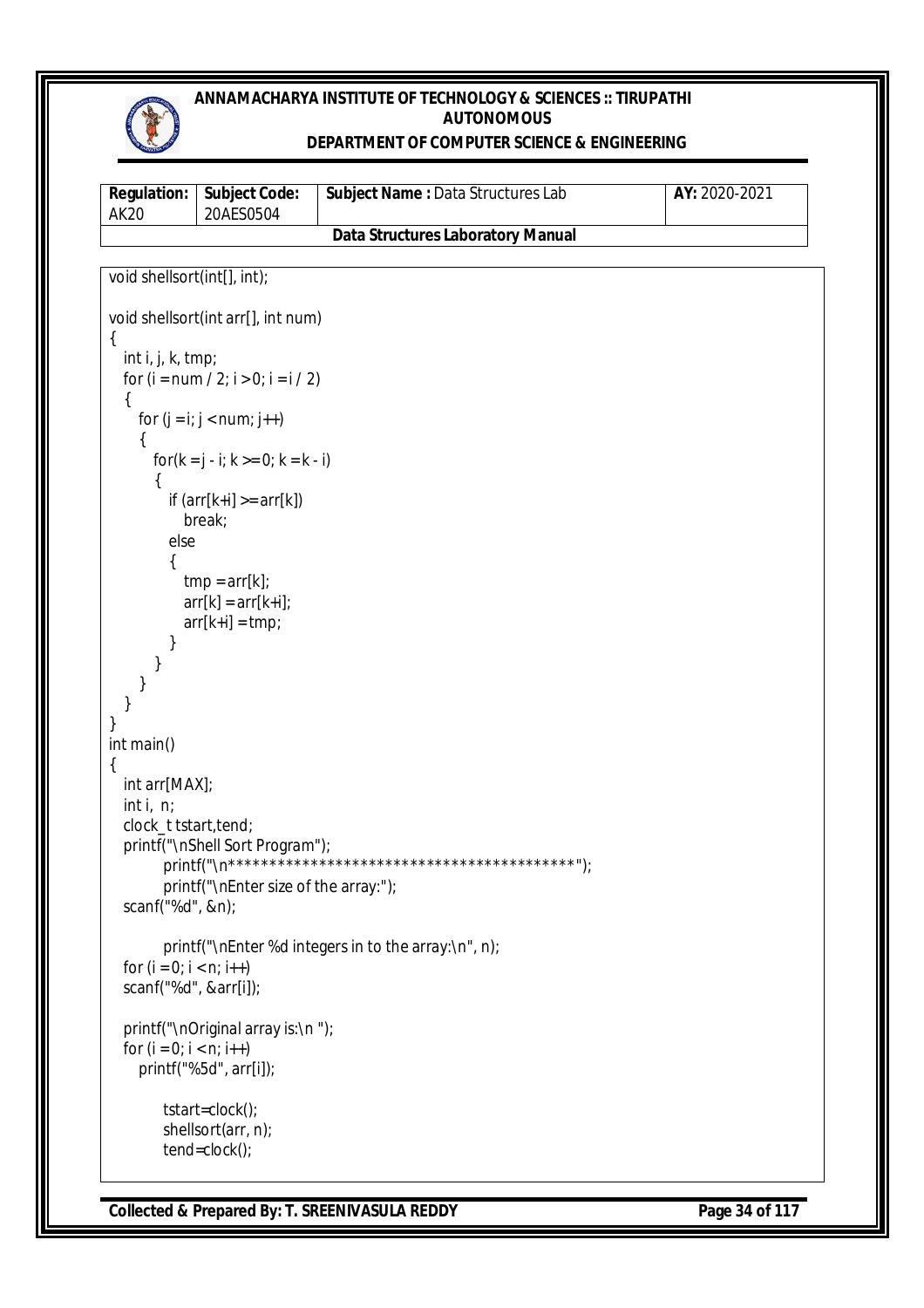

## **DEPARTMENT OF COMPUTER SCIENCE & ENGINEERING**

| Regulation:<br><b>AK20</b>                                                                                                                                                      | <b>Subject Code:</b><br>20AES0504                                                                                | Subject Name: Data Structures Lab                                                                   | AY: 2020-2021  |
|---------------------------------------------------------------------------------------------------------------------------------------------------------------------------------|------------------------------------------------------------------------------------------------------------------|-----------------------------------------------------------------------------------------------------|----------------|
|                                                                                                                                                                                 |                                                                                                                  | <b>Data Structures Laboratory Manual</b>                                                            |                |
| for $(i = 0; i < n; i++)$<br>printf("%5d", arr[i]);<br>$getch()$ ;<br>return 0;<br>}                                                                                            | printf("\nSorted list in ascending order:\n");                                                                   | printf("\nTime taken in Shell Sort: %.6fs\n", ((double)(tend - tstart))/ CLOCKS_PER_SEC);           |                |
| OUTPUT:<br>Shell Sort Program                                                                                                                                                   |                                                                                                                  |                                                                                                     |                |
| Enter size of the array:6                                                                                                                                                       |                                                                                                                  |                                                                                                     |                |
| 33 66 55 66 33 12                                                                                                                                                               | Enter 6 integers in to the array:                                                                                |                                                                                                     |                |
| Original array is:                                                                                                                                                              | 33 66 55 66 33 12<br>Sorted list in ascending order:<br>12 33 33 55 66 66<br>Time taken in Shell Sort: 0.000000s |                                                                                                     |                |
| //Singly Linked List(SLL)<br>#include <stdio.h><br/>#include<stdlib.h><br/>#include<process.h></process.h></stdlib.h></stdio.h>                                                 |                                                                                                                  | 5. AIM: Write a C Program to Implement Singly Linked List, Doubly Linked List, Circular Linked List |                |
| struct node<br>int data;<br>struct node *next;                                                                                                                                  | }*head=NULL,*newnode,*temp,*prev;                                                                                |                                                                                                     |                |
| int main()<br>{<br>int ch;<br>void insert_beg();<br>void insert_end();<br>int insert_pos();<br>void display();<br>void delete_beg();<br>void delete_end();<br>int delete_pos(); | struct node * create_node();                                                                                     |                                                                                                     |                |
|                                                                                                                                                                                 |                                                                                                                  | Collected & Prepared By: T. SREENIVASULA REDDY                                                      | Page 35 of 117 |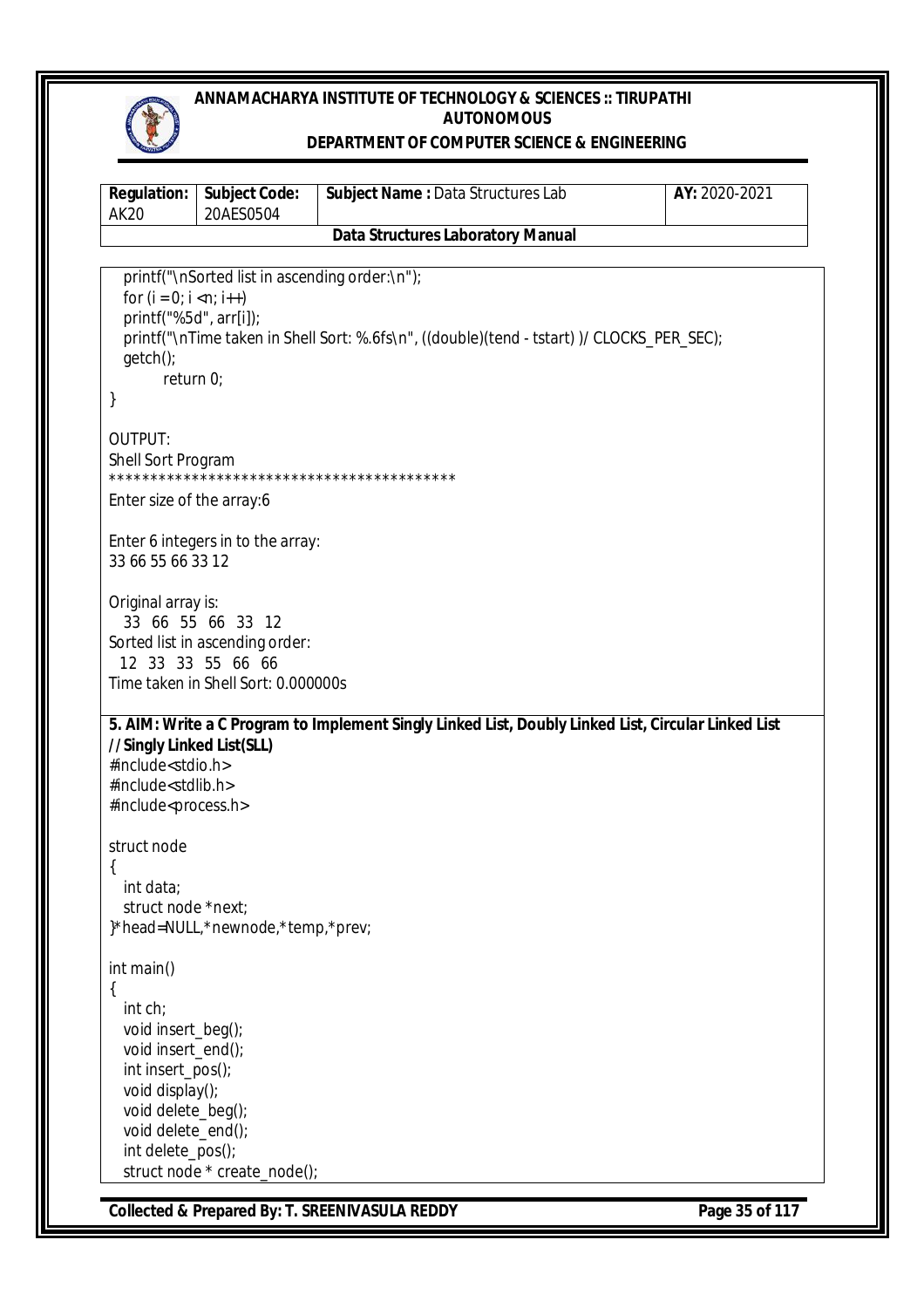

#### **DEPARTMENT OF COMPUTER SCIENCE & ENGINEERING**

| <b>Regulation:</b><br><b>AK20</b> | <b>Subject Code:</b><br>20AES0504                                                                                                                   | Subject Name : Data Structures Lab                                                                                      | AY: 2020-2021 |
|-----------------------------------|-----------------------------------------------------------------------------------------------------------------------------------------------------|-------------------------------------------------------------------------------------------------------------------------|---------------|
|                                   |                                                                                                                                                     | <b>Data Structures Laboratory Manual</b>                                                                                |               |
|                                   |                                                                                                                                                     |                                                                                                                         |               |
| while(1)<br>₹                     | printf("\nEnter your choice(1-4):");<br>scanf("%d",&ch);                                                                                            | printf("\n---- Singly Linked List(SLL) Menu ----");<br>printf("\n1.Insert\n2.Traverse OR Display\n3.Delete\n4.Exit\n"); |               |
| switch(ch)<br>₹<br>case 1:        | printf("\n---- Insert Menu ----");<br>printf("\n\nEnter your choice(1-4):");                                                                        | printf("\n1.lnsert at beginning\n2.lnsert at end\n3.lnsert at specified position\n4.Exit");<br>scanf("%d",&ch);         |               |
|                                   | switch(ch)<br>case 1: insert_beg();<br>break;<br>case 2: insert_end();<br>break;<br>case 3: insert_pos();<br>break;<br>case $4:$ exit(0);<br>break; | default: printf("\nWrong Choice!!");                                                                                    |               |
|                                   | case 2: display();<br>break;<br>case 3: printf("\n---- Delete Menu ----");<br>printf("\n\nEnter your choice(1-4:)");<br>scanf("%d",&ch);            | printf("\n1.Delete from beginning\n2.Delete from end\n3.Delete from specified position");                               |               |
|                                   | switch(ch)<br>case 1: delete_beg();<br>break;<br>case 2: delete_end();<br>break;<br>case 3: delete_pos();                                           |                                                                                                                         |               |

**Collected & Prepared By: T. SREENIVASULA REDDY Page 36 of 117**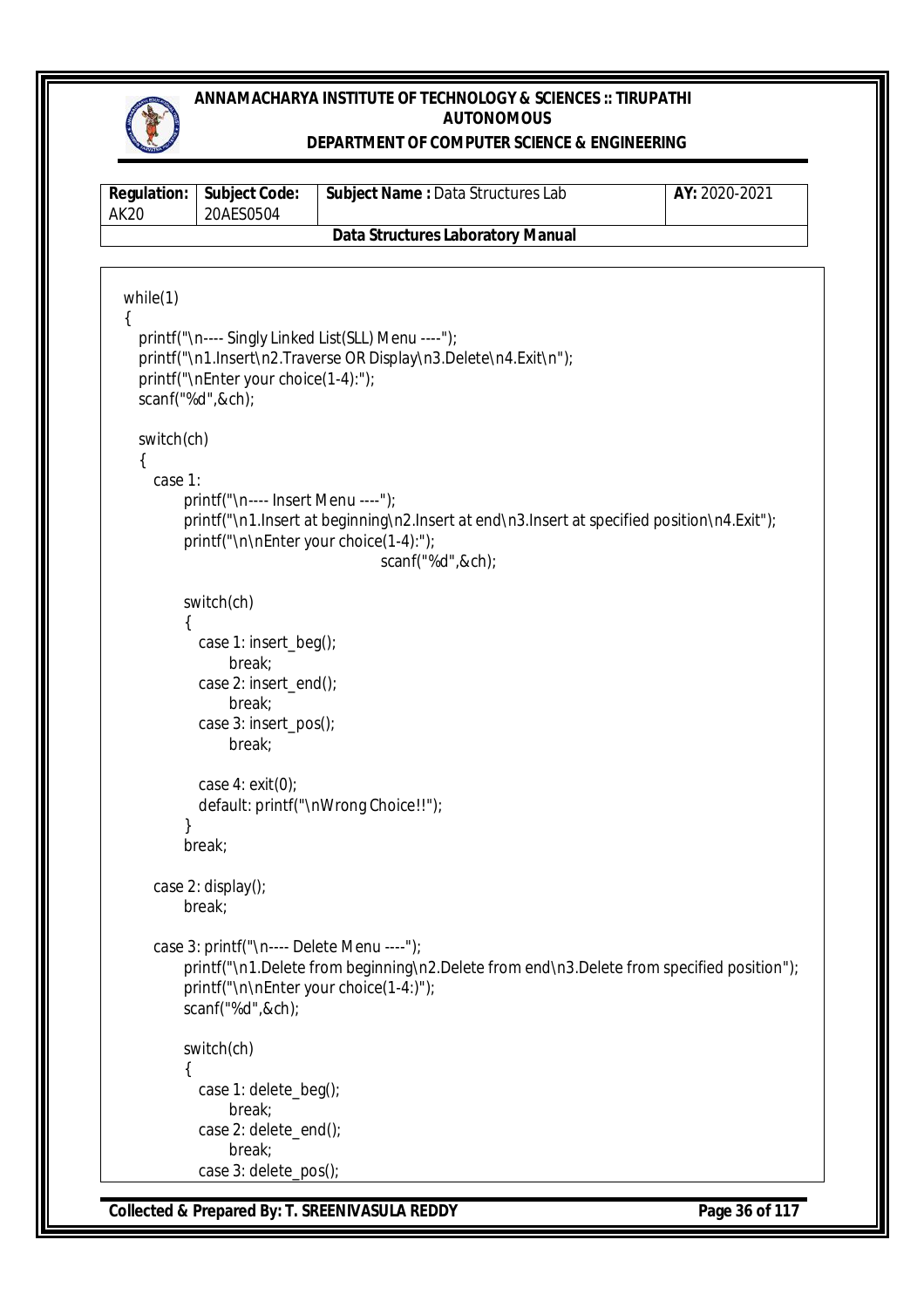

#### **DEPARTMENT OF COMPUTER SCIENCE & ENGINEERING**

| <b>Regulation:</b><br>AK20               | <b>Subject Code:</b><br>20AES0504 | <b>Subject Name: Data Structures Lab</b> | AY: 2020-2021 |  |
|------------------------------------------|-----------------------------------|------------------------------------------|---------------|--|
| <b>Data Structures Laboratory Manual</b> |                                   |                                          |               |  |

```
Collected & Prepared By: T. SREENIVASULA REDDY Page 37 of 117
                 break;
             case 4: exit(0);
             default: printf("\nWrong Choice!!");
 }
           break;
       case 4: exit(0);
           default: printf("\nWrong Choice!!");
     }
   }
   return 0;
}
struct node * create_node()
{
       int num;
       newnode= (struct node*)malloc(sizeof(struct node));
   //printf("\nEnter data:");
   //scanf("%d",&num);
   newnode->data=0;
   newnode->next=NULL;
   return newnode;
}
void insert_beg()
{
   int num;
   newnode=create_node();
   printf("\nEnter data:");
   scanf("%d",&num);
   newnode->data=num;
  if(head==NULL) //If list is empty
   {
     newnode->next=NULL;
     head=newnode;
   }
   else
   {
     newnode->next=head;
     head=newnode;
   }
}
void insert_end()
{
```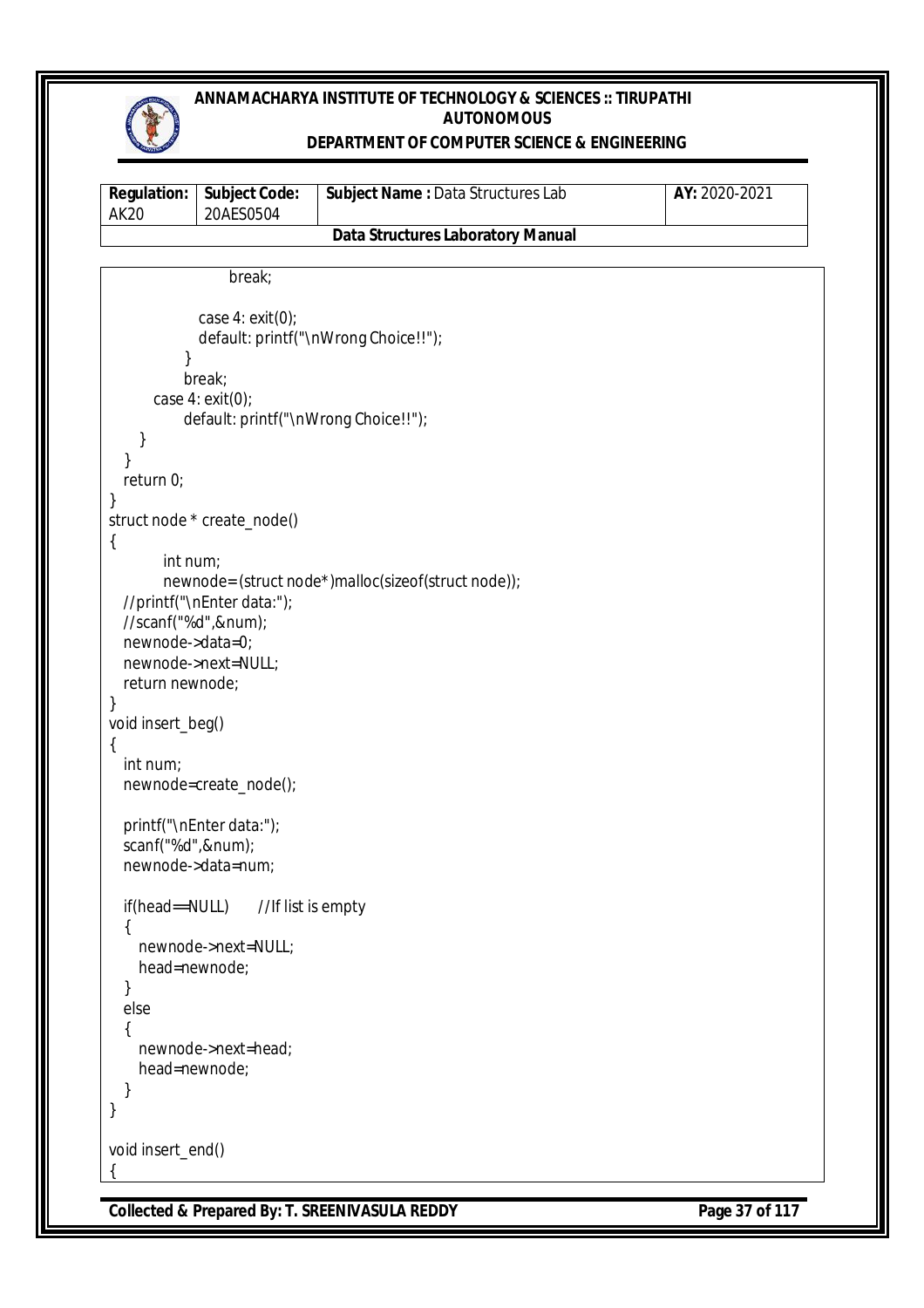

### **DEPARTMENT OF COMPUTER SCIENCE & ENGINEERING**

| <b>Regulation:</b><br><b>AK20</b>                                             | <b>Subject Code:</b><br>20AES0504                                                        | Subject Name: Data Structures Lab        | AY: 2020-2021 |
|-------------------------------------------------------------------------------|------------------------------------------------------------------------------------------|------------------------------------------|---------------|
|                                                                               |                                                                                          | <b>Data Structures Laboratory Manual</b> |               |
|                                                                               |                                                                                          |                                          |               |
| int num;<br>printf("Enter data:");<br>scanf("%d",#);                          | newnode=create_node();<br>newnode->data=num;<br>newnode->next=NULL;                      |                                          |               |
| if(head==NULL)<br>ł<br>head=newnode;<br>}<br>else<br>temp=head;<br>}<br>}     | //If list is empty<br>while(temp->next!=NULL)<br>temp=temp->next;<br>temp->next=newnode; |                                          |               |
|                                                                               |                                                                                          |                                          |               |
| int insert_pos()<br>{<br>int pos, i, num;<br>if(head==NULL)<br>return 0;<br>} | printf("List is empty!!");                                                               |                                          |               |
| printf("Enter data:");<br>scanf("%d",#);<br>scanf("%d",&pos);                 | newnode=create_node();<br>printf("Enter position to insert:");<br>newnode->data=num;     |                                          |               |
| temp=head;<br>$for(i=1; i{\{return 0;$                                        | if(temp->next==NULL)<br>printf("There are less elements!!");                             |                                          |               |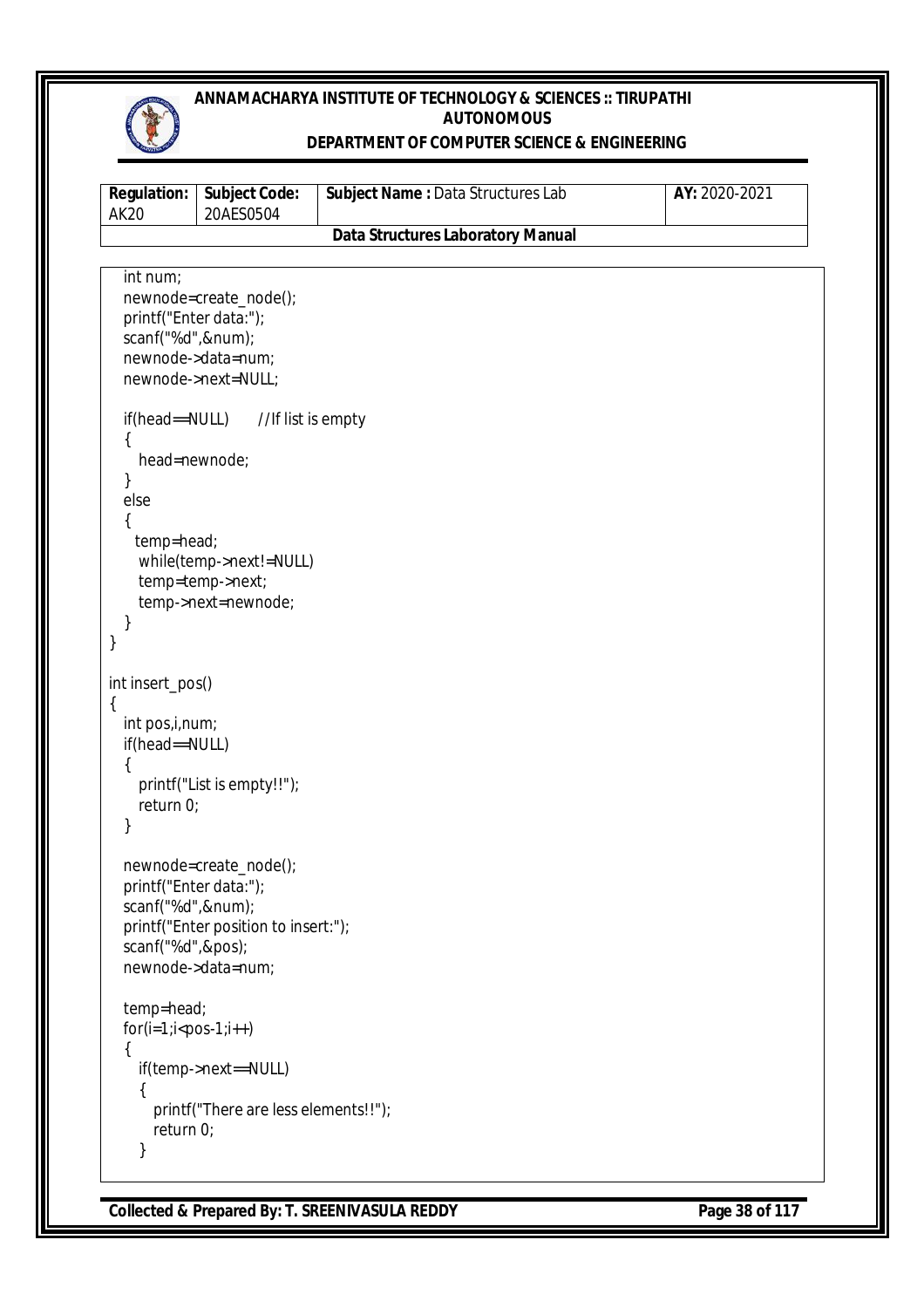

#### **DEPARTMENT OF COMPUTER SCIENCE & ENGINEERING**

| AK20                                     | <b>Regulation:   Subject Code:</b><br>20AES0504 | <b>Subject Name: Data Structures Lab</b> | AY: 2020-2021 |  |
|------------------------------------------|-------------------------------------------------|------------------------------------------|---------------|--|
| <b>Data Structures Laboratory Manual</b> |                                                 |                                          |               |  |

```
Collected & Prepared By: T. SREENIVASULA REDDY Page 39 of 117
     temp=temp->next;
   }
   newnode->next=temp->next;
   temp->next=newnode;
   return 0;
}
void display()
{
   if(head==NULL)
   {
     printf("List is empty!!");return;
   }
   else
   {
     temp=head;
     printf("The linked list is:\n");
     while(temp!=NULL)
     {
       printf("%d->",temp->data);
       temp=temp->next;
     }
     printf("NULL");
   }
}
void delete_beg()
{
   if(head==NULL)
   {
     printf("The list is empty!!");return;
   }
   else
   {
     temp=head;
     head=head->next;
     printf("Deleted element is %d",temp->data);
     free(temp);
   }
}
void delete_end()
{
   if(head==NULL)
```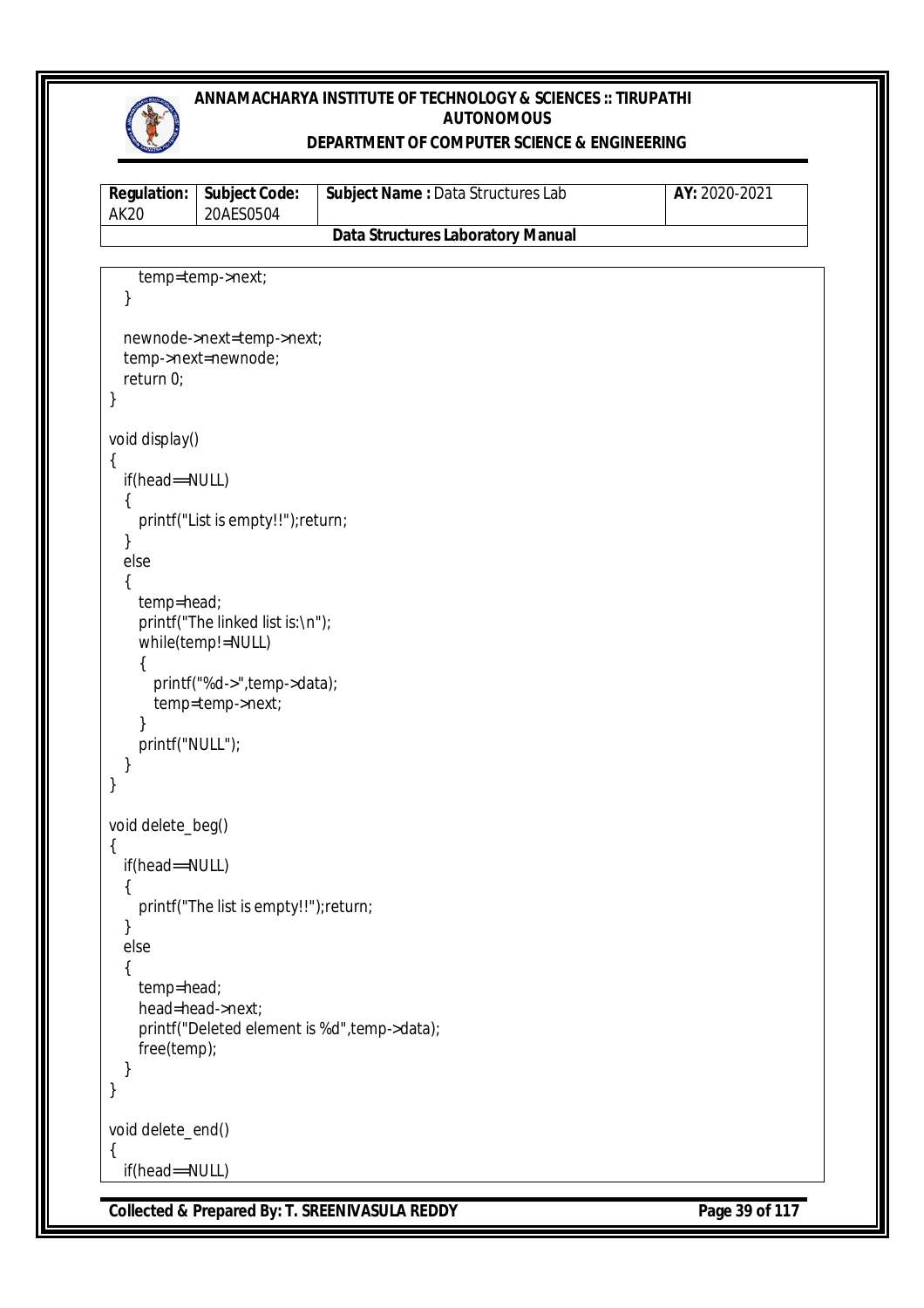

#### **DEPARTMENT OF COMPUTER SCIENCE & ENGINEERING**

| <b>Regulation:</b><br>AK 20       | <b>Subject Code:</b><br>20AES0504 | <b>Subject Name: Data Structures Lab</b> | AY: 2020-2021 |  |
|-----------------------------------|-----------------------------------|------------------------------------------|---------------|--|
| Data Structures Laboratory Manual |                                   |                                          |               |  |

```
Collected & Prepared By: T. SREENIVASULA REDDY Page 40 of 117
\{ printf("The list is empty!!");return;
   }
   else if(head->next==NULL)
   {
        temp=head;
               printf("Deleted element is %d",temp->data);
        head=NULL;
        free(temp);
       }
       else
   {
     temp=head;
     while(temp->next!=NULL)
     {
        prev=temp;
        temp=temp->next;
               }
     prev->next=NULL;
     printf("Deleted element is %d",temp->data);
     free(temp);
   }
}
int delete_pos()
{
   int pos,i=1;
   printf("Enter position to delete:");
   scanf("%d",&pos);
   if(head==NULL)
   {
     printf("List is empty!!");
     return 0;
   }
   temp=head;
   if(i==pos)
   {
        printf("\nUse Delete at Begining");
               return;
       }
       else if(temp->next->next==NULL)
       {
               printf("\nUse Delete at Ending");
```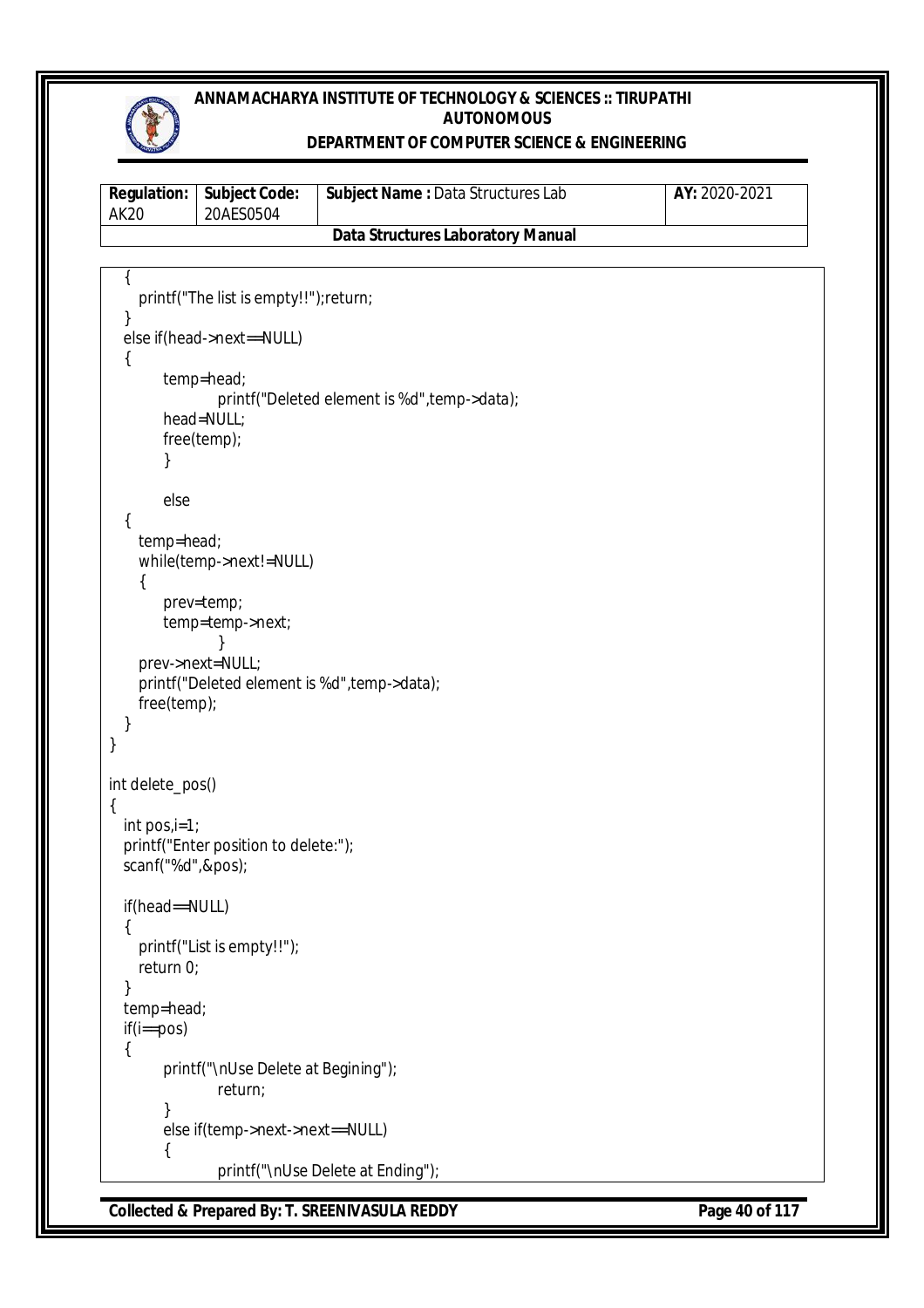

### **DEPARTMENT OF COMPUTER SCIENCE & ENGINEERING**

| <b>Regulation:</b><br><b>AK20</b>  | <b>Subject Code:</b><br>20AES0504                                      | <b>Subject Name: Data Structures Lab</b> | AY: 2020-2021 |
|------------------------------------|------------------------------------------------------------------------|------------------------------------------|---------------|
|                                    |                                                                        | <b>Data Structures Laboratory Manual</b> |               |
|                                    |                                                                        |                                          |               |
| }                                  | return;                                                                |                                          |               |
|                                    | $for(i=1; i$                                                           |                                          |               |
| {                                  | if(temp->next==NULL)                                                   |                                          |               |
| $\{$<br>return 0;                  | printf("There are less elements!!");                                   |                                          |               |
| }                                  |                                                                        |                                          |               |
| prev=temp;                         |                                                                        |                                          |               |
| }                                  | temp=temp->next;                                                       |                                          |               |
|                                    |                                                                        |                                          |               |
| free(temp);<br>return 0;           | prev->next=temp->next;<br>printf("Deleted element is %d", temp->data); |                                          |               |
| }                                  |                                                                        |                                          |               |
| <b>OUTPUT:</b>                     | ---- Singly Linked List(SLL) Menu ----                                 |                                          |               |
| 1. Insert                          |                                                                        |                                          |               |
| 2. Traverse OR Display<br>3.Delete |                                                                        |                                          |               |
| 4.Exit                             |                                                                        |                                          |               |
| Enter your choice(1-4):1           |                                                                        |                                          |               |
| ---- Insert Menu ----              |                                                                        |                                          |               |
| 1. Insert at beginning             |                                                                        |                                          |               |
| 2. Insert at end                   | 3. Insert at specified position                                        |                                          |               |
| 4.Exit                             |                                                                        |                                          |               |
| Enter your choice(1-4):1           |                                                                        |                                          |               |
| Enter data:10                      |                                                                        |                                          |               |
|                                    | ---- Singly Linked List(SLL) Menu ----                                 |                                          |               |
| 1.Insert<br>2. Traverse OR Display |                                                                        |                                          |               |
| 3.Delete                           |                                                                        |                                          |               |
| 4.Exit                             |                                                                        |                                          |               |

**Collected & Prepared By: T. SREENIVASULA REDDY Page 41 of 117**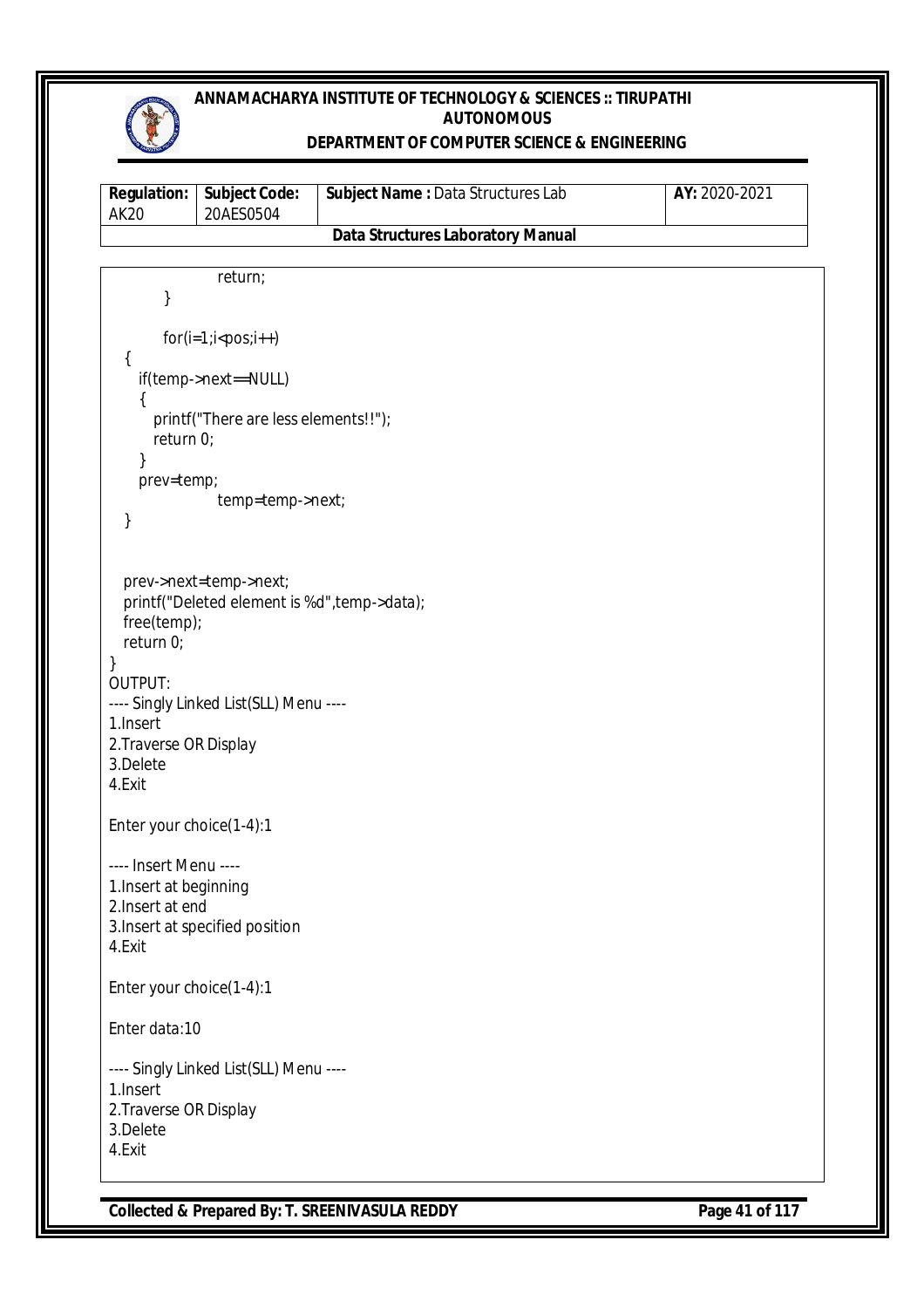

#### **DEPARTMENT OF COMPUTER SCIENCE & ENGINEERING**

| <b>Regulation:</b><br><b>AK20</b>                                                                                                                                                                                              | <b>Subject Code:</b><br>20AES0504      | Subject Name: Data Structures Lab        | AY: 2020-2021 |
|--------------------------------------------------------------------------------------------------------------------------------------------------------------------------------------------------------------------------------|----------------------------------------|------------------------------------------|---------------|
|                                                                                                                                                                                                                                |                                        | <b>Data Structures Laboratory Manual</b> |               |
| Enter your choice(1-4):2<br>The linked list is:<br>$10 - > 10$<br>1. Insert<br>2. Traverse OR Display<br>3.Delete<br>4.Exit<br>Enter your choice(1-4):1<br>---- Insert Menu ----<br>1. Insert at beginning<br>2. Insert at end | ---- Singly Linked List(SLL) Menu ---- |                                          |               |
| 4.Exit<br>Enter your choice(1-4):2<br>Enter data:100                                                                                                                                                                           | 3. Insert at specified position        |                                          |               |
| 1. Insert<br>2. Traverse OR Display<br>3.Delete<br>4.Exit                                                                                                                                                                      | ---- Singly Linked List(SLL) Menu ---- |                                          |               |
| Enter your choice(1-4):2<br>The linked list is:<br>$10 - > 100 - >$<br>1. Insert<br>2. Traverse OR Display<br>3.Delete<br>4.Exit                                                                                               | ---- Singly Linked List(SLL) Menu ---- |                                          |               |
| Enter your choice(1-4):1                                                                                                                                                                                                       |                                        |                                          |               |
| ---- Insert Menu ----<br>1. Insert at beginning<br>2. Insert at end<br>4.Exit                                                                                                                                                  | 3. Insert at specified position        |                                          |               |
| Enter your choice(1-4):3<br>Enter data:20                                                                                                                                                                                      |                                        |                                          |               |

**Collected & Prepared By: T. SREENIVASULA REDDY Page 42 of 117**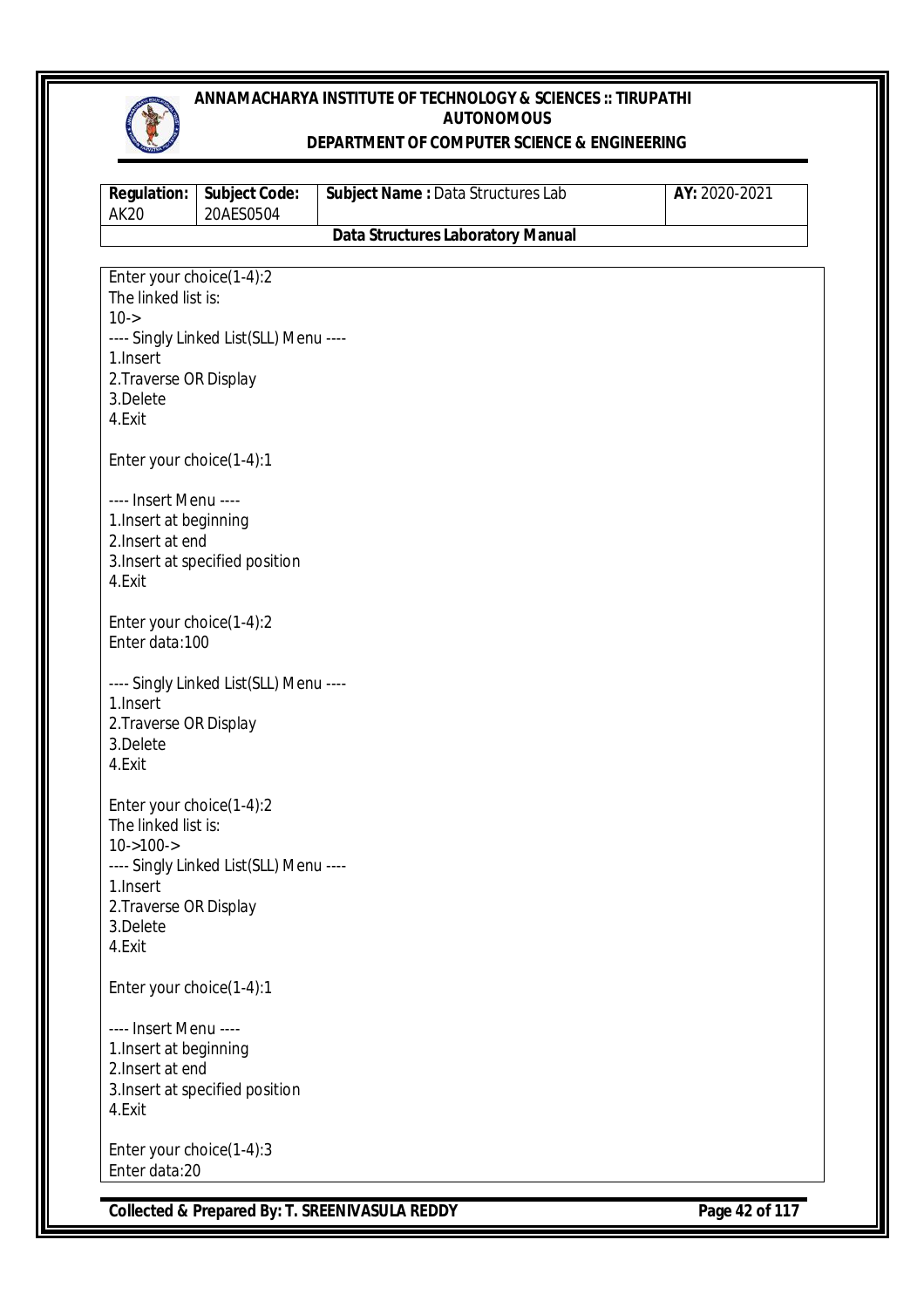

#### **DEPARTMENT OF COMPUTER SCIENCE & ENGINEERING**

| <b>Regulation:</b><br><b>AK20</b>                                                                                                             | <b>Subject Code:</b><br>20AES0504      | Subject Name : Data Structures Lab       | AY: 2020-2021 |
|-----------------------------------------------------------------------------------------------------------------------------------------------|----------------------------------------|------------------------------------------|---------------|
|                                                                                                                                               |                                        | <b>Data Structures Laboratory Manual</b> |               |
| Enter position to insert:2                                                                                                                    |                                        |                                          |               |
| 1. Insert<br>2. Traverse OR Display<br>3.Delete<br>4.Exit                                                                                     | ---- Singly Linked List(SLL) Menu ---- |                                          |               |
| Enter your choice(1-4):2<br>The linked list is:<br>$10 - 20 - 100 - 5$<br>1.Insert<br>2. Traverse OR Display<br>3.Delete<br>4.Exit            | ---- Singly Linked List(SLL) Menu ---- |                                          |               |
| Enter your choice(1-4):1                                                                                                                      |                                        |                                          |               |
| ---- Insert Menu ----<br>1. Insert at beginning<br>2. Insert at end<br>4.Exit                                                                 | 3. Insert at specified position        |                                          |               |
| Enter your choice(1-4):3<br>Enter data:30<br>Enter position to insert:3                                                                       |                                        |                                          |               |
| 1. Insert<br>2. Traverse OR Display<br>3.Delete<br>4.Exit                                                                                     | ---- Singly Linked List(SLL) Menu ---- |                                          |               |
| Enter your choice(1-4):2<br>The linked list is:<br>$10 - > 20 - > 30 - > 100 - >$<br>1.Insert<br>2. Traverse OR Display<br>3.Delete<br>4.Exit | ---- Singly Linked List(SLL) Menu ---- |                                          |               |
| Enter your choice(1-4):1                                                                                                                      |                                        |                                          |               |

**Collected & Prepared By: T. SREENIVASULA REDDY Page 43 of 117**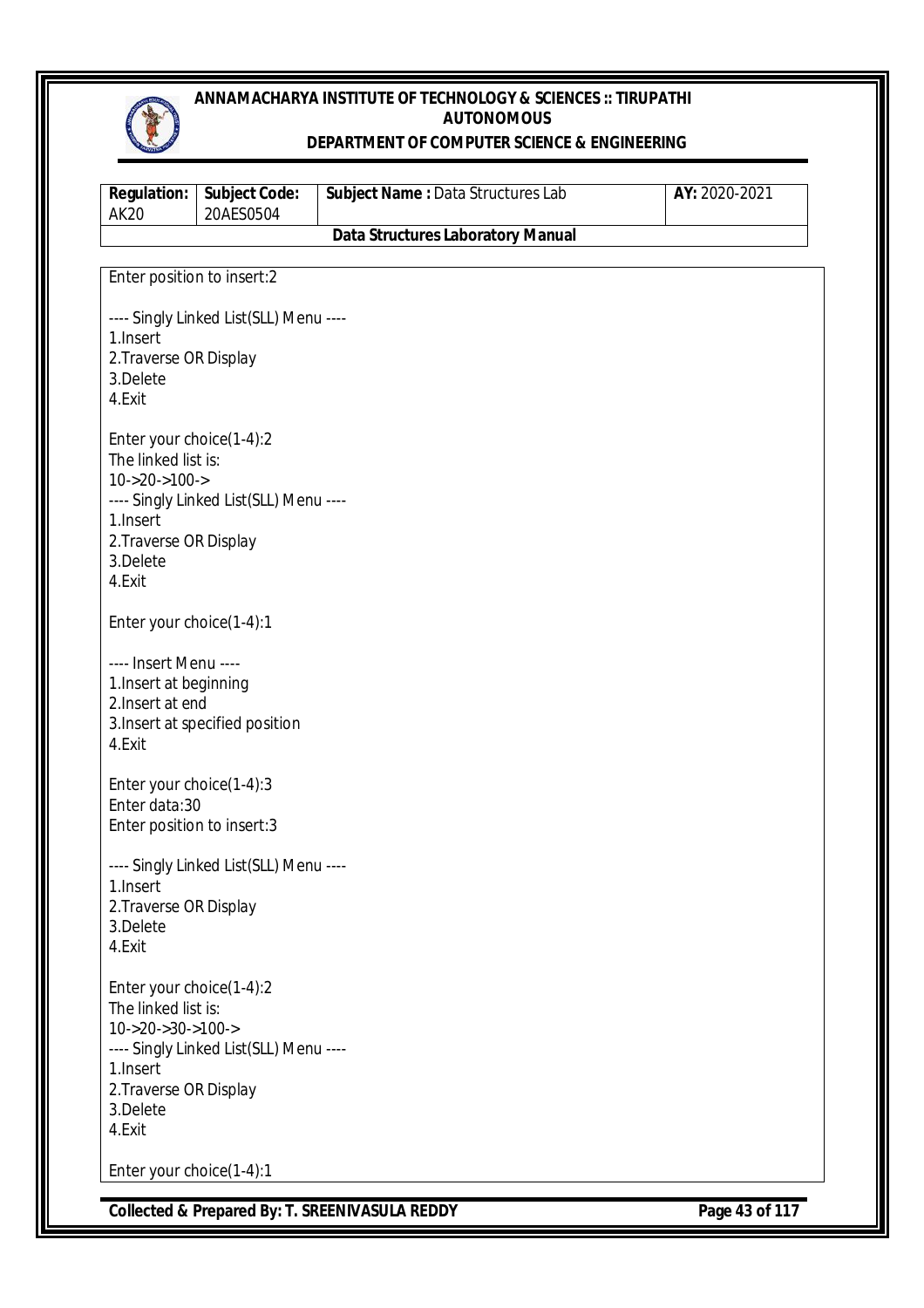

#### **DEPARTMENT OF COMPUTER SCIENCE & ENGINEERING**

| <b>Regulation:</b><br><b>AK20</b>                                                                                                                  | <b>Subject Code:</b><br>20AES0504      | Subject Name: Data Structures Lab        | AY: 2020-2021 |
|----------------------------------------------------------------------------------------------------------------------------------------------------|----------------------------------------|------------------------------------------|---------------|
|                                                                                                                                                    |                                        | <b>Data Structures Laboratory Manual</b> |               |
| ---- Insert Menu ----<br>1. Insert at beginning<br>2. Insert at end<br>4.Exit                                                                      | 3. Insert at specified position        |                                          |               |
| Enter your choice(1-4):2<br>Enter data:200                                                                                                         |                                        |                                          |               |
| 1. Insert<br>2. Traverse OR Display<br>3.Delete<br>4.Exit                                                                                          | ---- Singly Linked List(SLL) Menu ---- |                                          |               |
| Enter your choice(1-4):2<br>The linked list is:<br>$10 - >20 - >30 - >100 - >200 - >$<br>1. Insert<br>2. Traverse OR Display<br>3.Delete<br>4.Exit | ---- Singly Linked List(SLL) Menu ---- |                                          |               |
| Enter your choice(1-4):3                                                                                                                           |                                        |                                          |               |
| ---- Delete Menu ----<br>1. Delete from beginning<br>2. Delete from end                                                                            | 3. Delete from specified position      |                                          |               |
| Enter your choice(1-4:)1<br>Deleted element is 10<br>1. Insert<br>2. Traverse OR Display<br>3.Delete<br>4.Exit                                     | ---- Singly Linked List(SLL) Menu ---- |                                          |               |
| Enter your choice(1-4):2<br>The linked list is:<br>20->30->100->200-><br>1.Insert                                                                  | ---- Singly Linked List(SLL) Menu ---- |                                          |               |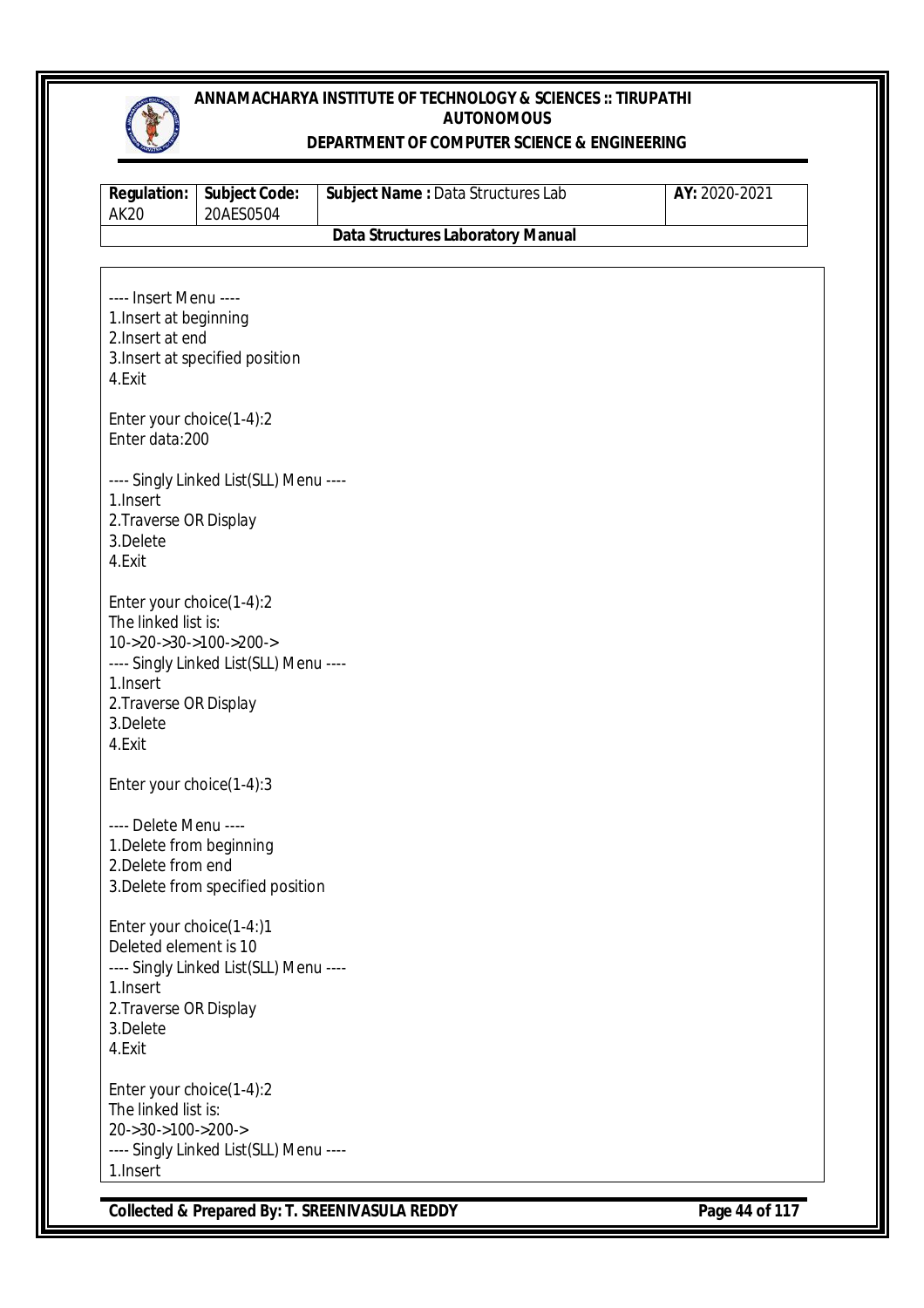

#### **DEPARTMENT OF COMPUTER SCIENCE & ENGINEERING**

| <b>Data Structures Laboratory Manual</b><br>2. Traverse OR Display<br>3.Delete<br>4.Exit<br>Enter your choice(1-4):3<br>---- Delete Menu ----<br>1. Delete from beginning<br>2. Delete from end<br>3. Delete from specified position<br>Enter your choice(1-4:)2<br>Deleted element is 200<br>---- Singly Linked List(SLL) Menu ----<br>1. Insert<br>2. Traverse OR Display<br>3.Delete<br>4.Exit<br>Enter your choice(1-4):2<br>The linked list is:<br>$20 - 30 - 100 - 5$<br>---- Singly Linked List(SLL) Menu ----<br>1. Insert<br>2. Traverse OR Display<br>3.Delete<br>4.Exit<br>Enter your choice(1-4):3<br>---- Delete Menu ----<br>1. Delete from beginning<br>2. Delete from end<br>3. Delete from specified position<br>Enter your choice(1-4:)3<br>Enter position to delete:2<br>Deleted element is 30<br>---- Singly Linked List(SLL) Menu ---- | <b>Regulation:</b><br><b>AK20</b> | <b>Subject Code:</b><br>20AES0504 | Subject Name: Data Structures Lab | AY: 2020-2021 |
|-------------------------------------------------------------------------------------------------------------------------------------------------------------------------------------------------------------------------------------------------------------------------------------------------------------------------------------------------------------------------------------------------------------------------------------------------------------------------------------------------------------------------------------------------------------------------------------------------------------------------------------------------------------------------------------------------------------------------------------------------------------------------------------------------------------------------------------------------------------|-----------------------------------|-----------------------------------|-----------------------------------|---------------|
|                                                                                                                                                                                                                                                                                                                                                                                                                                                                                                                                                                                                                                                                                                                                                                                                                                                             |                                   |                                   |                                   |               |
|                                                                                                                                                                                                                                                                                                                                                                                                                                                                                                                                                                                                                                                                                                                                                                                                                                                             |                                   |                                   |                                   |               |
|                                                                                                                                                                                                                                                                                                                                                                                                                                                                                                                                                                                                                                                                                                                                                                                                                                                             |                                   |                                   |                                   |               |
|                                                                                                                                                                                                                                                                                                                                                                                                                                                                                                                                                                                                                                                                                                                                                                                                                                                             |                                   |                                   |                                   |               |
|                                                                                                                                                                                                                                                                                                                                                                                                                                                                                                                                                                                                                                                                                                                                                                                                                                                             |                                   |                                   |                                   |               |
|                                                                                                                                                                                                                                                                                                                                                                                                                                                                                                                                                                                                                                                                                                                                                                                                                                                             |                                   |                                   |                                   |               |
|                                                                                                                                                                                                                                                                                                                                                                                                                                                                                                                                                                                                                                                                                                                                                                                                                                                             |                                   |                                   |                                   |               |
| 2. Traverse OR Display<br>3.Delete<br>4.Exit                                                                                                                                                                                                                                                                                                                                                                                                                                                                                                                                                                                                                                                                                                                                                                                                                | 1. Insert                         |                                   |                                   |               |
| Enter your choice(1-4):2                                                                                                                                                                                                                                                                                                                                                                                                                                                                                                                                                                                                                                                                                                                                                                                                                                    |                                   |                                   |                                   |               |

**Collected & Prepared By: T. SREENIVASULA REDDY Page 45 of 117**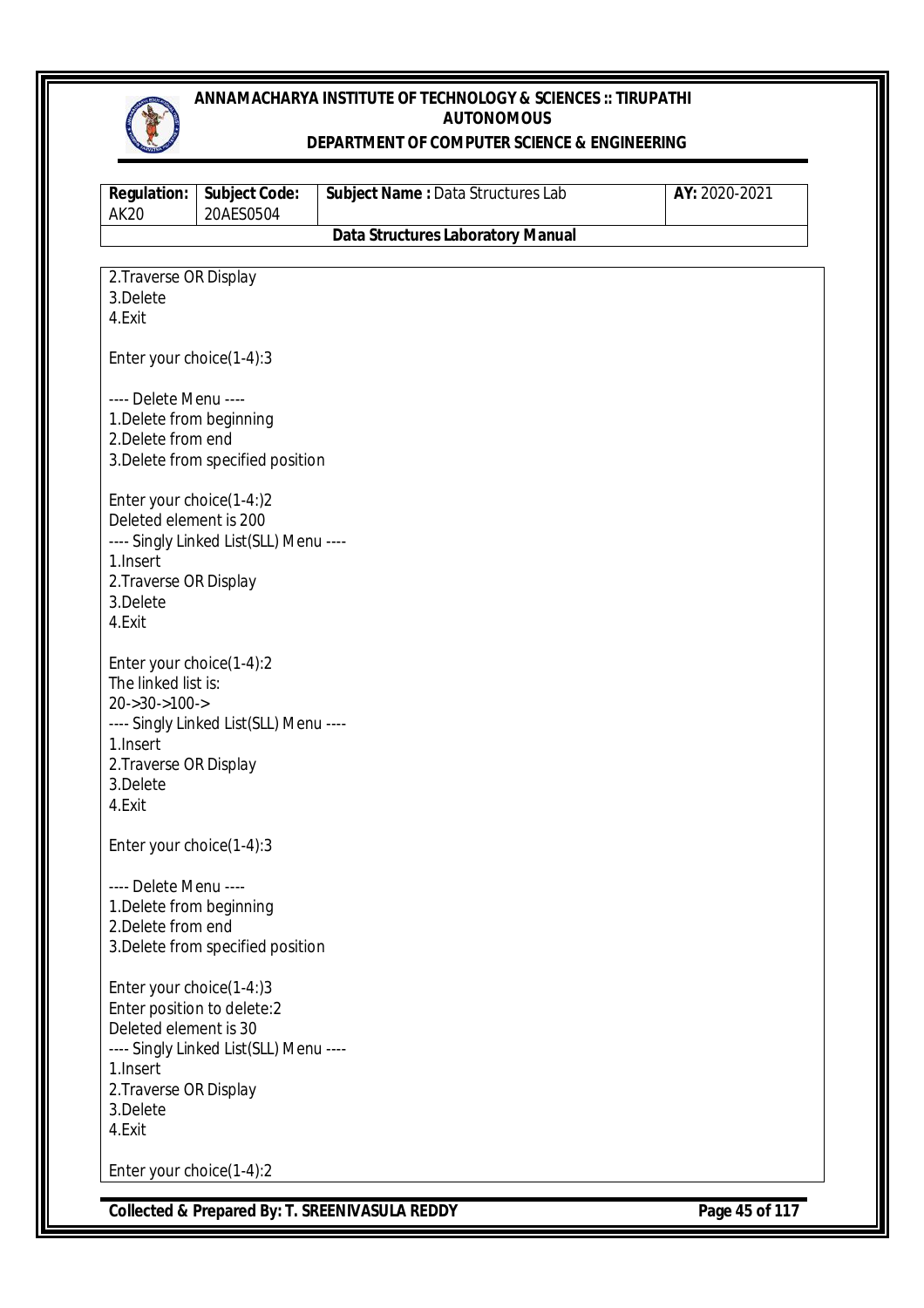

#### **DEPARTMENT OF COMPUTER SCIENCE & ENGINEERING**

| <b>Regulation:</b><br><b>AK20</b>              | <b>Subject Code:</b><br>20AES0504      | Subject Name: Data Structures Lab        | AY: 2020-2021 |
|------------------------------------------------|----------------------------------------|------------------------------------------|---------------|
|                                                |                                        | <b>Data Structures Laboratory Manual</b> |               |
|                                                |                                        |                                          |               |
| The linked list is:<br>$20 - 100 - 5$          |                                        |                                          |               |
|                                                | ---- Singly Linked List(SLL) Menu ---- |                                          |               |
| 1.Insert                                       |                                        |                                          |               |
| 2. Traverse OR Display                         |                                        |                                          |               |
| 3.Delete                                       |                                        |                                          |               |
| 4.Exit                                         |                                        |                                          |               |
|                                                |                                        |                                          |               |
| Enter your choice(1-4):3                       |                                        |                                          |               |
|                                                |                                        |                                          |               |
| ---- Delete Menu ----                          |                                        |                                          |               |
| 1. Delete from beginning                       |                                        |                                          |               |
| 2. Delete from end                             |                                        |                                          |               |
|                                                | 3. Delete from specified position      |                                          |               |
| Enter your choice(1-4:)2                       |                                        |                                          |               |
| Deleted element is 100                         |                                        |                                          |               |
|                                                | ---- Singly Linked List(SLL) Menu ---- |                                          |               |
| 1. Insert                                      |                                        |                                          |               |
| 2. Traverse OR Display                         |                                        |                                          |               |
| 3.Delete                                       |                                        |                                          |               |
| 4.Exit                                         |                                        |                                          |               |
|                                                |                                        |                                          |               |
| Enter your choice(1-4):2                       |                                        |                                          |               |
| The linked list is:                            |                                        |                                          |               |
| $20 - >$                                       |                                        |                                          |               |
| 1.Insert                                       | ---- Singly Linked List(SLL) Menu ---- |                                          |               |
| 2. Traverse OR Display                         |                                        |                                          |               |
| 3.Delete                                       |                                        |                                          |               |
| 4.Exit                                         |                                        |                                          |               |
|                                                |                                        |                                          |               |
| Enter your choice(1-4):3                       |                                        |                                          |               |
|                                                |                                        |                                          |               |
| ---- Delete Menu ----                          |                                        |                                          |               |
| 1. Delete from beginning<br>2. Delete from end |                                        |                                          |               |
|                                                | 3. Delete from specified position      |                                          |               |
|                                                |                                        |                                          |               |
| Enter your choice(1-4:)1                       |                                        |                                          |               |
| Deleted element is 20                          |                                        |                                          |               |
|                                                | ---- Singly Linked List(SLL) Menu ---- |                                          |               |
| 1.Insert                                       |                                        |                                          |               |
| 2. Traverse OR Display                         |                                        |                                          |               |
| 3.Delete                                       |                                        |                                          |               |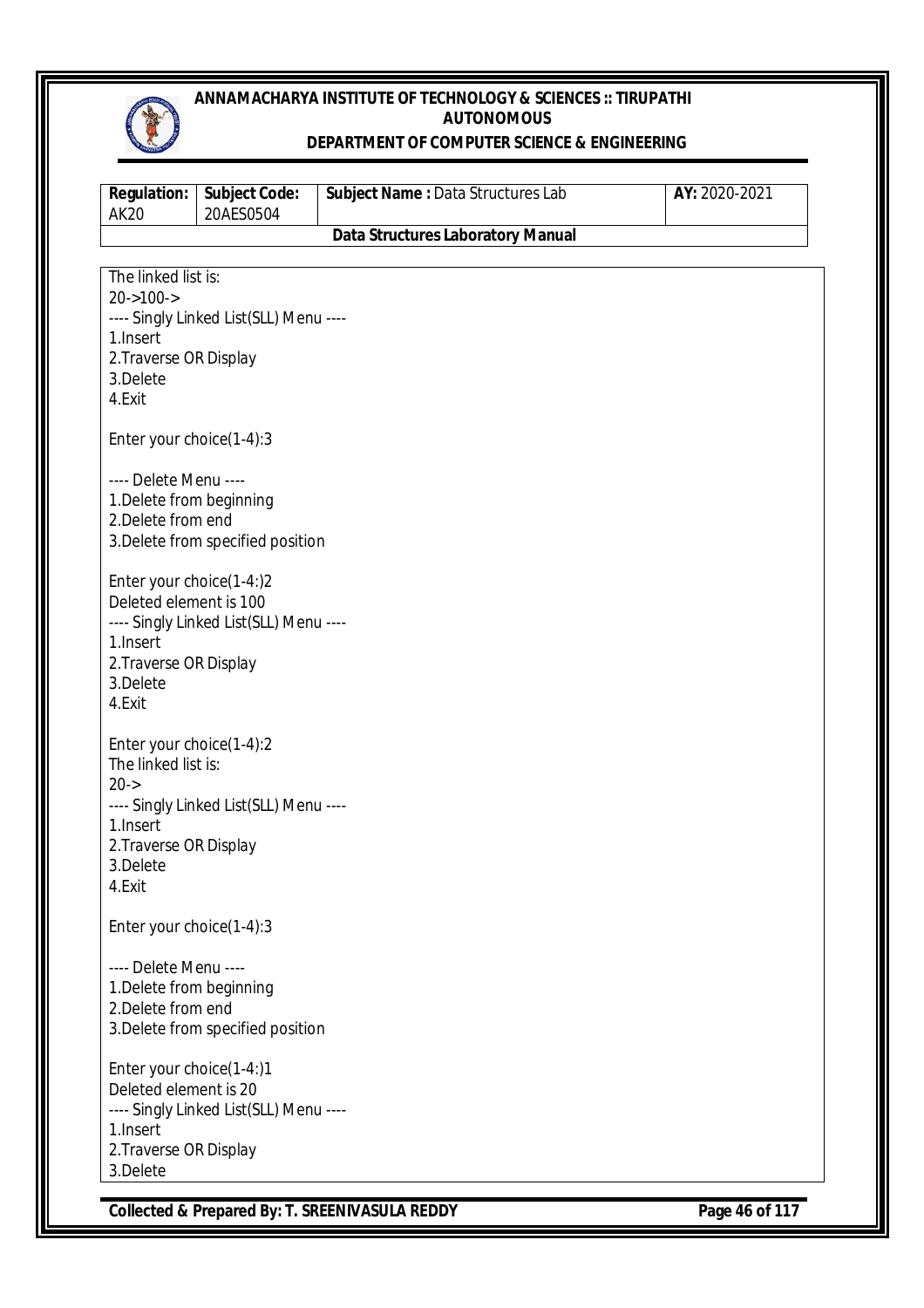

#### **DEPARTMENT OF COMPUTER SCIENCE & ENGINEERING**

| <b>Regulation:</b><br><b>AK20</b>                                                                        | Subject Code:<br>20AES0504             | Subject Name: Data Structures Lab                                | AY: 2020-2021 |
|----------------------------------------------------------------------------------------------------------|----------------------------------------|------------------------------------------------------------------|---------------|
|                                                                                                          |                                        | <b>Data Structures Laboratory Manual</b>                         |               |
| 4.Exit                                                                                                   |                                        |                                                                  |               |
|                                                                                                          |                                        |                                                                  |               |
| Enter your choice(1-4):2<br>List is empty!!<br>1. Insert<br>2. Traverse OR Display<br>3.Delete<br>4.Exit | ---- Singly Linked List(SLL) Menu ---- |                                                                  |               |
| Enter your choice(1-4):                                                                                  |                                        |                                                                  |               |
|                                                                                                          | Doubly Linked List program             |                                                                  |               |
| #include <stdio.h><br/>#include<stdlib.h></stdlib.h></stdio.h>                                           |                                        |                                                                  |               |
| struct node                                                                                              |                                        |                                                                  |               |
| {<br>int data;<br>struct node *prev;                                                                     | struct node *next;                     |                                                                  |               |
| $\}$                                                                                                     |                                        | struct node *head=NULL,*newnode=NULL,*temp,*temp1;               |               |
| int main()                                                                                               |                                        |                                                                  |               |
| $\{$<br>int ch;                                                                                          |                                        |                                                                  |               |
| void insert_beg();                                                                                       |                                        |                                                                  |               |
| void insert_end();<br>void insert_pos();                                                                 |                                        |                                                                  |               |
| void display();                                                                                          |                                        |                                                                  |               |
| void delete_beg();                                                                                       |                                        |                                                                  |               |
| void delete_end();<br>void delete_pos();                                                                 |                                        |                                                                  |               |
|                                                                                                          | struct node * create_node();           |                                                                  |               |
| while(1)                                                                                                 |                                        |                                                                  |               |
| ₹                                                                                                        |                                        |                                                                  |               |
|                                                                                                          |                                        | printf("\n---- Doubly Linked List(DLL) Menu ----");              |               |
|                                                                                                          | printf("\nEnter your choice(1-4):");   | printf("\n1.Insert\n2.Traverse OR Display\n3.Delete\n4.Exit\n"); |               |
| scanf("%d",&ch);                                                                                         |                                        |                                                                  |               |
| switch(ch)                                                                                               |                                        |                                                                  |               |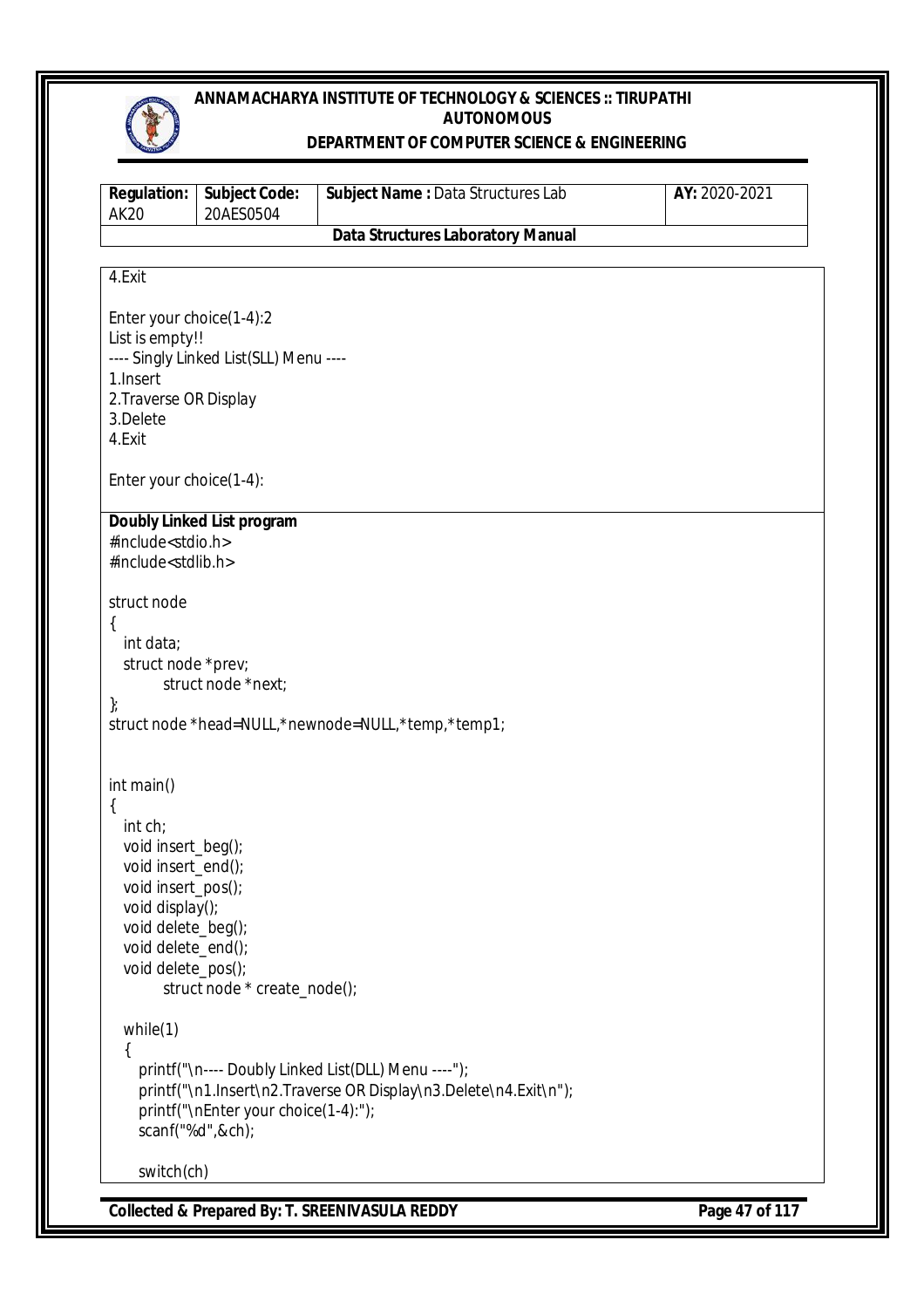

### **DEPARTMENT OF COMPUTER SCIENCE & ENGINEERING**

| <b>Regulation:</b><br><b>AK20</b> | <b>Subject Code:</b><br>20AES0504           | Subject Name: Data Structures Lab                                                            | AY: 2020-2021 |
|-----------------------------------|---------------------------------------------|----------------------------------------------------------------------------------------------|---------------|
|                                   |                                             | <b>Data Structures Laboratory Manual</b>                                                     |               |
|                                   |                                             |                                                                                              |               |
| case 1:                           |                                             |                                                                                              |               |
|                                   | printf("\n---- Insert Menu ----");          |                                                                                              |               |
|                                   |                                             | printf("\n1.lnsert at beginning\n2.lnsert at end\n3.lnsert at specific position \n (position |               |
|                                   |                                             | value between start position and end position)\n4.Exit");                                    |               |
|                                   | printf("\nEnter your choice(1-4):");        |                                                                                              |               |
|                                   |                                             | scanf("%d",&ch);                                                                             |               |
|                                   |                                             |                                                                                              |               |
|                                   | switch(ch)                                  |                                                                                              |               |
|                                   |                                             |                                                                                              |               |
|                                   | case 1: insert_beg();                       |                                                                                              |               |
|                                   | break;<br>case 2: insert_end();             |                                                                                              |               |
|                                   | break;                                      |                                                                                              |               |
|                                   | case 3: insert_pos();                       |                                                                                              |               |
|                                   | break;                                      |                                                                                              |               |
|                                   |                                             |                                                                                              |               |
|                                   | case $4:$ exit(0);                          |                                                                                              |               |
|                                   |                                             | default: printf("\nWrong Choice!!");                                                         |               |
|                                   |                                             |                                                                                              |               |
|                                   | break;                                      |                                                                                              |               |
|                                   | case 2: $display()$ ;                       |                                                                                              |               |
|                                   | break;                                      |                                                                                              |               |
|                                   |                                             |                                                                                              |               |
|                                   | case 3: printf("\n ---- Delete Menu ----"); |                                                                                              |               |
|                                   |                                             | printf("\n1.Delete from beginning\n2.Delete from end\n3.Delete from specified                |               |
| position\n4.Exit");               |                                             |                                                                                              |               |
|                                   | printf("\nEnter your choice(1-4:)");        |                                                                                              |               |
|                                   | scanf("%d",&ch);                            |                                                                                              |               |
|                                   | switch(ch)                                  |                                                                                              |               |
| ί                                 |                                             |                                                                                              |               |
|                                   | case 1: delete_beg();                       |                                                                                              |               |
|                                   | break;                                      |                                                                                              |               |
|                                   | case 2: delete_end();                       |                                                                                              |               |
|                                   | break;                                      |                                                                                              |               |
|                                   | case 3: delete_pos();<br>break;             |                                                                                              |               |
|                                   |                                             | case $4:$ exit(0);                                                                           |               |
|                                   |                                             | default: printf("\nWrong Choice!!");                                                         |               |
|                                   |                                             |                                                                                              |               |
|                                   | break;                                      |                                                                                              |               |
|                                   | case $4: exit(0);$                          |                                                                                              |               |
|                                   | default: printf("\nWrong Choice!!");        |                                                                                              |               |

**Collected & Prepared By: T. SREENIVASULA REDDY Page 48 of 117**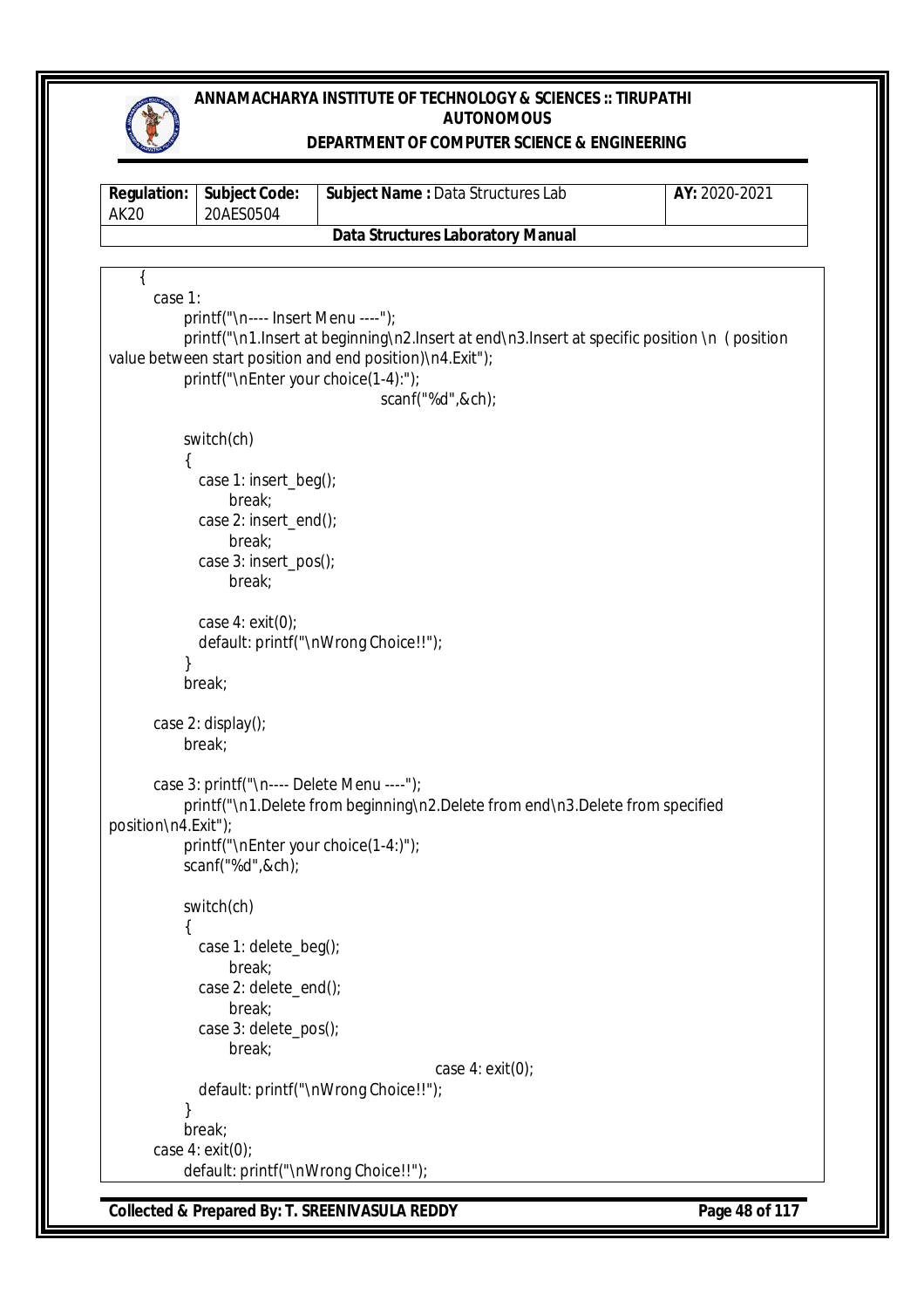

### **DEPARTMENT OF COMPUTER SCIENCE & ENGINEERING**

| <b>Regulation:</b><br><b>AK20</b> | <b>Subject Code:</b><br>20AES0504 | Subject Name: Data Structures Lab                   | AY: 2020-2021 |
|-----------------------------------|-----------------------------------|-----------------------------------------------------|---------------|
|                                   |                                   | <b>Data Structures Laboratory Manual</b>            |               |
|                                   |                                   |                                                     |               |
| }                                 |                                   |                                                     |               |
| }                                 |                                   |                                                     |               |
| return 0;                         |                                   |                                                     |               |
| }                                 | struct node * create_node()       |                                                     |               |
| $\{$                              |                                   |                                                     |               |
| int num;                          |                                   |                                                     |               |
|                                   |                                   | newnode= (struct node*)malloc(sizeof(struct node)); |               |
| newnode->data=0;                  |                                   |                                                     |               |
|                                   | newnode->next=NULL;               |                                                     |               |
| return newnode;                   |                                   |                                                     |               |
| }                                 |                                   |                                                     |               |
| void insert_beg()                 |                                   |                                                     |               |
| $\{$<br>int num;                  |                                   |                                                     |               |
|                                   | newnode=create_node();            |                                                     |               |
|                                   | printf("\nEnter data:");          |                                                     |               |
| scanf("%d",#);                    |                                   |                                                     |               |
|                                   | newnode->data=num;                |                                                     |               |
|                                   |                                   |                                                     |               |
| if(head==NULL)                    | //If list is empty                |                                                     |               |
|                                   | newnode->next=NULL;               |                                                     |               |
|                                   | newnode->prev=NULL;               |                                                     |               |
| head=newnode;                     |                                   |                                                     |               |
| }                                 |                                   |                                                     |               |
| else                              |                                   |                                                     |               |
| ₹                                 |                                   |                                                     |               |
|                                   | newnode->next=head;               |                                                     |               |
|                                   | newnode->prev=head->prev;         |                                                     |               |
| head=newnode;                     | head->prev=newnode;               |                                                     |               |
|                                   |                                   |                                                     |               |
| }                                 |                                   |                                                     |               |
| void insert_end()                 |                                   |                                                     |               |
| $\{$                              |                                   |                                                     |               |
| int num;                          |                                   |                                                     |               |
|                                   | newnode=create_node();            |                                                     |               |
| printf("Enter data:");            |                                   |                                                     |               |
| scanf("%d",#);                    | newnode->data=num;                |                                                     |               |
|                                   | //newnode->next=NULL;             |                                                     |               |
|                                   |                                   |                                                     |               |
| if(head==NULL)                    | //If list is empty                |                                                     |               |
|                                   |                                   |                                                     |               |
|                                   |                                   |                                                     |               |

**Collected & Prepared By: T. SREENIVASULA REDDY Page 49 of 117**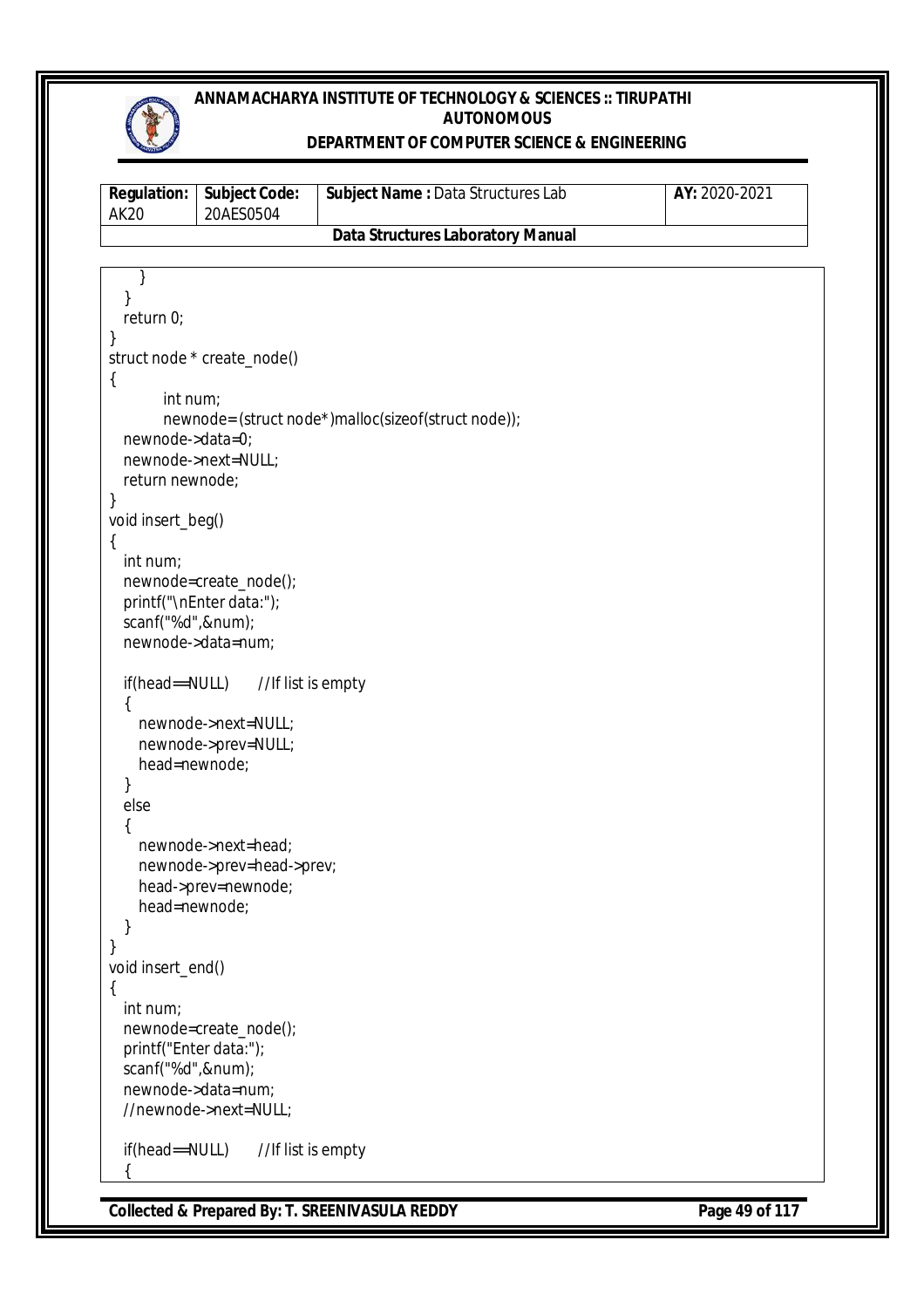

### **DEPARTMENT OF COMPUTER SCIENCE & ENGINEERING**

| <b>Regulation:</b><br><b>AK20</b> | Subject Code:<br>20AES0504                 | Subject Name: Data Structures Lab        | AY: 2020-2021 |
|-----------------------------------|--------------------------------------------|------------------------------------------|---------------|
|                                   |                                            | <b>Data Structures Laboratory Manual</b> |               |
|                                   |                                            |                                          |               |
|                                   | newnode->next=NULL;                        |                                          |               |
|                                   | newnode->prev=NULL;                        |                                          |               |
| head=newnode;<br>}                |                                            |                                          |               |
| else                              |                                            |                                          |               |
| {                                 |                                            |                                          |               |
|                                   | temp=head;                                 |                                          |               |
|                                   | while(temp->next!=NULL)                    |                                          |               |
|                                   | temp=temp->next;                           |                                          |               |
|                                   |                                            |                                          |               |
|                                   | temp->next=newnode;                        |                                          |               |
|                                   | newnode->prev=temp;<br>newnode->next=NULL; |                                          |               |
| }                                 |                                            |                                          |               |
| }                                 |                                            |                                          |               |
|                                   |                                            |                                          |               |
| void insert_pos()                 |                                            |                                          |               |
| €<br>int pos, i, num;             |                                            |                                          |               |
| if(head==NULL)                    |                                            |                                          |               |
|                                   |                                            |                                          |               |
|                                   | printf("List is empty!!!");                |                                          |               |
| return 0;                         |                                            |                                          |               |
| }                                 |                                            |                                          |               |
|                                   | newnode=create_node();                     |                                          |               |
| printf("Enter data:");            |                                            |                                          |               |
| scanf("%d",#);                    |                                            |                                          |               |
|                                   | printf("Enter position to insert:");       |                                          |               |
| scanf("%d",&pos);                 |                                            |                                          |               |
|                                   | newnode->data=num;                         |                                          |               |
|                                   |                                            |                                          |               |
| temp=head;                        |                                            |                                          |               |
| $for(i=1; i$                      |                                            |                                          |               |
| ₹                                 |                                            |                                          |               |
|                                   | if(temp->next==NULL)                       |                                          |               |
| {                                 |                                            |                                          |               |
|                                   | printf("There are less elements!!!");      |                                          |               |
| return 0;                         |                                            |                                          |               |
|                                   | temp1=temp;                                |                                          |               |
|                                   | temp=temp->next;                           |                                          |               |
| }                                 |                                            |                                          |               |
|                                   |                                            |                                          |               |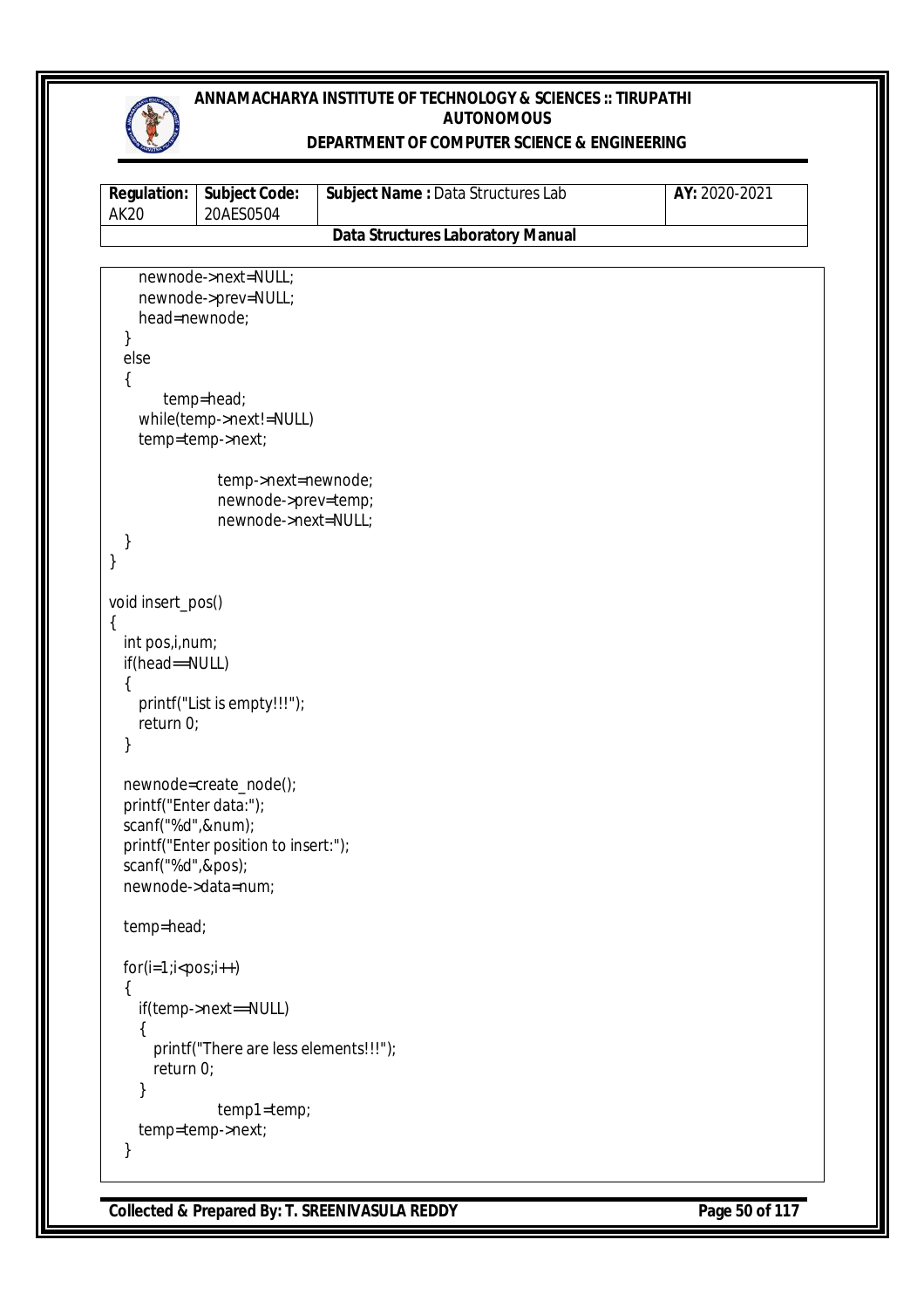

### **DEPARTMENT OF COMPUTER SCIENCE & ENGINEERING**

| <b>Regulation:</b><br><b>AK20</b>                                  | <b>Subject Code:</b><br>20AES0504                                                                                                                                                      | Subject Name: Data Structures Lab              | AY: 2020-2021 |
|--------------------------------------------------------------------|----------------------------------------------------------------------------------------------------------------------------------------------------------------------------------------|------------------------------------------------|---------------|
|                                                                    |                                                                                                                                                                                        | <b>Data Structures Laboratory Manual</b>       |               |
|                                                                    | temp1->next=newnode;<br>newnode->prev=temp1;                                                                                                                                           |                                                |               |
|                                                                    | newnode->next=temp;<br>temp->prev=newnode;                                                                                                                                             |                                                |               |
| }                                                                  |                                                                                                                                                                                        |                                                |               |
| void display()<br>$\{$<br>if(head==NULL)<br>ł<br>else<br>{<br>$\{$ | printf("List is empty!!!");return;<br>temp=temp1=head;<br>printf("\nThe linked list is LEFT TO RIGHT:");<br>printf(" NULL<-");<br>while(temp!=NULL)<br>temp1=temp;<br>temp=temp->next; | printf("%d->",temp->data);                     |               |
| }<br>printf(" NULL");                                              |                                                                                                                                                                                        |                                                |               |
| $\{$                                                               | printf(" NULL<-");<br>while(temp1!=head)<br>printf("%d->",temp1->data);<br>temp1=temp1->prev;                                                                                          | printf("\nThe linked list is RIGHT TO LEFT:"); |               |
| }<br>printf(" NULL");<br>}<br>}                                    | printf("%d->",temp1->data);                                                                                                                                                            |                                                |               |
| void delete_beg()                                                  |                                                                                                                                                                                        |                                                |               |
| if(head==NULL)                                                     |                                                                                                                                                                                        |                                                |               |
| $\mathcal{L}_{\mathcal{L}}$                                        | printf("\nThe list is empty!!!");return;                                                                                                                                               |                                                |               |

**Collected & Prepared By: T. SREENIVASULA REDDY Page 51 of 117**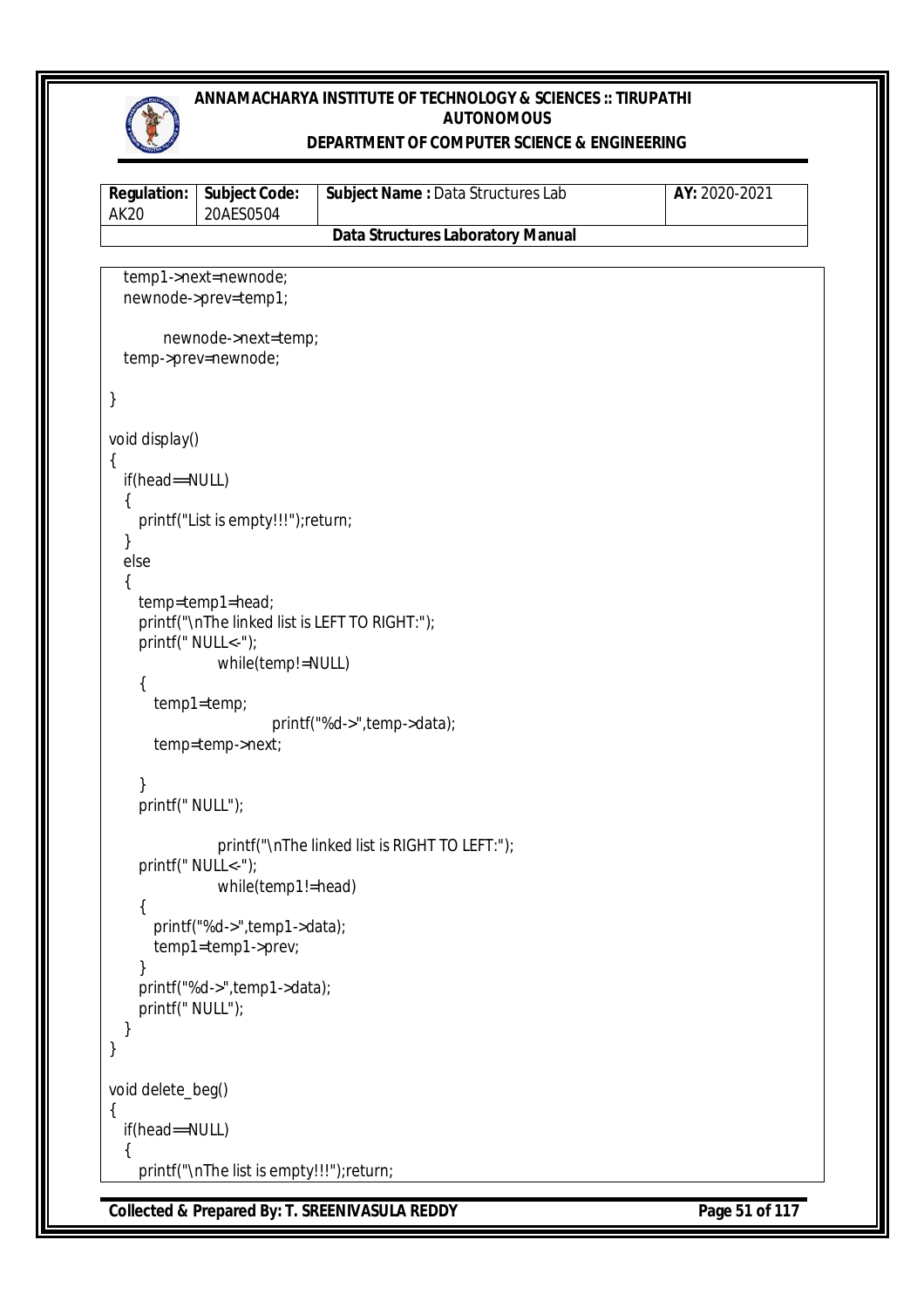

### **DEPARTMENT OF COMPUTER SCIENCE & ENGINEERING**

| <b>Regulation:</b><br><b>AK20</b> | <b>Subject Code:</b><br>20AES0504                                                                   | Subject Name: Data Structures Lab                          | AY: 2020-2021 |
|-----------------------------------|-----------------------------------------------------------------------------------------------------|------------------------------------------------------------|---------------|
|                                   |                                                                                                     | <b>Data Structures Laboratory Manual</b>                   |               |
|                                   |                                                                                                     |                                                            |               |
| else<br>{<br>temp=head;           | else if(head->next==NULL)<br>temp=head;<br>head=NULL;<br>free(temp);<br>return;<br>head=head->next; | printf("\nThe list Contains one element that is deleted"); |               |
| free(temp);<br>}                  | head->prev=NULL;                                                                                    | printf("\nDeleted element is %d", temp->data);             |               |
| void delete_end()                 |                                                                                                     |                                                            |               |
| ₹<br>if(head==NULL)               |                                                                                                     |                                                            |               |
|                                   | printf("\nThe list is empty!!!");return;                                                            |                                                            |               |
| ₹                                 | else if(head->next==NULL)                                                                           |                                                            |               |
|                                   | temp=head;<br>head=NULL;<br>free(temp);                                                             | printf("\nDeleted element is %d", temp->data);             |               |
| else                              |                                                                                                     |                                                            |               |
| ₹<br>temp=head;                   | while(temp->next!=NULL)                                                                             |                                                            |               |
| {                                 | temp1=temp;<br>temp=temp->next;                                                                     |                                                            |               |
|                                   | temp1->next=NULL;                                                                                   | printf("\nDeleted element is %d", temp->data);             |               |
| free(temp);                       |                                                                                                     |                                                            |               |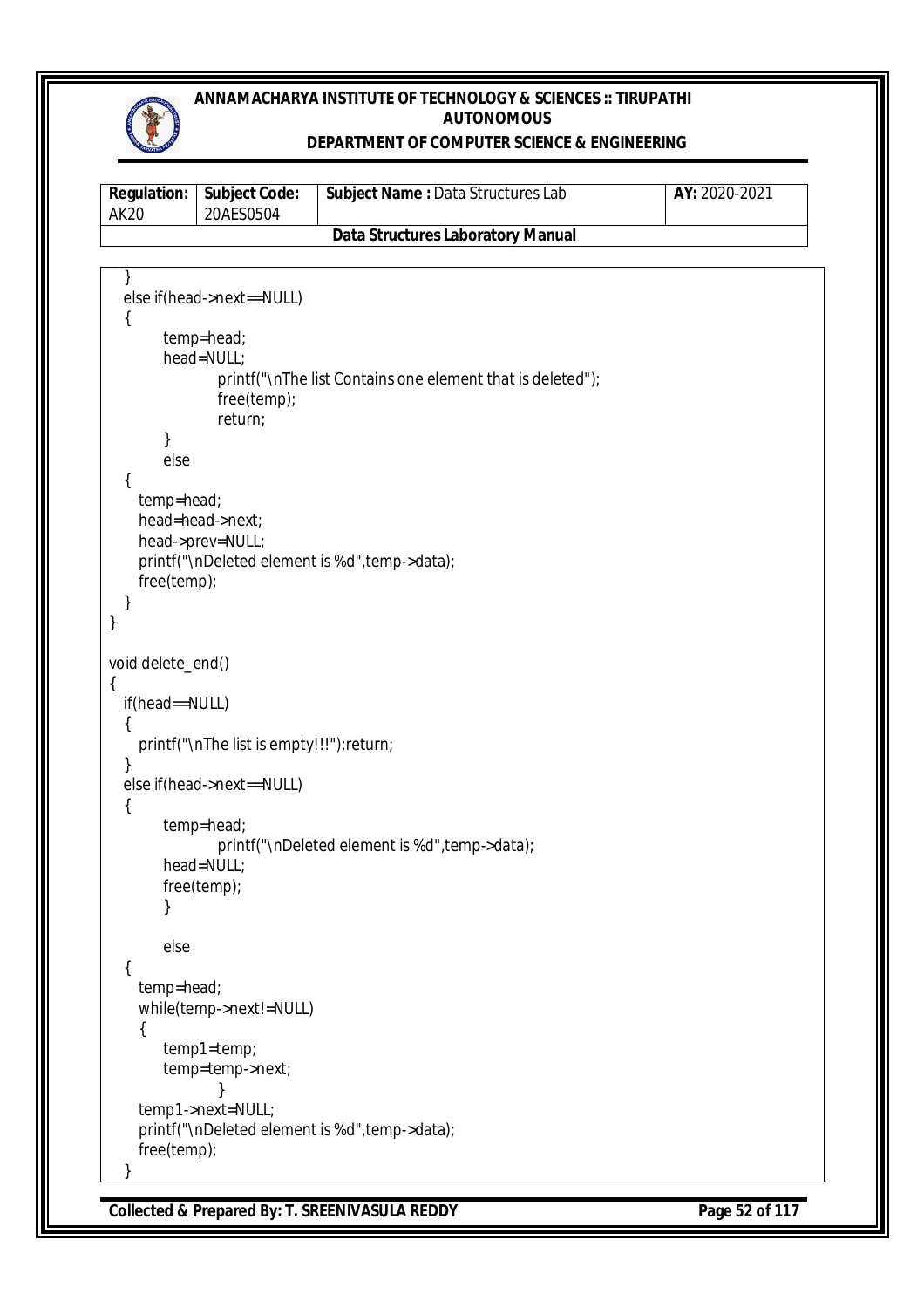

### **DEPARTMENT OF COMPUTER SCIENCE & ENGINEERING**

| <b>Regulation:</b><br><b>AK20</b> | <b>Subject Code:</b><br>20AES0504            | Subject Name : Data Structures Lab       | AY: 2020-2021 |
|-----------------------------------|----------------------------------------------|------------------------------------------|---------------|
|                                   |                                              | <b>Data Structures Laboratory Manual</b> |               |
|                                   |                                              |                                          |               |
|                                   |                                              |                                          |               |
| void delete_pos()                 |                                              |                                          |               |
| $\{$<br>$int pos_i = 1;$          |                                              |                                          |               |
| scanf("%d",&pos);                 | printf("Enter position to delete:");         |                                          |               |
| if(head==NULL)                    |                                              |                                          |               |
| {                                 |                                              |                                          |               |
| return 0;                         | printf("List is empty!!!");                  |                                          |               |
|                                   |                                              |                                          |               |
| temp=head;                        |                                              |                                          |               |
| $if(i == pos)$<br>{               |                                              |                                          |               |
|                                   | printf("\nUse Delete at Begining");          |                                          |               |
|                                   | return;                                      |                                          |               |
|                                   | else if(temp->next->next==NULL)              |                                          |               |
|                                   |                                              |                                          |               |
|                                   | return;                                      | printf("\nUse Delete at Ending");        |               |
| }                                 |                                              |                                          |               |
|                                   | $for(i=1;i$                                  |                                          |               |
| {                                 | if(temp->next==NULL)                         |                                          |               |
|                                   |                                              |                                          |               |
|                                   | printf("There are less elements!!!");        |                                          |               |
| return 0;                         |                                              |                                          |               |
| }<br>temp1=temp;                  |                                              |                                          |               |
|                                   | temp=temp->next;                             |                                          |               |
| }                                 |                                              |                                          |               |
|                                   | temp1->next=temp->next;                      |                                          |               |
|                                   | temp->next->prev=temp1;                      |                                          |               |
|                                   | printf("Deleted element is %d", temp->data); |                                          |               |
| free(temp);<br>return 0;          |                                              |                                          |               |
|                                   |                                              |                                          |               |
| OUTPUT:                           |                                              |                                          |               |
|                                   | ---- Doubly Linked List(DLL) Menu ----       |                                          |               |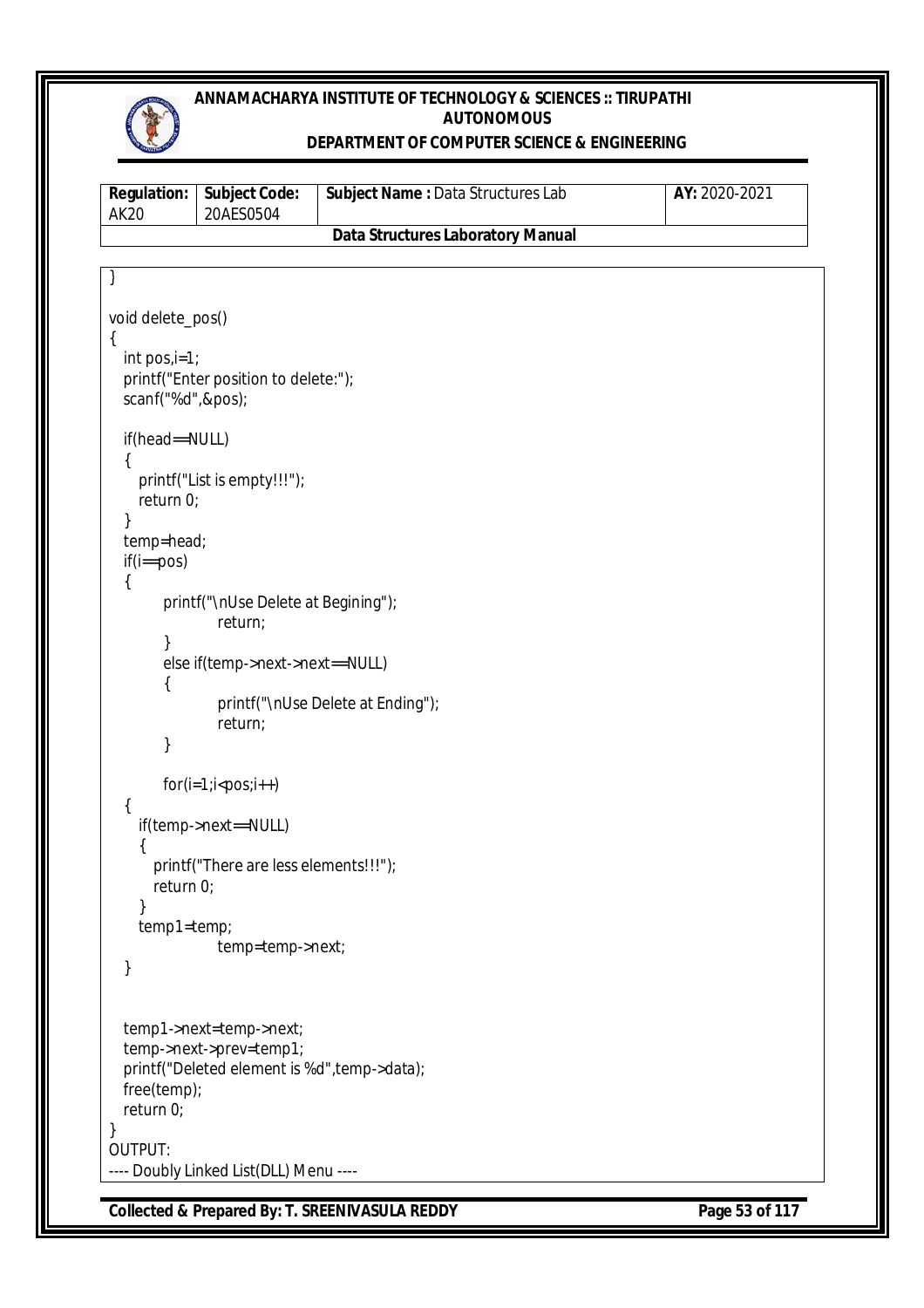

#### **DEPARTMENT OF COMPUTER SCIENCE & ENGINEERING**

| <b>Regulation:</b><br><b>AK20</b>                                                                                                                        | <b>Subject Code:</b><br>20AES0504      | Subject Name: Data Structures Lab                                                                              | AY: 2020-2021 |  |
|----------------------------------------------------------------------------------------------------------------------------------------------------------|----------------------------------------|----------------------------------------------------------------------------------------------------------------|---------------|--|
|                                                                                                                                                          |                                        | <b>Data Structures Laboratory Manual</b>                                                                       |               |  |
| 1.Insert<br>2. Traverse OR Display<br>3.Delete<br>4.Exit                                                                                                 |                                        |                                                                                                                |               |  |
| Enter your choice(1-4):1                                                                                                                                 |                                        |                                                                                                                |               |  |
| ---- Insert Menu ----<br>1. Insert at beginning<br>2. Insert at end<br>4.Exit<br>Enter your choice(1-4):2<br>Enter data:20                               | 3. Insert at specific position         | (position value between start position and end position)                                                       |               |  |
| ---- Doubly Linked List(DLL) Menu ----<br>1. Insert<br>2. Traverse OR Display<br>3.Delete<br>4.Exit                                                      |                                        |                                                                                                                |               |  |
| Enter your choice(1-4):2                                                                                                                                 |                                        |                                                                                                                |               |  |
| 1.Insert<br>2. Traverse OR Display<br>3.Delete<br>4.Exit                                                                                                 | ---- Doubly Linked List(DLL) Menu ---- | The linked list is LEFT TO RIGHT: NULL<-10->20-> NULL<br>The linked list is RIGHT TO LEFT: NULL<-20->10-> NULL |               |  |
| Enter your choice(1-4):1                                                                                                                                 |                                        |                                                                                                                |               |  |
| ---- Insert Menu ----<br>1. Insert at beginning<br>2. Insert at end<br>4.Exit<br>Enter your choice(1-4):3<br>Enter data:11<br>Enter position to insert:2 | 3. Insert at specific position         | (position value between start position and end position)                                                       |               |  |
|                                                                                                                                                          | ---- Doubly Linked List(DLL) Menu ---- |                                                                                                                |               |  |

**Collected & Prepared By: T. SREENIVASULA REDDY Page 54 of 117**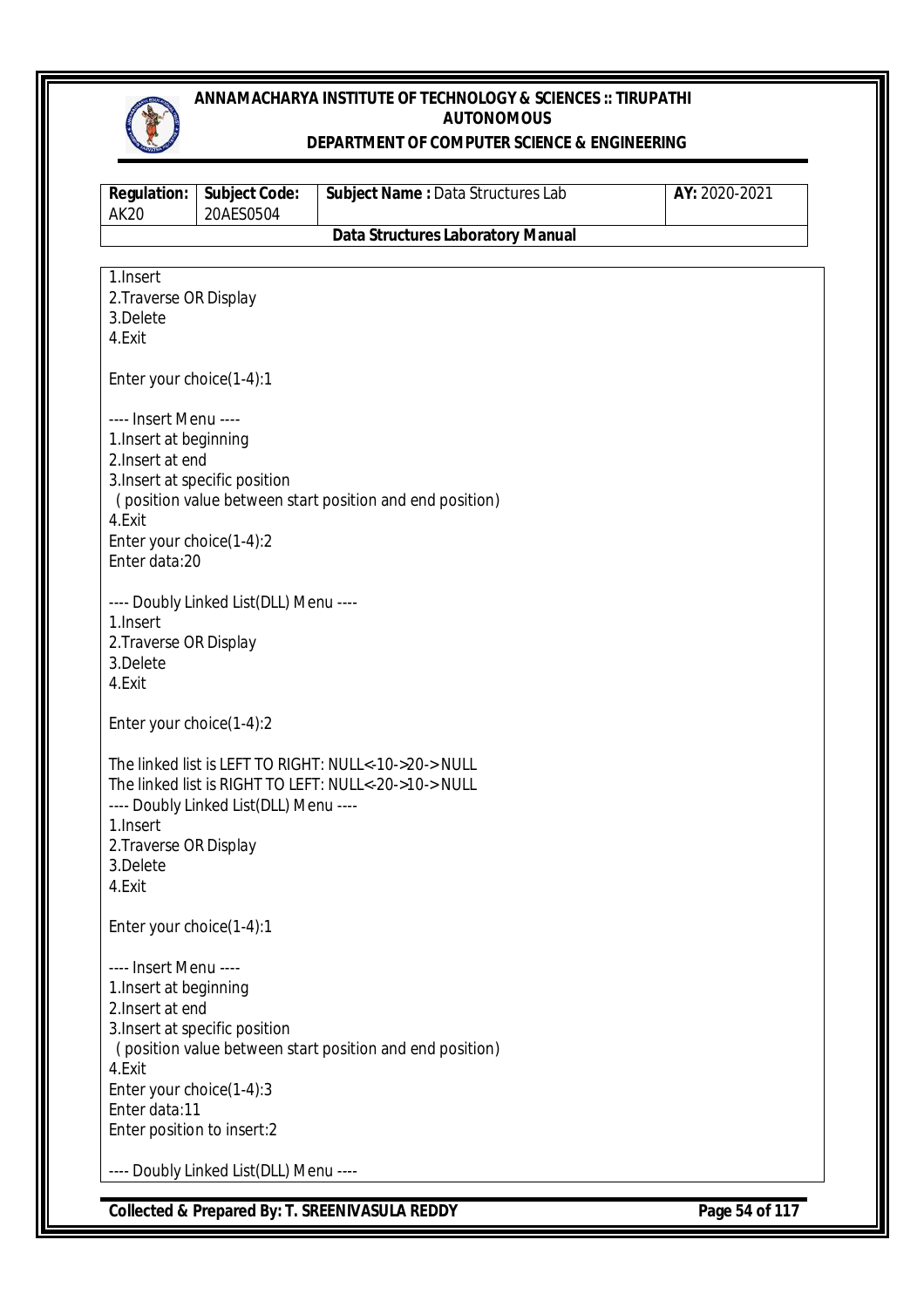

#### **DEPARTMENT OF COMPUTER SCIENCE & ENGINEERING**

| <b>Regulation:</b><br><b>AK20</b>                                                                                                                        | <b>Subject Code:</b><br>20AES0504      | Subject Name: Data Structures Lab                                                                                              | AY: 2020-2021 |  |
|----------------------------------------------------------------------------------------------------------------------------------------------------------|----------------------------------------|--------------------------------------------------------------------------------------------------------------------------------|---------------|--|
|                                                                                                                                                          |                                        | <b>Data Structures Laboratory Manual</b>                                                                                       |               |  |
| 1.Insert<br>2. Traverse OR Display<br>3.Delete<br>4.Exit                                                                                                 |                                        |                                                                                                                                |               |  |
| Enter your choice(1-4):2                                                                                                                                 |                                        |                                                                                                                                |               |  |
| 1.Insert<br>2. Traverse OR Display<br>3.Delete<br>4.Exit                                                                                                 | ---- Doubly Linked List(DLL) Menu ---- | The linked list is LEFT TO RIGHT: NULL<-10->11->20-> NULL<br>The linked list is RIGHT TO LEFT: NULL<-20->11->10-> NULL         |               |  |
| Enter your choice(1-4):1                                                                                                                                 |                                        |                                                                                                                                |               |  |
| ---- Insert Menu ----<br>1. Insert at beginning<br>2. Insert at end<br>4.Exit<br>Enter your choice(1-4):3<br>Enter data:12<br>Enter position to insert:3 | 3. Insert at specific position         | (position value between start position and end position)                                                                       |               |  |
| ---- Doubly Linked List(DLL) Menu ----<br>1.Insert<br>2. Traverse OR Display<br>3.Delete<br>4.Exit                                                       |                                        |                                                                                                                                |               |  |
| Enter your choice(1-4):2                                                                                                                                 |                                        |                                                                                                                                |               |  |
| 1.Insert<br>2. Traverse OR Display<br>3.Delete<br>4.Exit                                                                                                 | ---- Doubly Linked List(DLL) Menu ---- | The linked list is LEFT TO RIGHT: NULL<-10->11->12->20-> NULL<br>The linked list is RIGHT TO LEFT: NULL<-20->12->11->10-> NULL |               |  |
| Enter your choice(1-4):1                                                                                                                                 |                                        |                                                                                                                                |               |  |

**Collected & Prepared By: T. SREENIVASULA REDDY Page 55 of 117**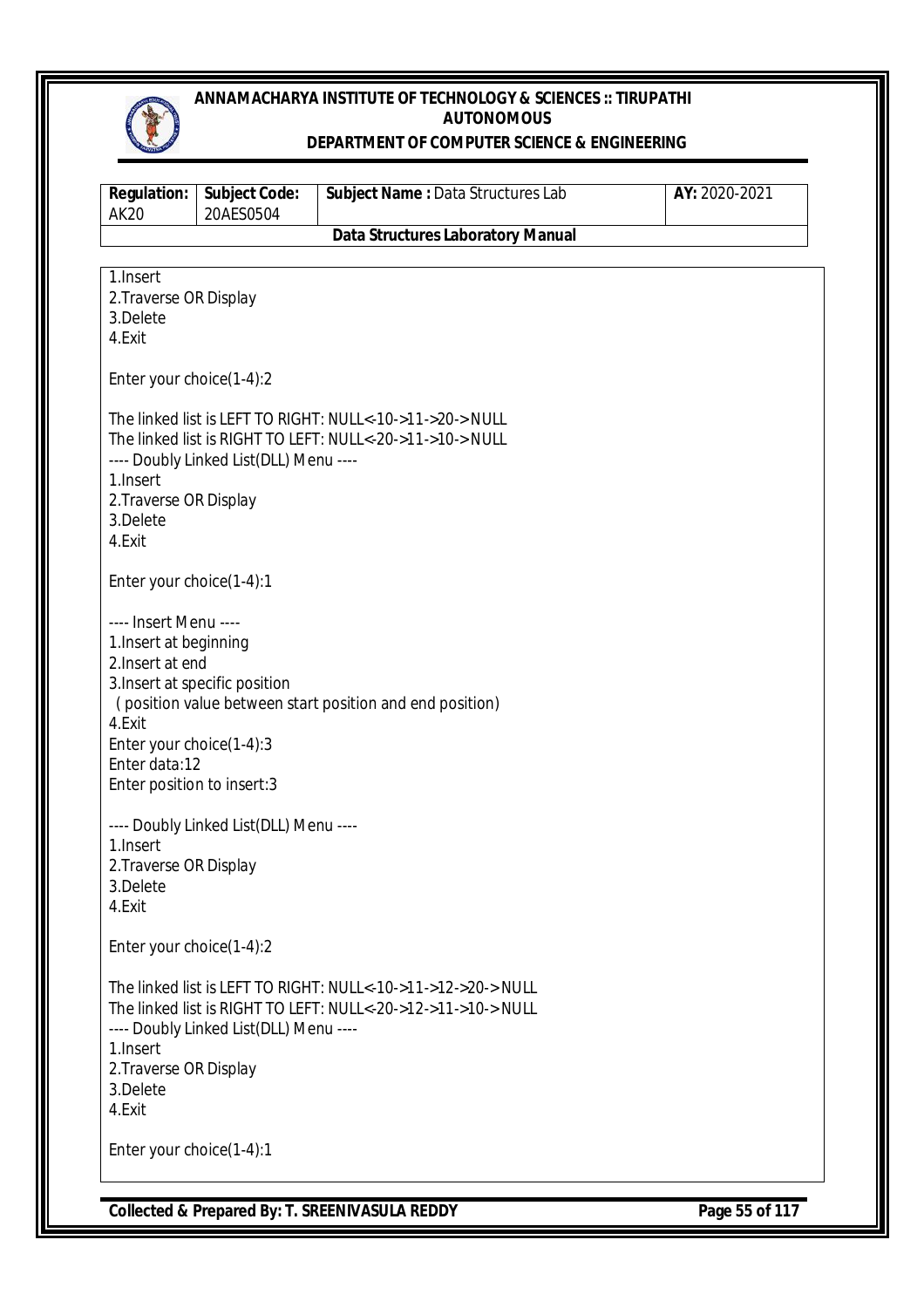

#### **DEPARTMENT OF COMPUTER SCIENCE & ENGINEERING**

| <b>Regulation:</b><br><b>AK20</b>                                                                                                       | <b>Subject Code:</b><br>20AES0504                                        | Subject Name: Data Structures Lab                                                                                                        | AY: 2020-2021 |
|-----------------------------------------------------------------------------------------------------------------------------------------|--------------------------------------------------------------------------|------------------------------------------------------------------------------------------------------------------------------------------|---------------|
|                                                                                                                                         |                                                                          | <b>Data Structures Laboratory Manual</b>                                                                                                 |               |
|                                                                                                                                         |                                                                          |                                                                                                                                          |               |
| ---- Insert Menu ----<br>1. Insert at beginning<br>2. Insert at end<br>4.Exit<br>Enter your choice(1-4):2<br>Enter data:100<br>1.Insert | 3. Insert at specific position<br>---- Doubly Linked List(DLL) Menu ---- | (position value between start position and end position)                                                                                 |               |
| 2. Traverse OR Display<br>3.Delete<br>4.Exit                                                                                            |                                                                          |                                                                                                                                          |               |
| Enter your choice(1-4):2                                                                                                                |                                                                          |                                                                                                                                          |               |
| 1.Insert<br>2. Traverse OR Display<br>3.Delete<br>4.Exit                                                                                | ---- Doubly Linked List(DLL) Menu ----                                   | The linked list is LEFT TO RIGHT: NULL<-10->11->12->20->100-> NULL<br>The linked list is RIGHT TO LEFT: NULL<-100->20->12->11->10-> NULL |               |
| Enter your choice(1-4):1                                                                                                                |                                                                          |                                                                                                                                          |               |
| ---- Insert Menu ----<br>1. Insert at beginning<br>2. Insert at end<br>4.Exit<br>Enter your choice(1-4):1                               | 3. Insert at specific position                                           | (position value between start position and end position)                                                                                 |               |
| Enter data:500                                                                                                                          |                                                                          |                                                                                                                                          |               |
| 1.Insert<br>2. Traverse OR Display<br>3.Delete<br>4.Exit                                                                                | ---- Doubly Linked List(DLL) Menu ----                                   |                                                                                                                                          |               |
| Enter your choice(1-4):2                                                                                                                |                                                                          |                                                                                                                                          |               |

**Collected & Prepared By: T. SREENIVASULA REDDY Page 56 of 117**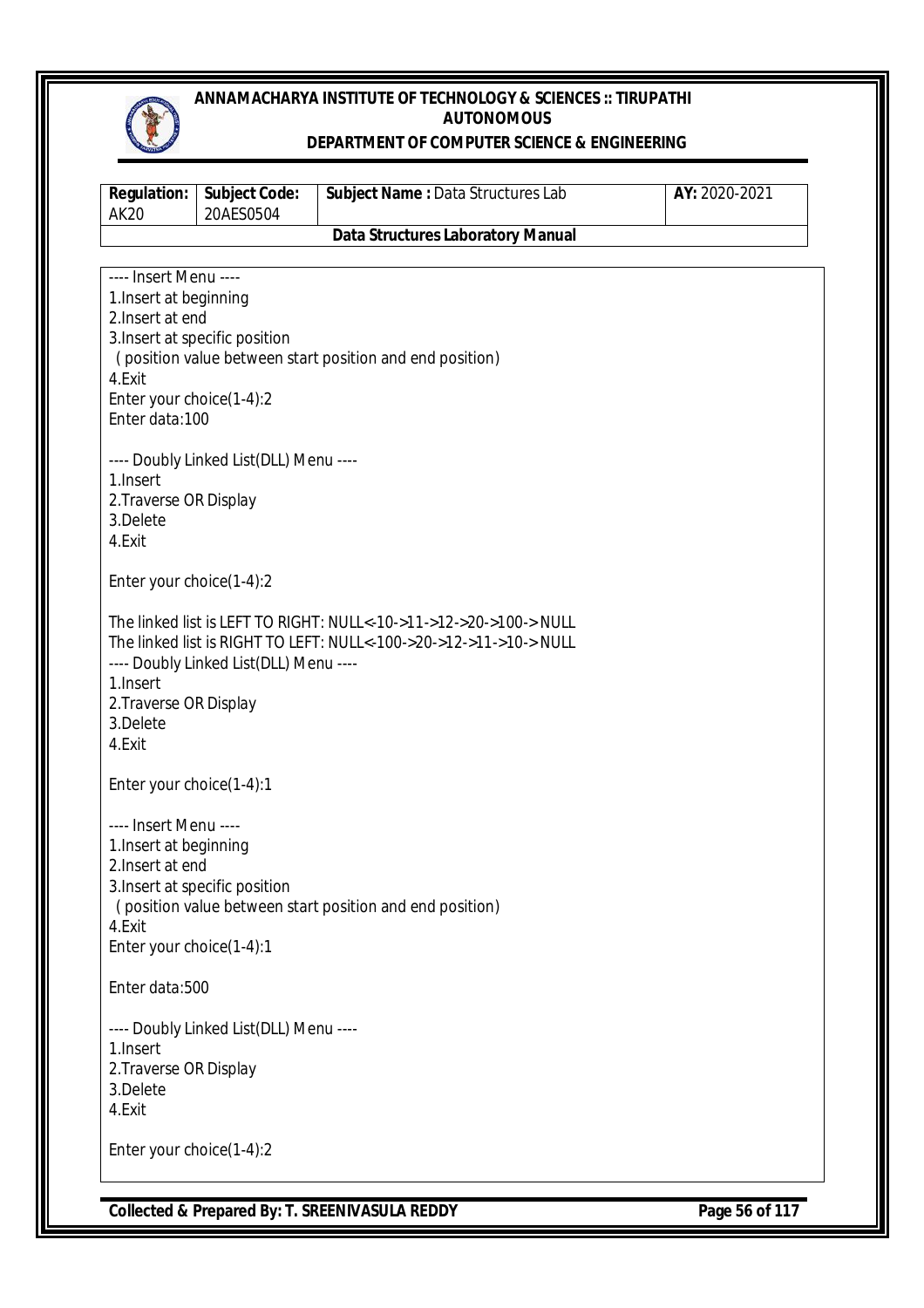

#### **DEPARTMENT OF COMPUTER SCIENCE & ENGINEERING**

| <b>Regulation:</b><br><b>AK20</b>                                                                             | <b>Subject Code:</b><br>20AES0504      | Subject Name: Data Structures Lab                                                                                                                  | AY: 2020-2021 |
|---------------------------------------------------------------------------------------------------------------|----------------------------------------|----------------------------------------------------------------------------------------------------------------------------------------------------|---------------|
|                                                                                                               |                                        | <b>Data Structures Laboratory Manual</b>                                                                                                           |               |
| 1. Insert<br>2. Traverse OR Display<br>3.Delete<br>4.Exit                                                     | ---- Doubly Linked List(DLL) Menu ---- | The linked list is LEFT TO RIGHT: NULL<-500->10->11->12->20->100-> NULL<br>The linked list is RIGHT TO LEFT: NULL<-100->20->12->11->10->500-> NULL |               |
| Enter your choice(1-4):3                                                                                      |                                        |                                                                                                                                                    |               |
| ---- Delete Menu ----<br>1. Delete from beginning<br>2. Delete from end<br>4.Exit<br>Enter your choice(1-4:)1 | 3. Delete from specified position      |                                                                                                                                                    |               |
| Deleted element is 500<br>1. Insert<br>2. Traverse OR Display<br>3.Delete<br>4.Exit                           | ---- Doubly Linked List(DLL) Menu ---- |                                                                                                                                                    |               |
| Enter your choice(1-4):2                                                                                      |                                        |                                                                                                                                                    |               |
| 1. Insert<br>2. Traverse OR Display<br>3.Delete<br>4.Exit                                                     | ---- Doubly Linked List(DLL) Menu ---- | The linked list is LEFT TO RIGHT: NULL<-10->11->12->20->100-> NULL<br>The linked list is RIGHT TO LEFT: NULL<-100->20->12->11->10-> NULL           |               |
| Enter your choice(1-4):3                                                                                      |                                        |                                                                                                                                                    |               |
| ---- Delete Menu ----<br>1. Delete from beginning<br>2. Delete from end<br>4.Exit<br>Enter your choice(1-4:)2 | 3. Delete from specified position      |                                                                                                                                                    |               |
| Deleted element is 100                                                                                        | ---- Doubly Linked List(DLL) Menu ---- |                                                                                                                                                    |               |

**Collected & Prepared By: T. SREENIVASULA REDDY Page 57 of 117**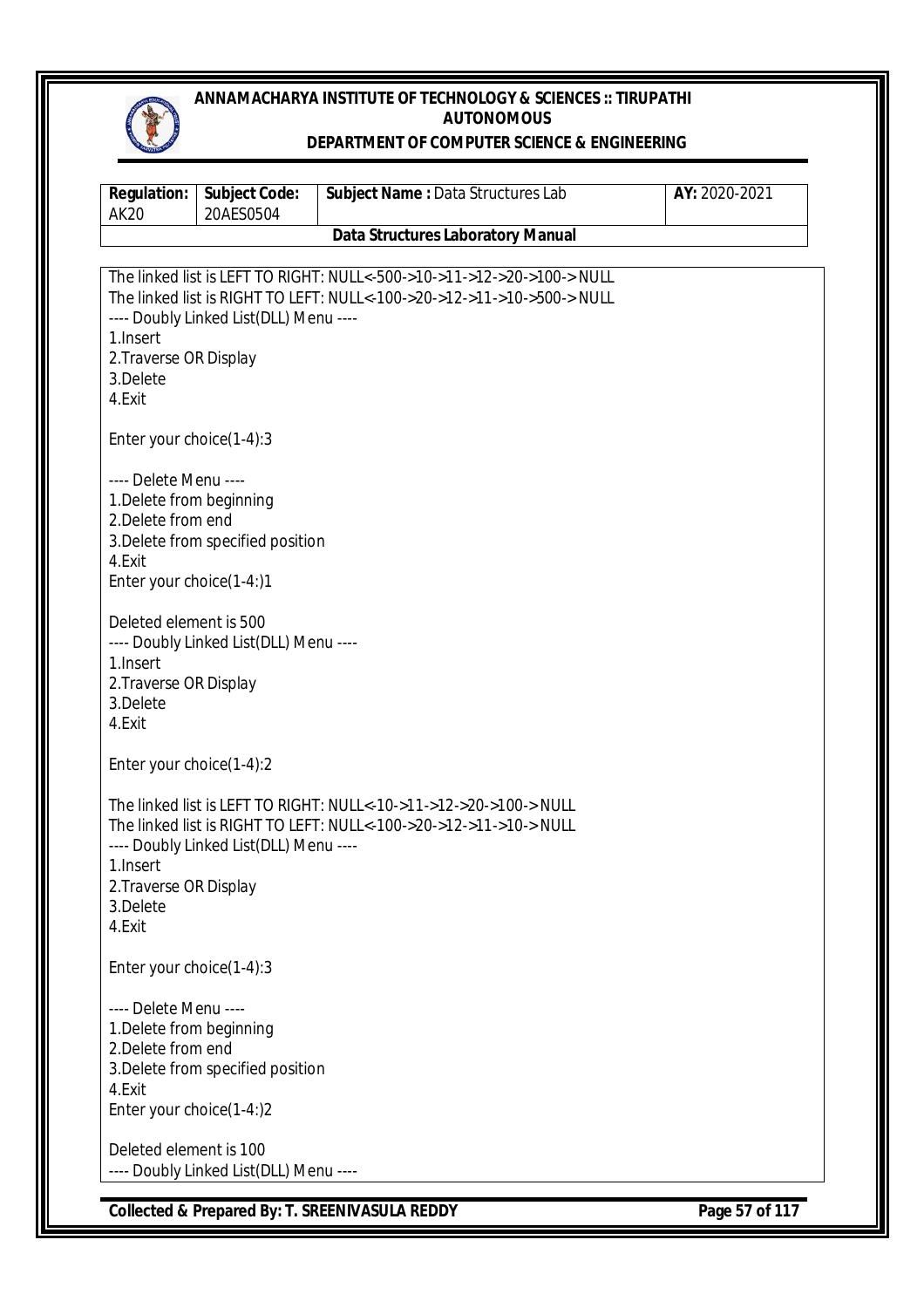

#### **DEPARTMENT OF COMPUTER SCIENCE & ENGINEERING**

| <b>Regulation:</b><br><b>AK20</b>                                                                                                                                                                                                  | <b>Subject Code:</b><br>20AES0504                                           | Subject Name: Data Structures Lab                                                                                              | AY: 2020-2021 |
|------------------------------------------------------------------------------------------------------------------------------------------------------------------------------------------------------------------------------------|-----------------------------------------------------------------------------|--------------------------------------------------------------------------------------------------------------------------------|---------------|
|                                                                                                                                                                                                                                    |                                                                             | <b>Data Structures Laboratory Manual</b>                                                                                       |               |
| 1.Insert<br>2. Traverse OR Display<br>3.Delete<br>4.Exit                                                                                                                                                                           |                                                                             |                                                                                                                                |               |
| Enter your choice(1-4):2                                                                                                                                                                                                           |                                                                             |                                                                                                                                |               |
| 1. Insert<br>2. Traverse OR Display<br>3.Delete<br>4.Exit                                                                                                                                                                          | ---- Doubly Linked List(DLL) Menu ----                                      | The linked list is LEFT TO RIGHT: NULL<-10->11->12->20-> NULL<br>The linked list is RIGHT TO LEFT: NULL<-20->12->11->10-> NULL |               |
| Enter your choice(1-4):3                                                                                                                                                                                                           |                                                                             |                                                                                                                                |               |
| ---- Delete Menu ----<br>1. Delete from beginning<br>2. Delete from end<br>4.Exit<br>Enter your choice(1-4:)3<br>Enter position to delete: 3<br>Deleted element is 12<br>1. Insert<br>2. Traverse OR Display<br>3.Delete<br>4.Exit | 3. Delete from specified position<br>---- Doubly Linked List(DLL) Menu ---- |                                                                                                                                |               |
| Enter your choice(1-4):2                                                                                                                                                                                                           |                                                                             |                                                                                                                                |               |
| 1. Insert<br>2. Traverse OR Display<br>3.Delete<br>4.Exit                                                                                                                                                                          | ---- Doubly Linked List(DLL) Menu ----                                      | The linked list is LEFT TO RIGHT: NULL<-10->11->20-> NULL<br>The linked list is RIGHT TO LEFT: NULL<-20->11->10-> NULL         |               |
| Enter your choice(1-4):3                                                                                                                                                                                                           |                                                                             |                                                                                                                                |               |
| ---- Delete Menu ----<br>1. Delete from beginning                                                                                                                                                                                  |                                                                             |                                                                                                                                |               |

**Collected & Prepared By: T. SREENIVASULA REDDY Page 58 of 117**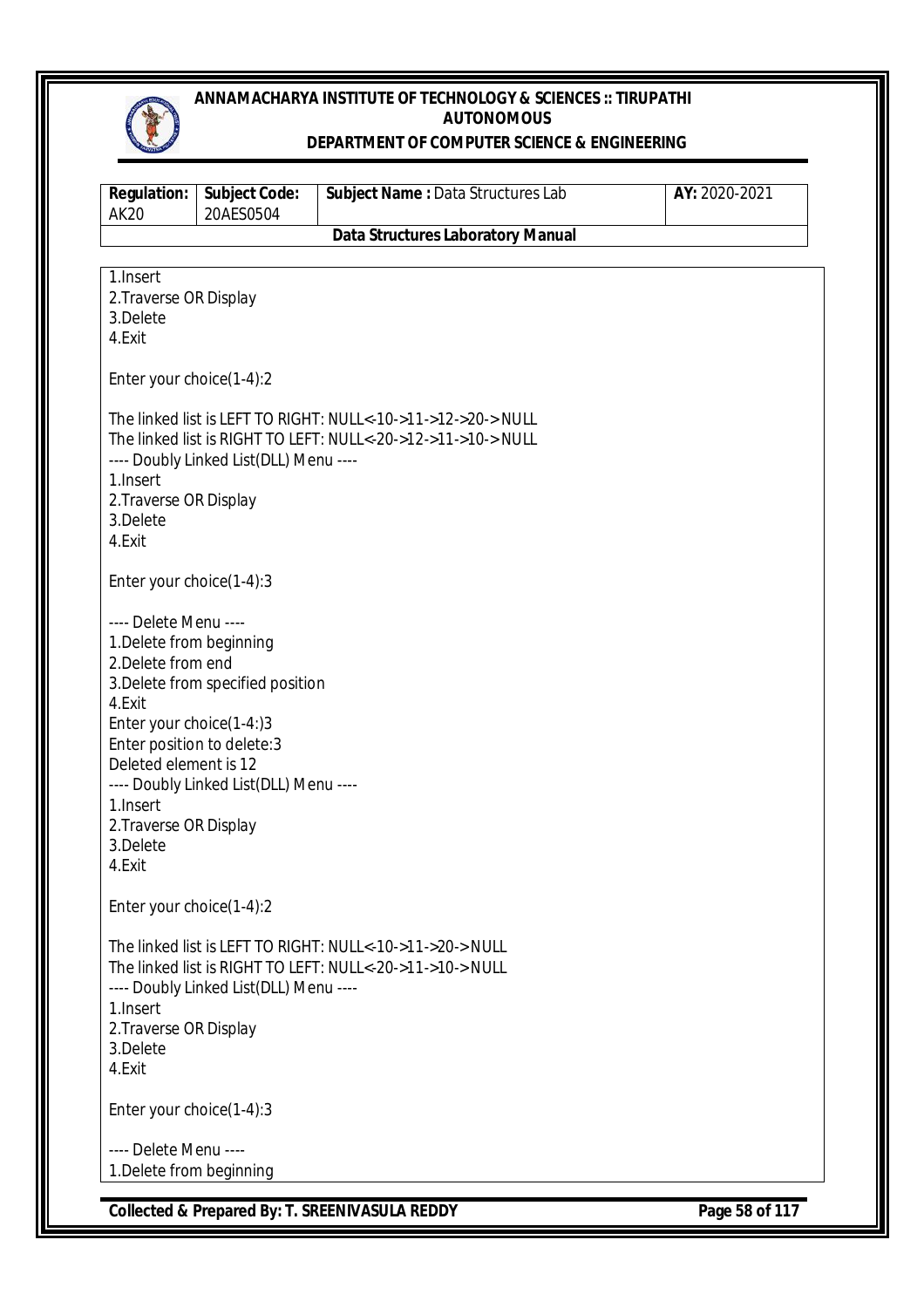

#### **DEPARTMENT OF COMPUTER SCIENCE & ENGINEERING**

| <b>Regulation:</b><br><b>AK20</b>  | <b>Subject Code:</b><br>20AES0504      | Subject Name: Data Structures Lab                     | AY: 2020-2021 |
|------------------------------------|----------------------------------------|-------------------------------------------------------|---------------|
|                                    |                                        | <b>Data Structures Laboratory Manual</b>              |               |
|                                    |                                        |                                                       |               |
| 2. Delete from end                 |                                        |                                                       |               |
|                                    | 3. Delete from specified position      |                                                       |               |
| 4.Exit                             |                                        |                                                       |               |
| Enter your choice(1-4:)3           |                                        |                                                       |               |
| Enter position to delete:2         |                                        |                                                       |               |
| Deleted element is 11              |                                        |                                                       |               |
|                                    | ---- Doubly Linked List(DLL) Menu ---- |                                                       |               |
| 1. Insert                          |                                        |                                                       |               |
| 2. Traverse OR Display<br>3.Delete |                                        |                                                       |               |
| 4.Exit                             |                                        |                                                       |               |
|                                    |                                        |                                                       |               |
| Enter your choice(1-4):2           |                                        |                                                       |               |
|                                    |                                        |                                                       |               |
|                                    |                                        | The linked list is LEFT TO RIGHT: NULL<-10->20-> NULL |               |
|                                    |                                        | The linked list is RIGHT TO LEFT: NULL<-20->10-> NULL |               |
|                                    | ---- Doubly Linked List(DLL) Menu ---- |                                                       |               |
| 1. Insert                          |                                        |                                                       |               |
| 2. Traverse OR Display             |                                        |                                                       |               |
| 3.Delete<br>4.Exit                 |                                        |                                                       |               |
|                                    |                                        |                                                       |               |
| Enter your choice(1-4):3           |                                        |                                                       |               |
|                                    |                                        |                                                       |               |
| ---- Delete Menu ----              |                                        |                                                       |               |
| 1. Delete from beginning           |                                        |                                                       |               |
| 2. Delete from end                 |                                        |                                                       |               |
|                                    | 3. Delete from specified position      |                                                       |               |
| 4.Exit                             |                                        |                                                       |               |
| Enter your choice(1-4:)1           |                                        |                                                       |               |
| Deleted element is 10              |                                        |                                                       |               |
|                                    | ---- Doubly Linked List(DLL) Menu ---- |                                                       |               |
| 1. Insert                          |                                        |                                                       |               |
| 2. Traverse OR Display             |                                        |                                                       |               |
| 3.Delete                           |                                        |                                                       |               |
| 4.Exit                             |                                        |                                                       |               |
|                                    |                                        |                                                       |               |
| Enter your choice(1-4):2           |                                        |                                                       |               |
|                                    |                                        | The linked list is LEFT TO RIGHT: NULL<-20-> NULL     |               |
|                                    |                                        | The linked list is RIGHT TO LEFT: NULL<-20-> NULL     |               |
|                                    | ---- Doubly Linked List(DLL) Menu ---- |                                                       |               |
| 1.Insert                           |                                        |                                                       |               |
| 2. Traverse OR Display             |                                        |                                                       |               |
|                                    |                                        |                                                       |               |

**Collected & Prepared By: T. SREENIVASULA REDDY Page 59 of 117**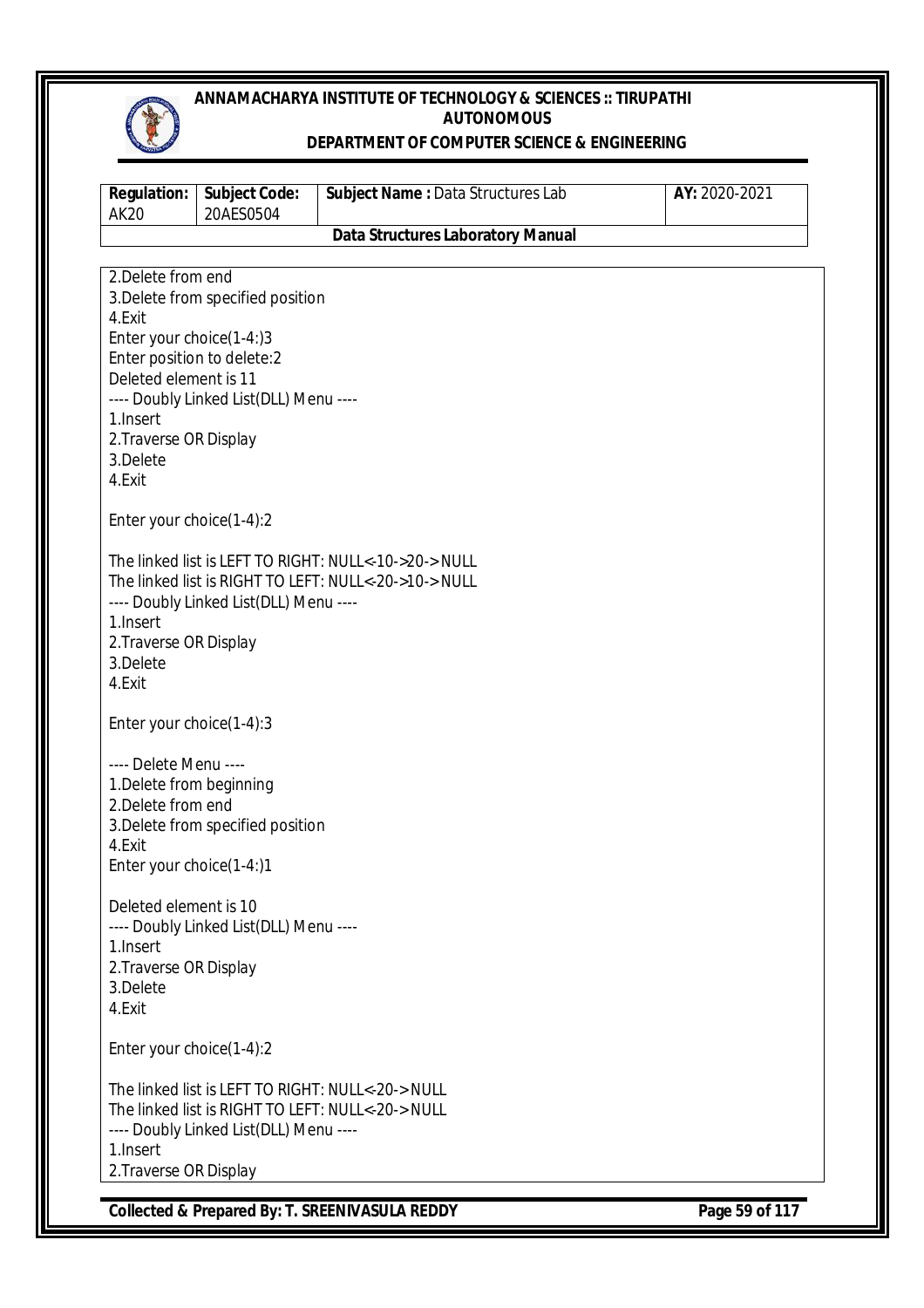

#### **DEPARTMENT OF COMPUTER SCIENCE & ENGINEERING**

| <b>Regulation:</b><br><b>AK20</b>                              | <b>Subject Code:</b><br>20AES0504             | Subject Name: Data Structures Lab        | AY: 2020-2021 |
|----------------------------------------------------------------|-----------------------------------------------|------------------------------------------|---------------|
|                                                                |                                               | <b>Data Structures Laboratory Manual</b> |               |
| 3.Delete                                                       |                                               |                                          |               |
| 4.Exit                                                         |                                               |                                          |               |
|                                                                |                                               |                                          |               |
| Enter your choice(1-4):3                                       |                                               |                                          |               |
| ---- Delete Menu ----                                          |                                               |                                          |               |
| 1. Delete from beginning                                       |                                               |                                          |               |
| 2. Delete from end                                             |                                               |                                          |               |
|                                                                | 3. Delete from specified position             |                                          |               |
| 4.Exit                                                         |                                               |                                          |               |
| Enter your choice(1-4:)1                                       |                                               |                                          |               |
|                                                                | The list Contains one element that is deleted |                                          |               |
|                                                                | ---- Doubly Linked List(DLL) Menu ----        |                                          |               |
| 1. Insert                                                      |                                               |                                          |               |
| 2. Traverse OR Display                                         |                                               |                                          |               |
| 3.Delete<br>4.Exit                                             |                                               |                                          |               |
|                                                                |                                               |                                          |               |
| Enter your choice(1-4):2                                       |                                               |                                          |               |
| List is empty!!!                                               |                                               |                                          |               |
|                                                                | ---- Doubly Linked List(DLL) Menu ----        |                                          |               |
| 1. Insert<br>2. Traverse OR Display                            |                                               |                                          |               |
| 3.Delete                                                       |                                               |                                          |               |
| 4.Exit                                                         |                                               |                                          |               |
| Enter your choice(1-4):                                        |                                               |                                          |               |
|                                                                |                                               |                                          |               |
|                                                                | // Circular Singly Linked List                |                                          |               |
| #include <stdio.h><br/>#include<stdlib.h></stdlib.h></stdio.h> |                                               |                                          |               |
| struct node                                                    |                                               |                                          |               |
| $\{$                                                           |                                               |                                          |               |
| int data;                                                      |                                               |                                          |               |
| struct node *next;                                             |                                               |                                          |               |
|                                                                | }*head=NULL,*newnode,*temp,*prev;             |                                          |               |
| int main()                                                     |                                               |                                          |               |
| $\{$                                                           |                                               |                                          |               |
| int ch;                                                        |                                               |                                          |               |
| void insert_beg();                                             |                                               |                                          |               |
| void insert_end();<br>void insert_pos();                       |                                               |                                          |               |
| void display();                                                |                                               |                                          |               |
|                                                                |                                               |                                          |               |

**Collected & Prepared By: T. SREENIVASULA REDDY Page 60 of 117**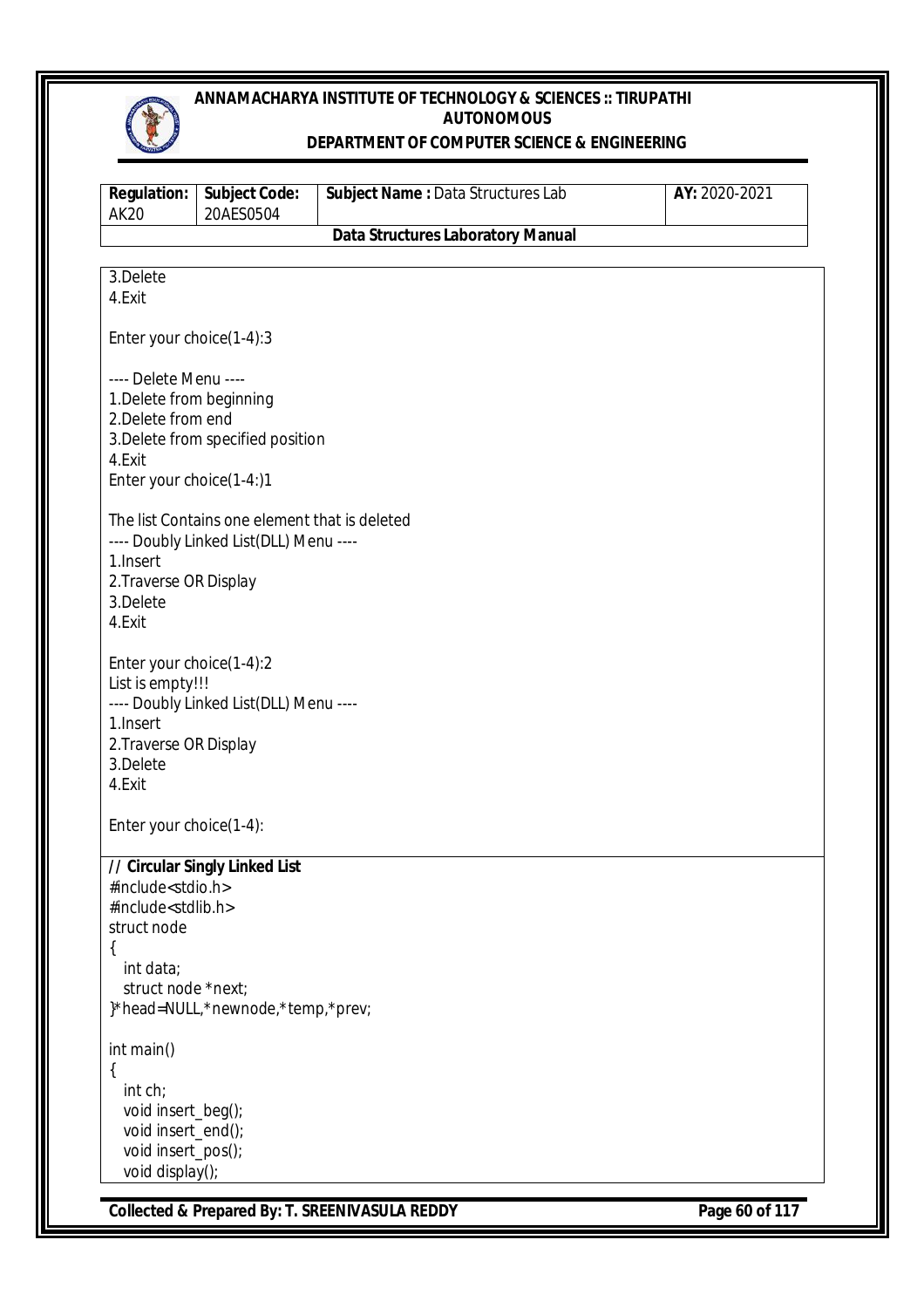

#### **DEPARTMENT OF COMPUTER SCIENCE & ENGINEERING**

```
Regulation:
AK20
             Subject Code:
             20AES0504
                               Subject Name : Data Structures Lab AY: 2020-2021
                                Data Structures Laboratory Manual
Collected & Prepared By: T. SREENIVASULA REDDY Page 61 of 117
   void delete_beg();
   void delete_end();
   void delete_pos();
       struct node * create_node();
   while(1)
   {
     printf("\n---- Circular Singly Linked List(CSLL) Menu ----");
     printf("\n1.Insert\n2.Display\n3.Delete\n4.Exit\n");
     printf("\nEnter your choice(1-4):");
     scanf("%d",&ch);
     switch(ch)
     {
       case 1:
           printf("\n---- Insert Menu ----");
          printf("\n1.Insert at beginning\n2.Insert at end\n3.Insert at specified position\n4.Exit");
           printf("\nEnter your choice(1-4):");
                                      scanf("%d",&ch);
           switch(ch)
\{ case 1: insert_beg();
                  break;
             case 2: insert_end();
                  break;
             case 3: insert_pos();
                  break;
             case 4: exit(0);
             default: printf("\nWrong Choice!!!");
 }
           break;
       case 2: display();
           break;
       case 3: printf("\n---- Delete Menu ----");
           printf("\n1.Delete from beginning\n2.Delete from end\n3.Delete from specified position");
           printf("\nEnter your choice(1-4:)");
           scanf("%d",&ch);
           switch(ch)
\{ case 1: delete_beg();
                  break;
```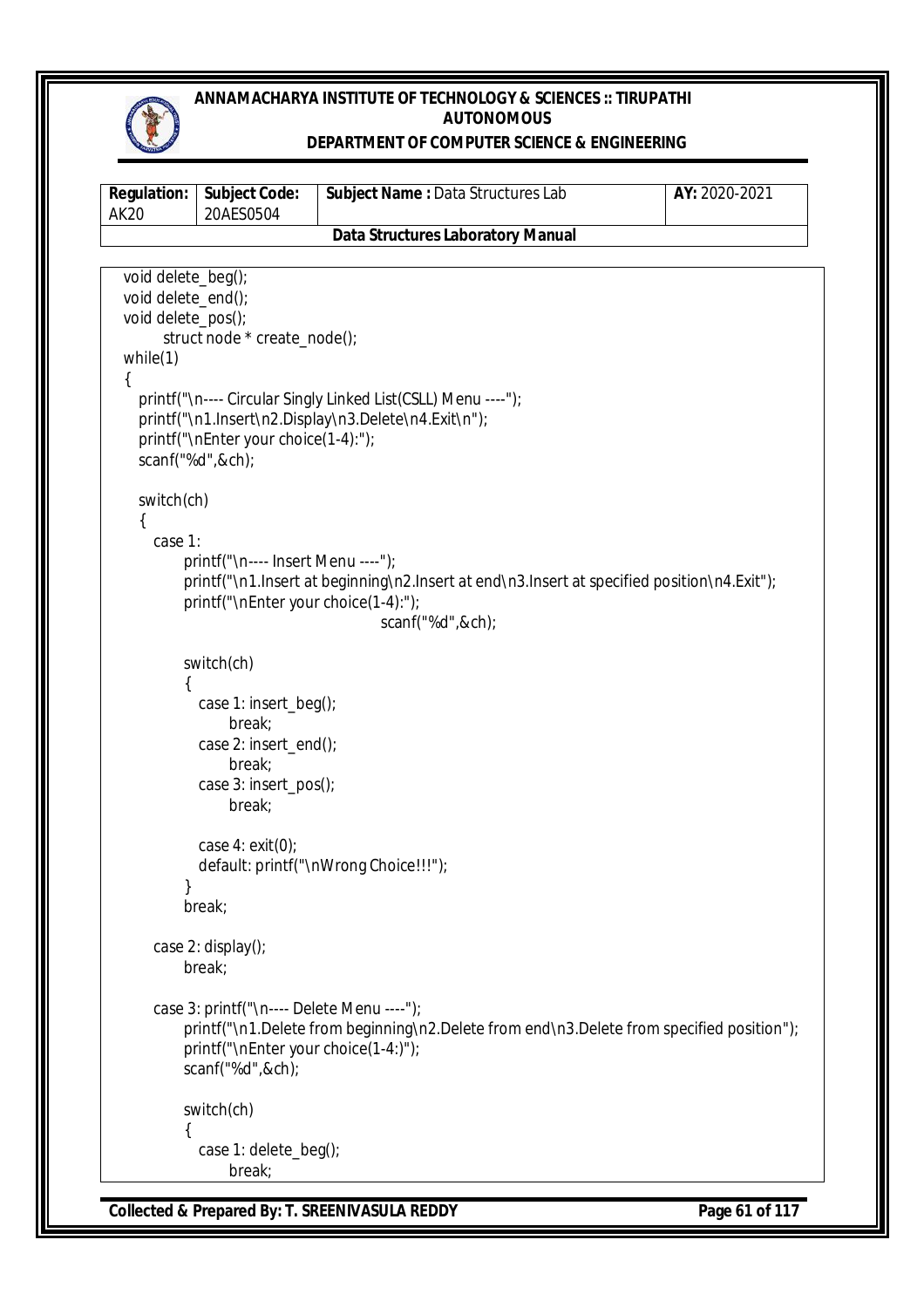

### **DEPARTMENT OF COMPUTER SCIENCE & ENGINEERING**

| <b>Regulation:</b><br><b>AK20</b>              | <b>Subject Code:</b><br>20AES0504                                        | Subject Name: Data Structures Lab                   | AY: 2020-2021 |
|------------------------------------------------|--------------------------------------------------------------------------|-----------------------------------------------------|---------------|
|                                                |                                                                          | <b>Data Structures Laboratory Manual</b>            |               |
|                                                |                                                                          |                                                     |               |
|                                                | case 2: delete_end();<br>break;<br>case 3: delete_pos();<br>break;       |                                                     |               |
|                                                | case $4: exit(0);$                                                       | default: printf("\nWrong Choice!!!");               |               |
|                                                | break;<br>case $4: exit(0);$<br>default: printf("\nWrong Choice!!!");    |                                                     |               |
| }<br>}<br>return 0;                            |                                                                          |                                                     |               |
| }                                              | struct node * create_node()                                              |                                                     |               |
| $\{$<br>int num;<br>newnode->data=0;           | newnode->next=NULL;                                                      | newnode= (struct node*)malloc(sizeof(struct node)); |               |
| return newnode;<br>}<br>void insert_beg()<br>{ |                                                                          |                                                     |               |
| int num;<br>scanf("%d",#);                     | newnode=create_node();<br>printf("\nEnter data:");<br>newnode->data=num; |                                                     |               |
| if(head==NULL)<br>₹                            | //If list is empty                                                       |                                                     |               |
| head=newnode;<br>}                             | newnode->next=head;                                                      |                                                     |               |
| else<br>{                                      |                                                                          |                                                     |               |
| temp=head;                                     | while(temp->next!=head)<br>temp=temp->next;                              |                                                     |               |
|                                                | newnode->next=head;<br>temp->next=newnode;                               |                                                     |               |

**Collected & Prepared By: T. SREENIVASULA REDDY Page 62 of 117**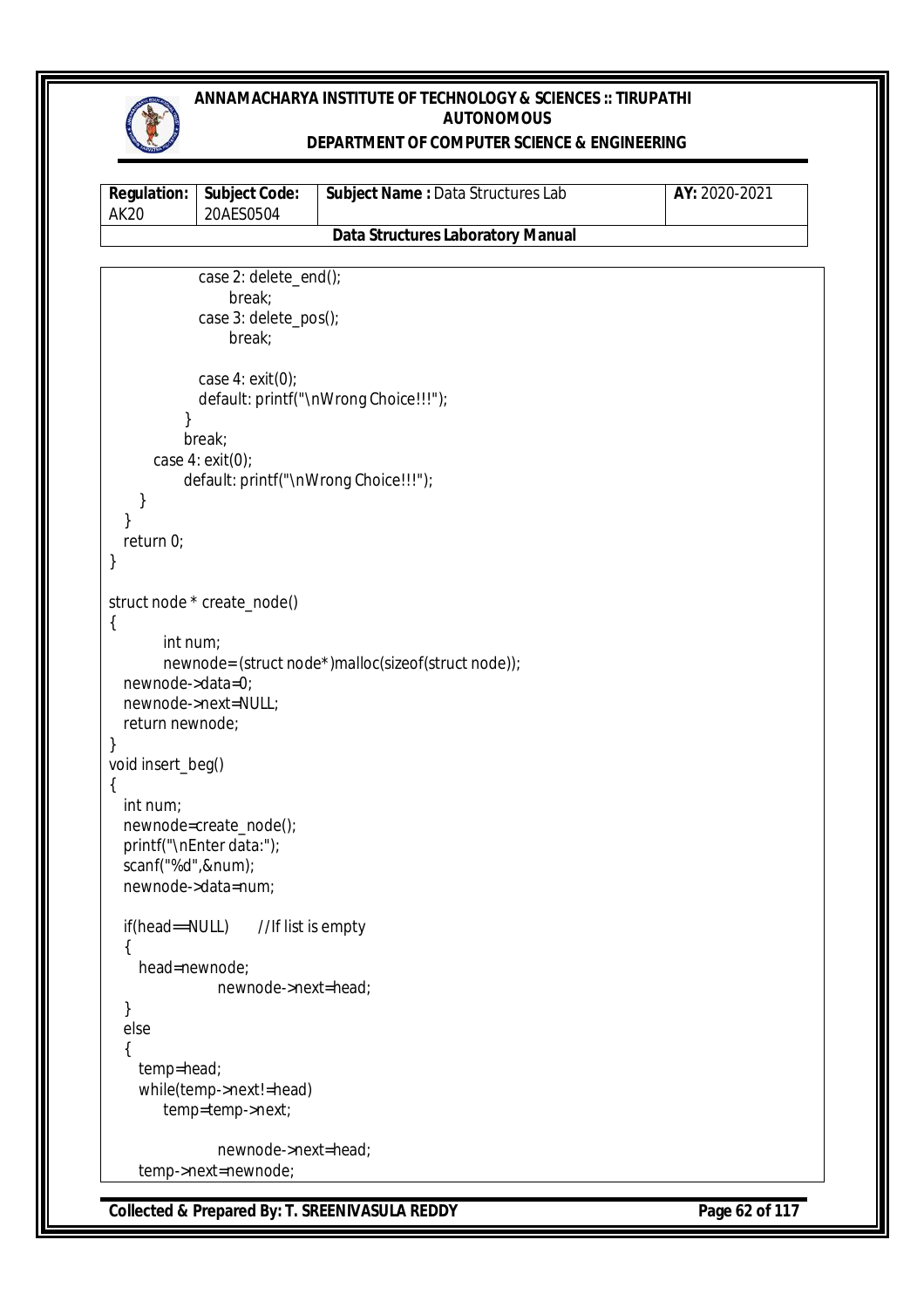

### **DEPARTMENT OF COMPUTER SCIENCE & ENGINEERING**

| <b>Regulation:</b><br><b>AK20</b>        | <b>Subject Code:</b><br>20AES0504     | Subject Name: Data Structures Lab        | AY: 2020-2021 |
|------------------------------------------|---------------------------------------|------------------------------------------|---------------|
|                                          |                                       | <b>Data Structures Laboratory Manual</b> |               |
|                                          |                                       |                                          |               |
| head=newnode;                            |                                       |                                          |               |
| }<br>}                                   |                                       |                                          |               |
| void insert_end()                        |                                       |                                          |               |
| $\{$                                     |                                       |                                          |               |
| int num;                                 |                                       |                                          |               |
|                                          | newnode=create_node();                |                                          |               |
| printf("Enter data:");<br>scanf("%d",#); |                                       |                                          |               |
|                                          | newnode->data=num;                    |                                          |               |
|                                          | newnode->next=NULL;                   |                                          |               |
|                                          |                                       |                                          |               |
| if(head==NULL)                           | //If list is empty                    |                                          |               |
| head=newnode;                            |                                       |                                          |               |
|                                          | newnode->next=head;                   |                                          |               |
| }                                        |                                       |                                          |               |
| else                                     |                                       |                                          |               |
| {                                        |                                       |                                          |               |
|                                          | temp=head;<br>while(temp->next!=head) |                                          |               |
|                                          | temp=temp->next;                      |                                          |               |
|                                          |                                       |                                          |               |
|                                          | temp->next=newnode;                   |                                          |               |
| }                                        | newnode->next=head;                   |                                          |               |
| }                                        |                                       |                                          |               |
|                                          |                                       |                                          |               |
| void insert_pos()                        |                                       |                                          |               |
| {                                        |                                       |                                          |               |
| int pos, i, num;<br>if(head==NULL)       |                                       |                                          |               |
| ₹                                        |                                       |                                          |               |
|                                          | printf("List is empty!!");            |                                          |               |
| return $0$ ;                             |                                       |                                          |               |
|                                          |                                       |                                          |               |
|                                          | newnode=create_node();                |                                          |               |
| printf("Enter data:");                   |                                       |                                          |               |
| scanf("%d",#);                           |                                       |                                          |               |
|                                          | printf("Enter position to insert:");  |                                          |               |
| scanf("%d",&pos);                        | newnode->data=num;                    |                                          |               |
|                                          |                                       |                                          |               |
| temp=head;                               |                                       |                                          |               |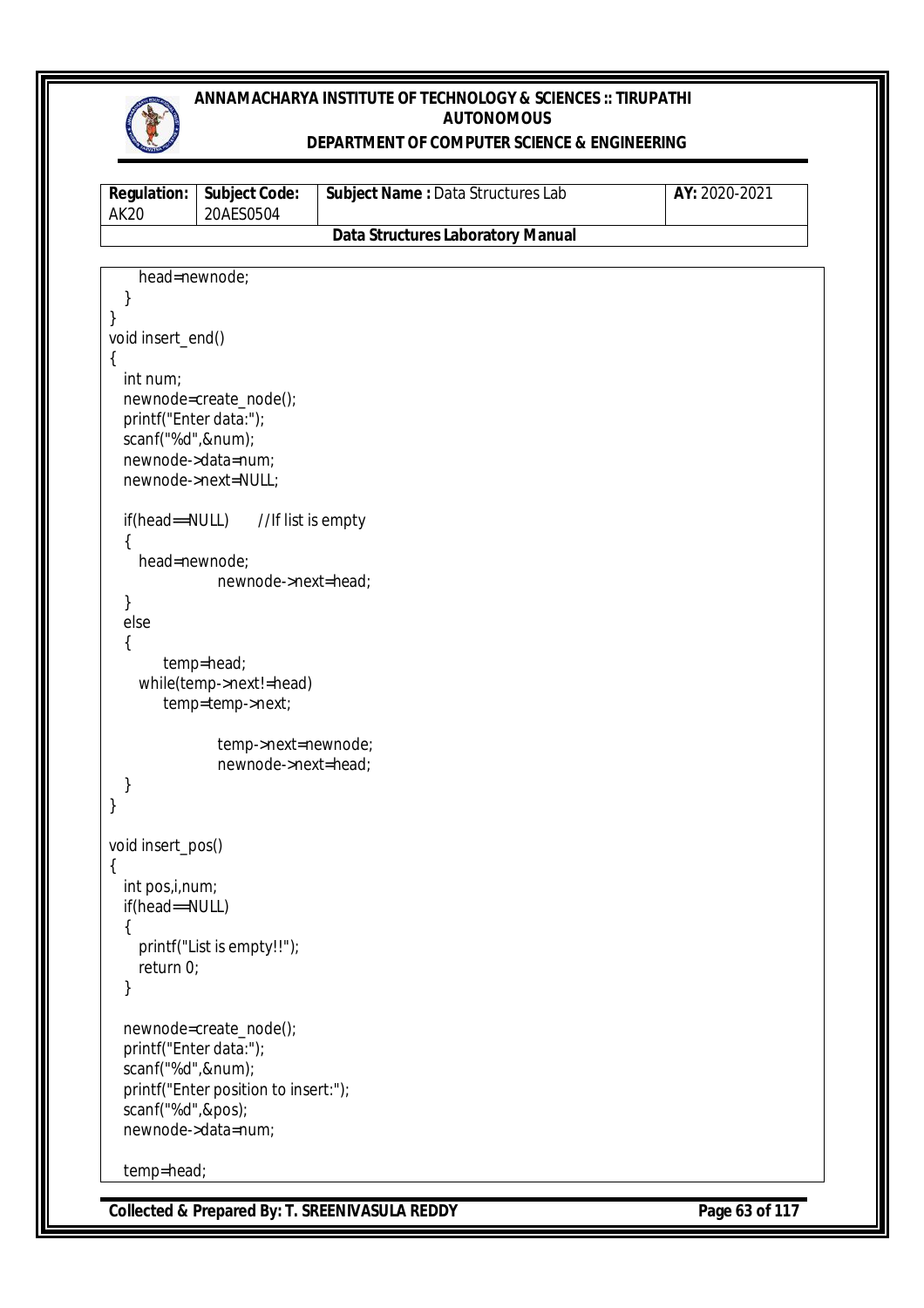

### **DEPARTMENT OF COMPUTER SCIENCE & ENGINEERING**

| <b>Regulation:</b><br><b>AK20</b> | Subject Code:<br>20AES0504                | Subject Name : Data Structures Lab       | AY: 2020-2021 |
|-----------------------------------|-------------------------------------------|------------------------------------------|---------------|
|                                   |                                           | <b>Data Structures Laboratory Manual</b> |               |
|                                   |                                           |                                          |               |
| $if (pos==1)$                     |                                           |                                          |               |
|                                   | printf("\nUse insertion at Begining");    |                                          |               |
| return;                           |                                           |                                          |               |
|                                   | $for (i=1; i$                             |                                          |               |
| ₹                                 |                                           |                                          |               |
|                                   | if(temp->next==head)                      |                                          |               |
| {                                 |                                           |                                          |               |
| return ;                          | printf("There are less elements!!");      |                                          |               |
|                                   |                                           |                                          |               |
|                                   |                                           |                                          |               |
|                                   | temp=temp->next;                          |                                          |               |
| }                                 |                                           |                                          |               |
|                                   | newnode->next=temp->next;                 |                                          |               |
|                                   | temp->next=newnode;                       |                                          |               |
| return 0;<br>}                    |                                           |                                          |               |
|                                   |                                           |                                          |               |
| void display()                    |                                           |                                          |               |
| {                                 |                                           |                                          |               |
|                                   | struct node *temp=head;<br>if(head==NULL) |                                          |               |
| {                                 |                                           |                                          |               |
|                                   | printf("\nList is empty!!");return;       |                                          |               |
| }<br>else                         |                                           |                                          |               |
|                                   |                                           |                                          |               |
| //temp=head;                      |                                           |                                          |               |
|                                   | printf("\nThe linked list is:\nHEAD: ");  |                                          |               |
|                                   | while(temp->next != head)                 |                                          |               |
| l                                 |                                           |                                          |               |
|                                   |                                           |                                          |               |
|                                   | temp=temp->next;                          | printf("%d ->", temp->data);             |               |
|                                   |                                           |                                          |               |
|                                   |                                           |                                          |               |
|                                   | printf("%d ->:HEAD",temp->data);          |                                          |               |
| }                                 |                                           |                                          |               |
|                                   |                                           |                                          |               |
| void delete_beg()                 |                                           |                                          |               |

**Collected & Prepared By: T. SREENIVASULA REDDY Page 64 of 117**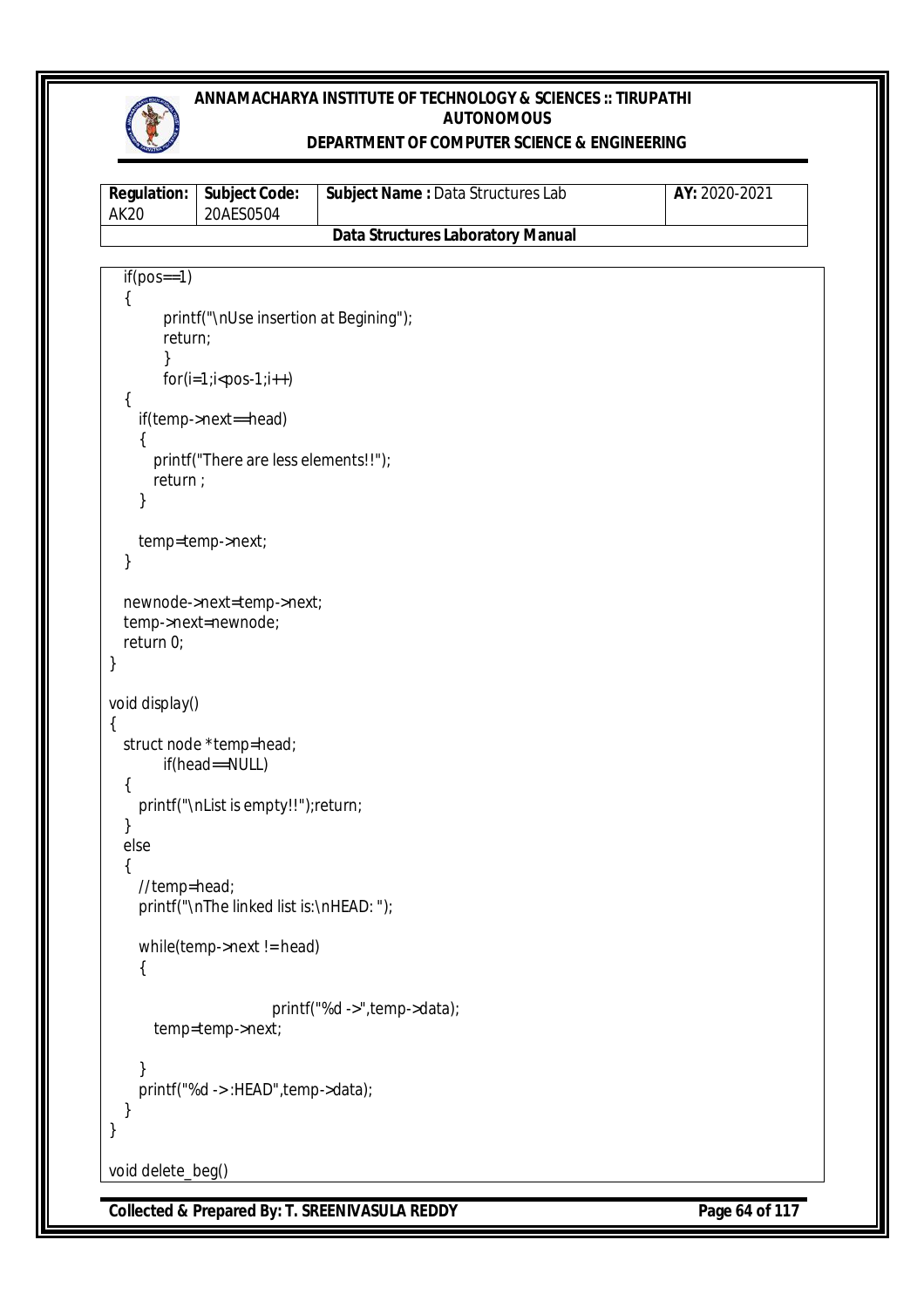

#### **DEPARTMENT OF COMPUTER SCIENCE & ENGINEERING**

| AK20 | <b>Regulation:   Subject Code:</b><br>20AES0504 | <b>Subject Name: Data Structures Lab</b> | <b>AY:</b> 2020-2021 |
|------|-------------------------------------------------|------------------------------------------|----------------------|
|      |                                                 | Data Structures Laboratory Manual        |                      |

```
{
   struct node *temp=head;
        if(head==NULL)
   {
     printf("\nThe list is empty!!");return;
   }
   else if(temp->next==head)
   {
         head=NULL;
        printf("\nDeleted element is %d", temp->data);
         free(temp);
        }
        else
   {
     while(temp->next!=head)
         temp=temp->next;
                temp->next=head->next;
                printf("\nDeleted element is %d",head->data);
                free(head);
                head=temp->next; 
                //free(temp);
  }
}
void delete_end()
{
   struct node *temp=head,*prev;
        if(head==NULL)
   {
     printf("The list is empty!!");return;
   }
   else if(head->next==head)
   {
         head=NULL;
        printf("\nDeleted element is %d", temp->data);
         free(temp);
        }
        else
   {
     while(temp->next!=head)
     {
         prev=temp;
         temp=temp->next;
```
**Collected & Prepared By: T. SREENIVASULA REDDY Page 65 of 117**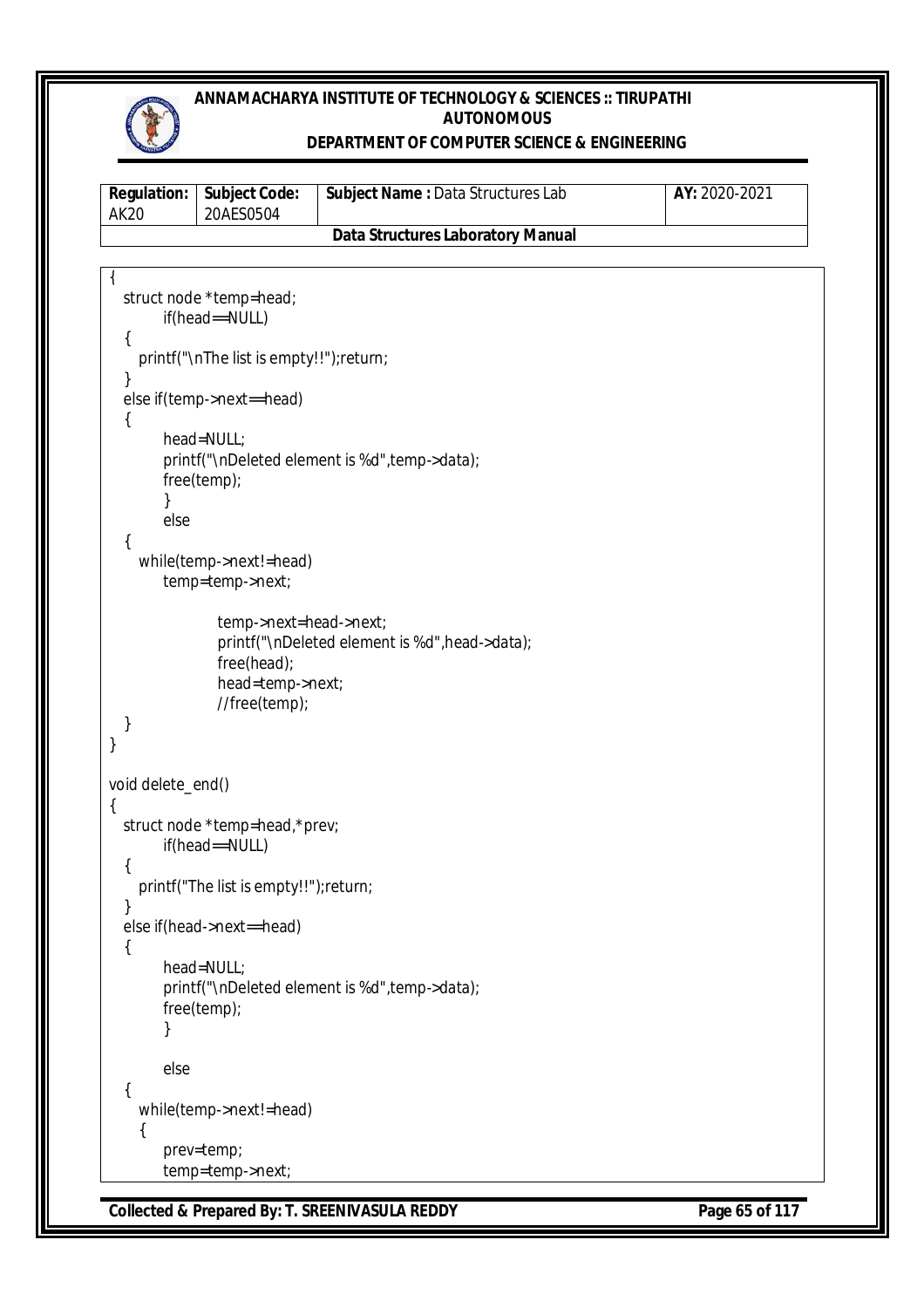

### **DEPARTMENT OF COMPUTER SCIENCE & ENGINEERING**

| <b>Regulation:</b><br><b>AK20</b>             | <b>Subject Code:</b><br>20AES0504                                      | Subject Name : Data Structures Lab                        | AY: 2020-2021  |
|-----------------------------------------------|------------------------------------------------------------------------|-----------------------------------------------------------|----------------|
|                                               |                                                                        | <b>Data Structures Laboratory Manual</b>                  |                |
|                                               |                                                                        |                                                           |                |
| free(temp);<br>}                              | prev->next=temp->next;                                                 | printf("Deleted element is %d", temp->data);              |                |
| void delete_pos()                             |                                                                        |                                                           |                |
| $\{$<br>$int pos_i = 1;$<br>scanf("%d",&pos); | struct node *temp=head,*prev;<br>printf("Enter position to delete:");  |                                                           |                |
| if(head==NULL)<br>return 0;                   | printf("List is empty!!");                                             |                                                           |                |
| $if (pos==1)$                                 |                                                                        |                                                           |                |
|                                               | printf("\nUse Delete at Begining");<br>return;                         |                                                           |                |
| }                                             | else if(temp->next->next==head)<br>return;                             | printf("\nUse Delete at Ending");                         |                |
|                                               | $for(i=1; i$                                                           |                                                           |                |
| ₹                                             | if(temp->next==head)                                                   |                                                           |                |
| return 0;<br>}                                | printf("There are less elements!!");                                   |                                                           |                |
| prev=temp;<br>}                               | temp=temp->next;                                                       |                                                           |                |
| free(temp);                                   | prev->next=temp->next;<br>printf("Deleted element is %d", temp->data); |                                                           |                |
|                                               |                                                                        | <b>Collected &amp; Prepared By: T. SREENIVASULA REDDY</b> | Page 66 of 117 |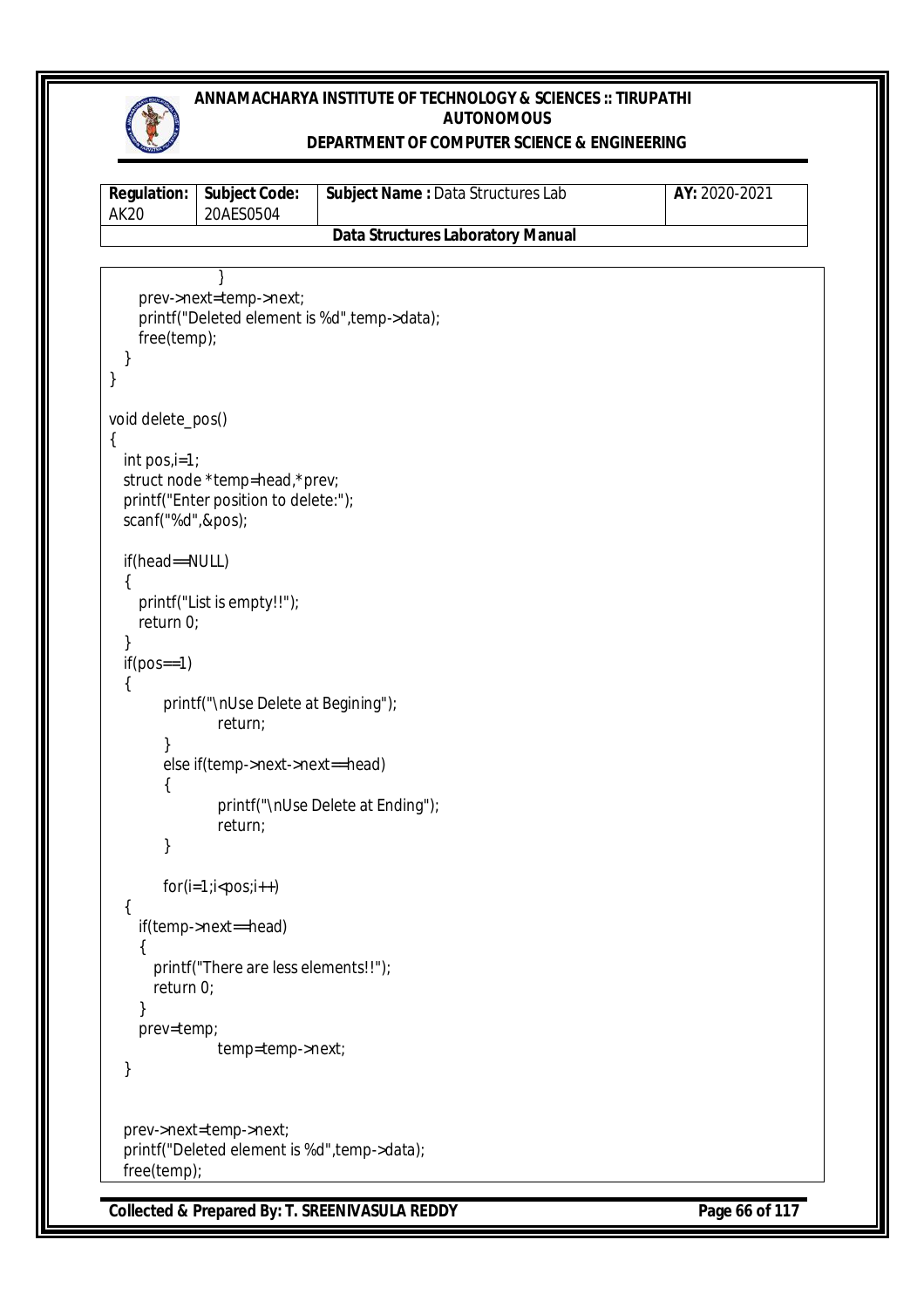

#### **DEPARTMENT OF COMPUTER SCIENCE & ENGINEERING**

| <b>AK20</b>                                     | <b>Subject Code:</b><br>20AES0504                | Subject Name : Data Structures Lab       | AY: 2020-2021 |
|-------------------------------------------------|--------------------------------------------------|------------------------------------------|---------------|
|                                                 |                                                  | <b>Data Structures Laboratory Manual</b> |               |
|                                                 |                                                  |                                          |               |
| return 0;                                       |                                                  |                                          |               |
| }<br>OUTPUT:                                    |                                                  |                                          |               |
|                                                 | ---- Circular Singly Linked List(CSLL) Menu ---- |                                          |               |
| 1.Insert                                        |                                                  |                                          |               |
| 2.Display                                       |                                                  |                                          |               |
| 3.Delete                                        |                                                  |                                          |               |
| 4.Exit<br>Enter your choice(1-4):1              |                                                  |                                          |               |
| ---- Insert Menu ----                           |                                                  |                                          |               |
| 1. Insert at beginning                          |                                                  |                                          |               |
| 2. Insert at end                                |                                                  |                                          |               |
|                                                 | 3. Insert at specified position                  |                                          |               |
| 4.Exit                                          |                                                  |                                          |               |
| Enter your choice(1-4):1                        |                                                  |                                          |               |
| Enter data:10                                   |                                                  |                                          |               |
|                                                 | ---- Circular Singly Linked List(CSLL) Menu ---- |                                          |               |
| 1.Insert                                        |                                                  |                                          |               |
| 2.Display                                       |                                                  |                                          |               |
| 3.Delete                                        |                                                  |                                          |               |
| 4.Exit                                          |                                                  |                                          |               |
| Enter your choice(1-4):                         |                                                  |                                          |               |
| $\overline{2}$                                  |                                                  |                                          |               |
|                                                 |                                                  |                                          |               |
| The linked list is:                             |                                                  |                                          |               |
| <b>HEAD: 10 -&gt;: HEAD</b>                     |                                                  |                                          |               |
|                                                 | ---- Circular Singly Linked List(CSLL) Menu ---- |                                          |               |
| 1. Insert                                       |                                                  |                                          |               |
| 2.Display<br>3.Delete                           |                                                  |                                          |               |
| 4.Exit                                          |                                                  |                                          |               |
|                                                 |                                                  |                                          |               |
| Enter your choice(1-4):1                        |                                                  |                                          |               |
|                                                 |                                                  |                                          |               |
| ---- Insert Menu ----<br>1. Insert at beginning |                                                  |                                          |               |
| 2. Insert at end                                |                                                  |                                          |               |
| 3. Insert at specified position                 |                                                  |                                          |               |
| 4.Exit                                          |                                                  |                                          |               |
| Enter your choice(1-4):2                        |                                                  |                                          |               |
| Enter data:50                                   |                                                  |                                          |               |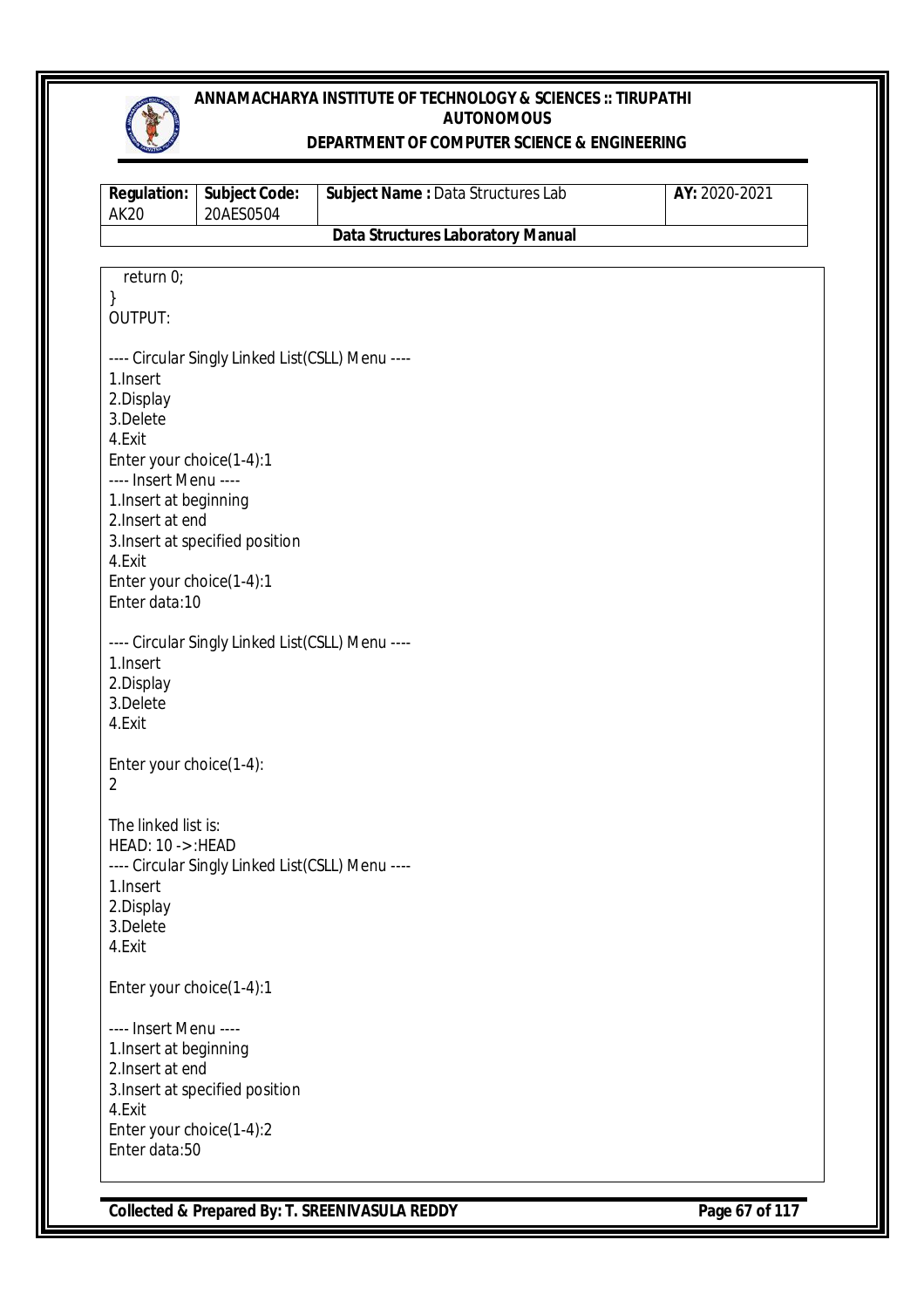

#### **DEPARTMENT OF COMPUTER SCIENCE & ENGINEERING**

| <b>Regulation:</b><br><b>AK20</b> | <b>Subject Code:</b><br>20AES0504                | Subject Name: Data Structures Lab        | AY: 2020-2021 |
|-----------------------------------|--------------------------------------------------|------------------------------------------|---------------|
|                                   |                                                  | <b>Data Structures Laboratory Manual</b> |               |
|                                   |                                                  |                                          |               |
| 1. Insert                         | ---- Circular Singly Linked List(CSLL) Menu ---- |                                          |               |
| 2.Display                         |                                                  |                                          |               |
| 3.Delete                          |                                                  |                                          |               |
| 4.Exit                            |                                                  |                                          |               |
| Enter your choice(1-4):2          |                                                  |                                          |               |
| The linked list is:               |                                                  |                                          |               |
| HEAD: 10 ->50 -> : HEAD           |                                                  |                                          |               |
|                                   | ---- Circular Singly Linked List(CSLL) Menu ---- |                                          |               |
| 1. Insert<br>2.Display            |                                                  |                                          |               |
| 3.Delete                          |                                                  |                                          |               |
| 4.Exit                            |                                                  |                                          |               |
| Enter your choice(1-4):1          |                                                  |                                          |               |
| ---- Insert Menu ----             |                                                  |                                          |               |
| 1. Insert at beginning            |                                                  |                                          |               |
| 2. Insert at end                  |                                                  |                                          |               |
| 4.Exit                            | 3. Insert at specified position                  |                                          |               |
| Enter your choice(1-4):3          |                                                  |                                          |               |
| Enter data:12                     |                                                  |                                          |               |
| Enter position to insert:2        |                                                  |                                          |               |
|                                   | ---- Circular Singly Linked List(CSLL) Menu ---- |                                          |               |
| 1. Insert                         |                                                  |                                          |               |
| 2.Display                         |                                                  |                                          |               |
| 3.Delete<br>4.Exit                |                                                  |                                          |               |
|                                   |                                                  |                                          |               |
| Enter your choice(1-4):2          |                                                  |                                          |               |
| The linked list is:               |                                                  |                                          |               |
|                                   | HEAD: 10 ->12 ->50 -> : HEAD                     |                                          |               |
| 1. Insert                         | ---- Circular Singly Linked List(CSLL) Menu ---- |                                          |               |
| 2.Display                         |                                                  |                                          |               |
| 3.Delete                          |                                                  |                                          |               |
| 4.Exit                            |                                                  |                                          |               |
| Enter your choice(1-4):1          |                                                  |                                          |               |
|                                   |                                                  |                                          |               |

**Collected & Prepared By: T. SREENIVASULA REDDY Page 68 of 117**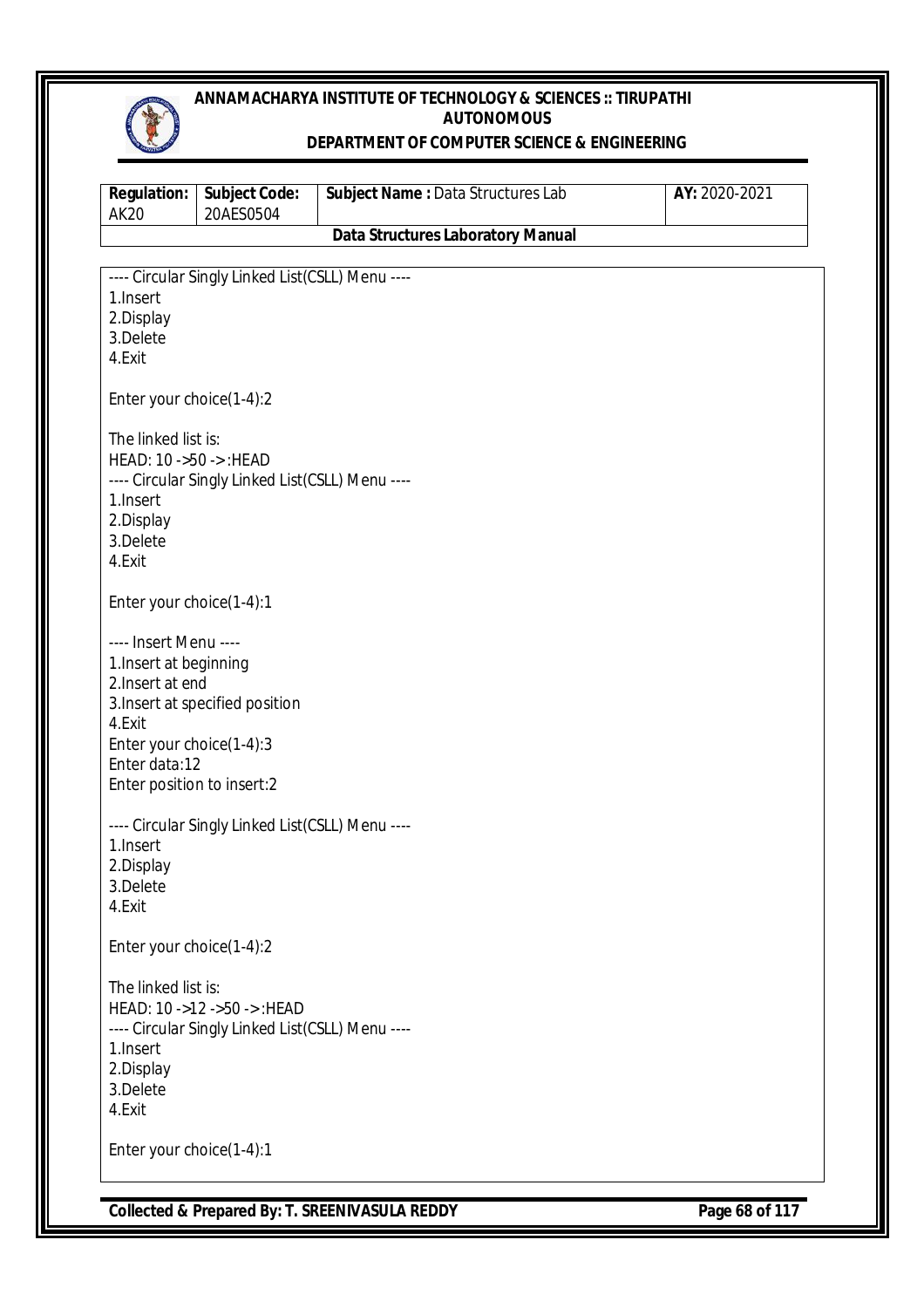

#### **DEPARTMENT OF COMPUTER SCIENCE & ENGINEERING**

| <b>Regulation:</b><br><b>AK20</b>               | <b>Subject Code:</b><br>20AES0504                | Subject Name : Data Structures Lab       | AY: 2020-2021 |
|-------------------------------------------------|--------------------------------------------------|------------------------------------------|---------------|
|                                                 |                                                  | <b>Data Structures Laboratory Manual</b> |               |
|                                                 |                                                  |                                          |               |
| ---- Insert Menu ----<br>1. Insert at beginning |                                                  |                                          |               |
| 2. Insert at end                                |                                                  |                                          |               |
|                                                 | 3. Insert at specified position                  |                                          |               |
| 4.Exit                                          |                                                  |                                          |               |
| Enter your choice(1-4):1                        |                                                  |                                          |               |
| Enter data:100                                  |                                                  |                                          |               |
|                                                 | ---- Circular Singly Linked List(CSLL) Menu ---- |                                          |               |
| 1.Insert                                        |                                                  |                                          |               |
| 2.Display                                       |                                                  |                                          |               |
| 3.Delete                                        |                                                  |                                          |               |
| 4.Exit                                          |                                                  |                                          |               |
| Enter your choice(1-4):2                        |                                                  |                                          |               |
| The linked list is:                             |                                                  |                                          |               |
|                                                 | HEAD: 100 ->10 ->12 ->50 -> :HEAD                |                                          |               |
|                                                 | ---- Circular Singly Linked List(CSLL) Menu ---- |                                          |               |
| 1.Insert                                        |                                                  |                                          |               |
| 2.Display                                       |                                                  |                                          |               |
| 3.Delete<br>4.Exit                              |                                                  |                                          |               |
|                                                 |                                                  |                                          |               |
| Enter your choice(1-4):1                        |                                                  |                                          |               |
| ---- Insert Menu ----                           |                                                  |                                          |               |
| 1. Insert at beginning                          |                                                  |                                          |               |
| 2. Insert at end                                |                                                  |                                          |               |
|                                                 | 3. Insert at specified position                  |                                          |               |
| 4.Exit<br>Enter your choice(1-4):2              |                                                  |                                          |               |
| Enter data:200                                  |                                                  |                                          |               |
|                                                 |                                                  |                                          |               |
|                                                 | ---- Circular Singly Linked List(CSLL) Menu ---- |                                          |               |
| 1.Insert                                        |                                                  |                                          |               |
| 2.Display<br>3.Delete                           |                                                  |                                          |               |
| 4.Exit                                          |                                                  |                                          |               |
| Enter your choice(1-4):2                        |                                                  |                                          |               |
|                                                 |                                                  |                                          |               |
| The linked list is:                             |                                                  |                                          |               |
|                                                 | HEAD: 100 ->10 ->12 ->50 ->200 -> :HEAD          |                                          |               |

**Collected & Prepared By: T. SREENIVASULA REDDY Page 69 of 117**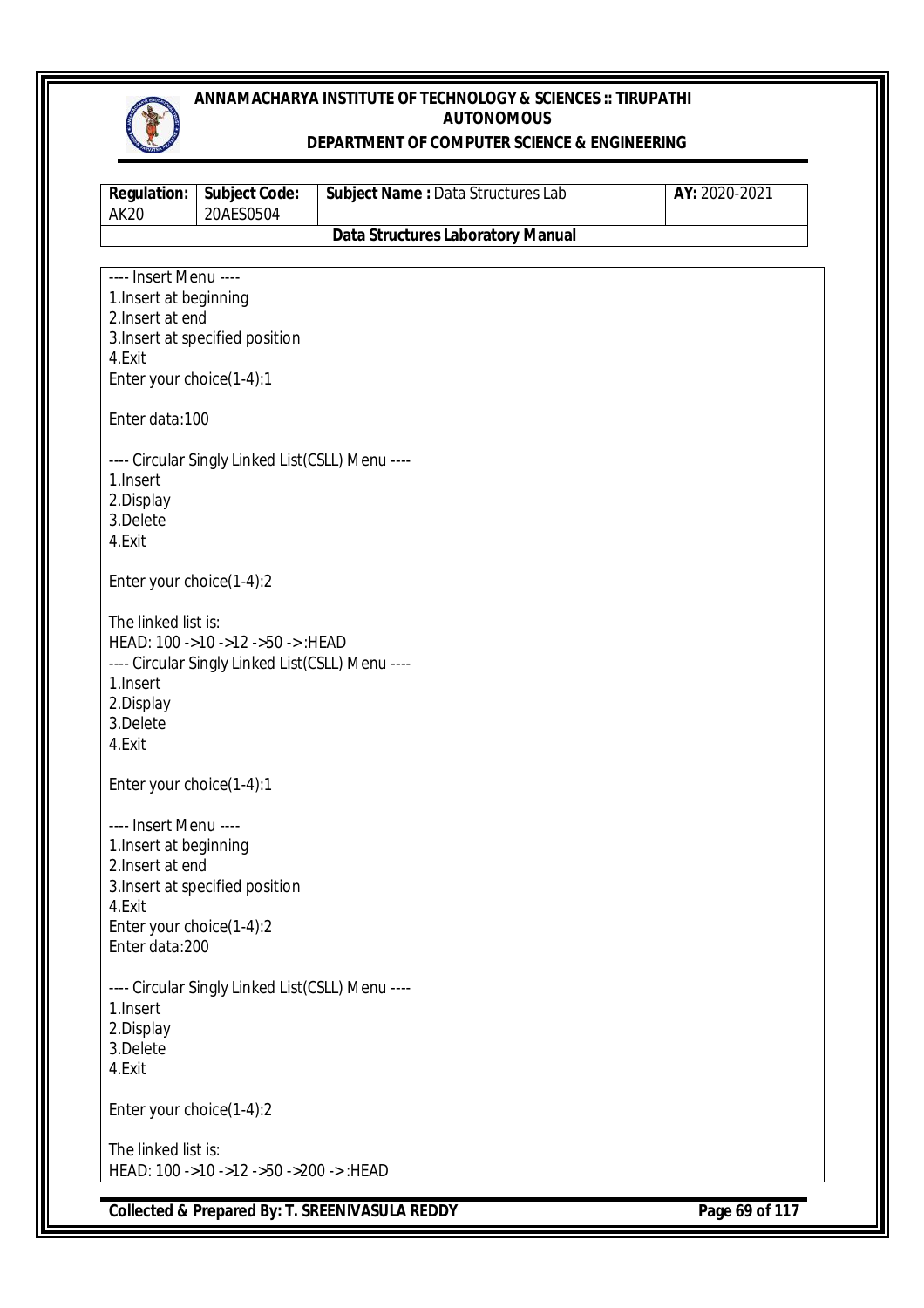

#### **DEPARTMENT OF COMPUTER SCIENCE & ENGINEERING**

| <b>Regulation:</b><br><b>AK20</b>           | <b>Subject Code:</b><br>20AES0504                | Subject Name: Data Structures Lab        | AY: 2020-2021 |
|---------------------------------------------|--------------------------------------------------|------------------------------------------|---------------|
|                                             |                                                  | <b>Data Structures Laboratory Manual</b> |               |
|                                             |                                                  |                                          |               |
| 1.Insert                                    | ---- Circular Singly Linked List(CSLL) Menu ---- |                                          |               |
| 2.Display                                   |                                                  |                                          |               |
| 3.Delete                                    |                                                  |                                          |               |
| 4.Exit                                      |                                                  |                                          |               |
| Enter your choice(1-4):1                    |                                                  |                                          |               |
| ---- Insert Menu ----                       |                                                  |                                          |               |
| 1. Insert at beginning                      |                                                  |                                          |               |
| 2. Insert at end                            |                                                  |                                          |               |
| 4.Exit                                      | 3. Insert at specified position                  |                                          |               |
| Enter your choice(1-4):3                    |                                                  |                                          |               |
| Enter data:500                              |                                                  |                                          |               |
| Enter position to insert:3                  |                                                  |                                          |               |
|                                             | ---- Circular Singly Linked List(CSLL) Menu ---- |                                          |               |
| 1.Insert                                    |                                                  |                                          |               |
| 2.Display                                   |                                                  |                                          |               |
| 3.Delete                                    |                                                  |                                          |               |
| 4.Exit                                      |                                                  |                                          |               |
| Enter your choice(1-4):2                    |                                                  |                                          |               |
| The linked list is:                         |                                                  |                                          |               |
|                                             | HEAD: 100 ->10 ->500 ->12 ->50 ->200 -> :HEAD    |                                          |               |
|                                             | ---- Circular Singly Linked List(CSLL) Menu ---- |                                          |               |
| 1.Insert                                    |                                                  |                                          |               |
| 2.Display<br>3.Delete                       |                                                  |                                          |               |
| 4.Exit                                      |                                                  |                                          |               |
| Enter your choice(1-4):1                    |                                                  |                                          |               |
| ---- Insert Menu ----                       |                                                  |                                          |               |
| 1. Insert at beginning                      |                                                  |                                          |               |
| 2. Insert at end                            |                                                  |                                          |               |
|                                             | 3. Insert at specified position                  |                                          |               |
| 4.Exit                                      |                                                  |                                          |               |
| Enter your choice(1-4):3<br>Enter data:1000 |                                                  |                                          |               |
| Enter position to insert:6                  |                                                  |                                          |               |
|                                             |                                                  |                                          |               |
|                                             | ---- Circular Singly Linked List(CSLL) Menu ---- |                                          |               |

**Collected & Prepared By: T. SREENIVASULA REDDY Page 70 of 117**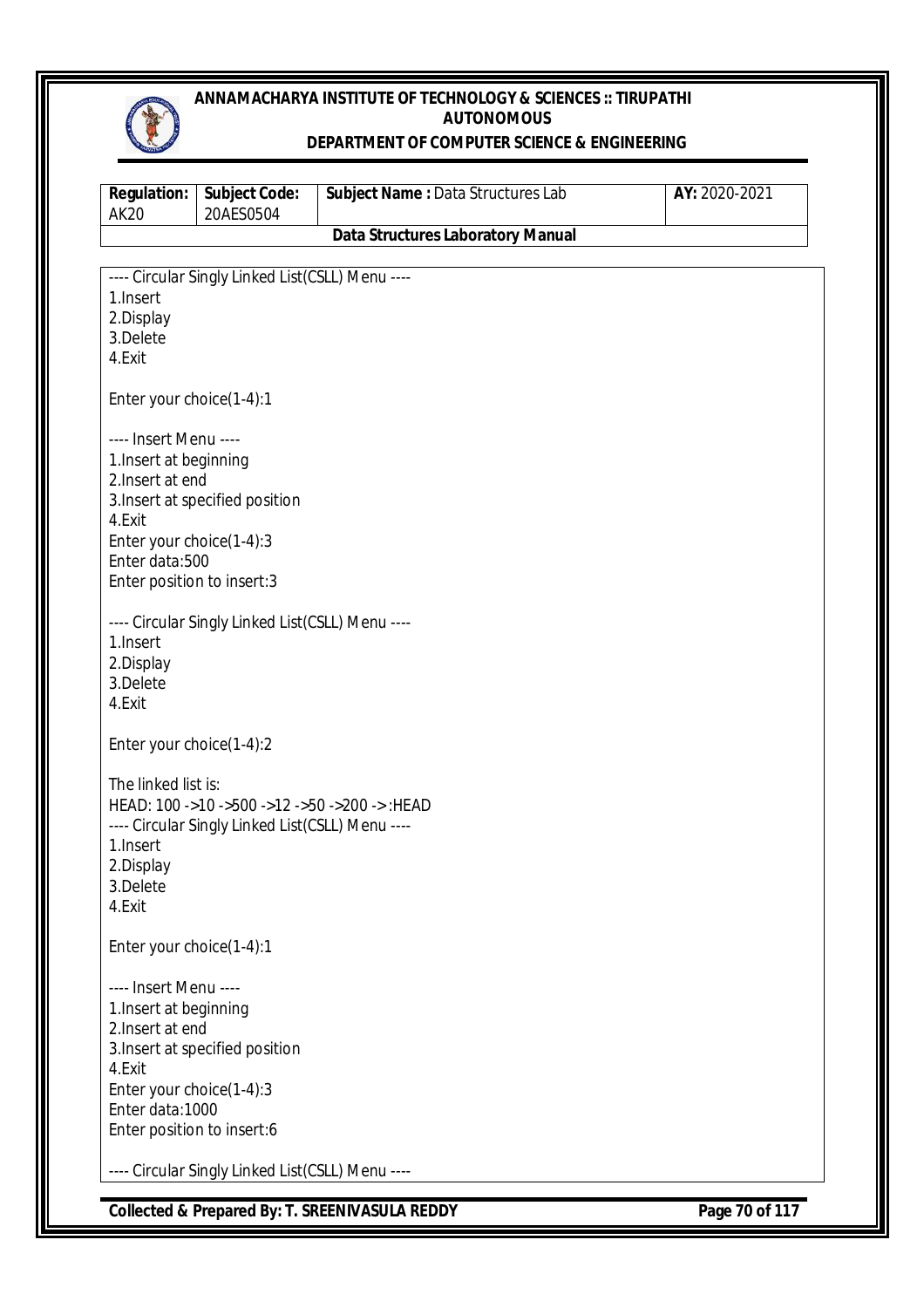

#### **DEPARTMENT OF COMPUTER SCIENCE & ENGINEERING**

| <b>Regulation:</b><br><b>AK20</b>                                                                   | <b>Subject Code:</b><br>20AES0504                | Subject Name : Data Structures Lab                   | AY: 2020-2021 |
|-----------------------------------------------------------------------------------------------------|--------------------------------------------------|------------------------------------------------------|---------------|
|                                                                                                     |                                                  | <b>Data Structures Laboratory Manual</b>             |               |
| 1. Insert<br>2.Display<br>3.Delete<br>4.Exit                                                        |                                                  |                                                      |               |
| Enter your choice(1-4):2                                                                            |                                                  |                                                      |               |
| The linked list is:<br>1. Insert<br>2.Display<br>3.Delete<br>4.Exit                                 | ---- Circular Singly Linked List(CSLL) Menu ---- | HEAD: 100 ->10 ->500 ->12 ->50 ->1000 ->200 -> :HEAD |               |
| Enter your choice(1-4):3                                                                            |                                                  |                                                      |               |
| ---- Delete Menu ----<br>1. Delete from beginning<br>2. Delete from end<br>Enter your choice(1-4:)1 | 3. Delete from specified position                |                                                      |               |
| Deleted element is 100<br>1. Insert<br>2.Display<br>3.Delete<br>4.Exit                              | ---- Circular Singly Linked List(CSLL) Menu ---- |                                                      |               |
| Enter your choice(1-4):2                                                                            |                                                  |                                                      |               |
| The linked list is:<br>1. Insert<br>2.Display<br>3.Delete<br>4.Exit                                 | ---- Circular Singly Linked List(CSLL) Menu ---- | HEAD: 10 ->500 ->12 ->50 ->1000 ->200 -> :HEAD       |               |
| Enter your choice(1-4):3                                                                            |                                                  |                                                      |               |
| ---- Delete Menu ----<br>1. Delete from beginning<br>2. Delete from end                             |                                                  |                                                      |               |

**Collected & Prepared By: T. SREENIVASULA REDDY Page 71 of 117**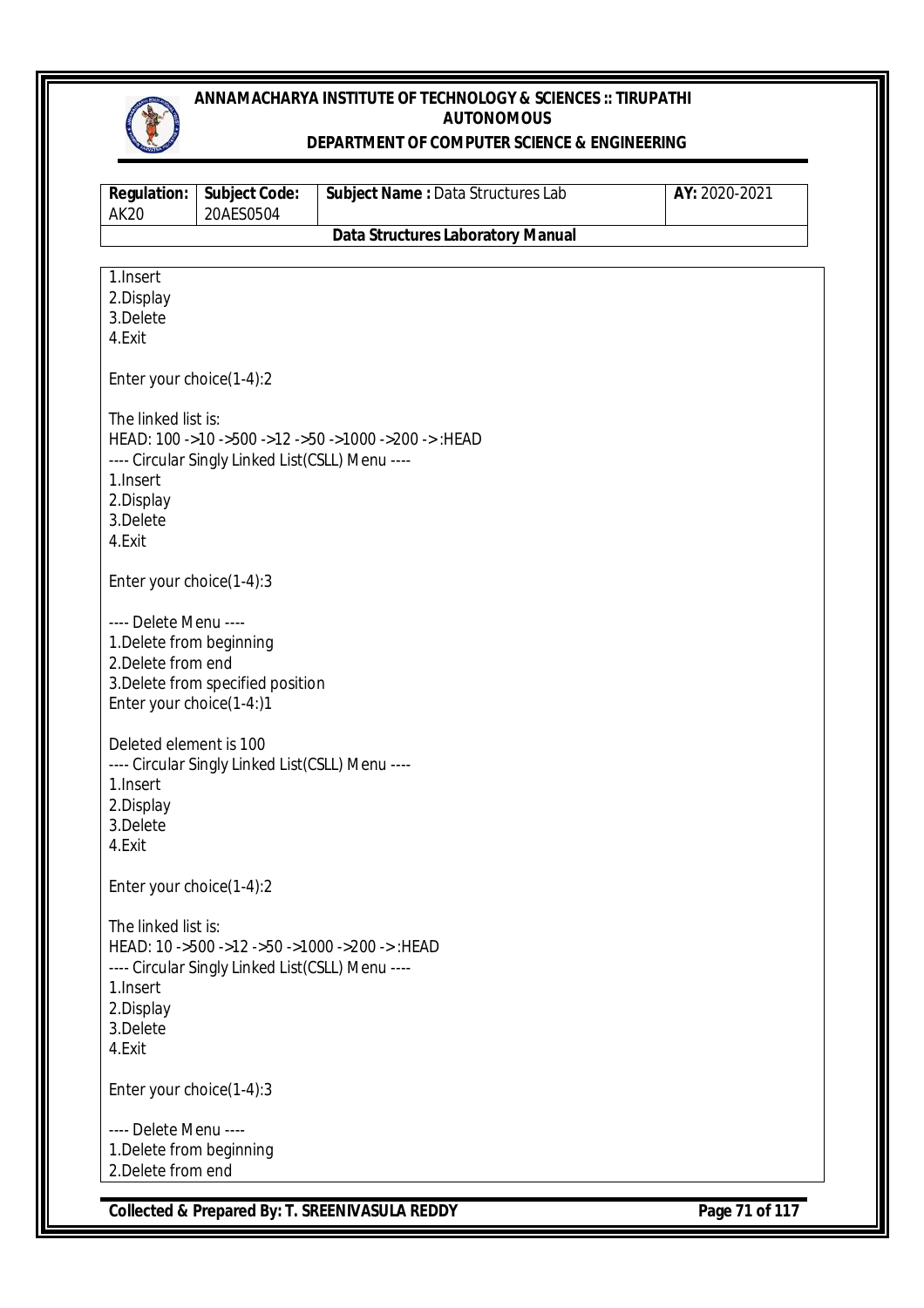

#### **DEPARTMENT OF COMPUTER SCIENCE & ENGINEERING**

| <b>Regulation:</b><br><b>AK20</b>                                                                                                                                                                                                      | <b>Subject Code:</b><br>20AES0504                                                                                                                                                     | Subject Name: Data Structures Lab        | AY: 2020-2021 |
|----------------------------------------------------------------------------------------------------------------------------------------------------------------------------------------------------------------------------------------|---------------------------------------------------------------------------------------------------------------------------------------------------------------------------------------|------------------------------------------|---------------|
|                                                                                                                                                                                                                                        |                                                                                                                                                                                       | <b>Data Structures Laboratory Manual</b> |               |
| Enter your choice(1-4:)2<br>Deleted element is 200<br>1. Insert<br>2.Display<br>3.Delete<br>4.Exit<br>Enter your choice(1-4):2<br>The linked list is:<br>1. Insert<br>2.Display<br>3.Delete<br>4.Exit                                  | 3. Delete from specified position<br>---- Circular Singly Linked List(CSLL) Menu ----<br>HEAD: 10 ->500 ->12 ->50 ->1000 -> :HEAD<br>---- Circular Singly Linked List(CSLL) Menu ---- |                                          |               |
| Enter your choice(1-4):3<br>---- Delete Menu ----<br>1. Delete from beginning<br>2. Delete from end<br>Enter your choice(1-4:)3<br>Enter position to delete: 3<br>Deleted element is 12<br>1.Insert<br>2.Display<br>3.Delete<br>4.Exit | 3. Delete from specified position<br>---- Circular Singly Linked List(CSLL) Menu ----                                                                                                 |                                          |               |
| Enter your choice(1-4):2<br>The linked list is:<br>1. Insert<br>2.Display<br>3.Delete<br>4.Exit                                                                                                                                        | HEAD: 10 ->500 ->50 ->1000 -> : HEAD<br>---- Circular Singly Linked List(CSLL) Menu ----                                                                                              |                                          |               |
| Enter your choice(1-4):3                                                                                                                                                                                                               |                                                                                                                                                                                       |                                          |               |

**Collected & Prepared By: T. SREENIVASULA REDDY Page 72 of 117**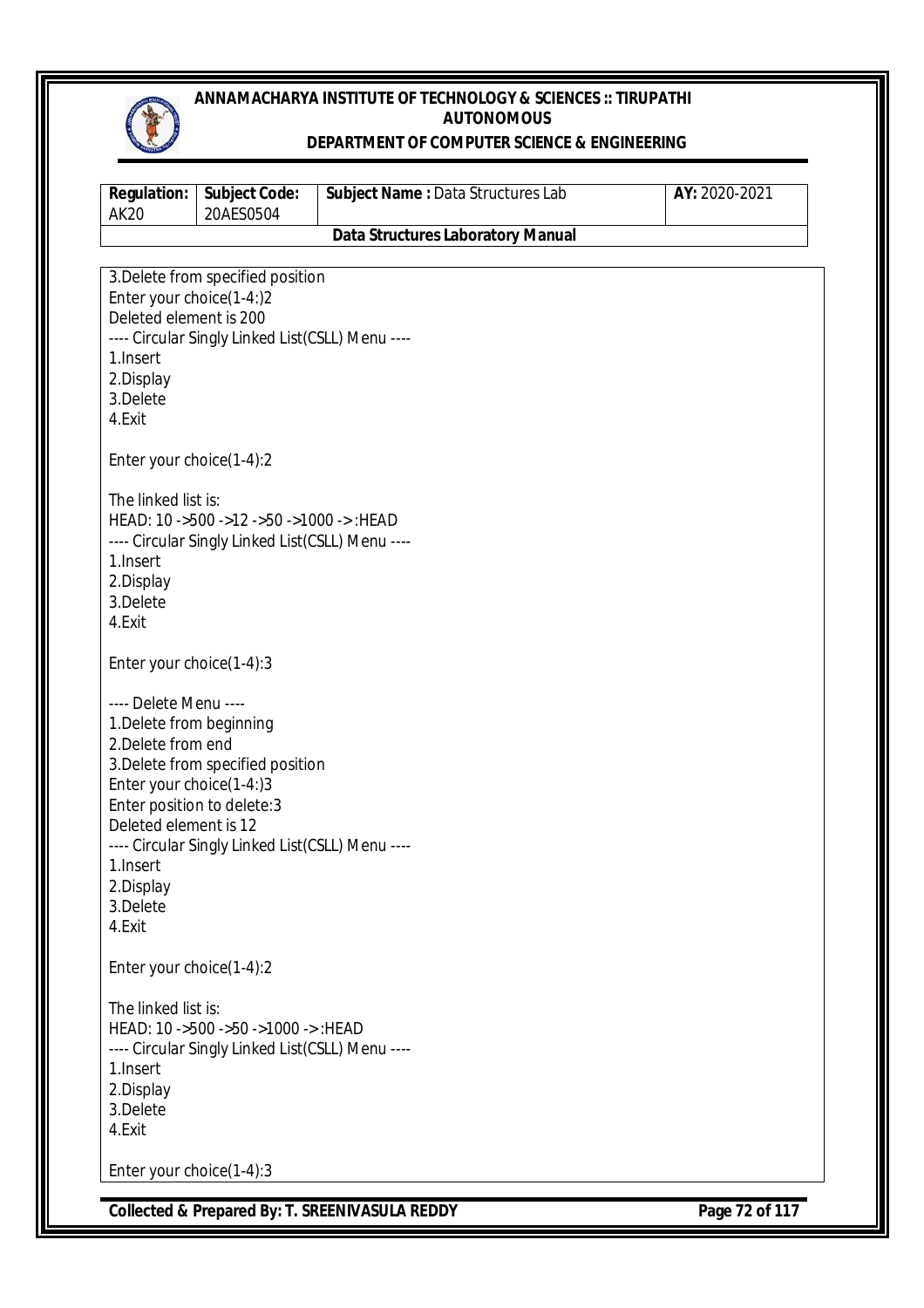

### **DEPARTMENT OF COMPUTER SCIENCE & ENGINEERING**

| <b>Regulation:</b><br><b>AK20</b>                                                                                                                                                                           | Subject Code:<br>20AES0504                                                            | Subject Name : Data Structures Lab       | AY: 2020-2021 |
|-------------------------------------------------------------------------------------------------------------------------------------------------------------------------------------------------------------|---------------------------------------------------------------------------------------|------------------------------------------|---------------|
|                                                                                                                                                                                                             |                                                                                       | <b>Data Structures Laboratory Manual</b> |               |
|                                                                                                                                                                                                             |                                                                                       |                                          |               |
| ---- Delete Menu ----<br>1. Delete from beginning<br>2. Delete from end<br>Enter your choice(1-4:)3<br>Enter position to delete: 3<br>Deleted element is 50<br>1. Insert<br>2.Display<br>3.Delete<br>4.Exit | 3. Delete from specified position<br>---- Circular Singly Linked List(CSLL) Menu ---- |                                          |               |
| Enter your choice(1-4):2                                                                                                                                                                                    |                                                                                       |                                          |               |
| The linked list is:<br>1.Insert<br>2.Display<br>3.Delete<br>4.Exit                                                                                                                                          | HEAD: 10 ->500 ->1000 -> : HEAD<br>---- Circular Singly Linked List(CSLL) Menu ----   |                                          |               |
| Enter your choice(1-4):3                                                                                                                                                                                    |                                                                                       |                                          |               |
| ---- Delete Menu ----<br>1. Delete from beginning<br>2. Delete from end<br>Enter your choice(1-4:)1                                                                                                         | 3. Delete from specified position                                                     |                                          |               |
| Deleted element is 10<br>1. Insert<br>2.Display<br>3.Delete<br>4.Exit                                                                                                                                       | ---- Circular Singly Linked List(CSLL) Menu ----                                      |                                          |               |
| Enter your choice(1-4):2                                                                                                                                                                                    |                                                                                       |                                          |               |
| The linked list is:<br>1.Insert                                                                                                                                                                             | HEAD: 500 ->1000 ->: HEAD<br>---- Circular Singly Linked List(CSLL) Menu ----         |                                          |               |

**Collected & Prepared By: T. SREENIVASULA REDDY Page 73 of 117**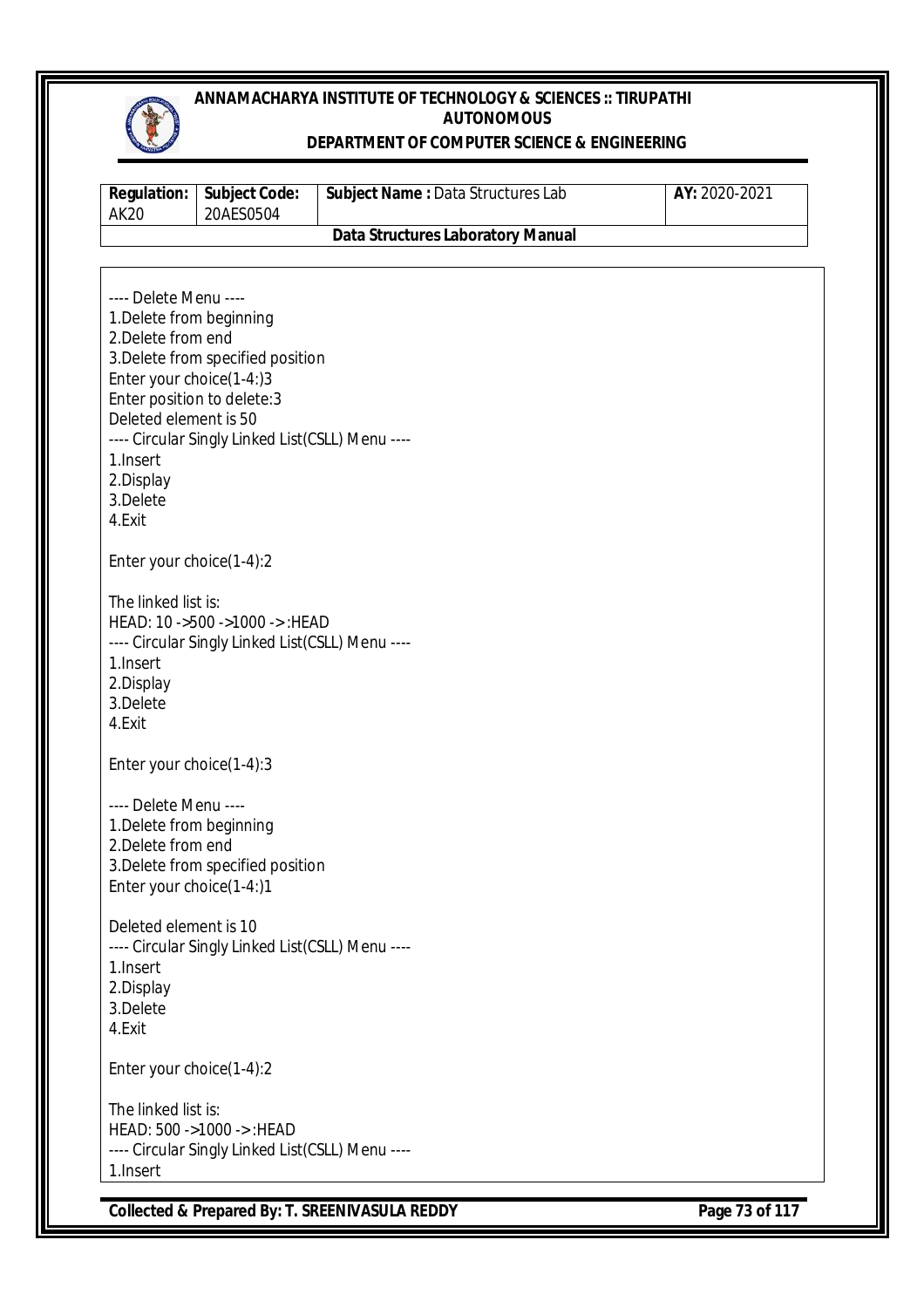

#### **DEPARTMENT OF COMPUTER SCIENCE & ENGINEERING**

| <b>Regulation:</b><br><b>AK20</b> | <b>Subject Code:</b><br>20AES0504                | Subject Name: Data Structures Lab        | AY: 2020-2021 |
|-----------------------------------|--------------------------------------------------|------------------------------------------|---------------|
|                                   |                                                  | <b>Data Structures Laboratory Manual</b> |               |
|                                   |                                                  |                                          |               |
| 2.Display                         |                                                  |                                          |               |
| 3.Delete<br>4.Exit                |                                                  |                                          |               |
|                                   |                                                  |                                          |               |
| Enter your choice(1-4):3          |                                                  |                                          |               |
| ---- Delete Menu ----             |                                                  |                                          |               |
| 1. Delete from beginning          |                                                  |                                          |               |
| 2. Delete from end                |                                                  |                                          |               |
|                                   | 3. Delete from specified position                |                                          |               |
| Enter your choice(1-4:)2          |                                                  |                                          |               |
| Deleted element is 1000           |                                                  |                                          |               |
|                                   | ---- Circular Singly Linked List(CSLL) Menu ---- |                                          |               |
| 1. Insert                         |                                                  |                                          |               |
| 2.Display<br>3.Delete             |                                                  |                                          |               |
| 4.Exit                            |                                                  |                                          |               |
|                                   |                                                  |                                          |               |
| Enter your choice(1-4):2          |                                                  |                                          |               |
|                                   |                                                  |                                          |               |
| The linked list is:               |                                                  |                                          |               |
| HEAD: 500 -> : HEAD               |                                                  |                                          |               |
|                                   | ---- Circular Singly Linked List(CSLL) Menu ---- |                                          |               |
| 1. Insert                         |                                                  |                                          |               |
| 2.Display                         |                                                  |                                          |               |
| 3.Delete<br>4.Exit                |                                                  |                                          |               |
|                                   |                                                  |                                          |               |
| Enter your choice(1-4):3          |                                                  |                                          |               |
| ---- Delete Menu ----             |                                                  |                                          |               |
| 1. Delete from beginning          |                                                  |                                          |               |
| 2. Delete from end                |                                                  |                                          |               |
|                                   | 3. Delete from specified position                |                                          |               |
| Enter your choice(1-4:)1          |                                                  |                                          |               |
| Deleted element is 500            |                                                  |                                          |               |
|                                   | ---- Circular Singly Linked List(CSLL) Menu ---- |                                          |               |
| 1. Insert                         |                                                  |                                          |               |
| 2.Display                         |                                                  |                                          |               |
| 3.Delete                          |                                                  |                                          |               |
| 4.Exit                            |                                                  |                                          |               |
|                                   |                                                  |                                          |               |
| Enter your choice(1-4):2          |                                                  |                                          |               |
|                                   |                                                  |                                          |               |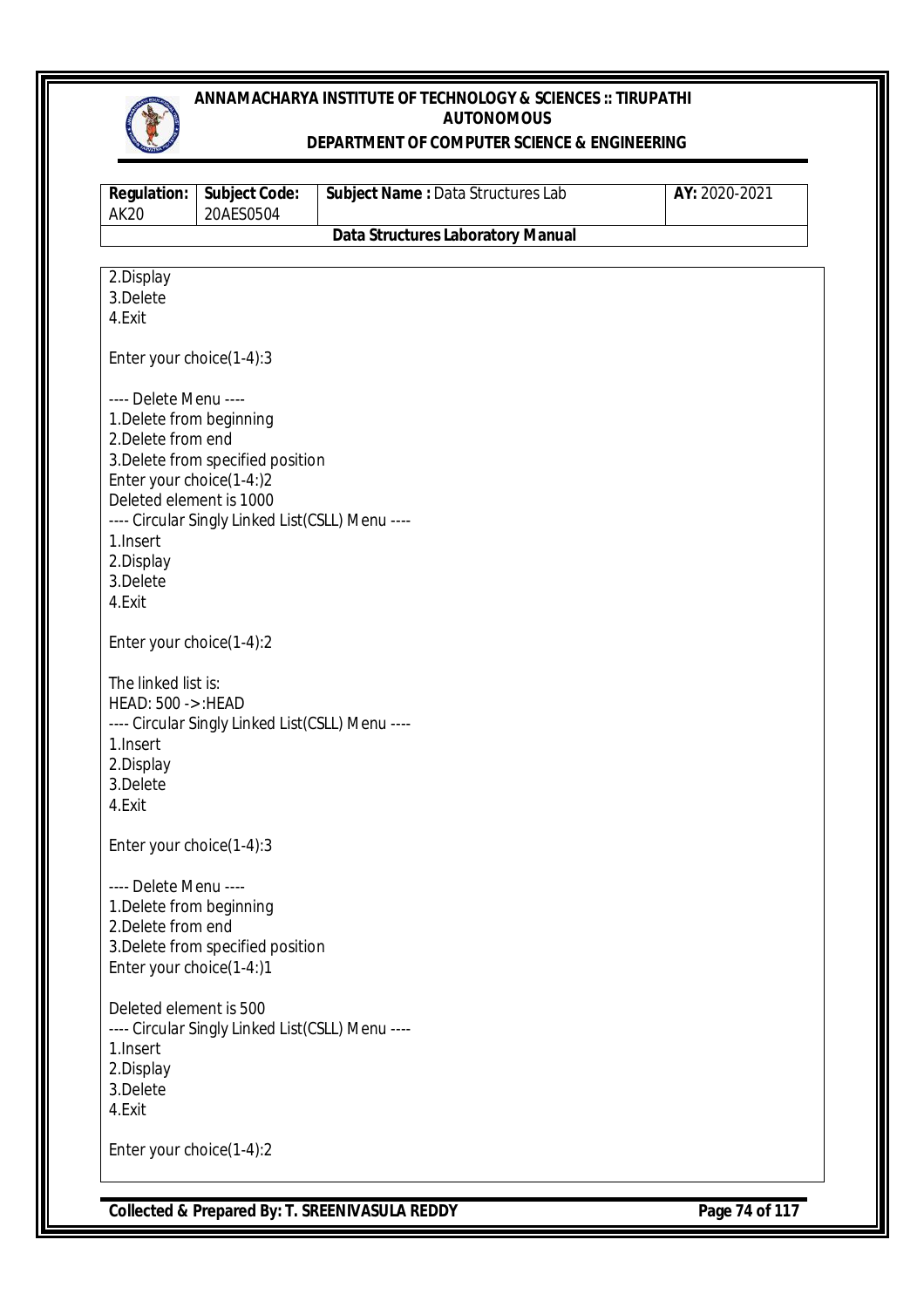

#### **DEPARTMENT OF COMPUTER SCIENCE & ENGINEERING**

| <b>Regulation:</b><br><b>AK20</b>              | <b>Subject Code:</b><br>20AES0504                | Subject Name: Data Structures Lab                                                                                     | AY: 2020-2021 |
|------------------------------------------------|--------------------------------------------------|-----------------------------------------------------------------------------------------------------------------------|---------------|
|                                                |                                                  | <b>Data Structures Laboratory Manual</b>                                                                              |               |
|                                                |                                                  |                                                                                                                       |               |
| List is empty!!                                |                                                  |                                                                                                                       |               |
| 1. Insert                                      | ---- Circular Singly Linked List(CSLL) Menu ---- |                                                                                                                       |               |
| 2.Display                                      |                                                  |                                                                                                                       |               |
| 3.Delete                                       |                                                  |                                                                                                                       |               |
| 4.Exit                                         |                                                  |                                                                                                                       |               |
| Enter your choice(1-4):                        |                                                  |                                                                                                                       |               |
|                                                |                                                  |                                                                                                                       |               |
|                                                | // Circular Doubly Linked List                   |                                                                                                                       |               |
| #include <stdio.h></stdio.h>                   |                                                  |                                                                                                                       |               |
| #include <stdlib.h><br/>struct node</stdlib.h> |                                                  |                                                                                                                       |               |
| {                                              |                                                  |                                                                                                                       |               |
| int data;                                      |                                                  |                                                                                                                       |               |
| struct node *prev;                             |                                                  |                                                                                                                       |               |
|                                                | struct node *next;                               |                                                                                                                       |               |
| };                                             |                                                  | struct node *head=NULL,*newnode=NULL,*temp,*temp1;                                                                    |               |
|                                                |                                                  |                                                                                                                       |               |
|                                                |                                                  |                                                                                                                       |               |
| int main()<br>{                                |                                                  |                                                                                                                       |               |
| int ch;                                        |                                                  |                                                                                                                       |               |
| void insert_beg();                             |                                                  |                                                                                                                       |               |
| void insert_end();                             |                                                  |                                                                                                                       |               |
| void insert_pos();                             |                                                  |                                                                                                                       |               |
| void display();                                |                                                  |                                                                                                                       |               |
| void delete_beg();<br>void delete_end();       |                                                  |                                                                                                                       |               |
| void delete_pos();                             |                                                  |                                                                                                                       |               |
|                                                | struct node * create_node();                     |                                                                                                                       |               |
| while $(1)$                                    |                                                  |                                                                                                                       |               |
| {                                              |                                                  |                                                                                                                       |               |
|                                                |                                                  | printf("\n---- Circular Doubly Linked List(CDLL) Menu ----");<br>printf("\n1.Insert\n2.Display\n3.Delete\n4.Exit\n"); |               |
|                                                | printf("\nEnter your choice(1-4):");             |                                                                                                                       |               |
|                                                | scanf("%d",&ch);                                 |                                                                                                                       |               |
|                                                |                                                  |                                                                                                                       |               |
| switch(ch)                                     |                                                  |                                                                                                                       |               |
|                                                |                                                  |                                                                                                                       |               |
| case 1:                                        | printf("\n---- Insert Menu ----");               |                                                                                                                       |               |
|                                                |                                                  | printf("\n1.lnsert at beginning\n2.lnsert at end\n3.lnsert at specified position\n4.Exit");                           |               |
|                                                | printf("\nEnter your choice(1-4):");             |                                                                                                                       |               |
|                                                |                                                  |                                                                                                                       |               |

**Collected & Prepared By: T. SREENIVASULA REDDY Page 75 of 117**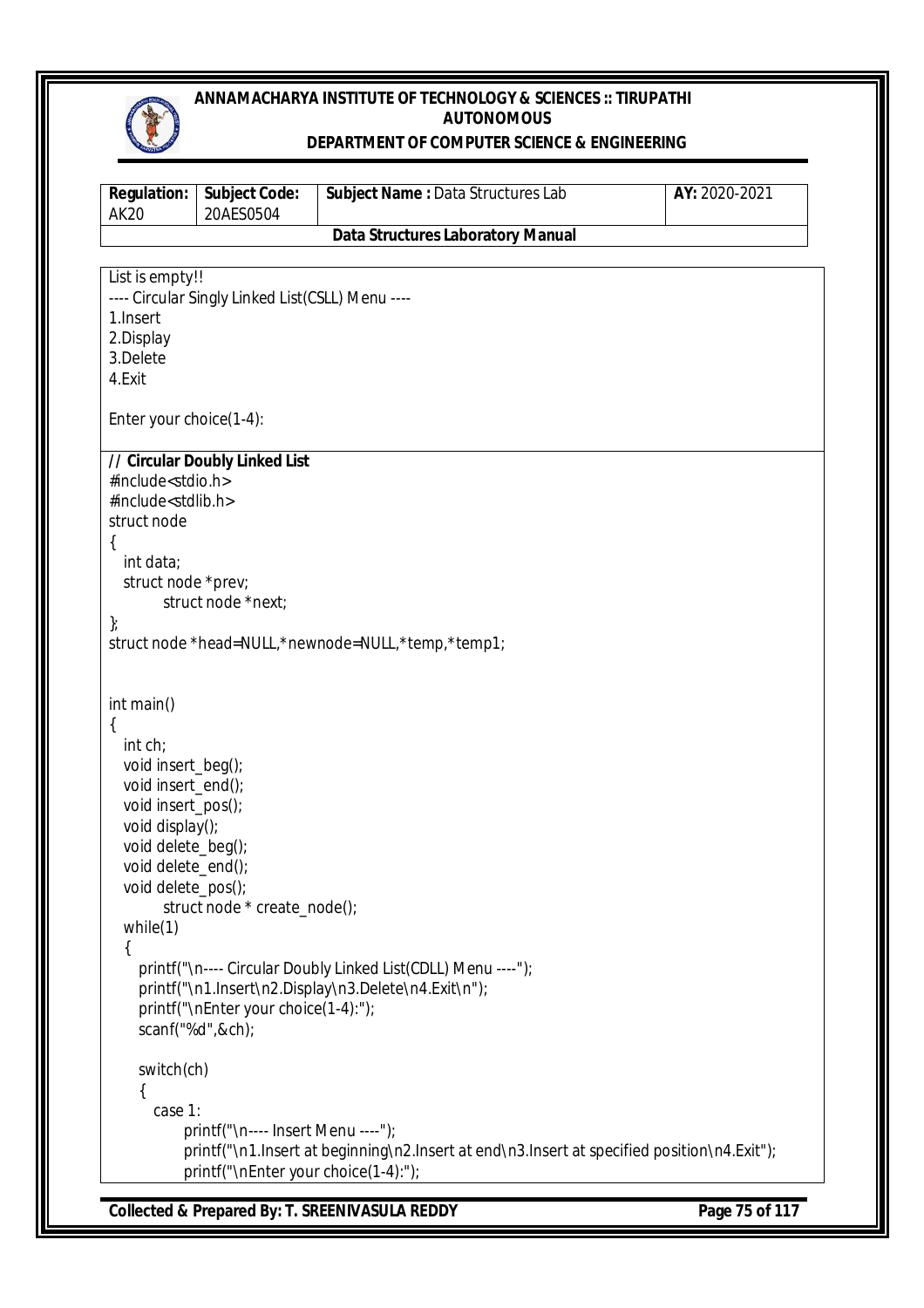

### **DEPARTMENT OF COMPUTER SCIENCE & ENGINEERING**

| <b>Regulation:</b><br><b>AK20</b> | Subject Code:<br>20AES0504                 | Subject Name: Data Structures Lab                                                         | AY: 2020-2021 |
|-----------------------------------|--------------------------------------------|-------------------------------------------------------------------------------------------|---------------|
|                                   |                                            | <b>Data Structures Laboratory Manual</b>                                                  |               |
|                                   |                                            |                                                                                           |               |
|                                   |                                            | scanf("%d",&ch);                                                                          |               |
|                                   | switch(ch)                                 |                                                                                           |               |
| ₹                                 |                                            |                                                                                           |               |
|                                   | case 1: insert_beg();                      |                                                                                           |               |
|                                   | break;<br>case 2: insert_end();            |                                                                                           |               |
|                                   | break;                                     |                                                                                           |               |
|                                   | case 3: insert_pos();                      |                                                                                           |               |
|                                   | break;                                     |                                                                                           |               |
|                                   |                                            |                                                                                           |               |
|                                   | case $4: exit(0);$                         |                                                                                           |               |
|                                   |                                            | default: printf("\nWrong Choice!!!");                                                     |               |
|                                   | break;                                     |                                                                                           |               |
|                                   |                                            |                                                                                           |               |
|                                   | case 2: display();                         |                                                                                           |               |
|                                   | break;                                     |                                                                                           |               |
|                                   | case 3: printf("\n---- Delete Menu ----"); |                                                                                           |               |
|                                   |                                            | printf("\n1.Delete from beginning\n2.Delete from end\n3.Delete from specified position"); |               |
|                                   | printf("\nEnter your choice(1-4:)");       |                                                                                           |               |
|                                   | scanf("%d",&ch);                           |                                                                                           |               |
|                                   |                                            |                                                                                           |               |
| ₹                                 | switch(ch)                                 |                                                                                           |               |
|                                   | case 1: delete_beg();                      |                                                                                           |               |
|                                   | break;                                     |                                                                                           |               |
|                                   | case 2: delete_end();                      |                                                                                           |               |
|                                   | break;                                     |                                                                                           |               |
|                                   | case 3: delete_pos();                      |                                                                                           |               |
|                                   | break;                                     | case $4: exit(0);$                                                                        |               |
|                                   |                                            | default: printf("\nWrong Choice!!!");                                                     |               |
|                                   |                                            |                                                                                           |               |
|                                   | break;                                     |                                                                                           |               |
|                                   | case $4: exit(0);$                         |                                                                                           |               |
|                                   | default: printf("\nWrong Choice!!!");      |                                                                                           |               |
|                                   |                                            |                                                                                           |               |
| return 0;                         |                                            |                                                                                           |               |
| $\mathcal{E}$                     |                                            |                                                                                           |               |
|                                   | struct node * create_node()                |                                                                                           |               |
| $\{$<br>int num;                  |                                            |                                                                                           |               |
|                                   |                                            |                                                                                           |               |

**Collected & Prepared By: T. SREENIVASULA REDDY Page 76 of 117**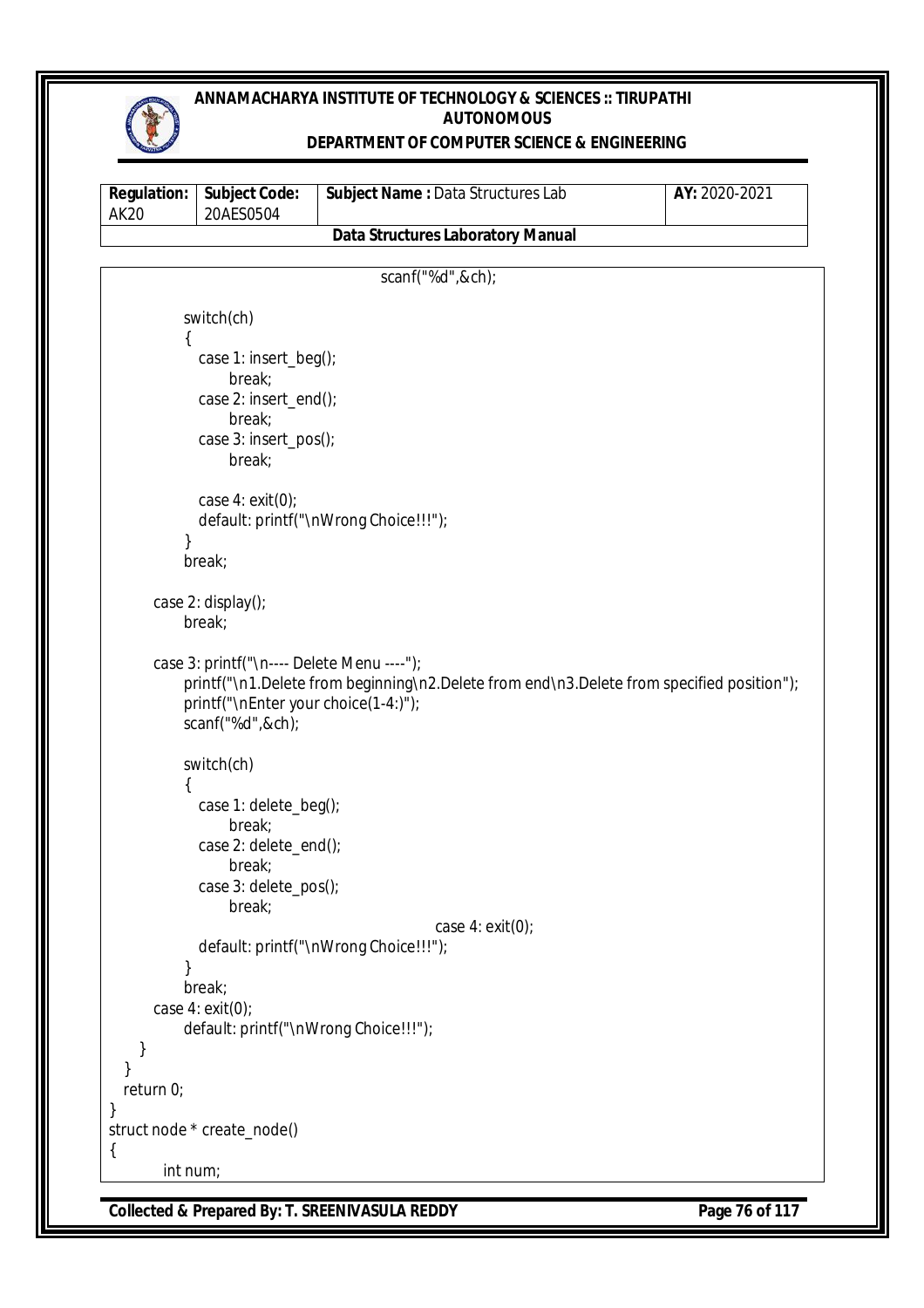

### **DEPARTMENT OF COMPUTER SCIENCE & ENGINEERING**

| <b>Regulation:</b><br><b>AK20</b> | <b>Subject Code:</b><br>20AES0504          | Subject Name: Data Structures Lab                   | AY: 2020-2021 |
|-----------------------------------|--------------------------------------------|-----------------------------------------------------|---------------|
|                                   |                                            | <b>Data Structures Laboratory Manual</b>            |               |
|                                   |                                            |                                                     |               |
|                                   |                                            | newnode= (struct node*)malloc(sizeof(struct node)); |               |
| newnode->data=0;                  |                                            |                                                     |               |
|                                   | newnode->next=NULL;                        |                                                     |               |
| return newnode;                   |                                            |                                                     |               |
| }                                 |                                            |                                                     |               |
| void insert_beg()                 |                                            |                                                     |               |
| $\{$                              |                                            |                                                     |               |
| int num;                          |                                            |                                                     |               |
|                                   | newnode=create_node();                     |                                                     |               |
| scanf("%d",#);                    | printf("\nEnter data:");                   |                                                     |               |
|                                   | newnode->data=num;                         |                                                     |               |
|                                   |                                            |                                                     |               |
| if(head==NULL)                    | //If list is empty                         |                                                     |               |
|                                   |                                            |                                                     |               |
| head=newnode;                     |                                            |                                                     |               |
|                                   | newnode->next=head;                        |                                                     |               |
|                                   | newnode->prev=head;                        |                                                     |               |
| }                                 |                                            |                                                     |               |
| else                              |                                            |                                                     |               |
|                                   |                                            |                                                     |               |
| temp=head;                        |                                            |                                                     |               |
|                                   | while(temp->next!=head)                    |                                                     |               |
|                                   | temp=temp->next;                           |                                                     |               |
|                                   |                                            |                                                     |               |
|                                   | temp->next=newnode;<br>newnode->next=head; |                                                     |               |
|                                   | newnode->prev=temp;                        |                                                     |               |
|                                   | head->prev=newnode;                        |                                                     |               |
| head=newnode;                     |                                            |                                                     |               |
|                                   |                                            |                                                     |               |
| }                                 |                                            |                                                     |               |
| void insert_end()                 |                                            |                                                     |               |
| $\{$                              |                                            |                                                     |               |
| int num;                          |                                            |                                                     |               |
|                                   | newnode=create_node();                     |                                                     |               |
|                                   | printf("\nEnter data:");                   |                                                     |               |
| scanf("%d",#);                    |                                            |                                                     |               |
|                                   | newnode->data=num;                         |                                                     |               |
|                                   | //newnode->next=NULL;                      |                                                     |               |
| if(head==NULL)                    | //If list is empty                         |                                                     |               |
| head=newnode;                     |                                            |                                                     |               |
|                                   | newnode->next=head;                        |                                                     |               |
|                                   |                                            |                                                     |               |

**Collected & Prepared By: T. SREENIVASULA REDDY Page 77 of 117**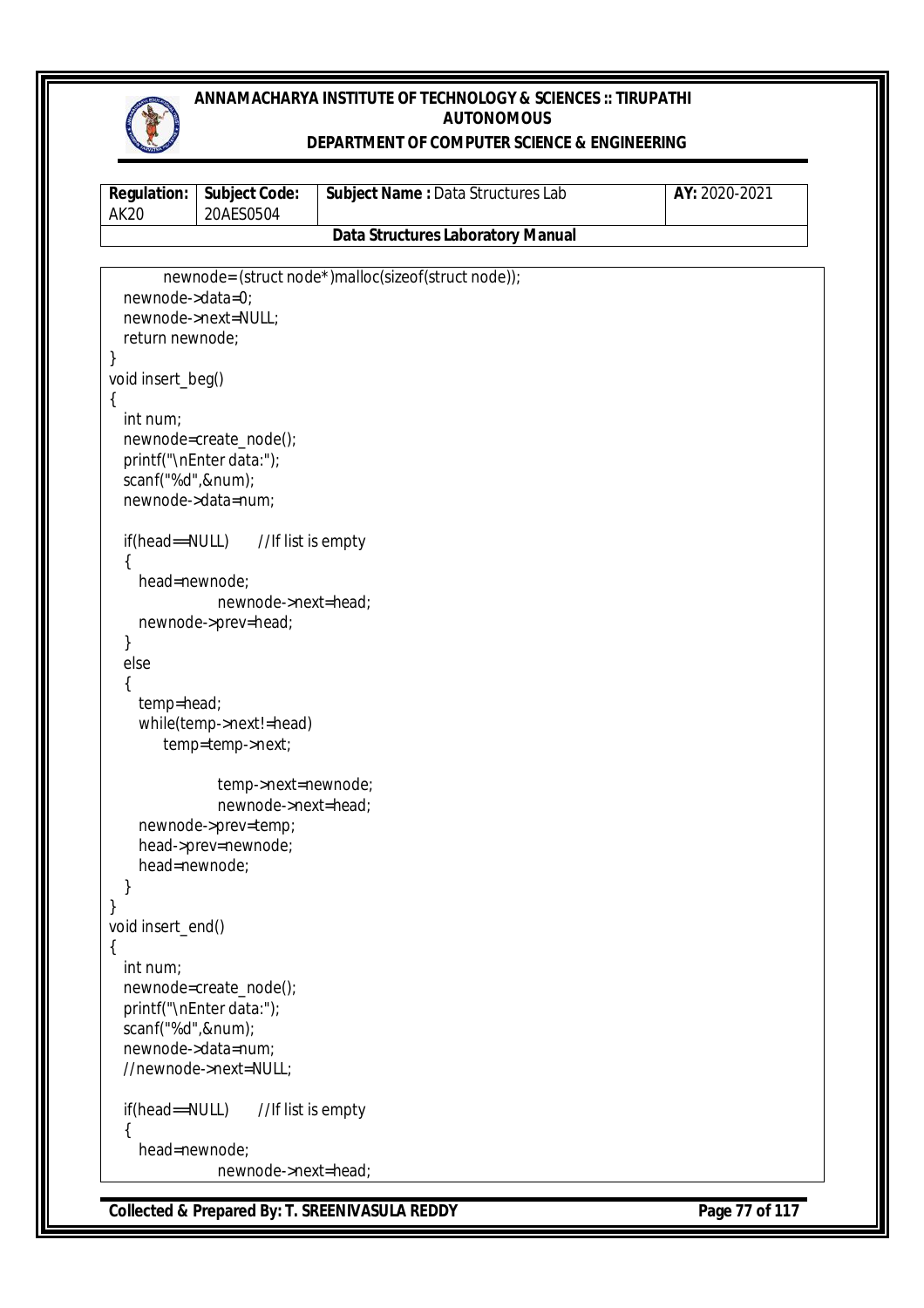

### **DEPARTMENT OF COMPUTER SCIENCE & ENGINEERING**

| <b>Regulation:</b><br><b>AK20</b> | <b>Subject Code:</b><br>20AES0504                  | Subject Name: Data Structures Lab        | AY: 2020-2021 |
|-----------------------------------|----------------------------------------------------|------------------------------------------|---------------|
|                                   |                                                    | <b>Data Structures Laboratory Manual</b> |               |
|                                   |                                                    |                                          |               |
|                                   | newnode->prev=head;                                |                                          |               |
| }<br>else                         |                                                    |                                          |               |
| {                                 |                                                    |                                          |               |
|                                   | temp=head;                                         |                                          |               |
|                                   | while(temp->next!=head)                            |                                          |               |
|                                   | temp=temp->next;                                   |                                          |               |
|                                   | temp->next=newnode;                                |                                          |               |
|                                   | newnode->prev=temp;                                |                                          |               |
|                                   | newnode->next=head;                                |                                          |               |
|                                   | head->prev=newnode;                                |                                          |               |
| }                                 |                                                    |                                          |               |
| }                                 |                                                    |                                          |               |
| void insert_pos()                 |                                                    |                                          |               |
| {                                 |                                                    |                                          |               |
| int pos, i, num;                  |                                                    |                                          |               |
| if(head==NULL)                    |                                                    |                                          |               |
|                                   | printf("\nList is empty!!!");                      |                                          |               |
| return $0$ ;                      |                                                    |                                          |               |
| }                                 |                                                    |                                          |               |
|                                   |                                                    |                                          |               |
|                                   | newnode=create_node();<br>printf("\nEnter data:"); |                                          |               |
| scanf("%d",#);                    |                                                    |                                          |               |
|                                   | printf("\nEnter position to insert:");             |                                          |               |
| scanf("%d",&pos);                 |                                                    |                                          |               |
|                                   | newnode->data=num;                                 |                                          |               |
| temp=head;                        |                                                    |                                          |               |
| $for(i=1; i$                      |                                                    |                                          |               |
| {                                 |                                                    |                                          |               |
|                                   | if(temp->next==head)                               |                                          |               |
|                                   |                                                    |                                          |               |
| return 0;                         | printf("There are less elements!!!");              |                                          |               |
| }                                 |                                                    |                                          |               |
|                                   | temp1=temp;                                        |                                          |               |
|                                   | temp=temp->next;                                   |                                          |               |
| }                                 |                                                    |                                          |               |
|                                   | temp1->next=newnode;                               |                                          |               |
|                                   | newnode->prev=temp1;                               |                                          |               |

**Collected & Prepared By: T. SREENIVASULA REDDY Page 78 of 117**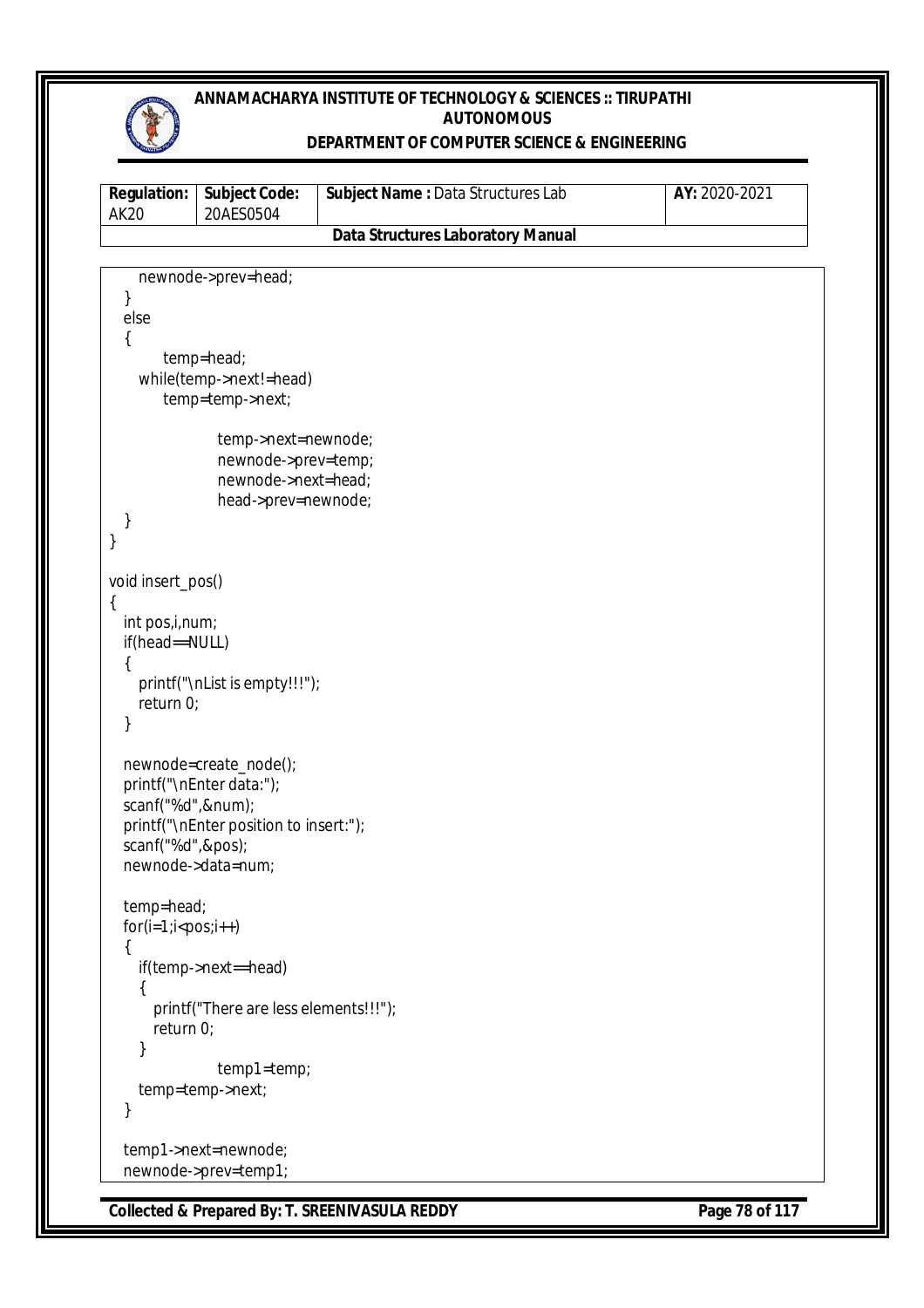

#### **DEPARTMENT OF COMPUTER SCIENCE & ENGINEERING**

| <b>Regulation:</b><br>AK20 | <b>Subject Code:</b><br>20AES0504 | <b>Subject Name: Data Structures Lab</b> | AY: 2020-2021 |
|----------------------------|-----------------------------------|------------------------------------------|---------------|
|                            |                                   | Data Structures Laboratory Manual        |               |

```
newnode->next=temp;
   temp->prev=newnode;
}
void display()
{
   if(head==NULL)
   {
     printf("\nList is empty!!!");return;
   }
   else
   {
     temp=temp1=head;
     printf("\nThe linked list is LEFT TO RIGHT:\nHEAD: ");
     while(temp->next!=head)
     {
        temp1=temp;
                        printf("%d->",temp->data);
        temp=temp->next;
     }
     printf("%d-> :HEAD",temp->data);
   }
}
void delete_beg()
{
   if(head==NULL)
   {
     printf("\nThe list is empty!!!");return;
   }
   else if(head->next==head)
   {
         printf("\nDeleted element is %d",head->data);
                head=NULL;
         free(head);
        }
        else
   {
     temp=head;
     while(temp->next!=head)
         temp=temp->next;
```
**Collected & Prepared By: T. SREENIVASULA REDDY Page 79 of 117**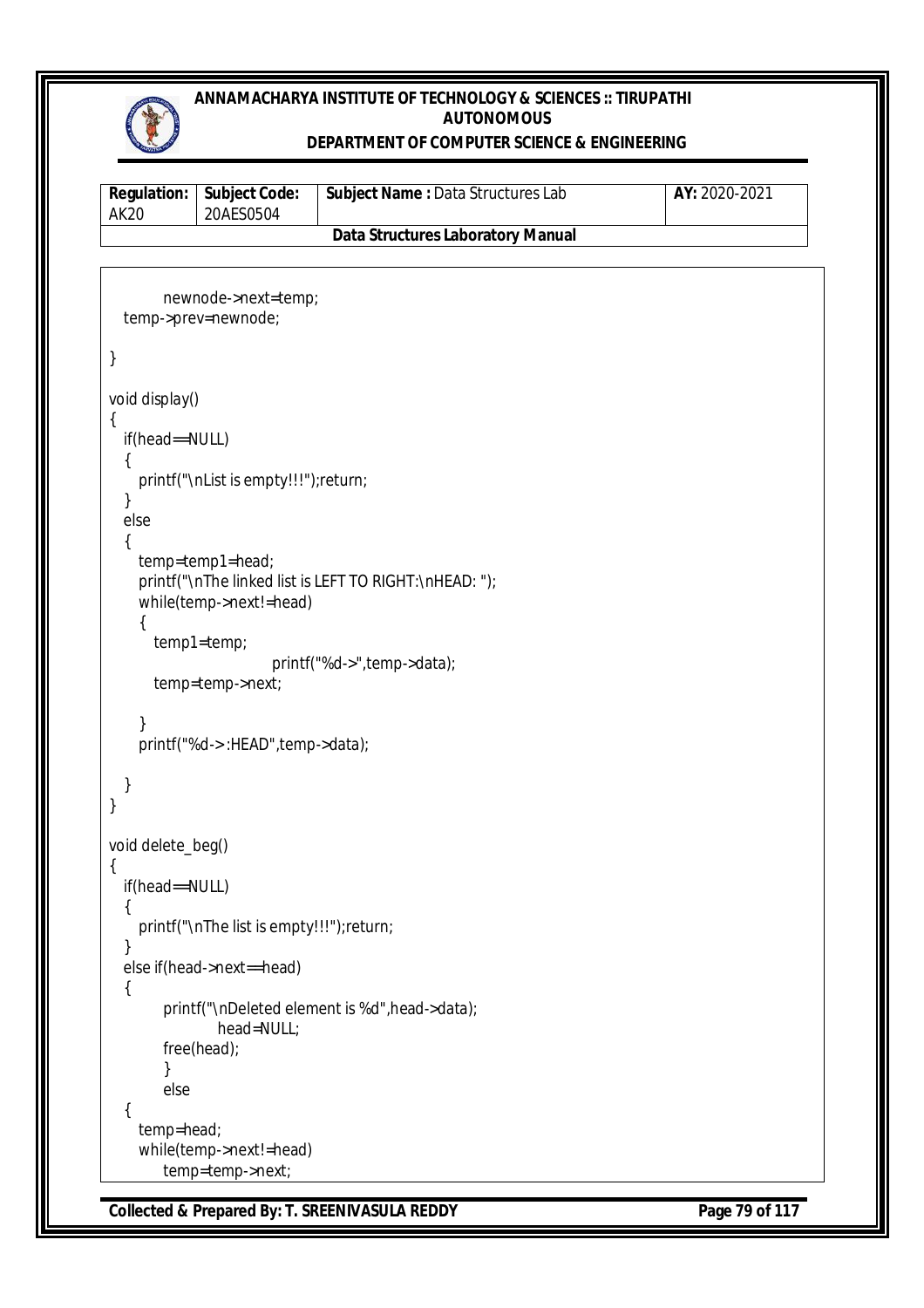

#### **DEPARTMENT OF COMPUTER SCIENCE & ENGINEERING**

| AK20 | <b>Regulation:   Subject Code:</b><br>20AES0504 | <b>Subject Name: Data Structures Lab</b> | AY: 2020-2021 |
|------|-------------------------------------------------|------------------------------------------|---------------|
|      |                                                 | <b>Data Structures Laboratory Manual</b> |               |

```
 temp->next=head->next;
     head->next->prev=temp;
     printf("\nDeleted element is %d",head->data);
     free(head);
     head=temp->next;
   }
}
void delete_end()
{
   if(head==NULL)
   {
     printf("\nThe list is empty!!!");return;
   }
   else if(head->next==head)
   {
         temp=head;
                printf("\nDeleted element is %d",temp->data);
         head=NULL;
         free(temp);
        }
        else
   {
     temp=head;
     while(temp->next!=head)
     {
         temp1=temp;
         temp=temp->next;
               }
     temp1->next=head;//temp->prev->next=temp->next;
     head->prev=temp1;//temp->prev;
     printf("\nDeleted element is %d",temp->data);
     free(temp);
   }
}
void delete_pos()
{
   int pos,i=1;
   printf("Enter position to delete:");
   scanf("%d",&pos);
   if(head==NULL)
```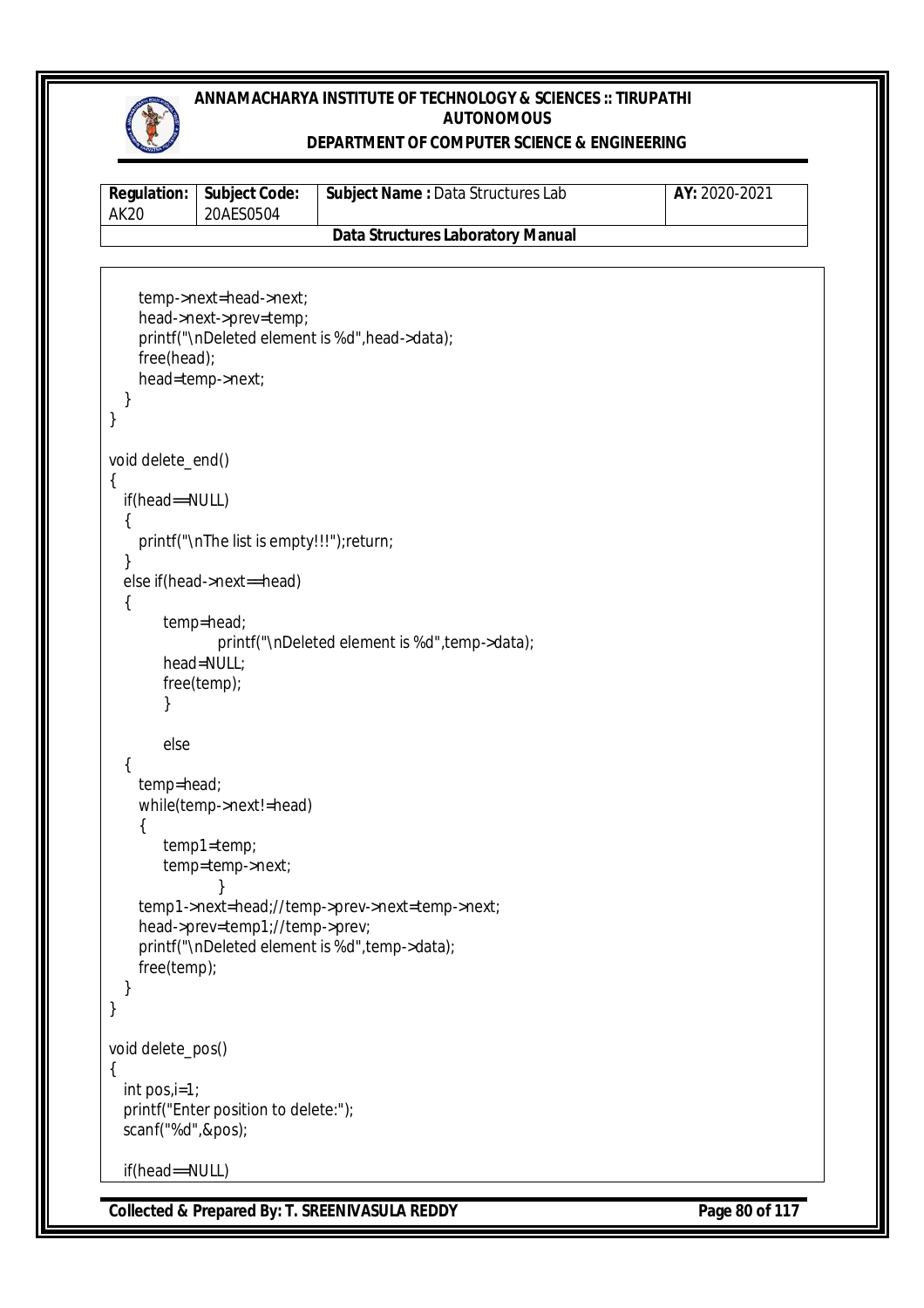

### **DEPARTMENT OF COMPUTER SCIENCE & ENGINEERING**

| <b>Regulation:</b>                          | <b>Subject Code:</b>                                            | Subject Name: Data Structures Lab              | AY: 2020-2021  |
|---------------------------------------------|-----------------------------------------------------------------|------------------------------------------------|----------------|
| <b>AK20</b>                                 | 20AES0504                                                       | <b>Data Structures Laboratory Manual</b>       |                |
|                                             |                                                                 |                                                |                |
| return 0;<br>temp=head;                     | printf("\nList is empty!!!");                                   |                                                |                |
| $if(pos==1)$                                |                                                                 |                                                |                |
|                                             | printf("\nUse Delete at Begining");<br>return;                  |                                                |                |
| ί                                           | else if(temp->next->next==head)                                 |                                                |                |
|                                             | return;                                                         | printf("\nUse Delete at Ending");              |                |
|                                             |                                                                 |                                                |                |
| {                                           | $for(i=1;i$                                                     |                                                |                |
|                                             | if(temp->next==head)<br>printf("\nThere are less elements!!!"); |                                                |                |
| return 0;                                   |                                                                 |                                                |                |
| temp1=temp;<br>}                            | temp=temp->next;                                                |                                                |                |
| free(temp);<br>return 0;<br>}<br>OUTPUT:    | temp1->next=temp->next;<br>temp->next->prev=temp1;              | printf("\nDeleted element is %d", temp->data); |                |
| 1.Insert<br>2.Display<br>3.Delete<br>4.Exit | ---- Circular Doubly Linked List(CDLL) Menu ----                |                                                |                |
| Enter your choice(1-4):1                    |                                                                 |                                                |                |
| ---- Insert Menu ----                       |                                                                 |                                                |                |
|                                             |                                                                 | Collected & Prepared By: T. SREENIVASULA REDDY | Page 81 of 117 |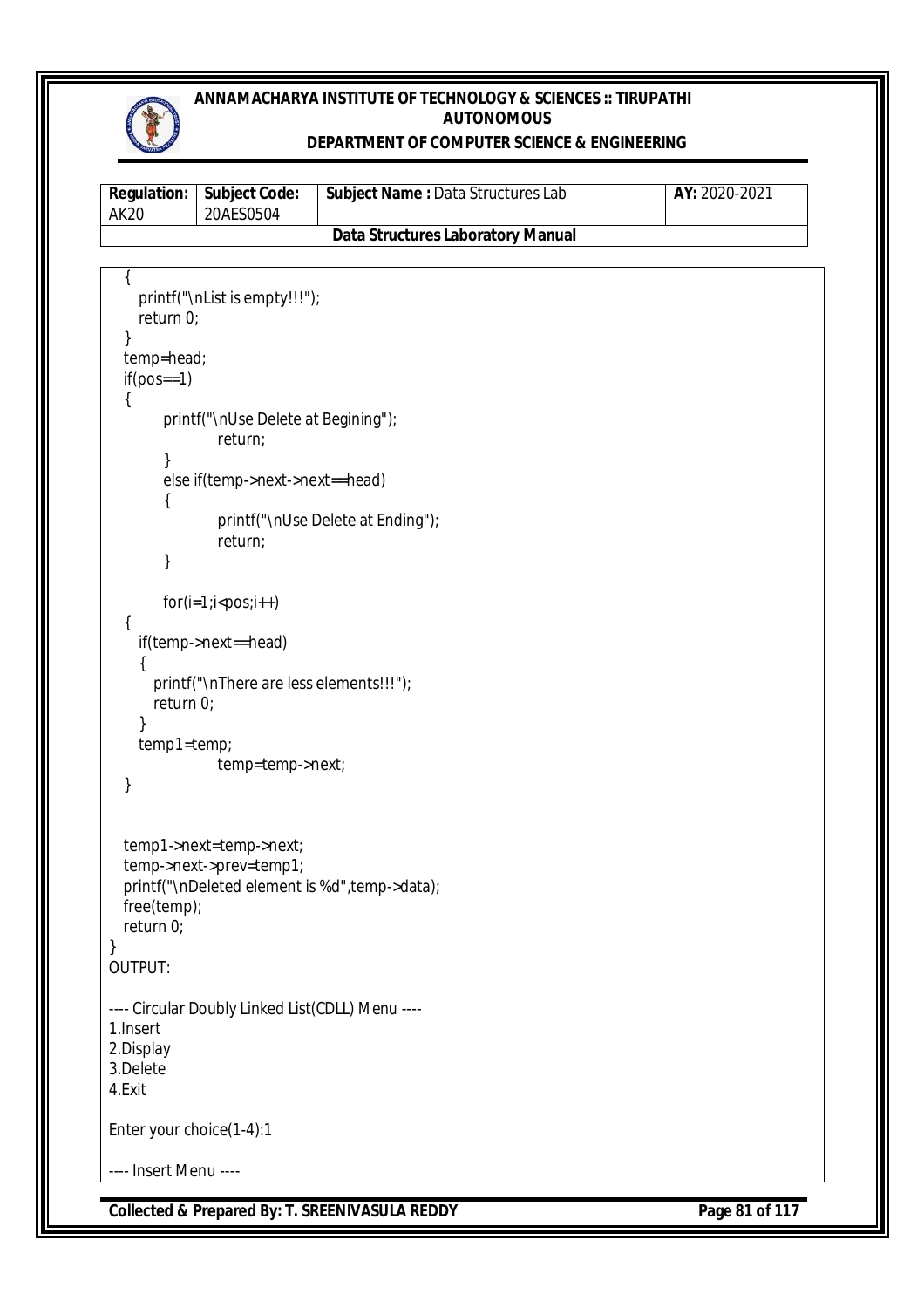

#### **DEPARTMENT OF COMPUTER SCIENCE & ENGINEERING**

| <b>Regulation:</b><br><b>AK20</b>          | <b>Subject Code:</b><br>20AES0504                | <b>Subject Name: Data Structures Lab</b> | AY: 2020-2021 |
|--------------------------------------------|--------------------------------------------------|------------------------------------------|---------------|
|                                            |                                                  | <b>Data Structures Laboratory Manual</b> |               |
|                                            |                                                  |                                          |               |
| 1. Insert at beginning<br>2. Insert at end |                                                  |                                          |               |
|                                            | 3. Insert at specified position                  |                                          |               |
| 4.Exit                                     |                                                  |                                          |               |
| Enter your choice(1-4):1                   |                                                  |                                          |               |
| Enter data:100                             |                                                  |                                          |               |
|                                            | ---- Circular Doubly Linked List(CDLL) Menu ---- |                                          |               |
| 1. Insert                                  |                                                  |                                          |               |
| 2.Display                                  |                                                  |                                          |               |
| 3.Delete                                   |                                                  |                                          |               |
| 4.Exit                                     |                                                  |                                          |               |
| Enter your choice(1-4):2                   |                                                  |                                          |               |
|                                            | The linked list is LEFT TO RIGHT:                |                                          |               |
| HEAD: 100->: HEAD                          |                                                  |                                          |               |
|                                            | ---- Circular Doubly Linked List(CDLL) Menu ---- |                                          |               |
| 1.Insert                                   |                                                  |                                          |               |
| 2.Display                                  |                                                  |                                          |               |
| 3.Delete                                   |                                                  |                                          |               |
| 4.Exit                                     |                                                  |                                          |               |
| Enter your choice(1-4):1                   |                                                  |                                          |               |
| ---- Insert Menu ----                      |                                                  |                                          |               |
| 1. Insert at beginning                     |                                                  |                                          |               |
| 2. Insert at end                           |                                                  |                                          |               |
|                                            | 3. Insert at specified position                  |                                          |               |
| 4.Exit                                     |                                                  |                                          |               |
| Enter your choice(1-4):2                   |                                                  |                                          |               |
| Enter data:500                             |                                                  |                                          |               |
|                                            | ---- Circular Doubly Linked List(CDLL) Menu ---- |                                          |               |
| 1.Insert                                   |                                                  |                                          |               |
| 2.Display                                  |                                                  |                                          |               |
| 3.Delete                                   |                                                  |                                          |               |
| 4.Exit                                     |                                                  |                                          |               |
| Enter your choice(1-4):2                   |                                                  |                                          |               |
|                                            | The linked list is LEFT TO RIGHT:                |                                          |               |
| HEAD: 100->500->: HEAD                     |                                                  |                                          |               |
|                                            |                                                  |                                          |               |

**Collected & Prepared By: T. SREENIVASULA REDDY Page 82 of 117**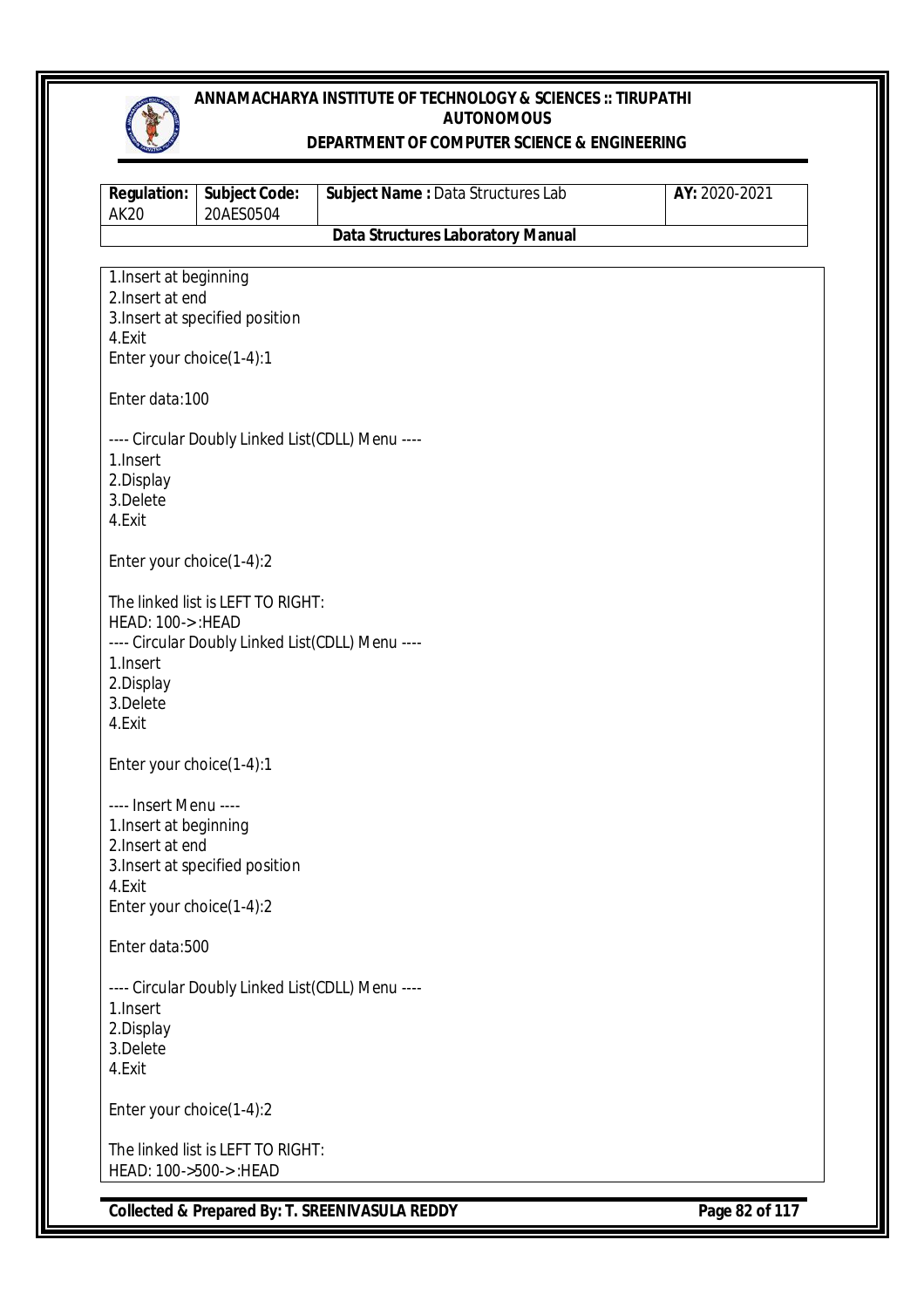

#### **DEPARTMENT OF COMPUTER SCIENCE & ENGINEERING**

| <b>Regulation:</b><br><b>AK20</b> | <b>Subject Code:</b><br>20AES0504                | Subject Name: Data Structures Lab        | AY: 2020-2021 |
|-----------------------------------|--------------------------------------------------|------------------------------------------|---------------|
|                                   |                                                  | <b>Data Structures Laboratory Manual</b> |               |
|                                   | ---- Circular Doubly Linked List(CDLL) Menu ---- |                                          |               |
| 1. Insert                         |                                                  |                                          |               |
| 2.Display                         |                                                  |                                          |               |
| 3.Delete                          |                                                  |                                          |               |
| 4.Exit                            |                                                  |                                          |               |
| Enter your choice(1-4):1          |                                                  |                                          |               |
| ---- Insert Menu ----             |                                                  |                                          |               |
| 1. Insert at beginning            |                                                  |                                          |               |
| 2. Insert at end                  |                                                  |                                          |               |
|                                   | 3. Insert at specified position                  |                                          |               |
| 4.Exit                            |                                                  |                                          |               |
| Enter your choice(1-4):3          |                                                  |                                          |               |
| Enter data:110                    |                                                  |                                          |               |
| Enter position to insert:2        |                                                  |                                          |               |
|                                   | ---- Circular Doubly Linked List(CDLL) Menu ---- |                                          |               |
| 1. Insert                         |                                                  |                                          |               |
| 2.Display                         |                                                  |                                          |               |
| 3.Delete                          |                                                  |                                          |               |
| 4.Exit                            |                                                  |                                          |               |
| Enter your choice(1-4):2          |                                                  |                                          |               |
|                                   | The linked list is LEFT TO RIGHT:                |                                          |               |
|                                   | HEAD: 100->110->500->: HEAD                      |                                          |               |
|                                   | ---- Circular Doubly Linked List(CDLL) Menu ---- |                                          |               |
| 1. Insert                         |                                                  |                                          |               |
| 2.Display                         |                                                  |                                          |               |
| 3.Delete                          |                                                  |                                          |               |
| 4.Exit                            |                                                  |                                          |               |
| Enter your choice(1-4):1          |                                                  |                                          |               |
| ---- Insert Menu ----             |                                                  |                                          |               |
| 1. Insert at beginning            |                                                  |                                          |               |
| 2. Insert at end                  |                                                  |                                          |               |
|                                   | 3. Insert at specified position                  |                                          |               |
| 4.Exit                            |                                                  |                                          |               |
| Enter your choice(1-4):1          |                                                  |                                          |               |
| Enter data:1000                   |                                                  |                                          |               |

**Collected & Prepared By: T. SREENIVASULA REDDY Page 83 of 117**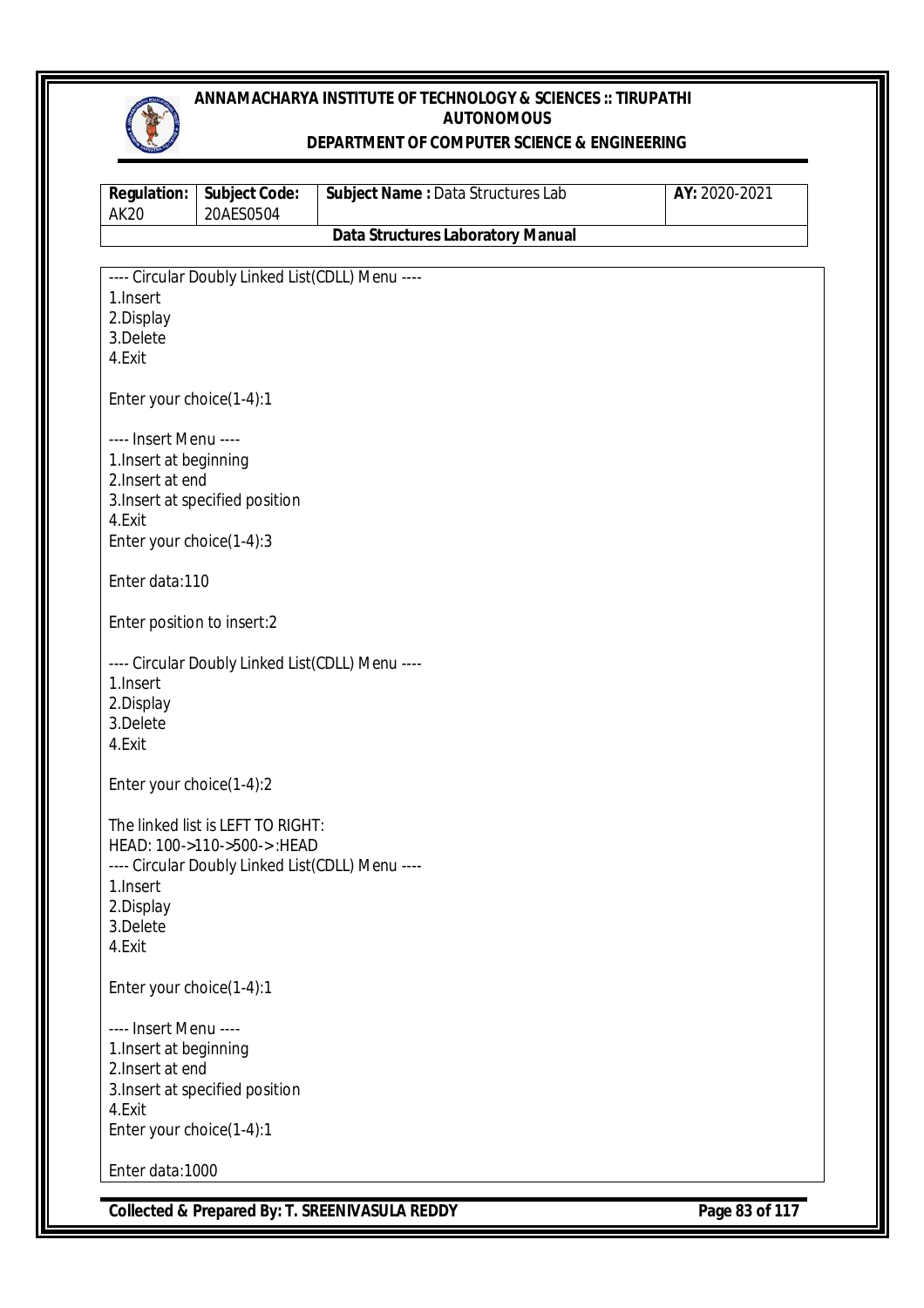

#### **DEPARTMENT OF COMPUTER SCIENCE & ENGINEERING**

| <b>Regulation:</b><br><b>AK20</b>                                                                         | <b>Subject Code:</b><br>20AES0504                                                                                               | Subject Name: Data Structures Lab                         | AY: 2020-2021  |
|-----------------------------------------------------------------------------------------------------------|---------------------------------------------------------------------------------------------------------------------------------|-----------------------------------------------------------|----------------|
|                                                                                                           |                                                                                                                                 | <b>Data Structures Laboratory Manual</b>                  |                |
|                                                                                                           |                                                                                                                                 |                                                           |                |
| 1. Insert<br>2.Display<br>3.Delete<br>4.Exit                                                              | ---- Circular Doubly Linked List(CDLL) Menu ----                                                                                |                                                           |                |
| Enter your choice(1-4):2                                                                                  |                                                                                                                                 |                                                           |                |
| 1. Insert<br>2.Display<br>3.Delete<br>4.Exit                                                              | The linked list is LEFT TO RIGHT:<br>HEAD: 1000->100->110->500->: HEAD<br>---- Circular Doubly Linked List(CDLL) Menu ----      |                                                           |                |
| Enter your choice(1-4):1                                                                                  |                                                                                                                                 |                                                           |                |
| ---- Insert Menu ----<br>1. Insert at beginning<br>2. Insert at end<br>4.Exit<br>Enter your choice(1-4):2 | 3. Insert at specified position                                                                                                 |                                                           |                |
| Enter data:2000                                                                                           |                                                                                                                                 |                                                           |                |
| 1. Insert<br>2.Display<br>3.Delete<br>4.Exit                                                              | ---- Circular Doubly Linked List(CDLL) Menu ----                                                                                |                                                           |                |
| Enter your choice(1-4):2                                                                                  |                                                                                                                                 |                                                           |                |
| 1. Insert<br>2.Display<br>3.Delete<br>4.Exit                                                              | The linked list is LEFT TO RIGHT:<br>HEAD: 1000->100->110->500->2000->:HEAD<br>---- Circular Doubly Linked List(CDLL) Menu ---- |                                                           |                |
| Enter your choice(1-4):3                                                                                  |                                                                                                                                 |                                                           |                |
|                                                                                                           |                                                                                                                                 | <b>Collected &amp; Prepared By: T. SREENIVASULA REDDY</b> | Page 84 of 117 |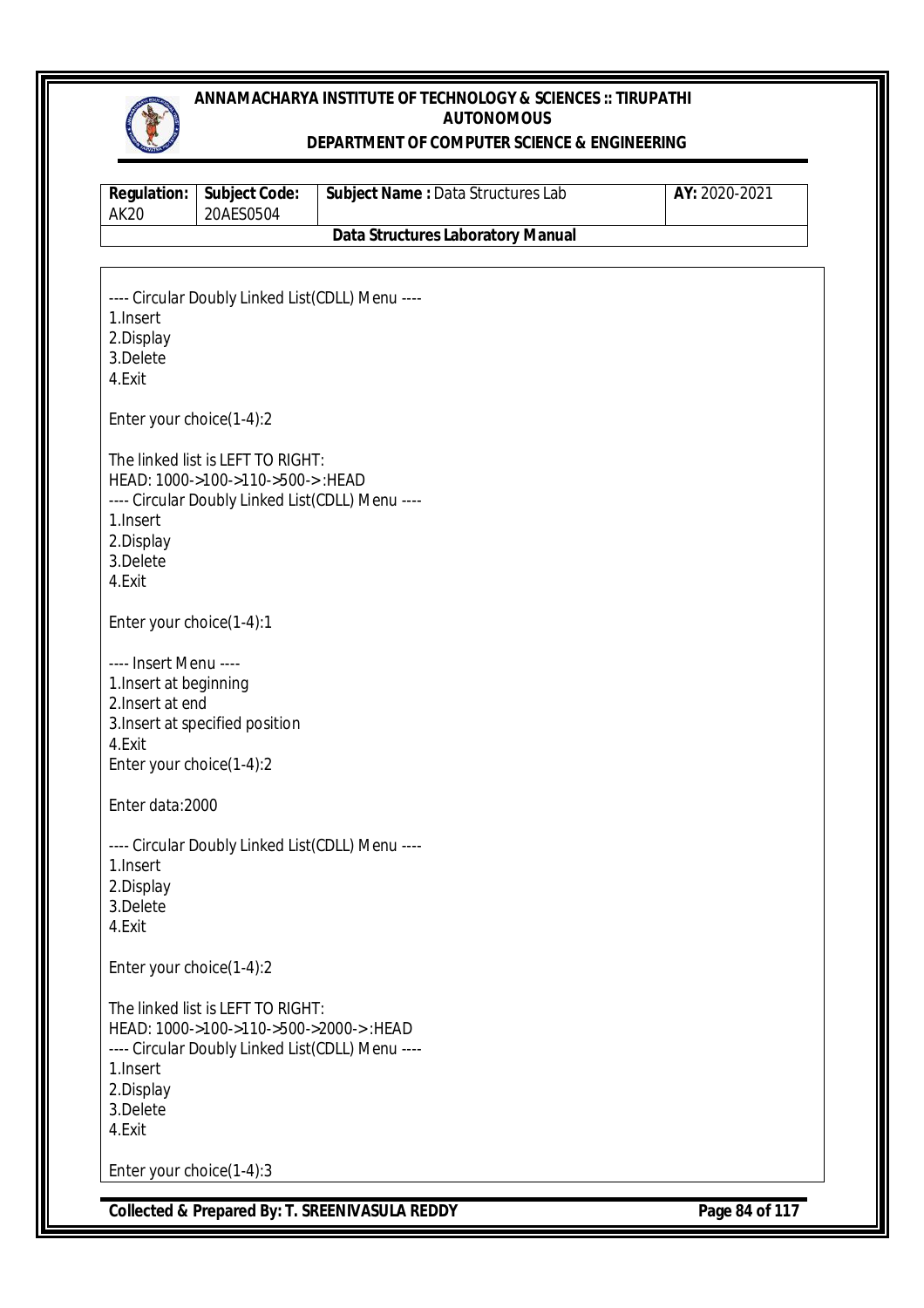

#### **DEPARTMENT OF COMPUTER SCIENCE & ENGINEERING**

| <b>Regulation:</b><br><b>AK20</b>                                                                   | <b>Subject Code:</b><br>20AES0504                                                                                         | Subject Name: Data Structures Lab        | AY: 2020-2021 |
|-----------------------------------------------------------------------------------------------------|---------------------------------------------------------------------------------------------------------------------------|------------------------------------------|---------------|
|                                                                                                     |                                                                                                                           | <b>Data Structures Laboratory Manual</b> |               |
| ---- Delete Menu ----<br>1. Delete from beginning<br>2. Delete from end<br>Enter your choice(1-4:)1 | 3. Delete from specified position                                                                                         |                                          |               |
| Deleted element is 1000<br>1. Insert<br>2.Display<br>3.Delete<br>4.Exit                             | ---- Circular Doubly Linked List(CDLL) Menu ----                                                                          |                                          |               |
| Enter your choice(1-4):2                                                                            |                                                                                                                           |                                          |               |
| 1. Insert<br>2.Display<br>3.Delete<br>4.Exit                                                        | The linked list is LEFT TO RIGHT:<br>HEAD: 100->110->500->2000->:HEAD<br>---- Circular Doubly Linked List(CDLL) Menu ---- |                                          |               |
| Enter your choice(1-4):3                                                                            |                                                                                                                           |                                          |               |
| ---- Delete Menu ----<br>1. Delete from beginning<br>2. Delete from end<br>Enter your choice(1-4:)2 | 3. Delete from specified position                                                                                         |                                          |               |
| Deleted element is 2000<br>1. Insert<br>2.Display<br>3.Delete<br>4.Exit                             | ---- Circular Doubly Linked List(CDLL) Menu ----                                                                          |                                          |               |
| Enter your choice(1-4):2                                                                            |                                                                                                                           |                                          |               |
| 1.Insert                                                                                            | The linked list is LEFT TO RIGHT:<br>HEAD: 100->110->500->: HEAD<br>---- Circular Doubly Linked List(CDLL) Menu ----      |                                          |               |

**Collected & Prepared By: T. SREENIVASULA REDDY Page 85 of 117**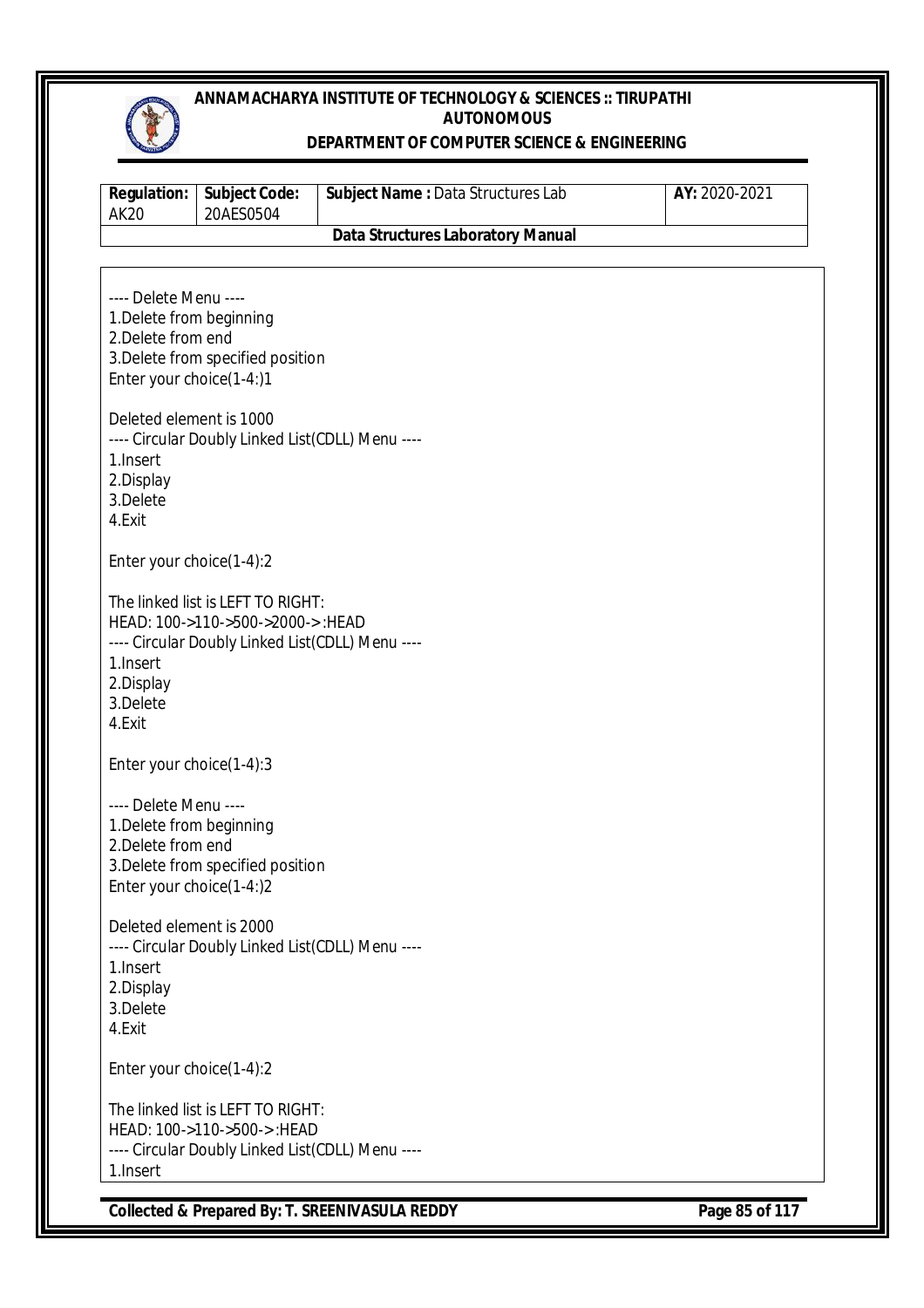

#### **DEPARTMENT OF COMPUTER SCIENCE & ENGINEERING**

| <b>Regulation:</b><br><b>AK20</b>                                                                                               | <b>Subject Code:</b><br>20AES0504                                                     | Subject Name: Data Structures Lab        | AY: 2020-2021 |
|---------------------------------------------------------------------------------------------------------------------------------|---------------------------------------------------------------------------------------|------------------------------------------|---------------|
|                                                                                                                                 |                                                                                       | <b>Data Structures Laboratory Manual</b> |               |
| 2.Display<br>3.Delete<br>4.Exit                                                                                                 |                                                                                       |                                          |               |
| Enter your choice(1-4):3<br>---- Delete Menu ----<br>1. Delete from beginning<br>2. Delete from end<br>Enter your choice(1-4:)1 | 3. Delete from specified position                                                     |                                          |               |
| Deleted element is 100<br>1. Insert<br>2.Display<br>3.Delete<br>4.Exit                                                          | ---- Circular Doubly Linked List(CDLL) Menu ----                                      |                                          |               |
| Enter your choice(1-4):2                                                                                                        |                                                                                       |                                          |               |
| HEAD: 110->500->: HEAD<br>1. Insert<br>2.Display<br>3.Delete<br>4.Exit                                                          | The linked list is LEFT TO RIGHT:<br>---- Circular Doubly Linked List(CDLL) Menu ---- |                                          |               |
| Enter your choice(1-4):3                                                                                                        |                                                                                       |                                          |               |
| ---- Delete Menu ----<br>1. Delete from beginning<br>2. Delete from end<br>Enter your choice(1-4:)2                             | 3. Delete from specified position                                                     |                                          |               |
| Deleted element is 500<br>1. Insert<br>2.Display<br>3.Delete<br>4.Exit                                                          | ---- Circular Doubly Linked List(CDLL) Menu ----                                      |                                          |               |
|                                                                                                                                 | Enter your choice(1-4):2                                                              |                                          |               |

**Collected & Prepared By: T. SREENIVASULA REDDY Page 86 of 117**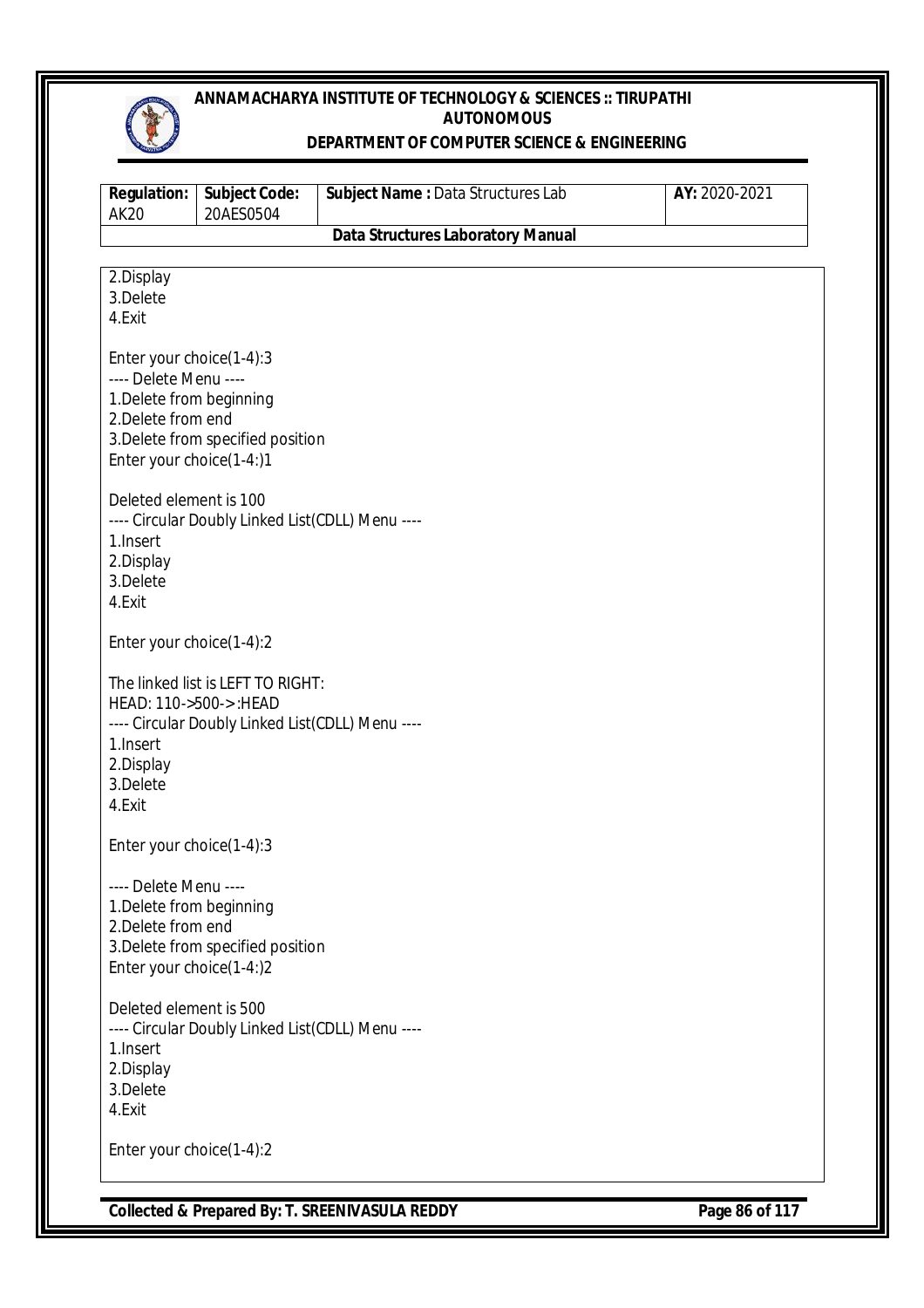

### **DEPARTMENT OF COMPUTER SCIENCE & ENGINEERING**

| <b>Regulation:</b><br><b>AK20</b>                                                                                                                              | <b>Subject Code:</b><br>20AES0504                                                     | Subject Name: Data Structures Lab                         | AY: 2020-2021  |
|----------------------------------------------------------------------------------------------------------------------------------------------------------------|---------------------------------------------------------------------------------------|-----------------------------------------------------------|----------------|
|                                                                                                                                                                |                                                                                       | <b>Data Structures Laboratory Manual</b>                  |                |
| <b>HEAD: 110-&gt;: HEAD</b><br>1. Insert<br>2.Display<br>3.Delete<br>4.Exit                                                                                    | The linked list is LEFT TO RIGHT:<br>---- Circular Doubly Linked List(CDLL) Menu ---- |                                                           |                |
| Enter your choice(1-4):3                                                                                                                                       |                                                                                       |                                                           |                |
| ---- Delete Menu ----<br>1. Delete from beginning<br>2. Delete from end<br>Enter your choice(1-4:)1                                                            | 3. Delete from specified position                                                     |                                                           |                |
| Deleted element is 110<br>1. Insert<br>2.Display<br>3.Delete<br>4.Exit                                                                                         | ---- Circular Doubly Linked List(CDLL) Menu ----                                      |                                                           |                |
| Enter your choice(1-4):2                                                                                                                                       |                                                                                       |                                                           |                |
| List is empty!!!<br>1. Insert<br>2.Display<br>3.Delete<br>4.Exit                                                                                               | ---- Circular Doubly Linked List(CDLL) Menu ----                                      |                                                           |                |
| Enter your choice(1-4):                                                                                                                                        |                                                                                       |                                                           |                |
| #include <stdio.h><br/>int isStackFull();<br/>void push();<br/>int isStackEmpty();<br/>void pop();<br/>void peep();<br/>void show();<br/>int main ()</stdio.h> | //stack by using static array<br>int stack[100],i,j,choice=0,n=0,top=-1;              | 6. AIM: Write a C Program to implement Stack using arrays |                |
|                                                                                                                                                                |                                                                                       | Collected & Prepared By: T. SREENIVASULA REDDY            | Page 87 of 117 |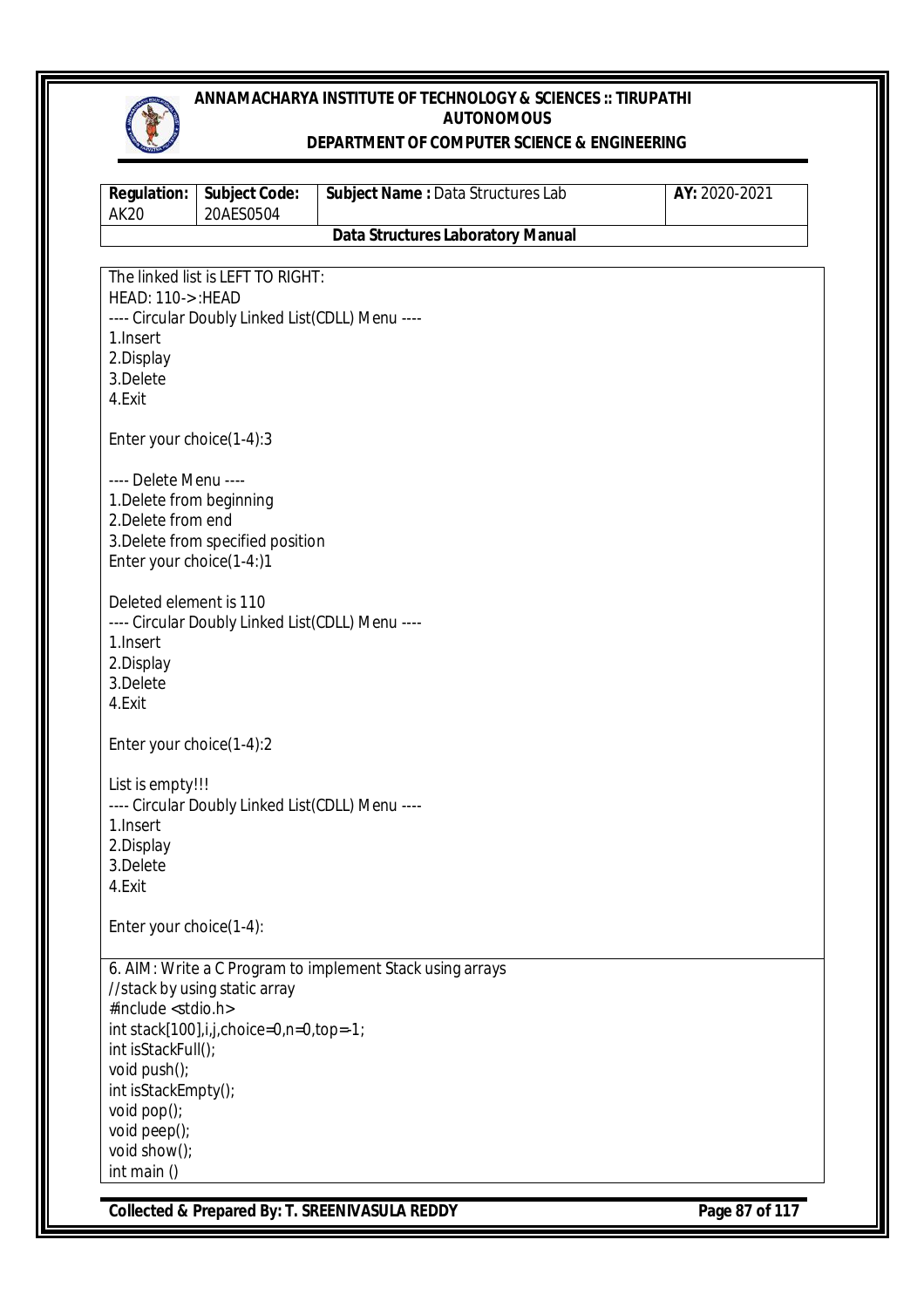

### **DEPARTMENT OF COMPUTER SCIENCE & ENGINEERING**

| <b>AK20</b>                                                                                                                                                                                 | Regulation: Subject Code:<br>20AES0504                                                       | Subject Name : Data Structures Lab                                                                                  | AY: 2020-2021 |
|---------------------------------------------------------------------------------------------------------------------------------------------------------------------------------------------|----------------------------------------------------------------------------------------------|---------------------------------------------------------------------------------------------------------------------|---------------|
|                                                                                                                                                                                             |                                                                                              | <b>Data Structures Laboratory Manual</b>                                                                            |               |
|                                                                                                                                                                                             |                                                                                              |                                                                                                                     |               |
| $\mathcal{L}$<br>scanf("%d",&n);                                                                                                                                                            | printf("\nEnter the size of the STACK:");                                                    | printf("\n**********Stack Operations Using Static Array*********");                                                 |               |
| do<br>switch(choice)<br>case 1:<br>{<br>push();<br>break;<br>case 2:<br>{<br>pop()<br>break;<br>}<br>case 3:<br>peep();<br>break;<br>case 4:<br>{<br>show();<br>break;<br>case 5:<br>break; | printf("\n Enter your choice:");<br>scanf("%d",&choice);<br>printf("\nPlease Wait Exiting"); | printf("\nChose one from the below options");<br>printf("\n1.Push\n2.Pop\n3.Peep/Peek\n4.Show OR Display\n5.Exit"); |               |
| default:                                                                                                                                                                                    |                                                                                              | printf("\nPlease Enter valid choice  ");                                                                            |               |
| $\}$<br>} while(choice $!= 5$ ) ;                                                                                                                                                           |                                                                                              |                                                                                                                     |               |

**Collected & Prepared By: T. SREENIVASULA REDDY Page 88 of 117**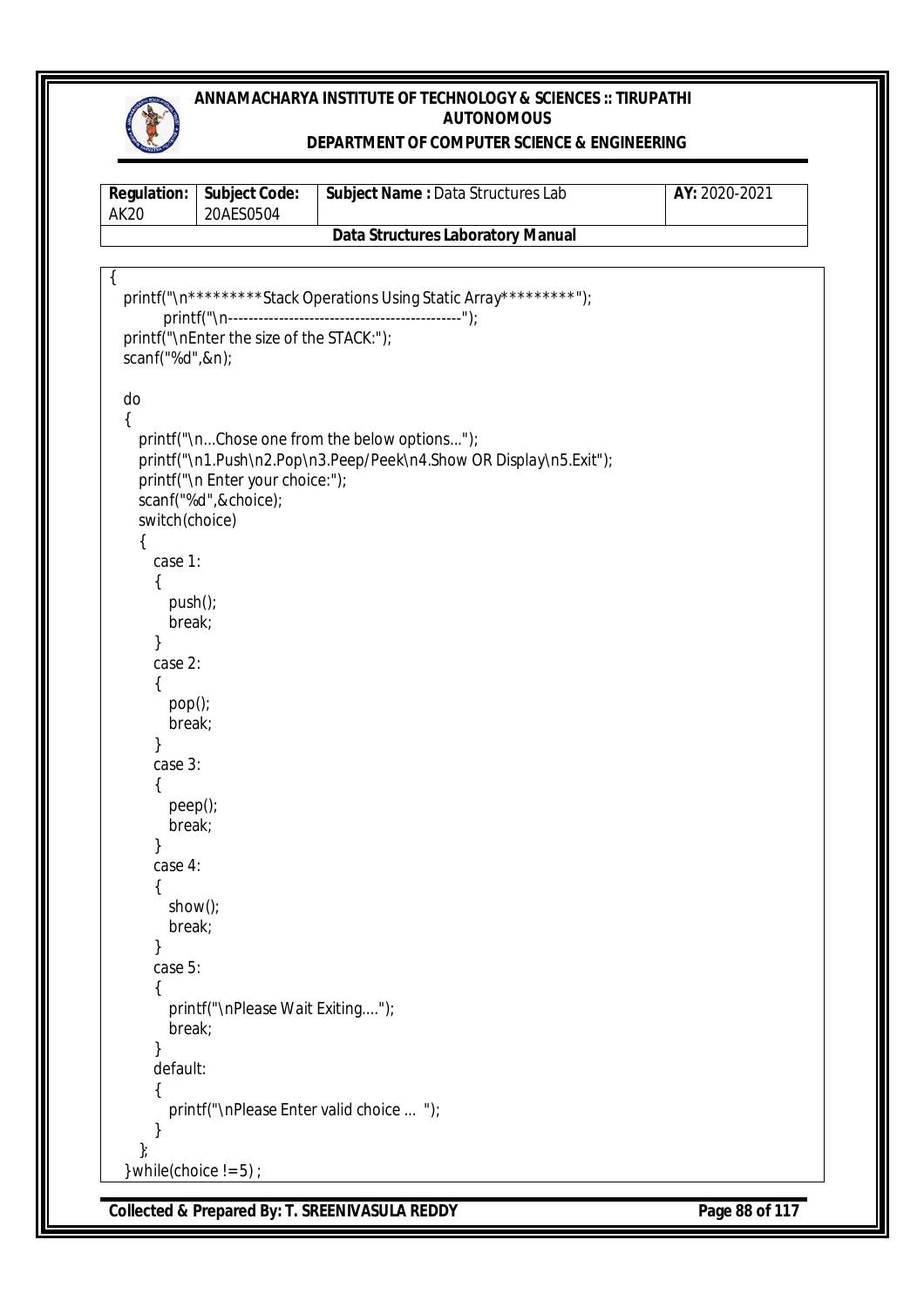

### **DEPARTMENT OF COMPUTER SCIENCE & ENGINEERING**

| <b>Regulation:</b><br><b>AK20</b> | <b>Subject Code:</b><br>20AES0504                     | Subject Name: Data Structures Lab                             | AY: 2020-2021 |
|-----------------------------------|-------------------------------------------------------|---------------------------------------------------------------|---------------|
|                                   |                                                       | <b>Data Structures Laboratory Manual</b>                      |               |
|                                   |                                                       |                                                               |               |
| return 0;                         |                                                       |                                                               |               |
| }<br>int isStackFull()            |                                                       |                                                               |               |
|                                   |                                                       |                                                               |               |
|                                   | if(top == $n - 1$ )// n is size of the array          |                                                               |               |
| return $1$ ;                      |                                                       |                                                               |               |
| else return 0;                    |                                                       |                                                               |               |
| }<br>void push ()                 |                                                       |                                                               |               |
| ₹                                 |                                                       |                                                               |               |
| int val;                          |                                                       |                                                               |               |
| if(isStackFull())                 |                                                       |                                                               |               |
|                                   | printf("\nSTACK Is Full !!!");                        |                                                               |               |
| else                              |                                                       |                                                               |               |
| ſ                                 | printf("\nEnter the value?");                         |                                                               |               |
|                                   | scanf("%d",&val);                                     |                                                               |               |
| $top = top + 1;$                  |                                                       |                                                               |               |
| stack[top] = val;                 |                                                       |                                                               |               |
|                                   |                                                       | printf("\nElement is pushed in to the STACK");                |               |
| ł<br>}                            |                                                       |                                                               |               |
| int isStackEmpty()                |                                                       |                                                               |               |
| {                                 |                                                       |                                                               |               |
| if(top == -1)                     |                                                       |                                                               |               |
| return 1;                         |                                                       |                                                               |               |
| else return 0;                    |                                                       |                                                               |               |
| void pop ()                       |                                                       |                                                               |               |
| ₹                                 |                                                       |                                                               |               |
| if(isStackEmpty())                |                                                       |                                                               |               |
|                                   | printf("\nStack Is Empty !!!");                       |                                                               |               |
| else                              |                                                       |                                                               |               |
| $\{top = top -1\}$                |                                                       | printf("\nElement is Popped from the STACK");                 |               |
|                                   |                                                       |                                                               |               |
| }                                 |                                                       |                                                               |               |
| void peep()                       |                                                       |                                                               |               |
| {                                 |                                                       |                                                               |               |
|                                   | if(isStackEmpty())<br>printf("\nStack Is Empty !!!"); |                                                               |               |
|                                   |                                                       | else printf("\nTOP Index =%d and Value=%d", top, stack[top]); |               |
| ł                                 |                                                       |                                                               |               |
| void show()                       |                                                       |                                                               |               |
| { if(isStackEmpty())              |                                                       |                                                               |               |

**Collected & Prepared By: T. SREENIVASULA REDDY Page 89 of 117**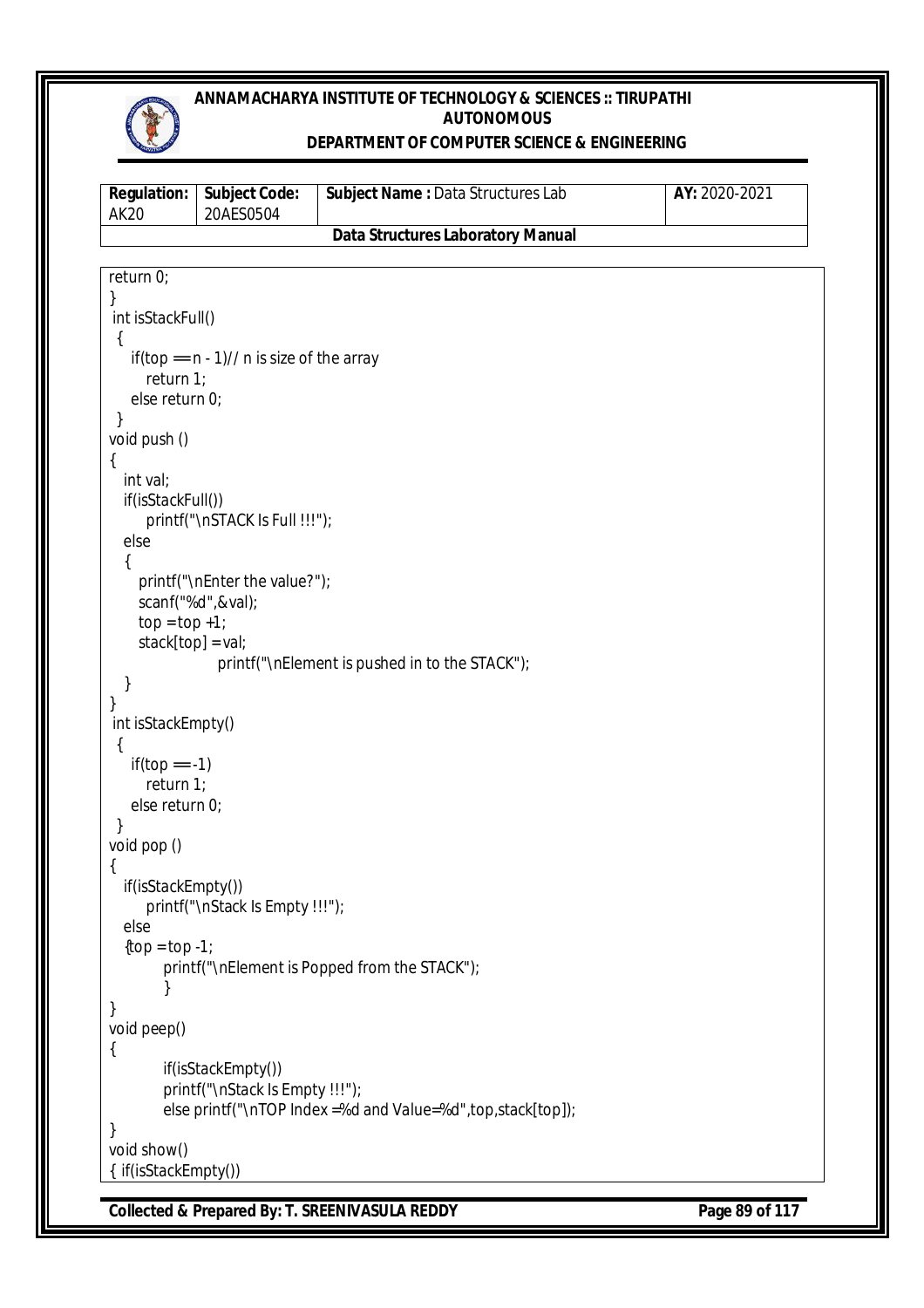

### **DEPARTMENT OF COMPUTER SCIENCE & ENGINEERING**

| <b>Regulation:</b><br><b>AK20</b> | <b>Subject Code:</b><br>20AES0504                         | Subject Name: Data Structures Lab                      | AY: 2020-2021 |
|-----------------------------------|-----------------------------------------------------------|--------------------------------------------------------|---------------|
|                                   |                                                           | <b>Data Structures Laboratory Manual</b>               |               |
|                                   |                                                           |                                                        |               |
|                                   | printf("\nStack Is Empty !!!");                           |                                                        |               |
| else                              |                                                           |                                                        |               |
| {                                 |                                                           |                                                        |               |
|                                   | printf("\nStack Contains: ");                             |                                                        |               |
|                                   | for $(i = top; i >= 0; i--)$<br>printf("\n%5d",stack[i]); |                                                        |               |
|                                   |                                                           |                                                        |               |
| }                                 |                                                           |                                                        |               |
| }                                 |                                                           |                                                        |               |
|                                   |                                                           |                                                        |               |
| <b>OUTPUT:</b>                    |                                                           |                                                        |               |
|                                   |                                                           |                                                        |               |
|                                   |                                                           | **********Stack Operations Using Static Array********* |               |
|                                   |                                                           |                                                        |               |
|                                   | Enter the size of the STACK:5                             |                                                        |               |
|                                   |                                                           |                                                        |               |
|                                   | Chose one from the below options                          |                                                        |               |
| 1.Push                            |                                                           |                                                        |               |
| 2.Pop                             |                                                           |                                                        |               |
| 3.Peep/Peek                       |                                                           |                                                        |               |
| 4. Show OR Display<br>5.Exit      |                                                           |                                                        |               |
| Enter your choice:1               |                                                           |                                                        |               |
|                                   |                                                           |                                                        |               |
| Enter the value?100               |                                                           |                                                        |               |
|                                   |                                                           |                                                        |               |
|                                   | Element is pushed in to the STACK                         |                                                        |               |
| 1.Push                            | Chose one from the below options                          |                                                        |               |
| 2.Pop                             |                                                           |                                                        |               |
| 3.Peep/Peek                       |                                                           |                                                        |               |
| 4. Show OR Display                |                                                           |                                                        |               |
| 5.Exit                            |                                                           |                                                        |               |
| Enter your choice: 4              |                                                           |                                                        |               |
|                                   |                                                           |                                                        |               |
| <b>Stack Contains:</b>            |                                                           |                                                        |               |
| 100                               |                                                           |                                                        |               |
|                                   | Chose one from the below options                          |                                                        |               |
| 1.Push                            |                                                           |                                                        |               |
| 2.Pop                             |                                                           |                                                        |               |
| 3.Peep/Peek                       |                                                           |                                                        |               |
| 4. Show OR Display                |                                                           |                                                        |               |
| 5.Exit                            |                                                           |                                                        |               |
| Enter your choice:1               |                                                           |                                                        |               |

**Collected & Prepared By: T. SREENIVASULA REDDY Page 90 of 117**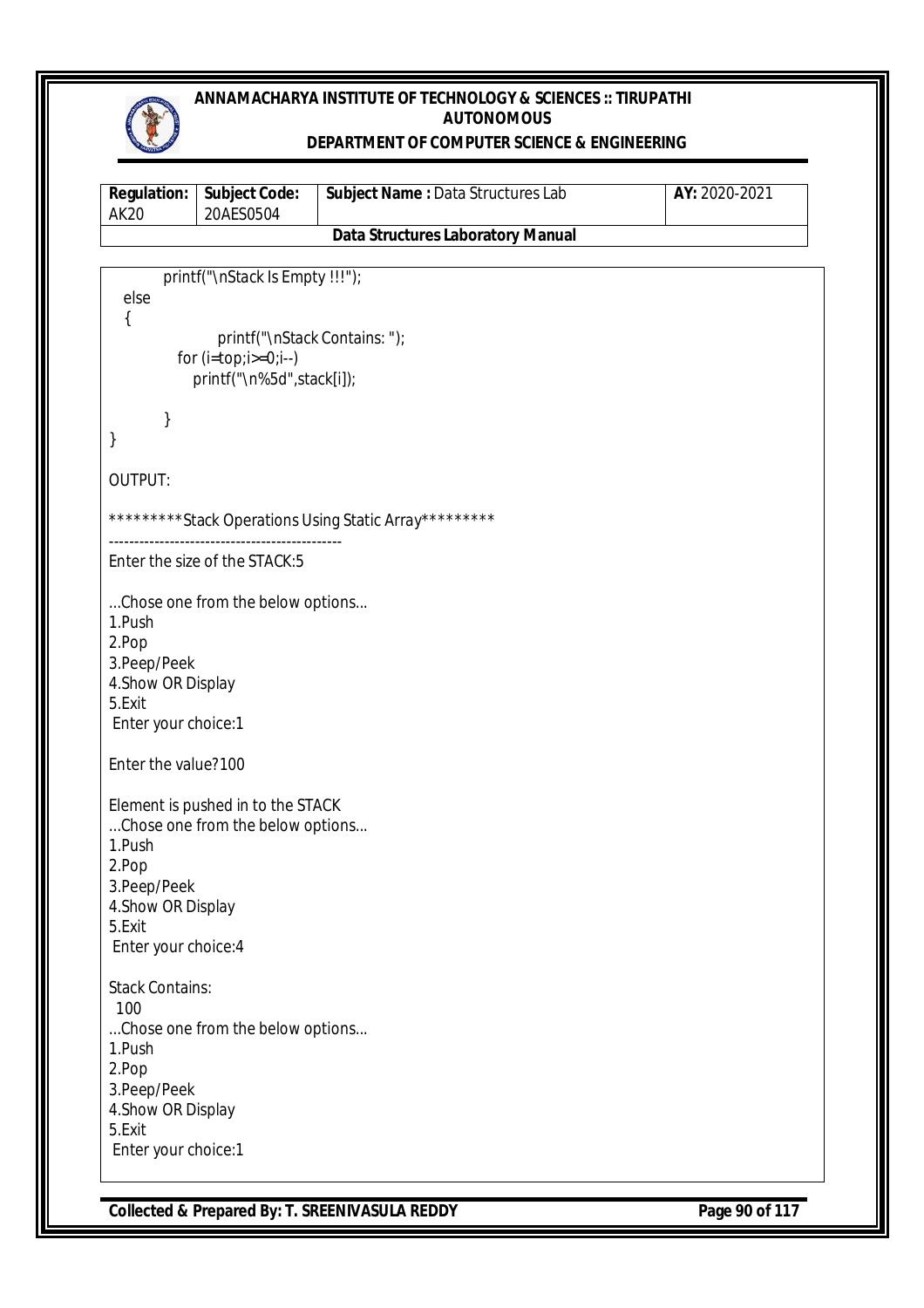

#### **DEPARTMENT OF COMPUTER SCIENCE & ENGINEERING**

| <b>Regulation:</b><br><b>AK20</b> | <b>Subject Code:</b><br>20AES0504                                     | Subject Name: Data Structures Lab        | AY: 2020-2021 |
|-----------------------------------|-----------------------------------------------------------------------|------------------------------------------|---------------|
|                                   |                                                                       | <b>Data Structures Laboratory Manual</b> |               |
|                                   |                                                                       |                                          |               |
| Enter the value?200               |                                                                       |                                          |               |
|                                   |                                                                       |                                          |               |
|                                   | Element is pushed in to the STACK                                     |                                          |               |
|                                   | Chose one from the below options                                      |                                          |               |
| 1.Push                            |                                                                       |                                          |               |
| 2.Pop                             |                                                                       |                                          |               |
| 3. Peep/Peek                      |                                                                       |                                          |               |
| 4. Show OR Display                |                                                                       |                                          |               |
| 5.Exit                            |                                                                       |                                          |               |
| Enter your choice: 4              |                                                                       |                                          |               |
| <b>Stack Contains:</b>            |                                                                       |                                          |               |
| 200                               |                                                                       |                                          |               |
| 100                               |                                                                       |                                          |               |
|                                   | Chose one from the below options                                      |                                          |               |
| 1.Push                            |                                                                       |                                          |               |
| 2.Pop                             |                                                                       |                                          |               |
| 3.Peep/Peek                       |                                                                       |                                          |               |
| 4. Show OR Display                |                                                                       |                                          |               |
| 5.Exit                            |                                                                       |                                          |               |
| Enter your choice:1               |                                                                       |                                          |               |
|                                   |                                                                       |                                          |               |
| Enter the value?300               |                                                                       |                                          |               |
|                                   |                                                                       |                                          |               |
|                                   | Element is pushed in to the STACK<br>Chose one from the below options |                                          |               |
| 1.Push                            |                                                                       |                                          |               |
| 2.Pop                             |                                                                       |                                          |               |
| 3.Peep/Peek                       |                                                                       |                                          |               |
| 4. Show OR Display                |                                                                       |                                          |               |
| 5.Exit                            |                                                                       |                                          |               |
| Enter your choice: 4              |                                                                       |                                          |               |
|                                   |                                                                       |                                          |               |
| <b>Stack Contains:</b>            |                                                                       |                                          |               |
| 300                               |                                                                       |                                          |               |
| 200                               |                                                                       |                                          |               |
| 100                               |                                                                       |                                          |               |
|                                   | Chose one from the below options                                      |                                          |               |
| 1.Push<br>2.Pop                   |                                                                       |                                          |               |
| 3. Peep/Peek                      |                                                                       |                                          |               |
| 4. Show OR Display                |                                                                       |                                          |               |
| 5.Exit                            |                                                                       |                                          |               |
| Enter your choice:1               |                                                                       |                                          |               |
|                                   |                                                                       |                                          |               |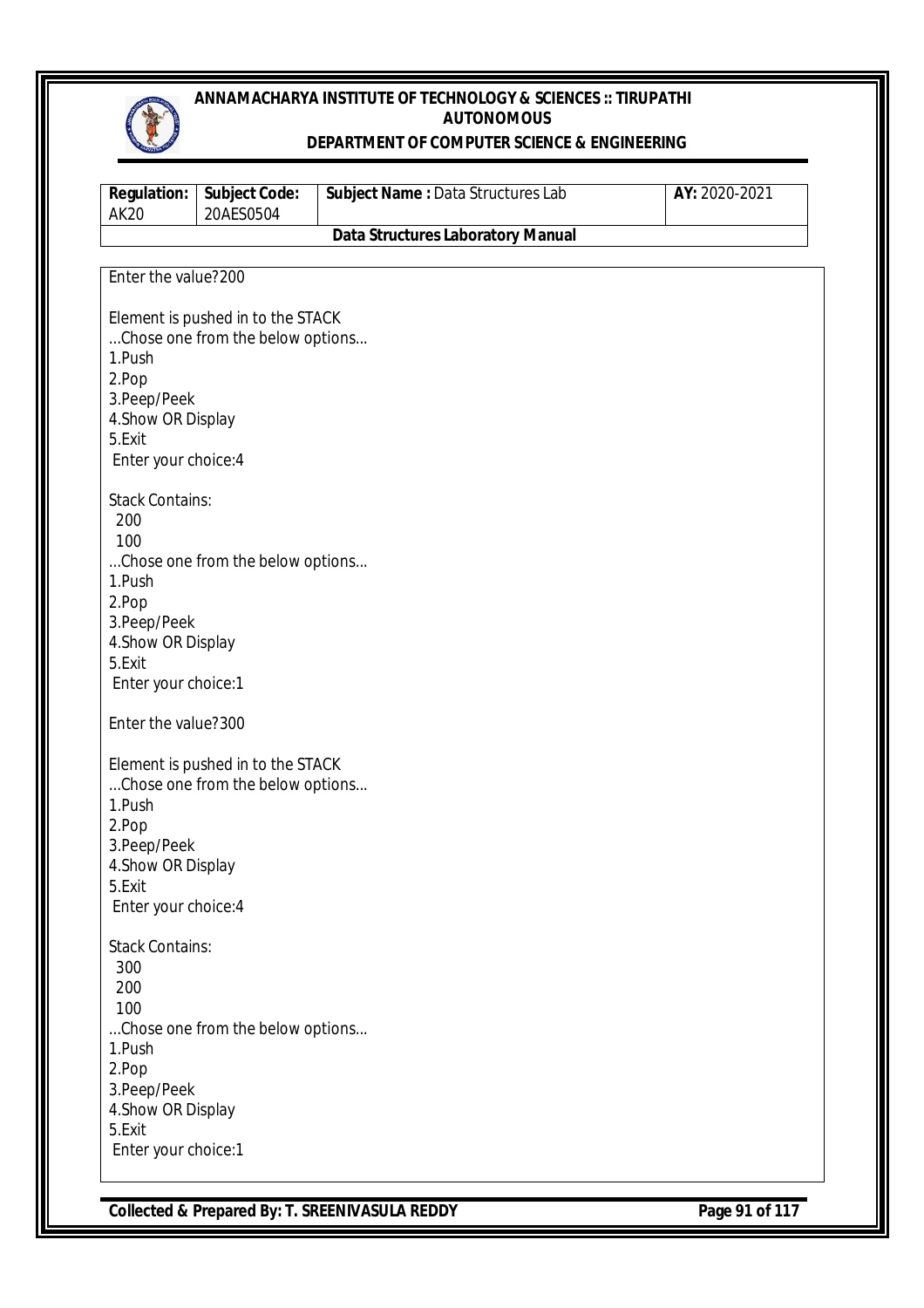

#### **DEPARTMENT OF COMPUTER SCIENCE & ENGINEERING**

| <b>Regulation:</b><br><b>AK20</b> | <b>Subject Code:</b><br>20AES0504 | Subject Name : Data Structures Lab       | AY: 2020-2021 |
|-----------------------------------|-----------------------------------|------------------------------------------|---------------|
|                                   |                                   | <b>Data Structures Laboratory Manual</b> |               |
|                                   |                                   |                                          |               |
| Enter the value?400               |                                   |                                          |               |
|                                   | Element is pushed in to the STACK |                                          |               |
|                                   | Chose one from the below options  |                                          |               |
| 1.Push                            |                                   |                                          |               |
| 2.Pop                             |                                   |                                          |               |
| 3.Peep/Peek                       |                                   |                                          |               |
| 4. Show OR Display                |                                   |                                          |               |
| 5.Exit                            |                                   |                                          |               |
| Enter your choice:1               |                                   |                                          |               |
| Enter the value?500               |                                   |                                          |               |
|                                   |                                   |                                          |               |
|                                   | Element is pushed in to the STACK |                                          |               |
|                                   | Chose one from the below options  |                                          |               |
| 1.Push                            |                                   |                                          |               |
| 2.Pop                             |                                   |                                          |               |
| 3.Peep/Peek                       |                                   |                                          |               |
| 4. Show OR Display                |                                   |                                          |               |
| 5.Exit                            |                                   |                                          |               |
| Enter your choice: 4              |                                   |                                          |               |
| <b>Stack Contains:</b>            |                                   |                                          |               |
| 500                               |                                   |                                          |               |
| 400                               |                                   |                                          |               |
| 300                               |                                   |                                          |               |
| 200                               |                                   |                                          |               |
| 100                               |                                   |                                          |               |
|                                   | Chose one from the below options  |                                          |               |
| 1.Push                            |                                   |                                          |               |
| 2.Pop                             |                                   |                                          |               |
| 3. Peep/Peek                      |                                   |                                          |               |
| 4. Show OR Display                |                                   |                                          |               |
| 5.Exit                            |                                   |                                          |               |
| Enter your choice:1               |                                   |                                          |               |
| STACK Is Full !!!                 |                                   |                                          |               |
|                                   | Chose one from the below options  |                                          |               |
| 1.Push                            |                                   |                                          |               |
| 2.Pop                             |                                   |                                          |               |
| 3. Peep/Peek                      |                                   |                                          |               |
| 4. Show OR Display                |                                   |                                          |               |
| 5.Exit                            |                                   |                                          |               |
| Enter your choice:600             |                                   |                                          |               |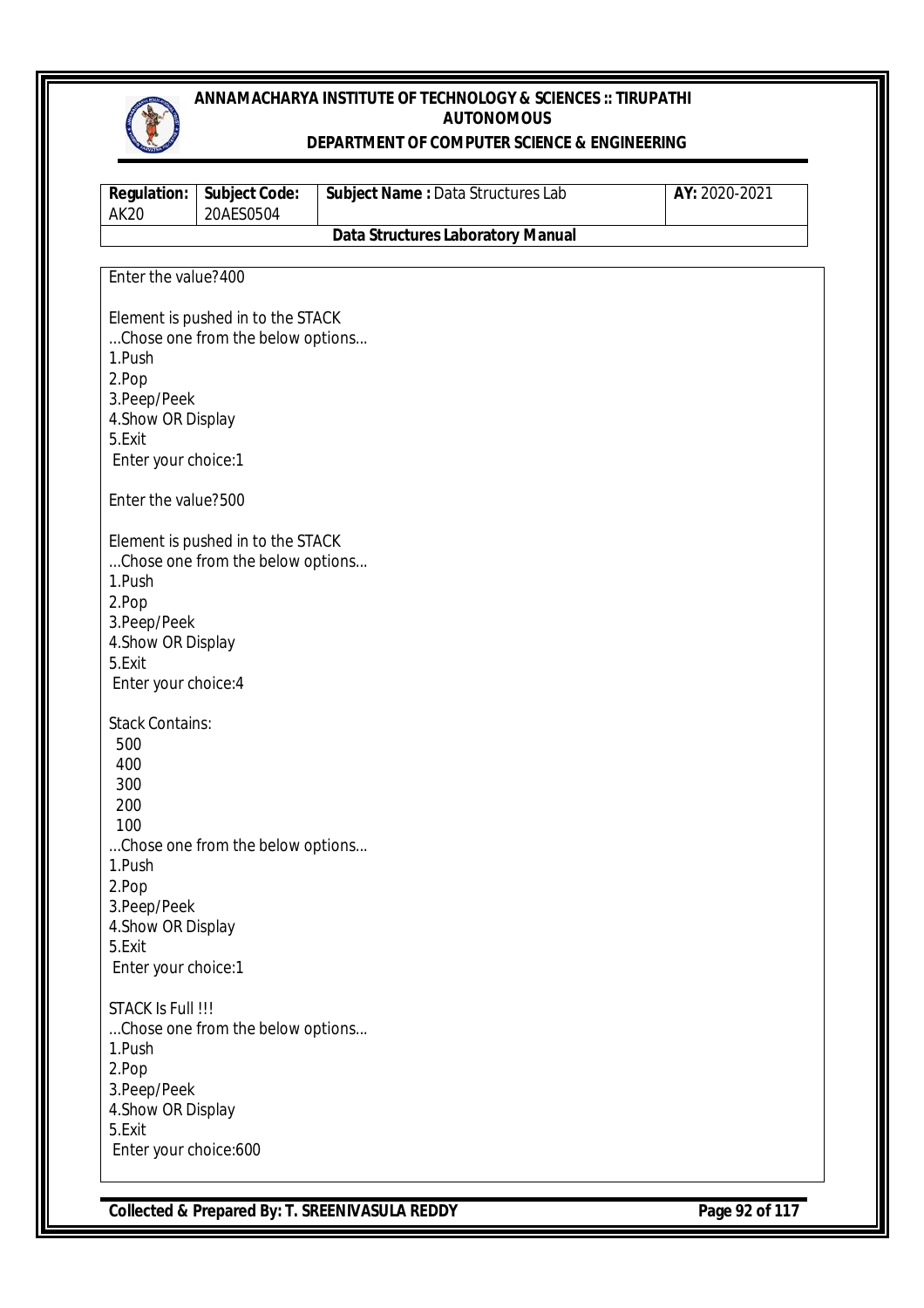

#### **DEPARTMENT OF COMPUTER SCIENCE & ENGINEERING**

| <b>Subject Code:</b><br>20AES0504 | Subject Name: Data Structures Lab                                                                                                                                                                                                                                                                                                                      | AY: 2020-2021                                                                                                                                                                                                        |
|-----------------------------------|--------------------------------------------------------------------------------------------------------------------------------------------------------------------------------------------------------------------------------------------------------------------------------------------------------------------------------------------------------|----------------------------------------------------------------------------------------------------------------------------------------------------------------------------------------------------------------------|
|                                   | <b>Data Structures Laboratory Manual</b>                                                                                                                                                                                                                                                                                                               |                                                                                                                                                                                                                      |
|                                   |                                                                                                                                                                                                                                                                                                                                                        |                                                                                                                                                                                                                      |
|                                   |                                                                                                                                                                                                                                                                                                                                                        |                                                                                                                                                                                                                      |
|                                   |                                                                                                                                                                                                                                                                                                                                                        |                                                                                                                                                                                                                      |
|                                   |                                                                                                                                                                                                                                                                                                                                                        |                                                                                                                                                                                                                      |
|                                   |                                                                                                                                                                                                                                                                                                                                                        |                                                                                                                                                                                                                      |
|                                   |                                                                                                                                                                                                                                                                                                                                                        |                                                                                                                                                                                                                      |
|                                   |                                                                                                                                                                                                                                                                                                                                                        |                                                                                                                                                                                                                      |
|                                   |                                                                                                                                                                                                                                                                                                                                                        |                                                                                                                                                                                                                      |
|                                   |                                                                                                                                                                                                                                                                                                                                                        |                                                                                                                                                                                                                      |
|                                   |                                                                                                                                                                                                                                                                                                                                                        |                                                                                                                                                                                                                      |
|                                   |                                                                                                                                                                                                                                                                                                                                                        |                                                                                                                                                                                                                      |
|                                   |                                                                                                                                                                                                                                                                                                                                                        |                                                                                                                                                                                                                      |
|                                   |                                                                                                                                                                                                                                                                                                                                                        |                                                                                                                                                                                                                      |
|                                   |                                                                                                                                                                                                                                                                                                                                                        |                                                                                                                                                                                                                      |
|                                   |                                                                                                                                                                                                                                                                                                                                                        |                                                                                                                                                                                                                      |
|                                   |                                                                                                                                                                                                                                                                                                                                                        |                                                                                                                                                                                                                      |
|                                   |                                                                                                                                                                                                                                                                                                                                                        |                                                                                                                                                                                                                      |
|                                   |                                                                                                                                                                                                                                                                                                                                                        |                                                                                                                                                                                                                      |
|                                   |                                                                                                                                                                                                                                                                                                                                                        |                                                                                                                                                                                                                      |
|                                   |                                                                                                                                                                                                                                                                                                                                                        |                                                                                                                                                                                                                      |
|                                   |                                                                                                                                                                                                                                                                                                                                                        |                                                                                                                                                                                                                      |
|                                   |                                                                                                                                                                                                                                                                                                                                                        |                                                                                                                                                                                                                      |
|                                   |                                                                                                                                                                                                                                                                                                                                                        |                                                                                                                                                                                                                      |
|                                   |                                                                                                                                                                                                                                                                                                                                                        |                                                                                                                                                                                                                      |
|                                   |                                                                                                                                                                                                                                                                                                                                                        |                                                                                                                                                                                                                      |
|                                   |                                                                                                                                                                                                                                                                                                                                                        |                                                                                                                                                                                                                      |
|                                   |                                                                                                                                                                                                                                                                                                                                                        |                                                                                                                                                                                                                      |
|                                   |                                                                                                                                                                                                                                                                                                                                                        |                                                                                                                                                                                                                      |
|                                   |                                                                                                                                                                                                                                                                                                                                                        |                                                                                                                                                                                                                      |
|                                   |                                                                                                                                                                                                                                                                                                                                                        |                                                                                                                                                                                                                      |
|                                   |                                                                                                                                                                                                                                                                                                                                                        |                                                                                                                                                                                                                      |
|                                   |                                                                                                                                                                                                                                                                                                                                                        |                                                                                                                                                                                                                      |
|                                   |                                                                                                                                                                                                                                                                                                                                                        |                                                                                                                                                                                                                      |
|                                   |                                                                                                                                                                                                                                                                                                                                                        |                                                                                                                                                                                                                      |
|                                   |                                                                                                                                                                                                                                                                                                                                                        |                                                                                                                                                                                                                      |
|                                   |                                                                                                                                                                                                                                                                                                                                                        |                                                                                                                                                                                                                      |
|                                   |                                                                                                                                                                                                                                                                                                                                                        |                                                                                                                                                                                                                      |
|                                   |                                                                                                                                                                                                                                                                                                                                                        |                                                                                                                                                                                                                      |
|                                   |                                                                                                                                                                                                                                                                                                                                                        |                                                                                                                                                                                                                      |
|                                   |                                                                                                                                                                                                                                                                                                                                                        |                                                                                                                                                                                                                      |
|                                   |                                                                                                                                                                                                                                                                                                                                                        |                                                                                                                                                                                                                      |
|                                   |                                                                                                                                                                                                                                                                                                                                                        |                                                                                                                                                                                                                      |
|                                   |                                                                                                                                                                                                                                                                                                                                                        |                                                                                                                                                                                                                      |
|                                   |                                                                                                                                                                                                                                                                                                                                                        |                                                                                                                                                                                                                      |
|                                   | Please Enter valid choice<br>3. Peep/Peek<br>4. Show OR Display<br>Enter your choice: 4<br><b>Stack Contains:</b><br>3.Peep/Peek<br>4. Show OR Display<br>Enter your choice:1<br>STACK Is Full !!!<br>3. Peep/Peek<br>4. Show OR Display<br>Enter your choice:2<br>3.Peep/Peek<br>4. Show OR Display<br>Enter your choice: 4<br><b>Stack Contains:</b> | Chose one from the below options<br>Chose one from the below options<br>Chose one from the below options<br>Element is Popped from the STACK<br>Chose one from the below options<br>Chose one from the below options |

**Collected & Prepared By: T. SREENIVASULA REDDY Page 93 of 117**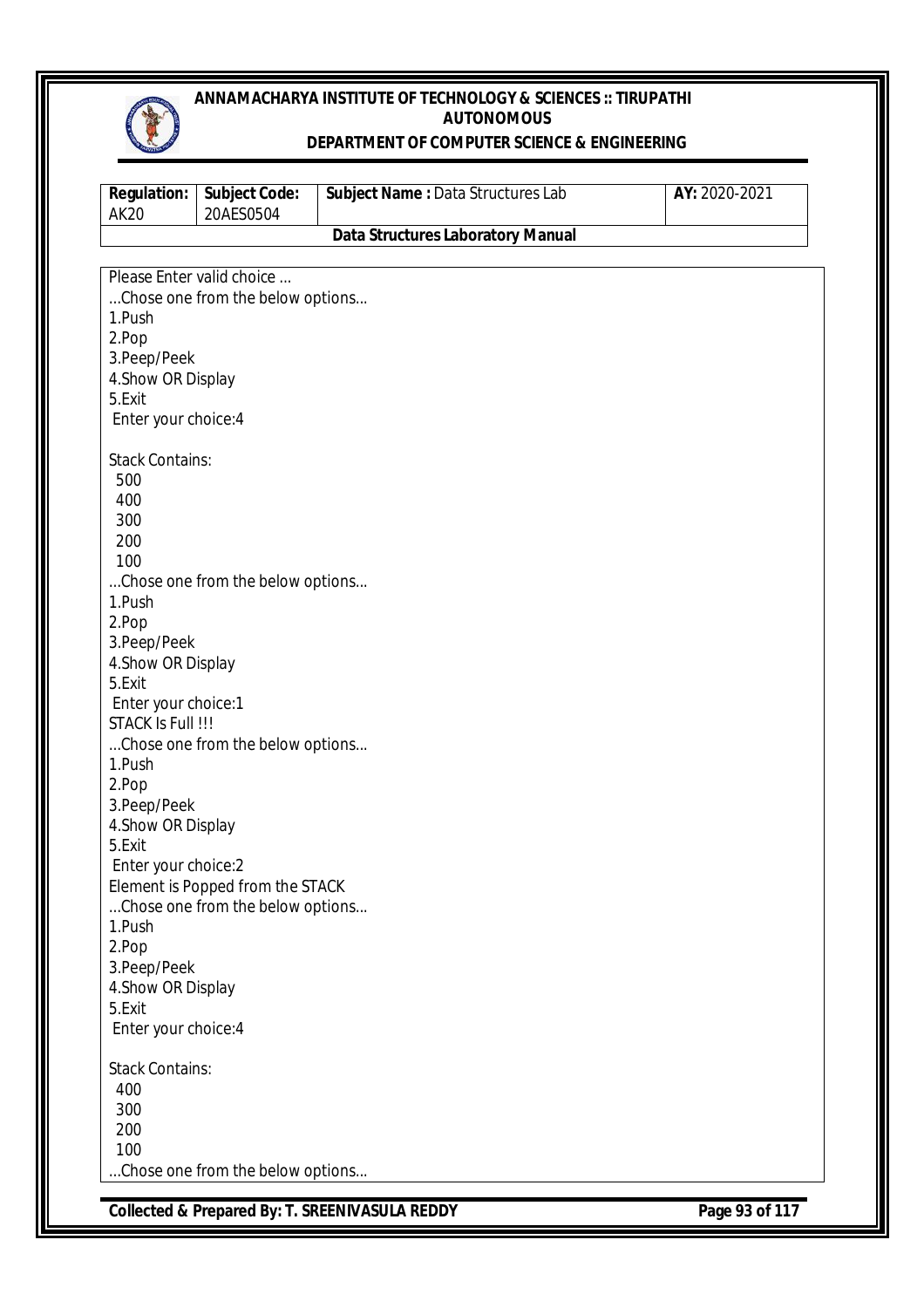

#### **DEPARTMENT OF COMPUTER SCIENCE & ENGINEERING**

| <b>Regulation:</b><br><b>AK20</b> | <b>Subject Code:</b><br>20AES0504 | Subject Name : Data Structures Lab       | AY: 2020-2021 |
|-----------------------------------|-----------------------------------|------------------------------------------|---------------|
|                                   |                                   | <b>Data Structures Laboratory Manual</b> |               |
|                                   |                                   |                                          |               |
| 1.Push                            |                                   |                                          |               |
| 2.Pop                             |                                   |                                          |               |
| 3.Peep/Peek                       |                                   |                                          |               |
| 4. Show OR Display                |                                   |                                          |               |
| 5.Exit                            |                                   |                                          |               |
| Enter your choice:2               |                                   |                                          |               |
|                                   | Element is Popped from the STACK  |                                          |               |
|                                   | Chose one from the below options  |                                          |               |
| 1.Push                            |                                   |                                          |               |
| 2.Pop                             |                                   |                                          |               |
| 3.Peep/Peek                       |                                   |                                          |               |
| 4. Show OR Display                |                                   |                                          |               |
| 5.Exit                            |                                   |                                          |               |
| Enter your choice: 4              |                                   |                                          |               |
|                                   |                                   |                                          |               |
| <b>Stack Contains:</b>            |                                   |                                          |               |
| 300                               |                                   |                                          |               |
| 200                               |                                   |                                          |               |
| 100                               |                                   |                                          |               |
| 1.Push                            | Chose one from the below options  |                                          |               |
| 2.Pop                             |                                   |                                          |               |
| 3.Peep/Peek                       |                                   |                                          |               |
| 4. Show OR Display                |                                   |                                          |               |
| 5.Exit                            |                                   |                                          |               |
| Enter your choice:2               |                                   |                                          |               |
|                                   |                                   |                                          |               |
|                                   | Element is Popped from the STACK  |                                          |               |
| 1.Push                            | Chose one from the below options  |                                          |               |
| 2.Pop                             |                                   |                                          |               |
| 3. Peep/Peek                      |                                   |                                          |               |
| 4. Show OR Display                |                                   |                                          |               |
| 5.Exit                            |                                   |                                          |               |
| Enter your choice: 4              |                                   |                                          |               |
|                                   |                                   |                                          |               |
| <b>Stack Contains:</b>            |                                   |                                          |               |
| 200                               |                                   |                                          |               |
| 100                               |                                   |                                          |               |
|                                   | Chose one from the below options  |                                          |               |
| 1.Push                            |                                   |                                          |               |
| 2.Pop                             |                                   |                                          |               |
| 3.Peep/Peek                       |                                   |                                          |               |
| 4. Show OR Display                |                                   |                                          |               |

**Collected & Prepared By: T. SREENIVASULA REDDY Page 94 of 117**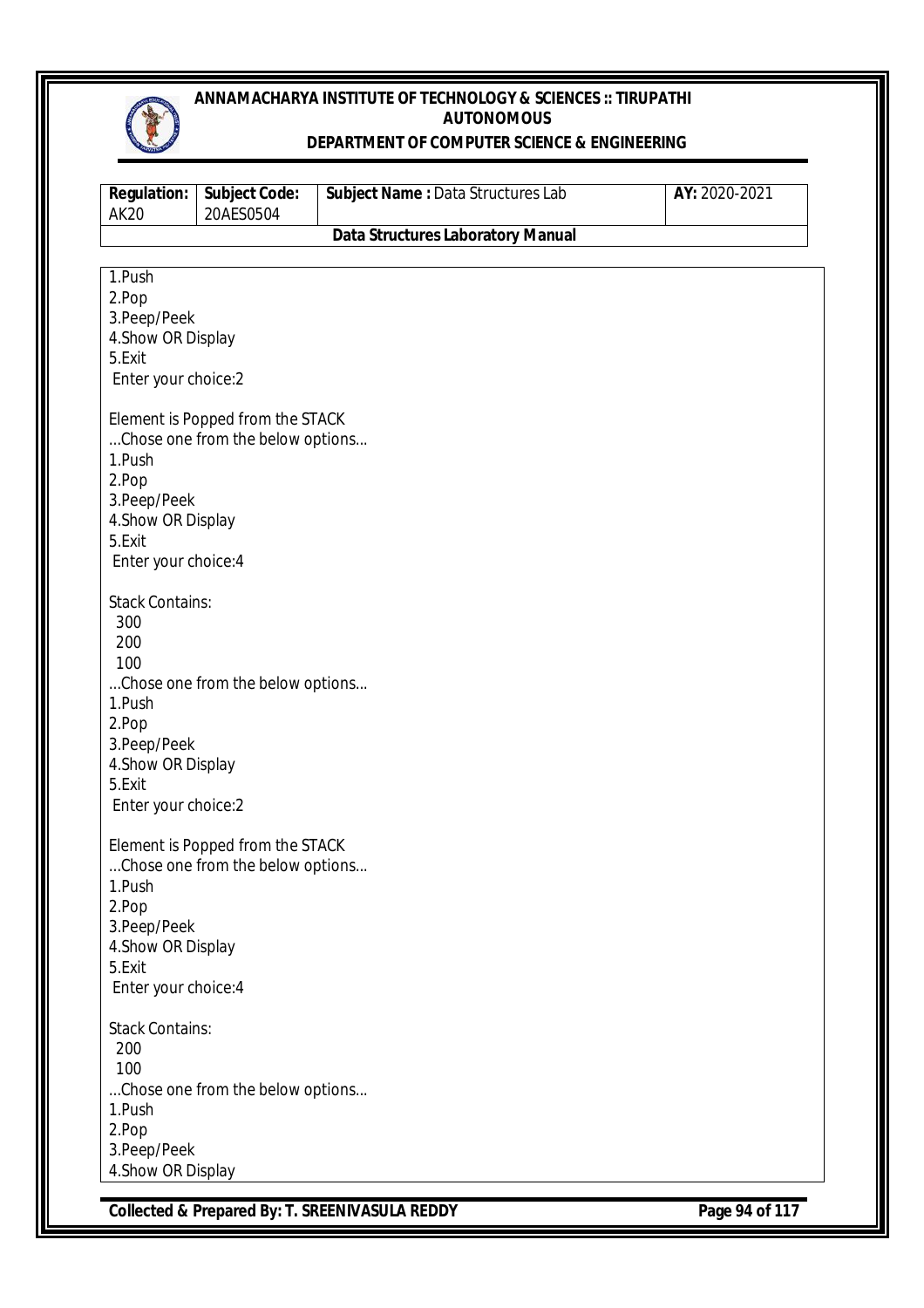

#### **DEPARTMENT OF COMPUTER SCIENCE & ENGINEERING**

| <b>Regulation:</b><br><b>AK20</b> | <b>Subject Code:</b><br>20AES0504 | Subject Name: Data Structures Lab                               | AY: 2020-2021 |
|-----------------------------------|-----------------------------------|-----------------------------------------------------------------|---------------|
|                                   |                                   | <b>Data Structures Laboratory Manual</b>                        |               |
|                                   |                                   |                                                                 |               |
| 5.Exit                            |                                   |                                                                 |               |
| Enter your choice:2               |                                   |                                                                 |               |
|                                   |                                   |                                                                 |               |
|                                   | Element is Popped from the STACK  |                                                                 |               |
| 1.Push                            | Chose one from the below options  |                                                                 |               |
| 2.Pop                             |                                   |                                                                 |               |
| 3. Peep/Peek                      |                                   |                                                                 |               |
| 4. Show OR Display                |                                   |                                                                 |               |
| 5.Exit                            |                                   |                                                                 |               |
| Enter your choice: 4              |                                   |                                                                 |               |
|                                   |                                   |                                                                 |               |
| <b>Stack Contains:</b>            |                                   |                                                                 |               |
| 100                               |                                   |                                                                 |               |
|                                   | Chose one from the below options  |                                                                 |               |
| 1.Push                            |                                   |                                                                 |               |
| 2.Pop                             |                                   |                                                                 |               |
| 3. Peep/Peek                      |                                   |                                                                 |               |
| 4. Show OR Display                |                                   |                                                                 |               |
| 5.Exit                            |                                   |                                                                 |               |
| Enter your choice:2               |                                   |                                                                 |               |
|                                   | Element is Popped from the STACK  |                                                                 |               |
|                                   | Chose one from the below options  |                                                                 |               |
| 1.Push                            |                                   |                                                                 |               |
| 2.Pop                             |                                   |                                                                 |               |
| 3.Peep/Peek                       |                                   |                                                                 |               |
| 4. Show OR Display                |                                   |                                                                 |               |
| 5.Exit                            |                                   |                                                                 |               |
| Enter your choice: 4              |                                   |                                                                 |               |
|                                   |                                   |                                                                 |               |
| Stack Is Empty !!!                |                                   |                                                                 |               |
|                                   | Chose one from the below options  |                                                                 |               |
| 1.Push                            |                                   |                                                                 |               |
| 2.Pop                             |                                   |                                                                 |               |
| 3.Peep/Peek                       |                                   |                                                                 |               |
| 4. Show OR Display<br>5.Exit      |                                   |                                                                 |               |
| Enter your choice:                |                                   |                                                                 |               |
|                                   |                                   | 7. AIM: Write a C Program to implement Stack using Linked Lists |               |
|                                   | // STACK by using Linked Lists    |                                                                 |               |
| #include <stdio.h></stdio.h>      |                                   |                                                                 |               |
| #include <stdlib.h></stdlib.h>    |                                   |                                                                 |               |
|                                   |                                   |                                                                 |               |
| struct Node                       |                                   |                                                                 |               |

**Collected & Prepared By: T. SREENIVASULA REDDY Page 95 of 117**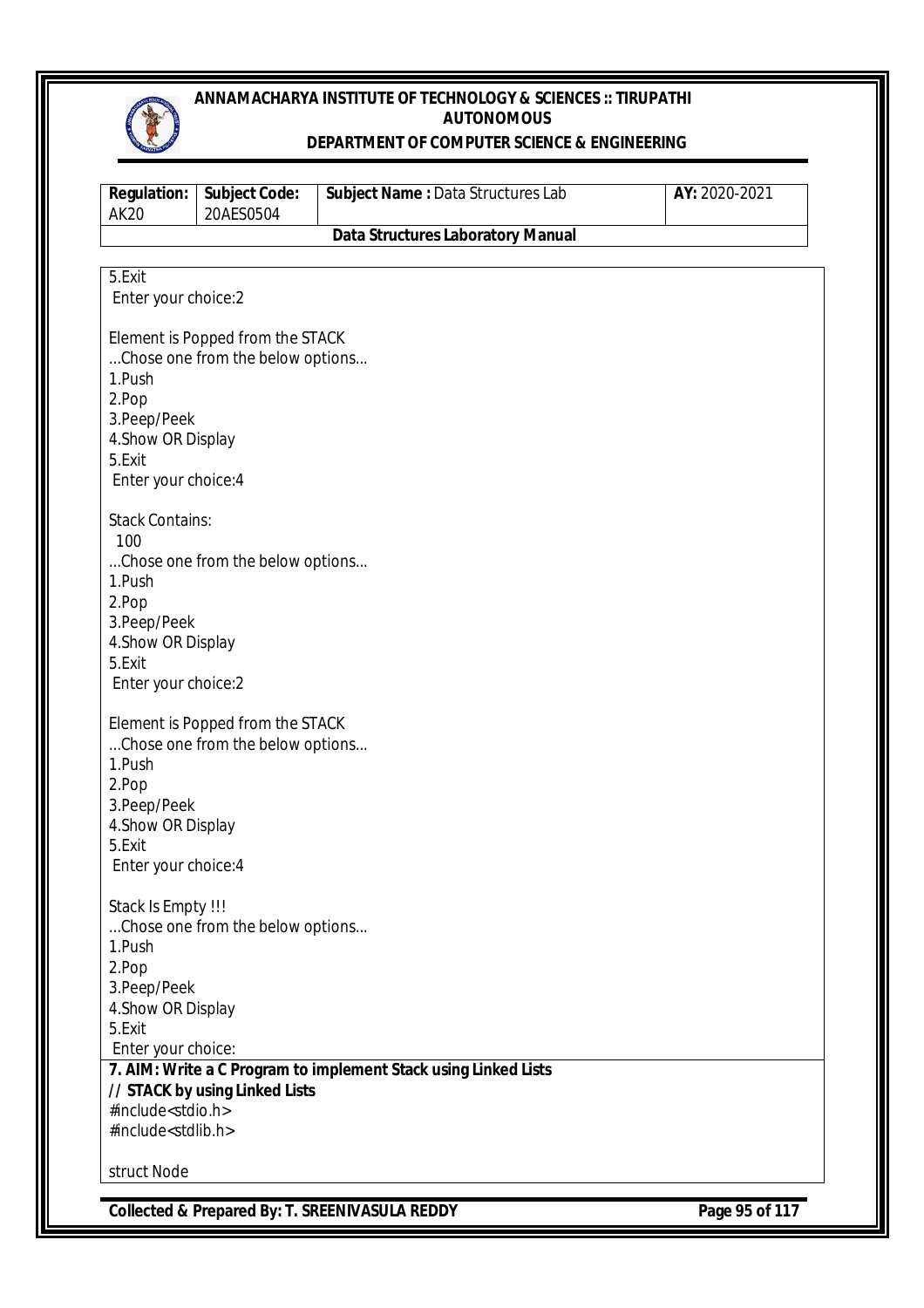

### **DEPARTMENT OF COMPUTER SCIENCE & ENGINEERING**

| <b>Regulation:</b><br><b>AK20</b> | <b>Subject Code:</b><br>20AES0504      | Subject Name: Data Structures Lab                                            | AY: 2020-2021 |
|-----------------------------------|----------------------------------------|------------------------------------------------------------------------------|---------------|
|                                   |                                        | <b>Data Structures Laboratory Manual</b>                                     |               |
|                                   |                                        |                                                                              |               |
|                                   |                                        |                                                                              |               |
| int data;                         |                                        |                                                                              |               |
| struct Node *next;                |                                        |                                                                              |               |
| $}*top = NULL;$                   |                                        |                                                                              |               |
| void push(int);                   |                                        |                                                                              |               |
| void pop();                       |                                        |                                                                              |               |
| void display();                   |                                        |                                                                              |               |
| void peep();                      |                                        |                                                                              |               |
| int main()                        |                                        |                                                                              |               |
|                                   |                                        |                                                                              |               |
| int choice, value;                |                                        |                                                                              |               |
|                                   | printf("\n Stack using Linked List "); |                                                                              |               |
| while $(1)$ {                     |                                        |                                                                              |               |
|                                   | printf("\n****** MENU ******");        |                                                                              |               |
|                                   |                                        | printf("\n1. Push\n2. Pop\n3. Peep / Peak\n4. Display OR Travese\n5. Exit"); |               |
|                                   | printf("\nEnter your choice: ");       |                                                                              |               |
|                                   | scanf("%d",&choice);                   |                                                                              |               |
| switch(choice){                   |                                        |                                                                              |               |
|                                   |                                        | case 1: printf("\nEnter the value to be insert: ");                          |               |
|                                   | scanf("%d", &value);                   |                                                                              |               |
|                                   | push(value);                           |                                                                              |               |
|                                   | break;                                 |                                                                              |               |
|                                   | case 2: pop(); break;                  |                                                                              |               |
|                                   | case 3: peep(); break;                 |                                                                              |               |
|                                   | case 4: display(); break;              |                                                                              |               |
|                                   | case $5:$ exit(0);                     |                                                                              |               |
|                                   |                                        | default: printf("\nWrong selection!!! Please try again!!!");                 |               |
|                                   |                                        |                                                                              |               |
|                                   |                                        |                                                                              |               |
| return 0;                         |                                        |                                                                              |               |
| }                                 |                                        |                                                                              |               |
| void push(int value)              |                                        |                                                                              |               |
|                                   | struct Node *newNode;                  |                                                                              |               |
|                                   |                                        | newNode = (struct Node*)malloc(sizeof(struct Node));                         |               |
| if(newNode==NULL)                 |                                        |                                                                              |               |
|                                   |                                        |                                                                              |               |
|                                   |                                        | printf("\n Insufficient Memory ");                                           |               |
|                                   | exit(1);                               |                                                                              |               |
|                                   |                                        |                                                                              |               |
| else                              |                                        |                                                                              |               |
|                                   |                                        |                                                                              |               |

**Collected & Prepared By: T. SREENIVASULA REDDY Page 96 of 117**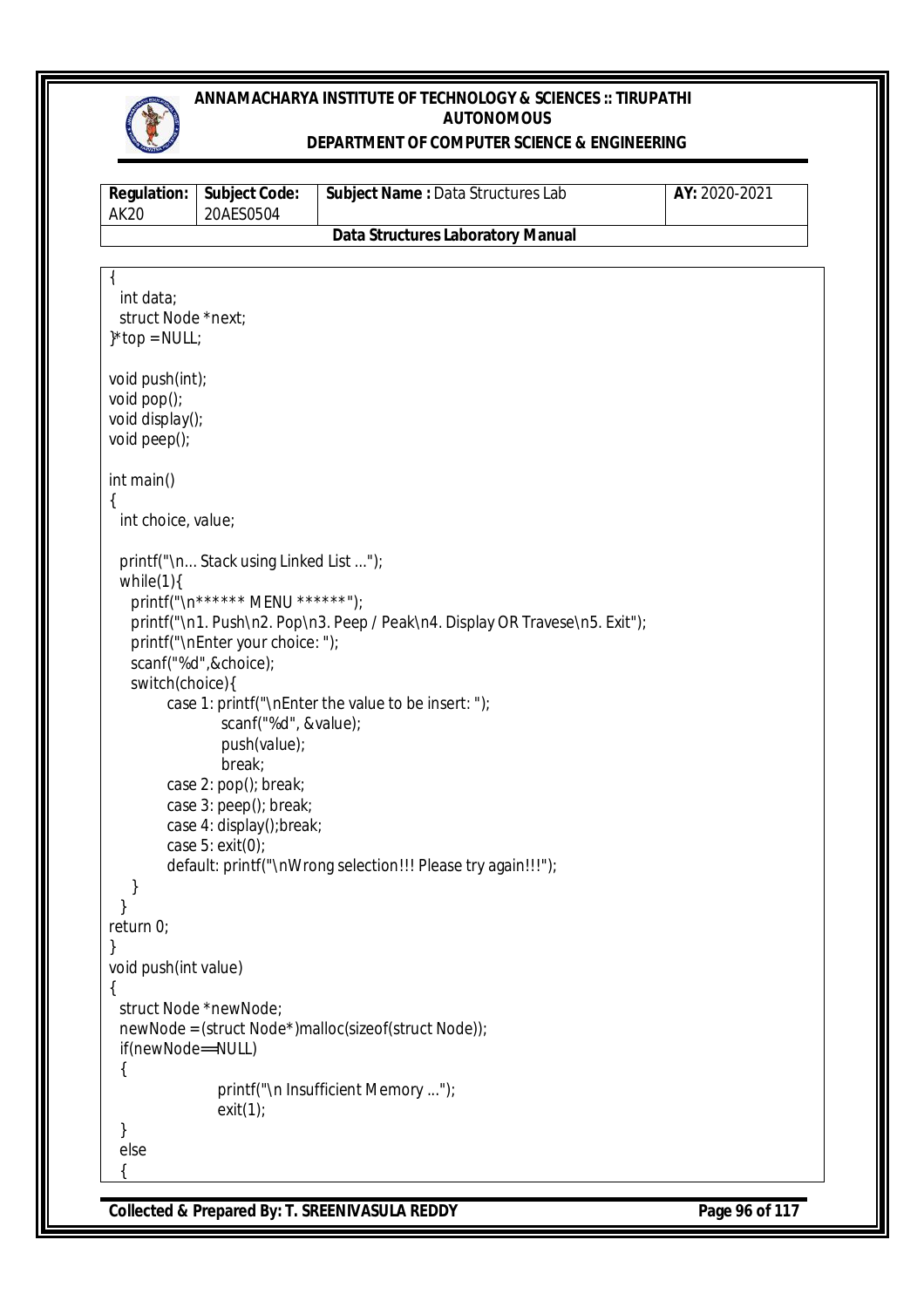

#### **DEPARTMENT OF COMPUTER SCIENCE & ENGINEERING**

| AK20 | <b>Requiation:   Subject Code:</b><br>20AES0504 | <b>Subject Name: Data Structures Lab</b> | AY: 2020-2021 |
|------|-------------------------------------------------|------------------------------------------|---------------|
|      |                                                 | Data Structures Laboratory Manual        |               |

```
 newNode->data = value;
         if(top == NULL) newNode->next = NULL;
          else
            newNode->next = top;
          top = newNode;
         printf("\nElement is pushed in to the STACK !!!\n");
  }
}
void pop()
{
 if(top == NULL)printf("\nStack is Empty!!!\n");
  else{
    struct Node *temp = top;
    printf("\nDeleted element is: %d", temp->data);
    top = temp->next;
    free(temp);
  }
}
void peep()
{
        if(top == NULL) printf("\nStack is Empty!!!\n");
 else printf("\n Topmost( PEEP/PEAK) Element in the Stack is: %d", top->data);
}
void display()
{
 if(top == NULL) printf("\nStack is Empty!!!\n");
  else{
    struct Node *temp = top;
    printf("\n Stack contains:\n");
          while(temp->next != NULL)
          {
                 printf("%d--->",temp->data);
                 temp = temp - > next; }
    printf("%d--->NULL",temp->data);
  }
}
OUTPUT:
```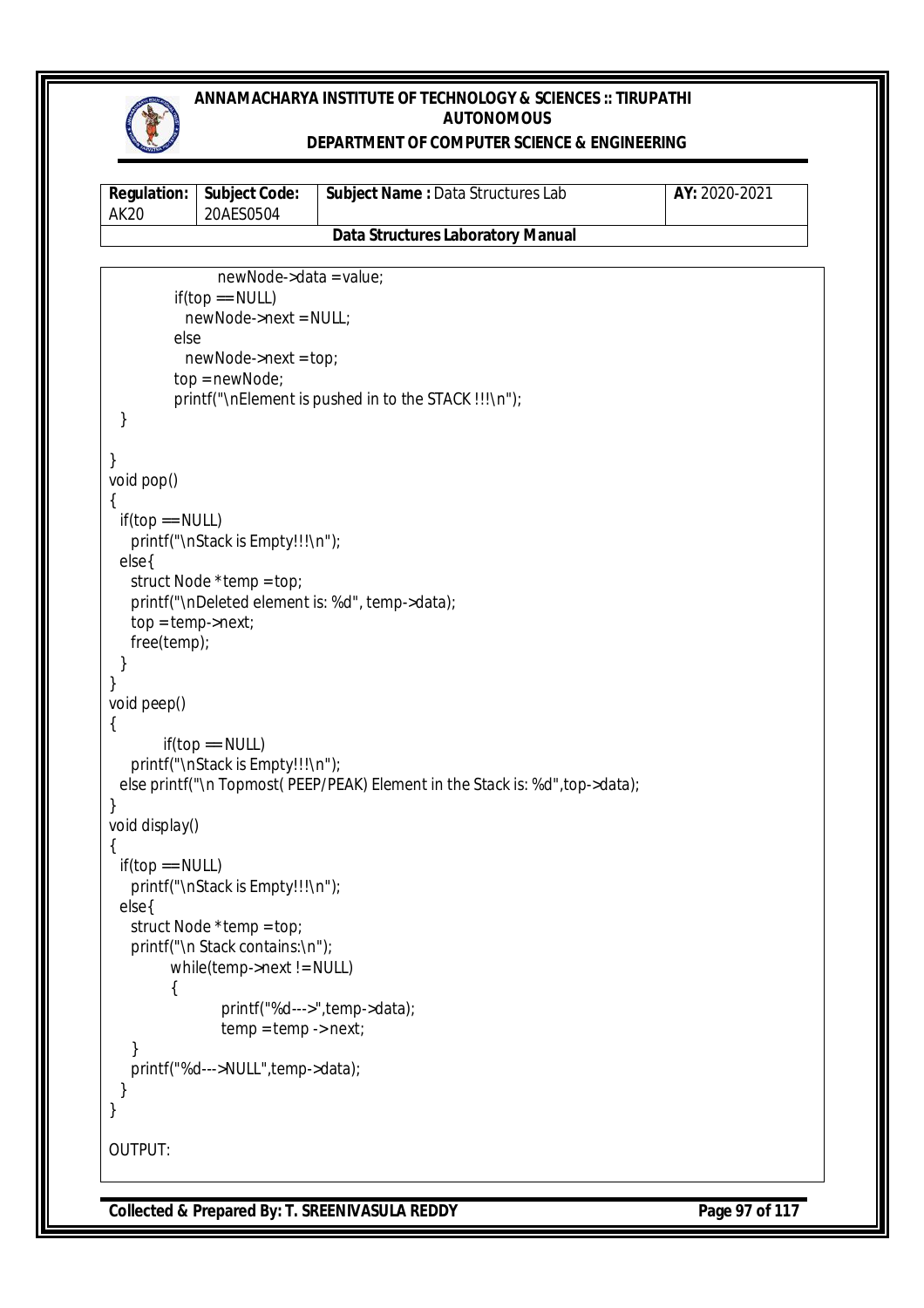

#### **DEPARTMENT OF COMPUTER SCIENCE & ENGINEERING**

| <b>Regulation:</b><br><b>AK20</b>       | <b>Subject Code:</b><br>20AES0504     | Subject Name: Data Structures Lab        | AY: 2020-2021 |
|-----------------------------------------|---------------------------------------|------------------------------------------|---------------|
|                                         |                                       | <b>Data Structures Laboratory Manual</b> |               |
|                                         |                                       |                                          |               |
| ****** MENU ******                      | Stack using Linked List               |                                          |               |
| 1. Push                                 |                                       |                                          |               |
| 2. Pop                                  |                                       |                                          |               |
| 3. Peep / Peak                          |                                       |                                          |               |
| 4. Display OR Travese                   |                                       |                                          |               |
| 5. Exit<br>Enter your choice: 1         |                                       |                                          |               |
|                                         |                                       |                                          |               |
|                                         | Enter the value to be insert: 100     |                                          |               |
|                                         |                                       |                                          |               |
|                                         | Element is pushed in to the STACK !!! |                                          |               |
| ****** MENU ******                      |                                       |                                          |               |
| 1. Push                                 |                                       |                                          |               |
| 2. Pop                                  |                                       |                                          |               |
| 3. Peep / Peak<br>4. Display OR Travese |                                       |                                          |               |
| 5. Exit                                 |                                       |                                          |               |
| Enter your choice: 4                    |                                       |                                          |               |
| Stack contains:                         |                                       |                                          |               |
| 100--->NULL                             |                                       |                                          |               |
| ****** MENU ******                      |                                       |                                          |               |
| 1. Push                                 |                                       |                                          |               |
| 2. Pop<br>3. Peep / Peak                |                                       |                                          |               |
| 4. Display OR Travese                   |                                       |                                          |               |
| 5. Exit                                 |                                       |                                          |               |
| Enter your choice: 1                    |                                       |                                          |               |
|                                         | Enter the value to be insert: 200     |                                          |               |
|                                         |                                       |                                          |               |
|                                         | Element is pushed in to the STACK !!! |                                          |               |
| ****** MENU ******                      |                                       |                                          |               |
| 1. Push                                 |                                       |                                          |               |
| 2. Pop                                  |                                       |                                          |               |
| 3. Peep / Peak<br>4. Display OR Travese |                                       |                                          |               |
| 5. Exit                                 |                                       |                                          |               |
| Enter your choice: 4                    |                                       |                                          |               |
| Stack contains:                         |                                       |                                          |               |
| 200--->100--->NULL                      |                                       |                                          |               |

**Collected & Prepared By: T. SREENIVASULA REDDY Page 98 of 117**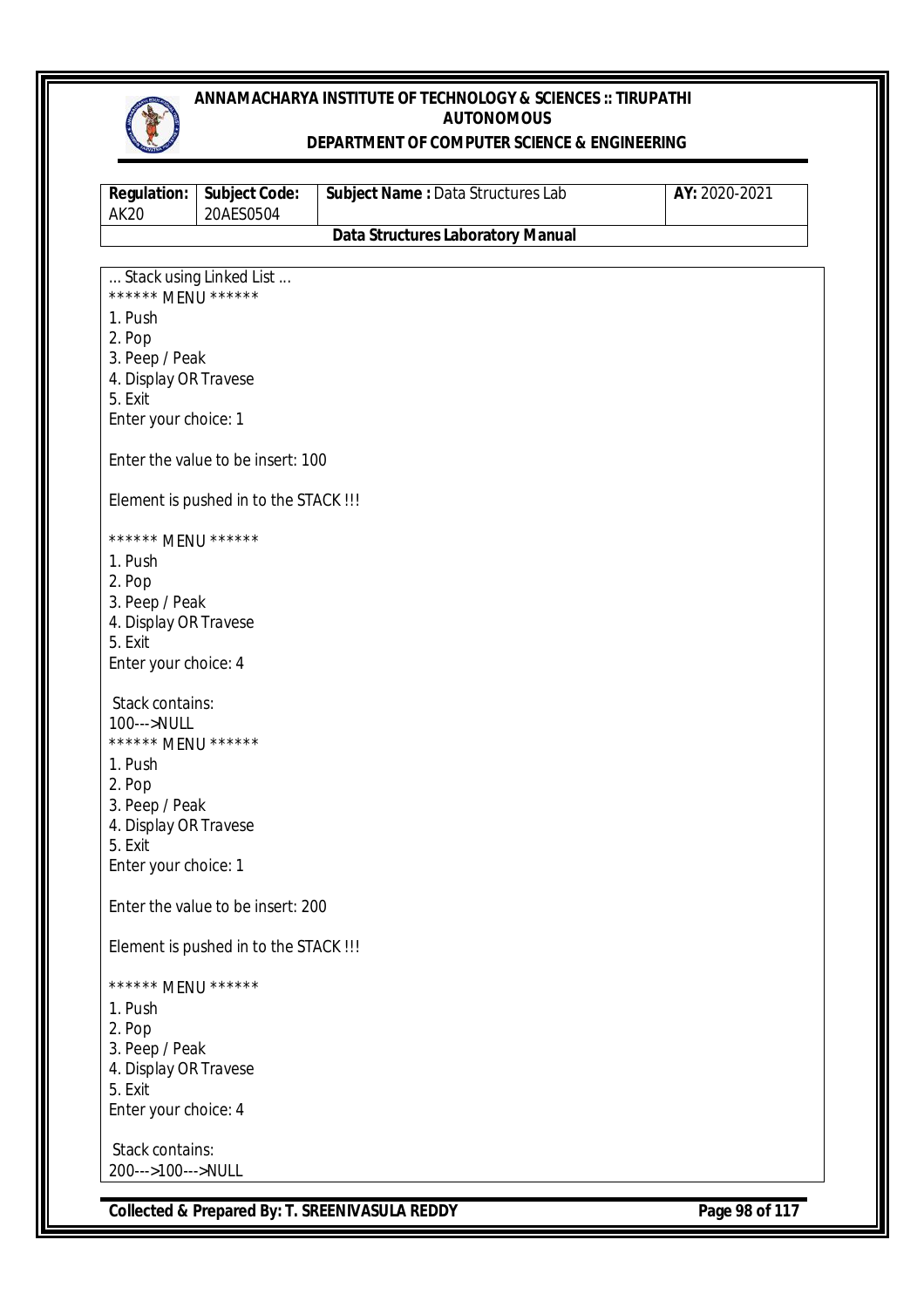

#### **DEPARTMENT OF COMPUTER SCIENCE & ENGINEERING**

| <b>Regulation:</b><br><b>AK20</b>             | <b>Subject Code:</b><br>20AES0504     | Subject Name: Data Structures Lab        | AY: 2020-2021 |
|-----------------------------------------------|---------------------------------------|------------------------------------------|---------------|
|                                               |                                       | <b>Data Structures Laboratory Manual</b> |               |
|                                               |                                       |                                          |               |
| ****** MENU ******                            |                                       |                                          |               |
| 1. Push                                       |                                       |                                          |               |
| 2. Pop                                        |                                       |                                          |               |
| 3. Peep / Peak<br>4. Display OR Travese       |                                       |                                          |               |
| 5. Exit                                       |                                       |                                          |               |
| Enter your choice: 1                          |                                       |                                          |               |
|                                               |                                       |                                          |               |
|                                               | Enter the value to be insert: 300     |                                          |               |
|                                               |                                       |                                          |               |
|                                               | Element is pushed in to the STACK !!! |                                          |               |
|                                               |                                       |                                          |               |
| ****** MENU ******                            |                                       |                                          |               |
| 1. Push                                       |                                       |                                          |               |
| 2. Pop                                        |                                       |                                          |               |
| 3. Peep / Peak                                |                                       |                                          |               |
| 4. Display OR Travese                         |                                       |                                          |               |
| 5. Exit                                       |                                       |                                          |               |
| Enter your choice: 4                          |                                       |                                          |               |
| Stack contains:                               |                                       |                                          |               |
|                                               | 300--->200--->100--->NULL             |                                          |               |
| ****** MENU ******                            |                                       |                                          |               |
| 1. Push                                       |                                       |                                          |               |
| 2. Pop                                        |                                       |                                          |               |
| 3. Peep / Peak                                |                                       |                                          |               |
| 4. Display OR Travese                         |                                       |                                          |               |
| 5. Exit                                       |                                       |                                          |               |
| Enter your choice: 2                          |                                       |                                          |               |
|                                               |                                       |                                          |               |
| Deleted element is: 300<br>****** MENU ****** |                                       |                                          |               |
|                                               |                                       |                                          |               |
| 1. Push                                       |                                       |                                          |               |
| 2. Pop<br>3. Peep / Peak                      |                                       |                                          |               |
| 4. Display OR Travese                         |                                       |                                          |               |
| 5. Exit                                       |                                       |                                          |               |
| Enter your choice: 4                          |                                       |                                          |               |
|                                               |                                       |                                          |               |
| Stack contains:                               |                                       |                                          |               |
| 200--->100--->NULL                            |                                       |                                          |               |
| ****** MENU ******                            |                                       |                                          |               |
| 1. Push                                       |                                       |                                          |               |
| 2. Pop                                        |                                       |                                          |               |
| 3. Peep / Peak                                |                                       |                                          |               |

**Collected & Prepared By: T. SREENIVASULA REDDY Page 99 of 117**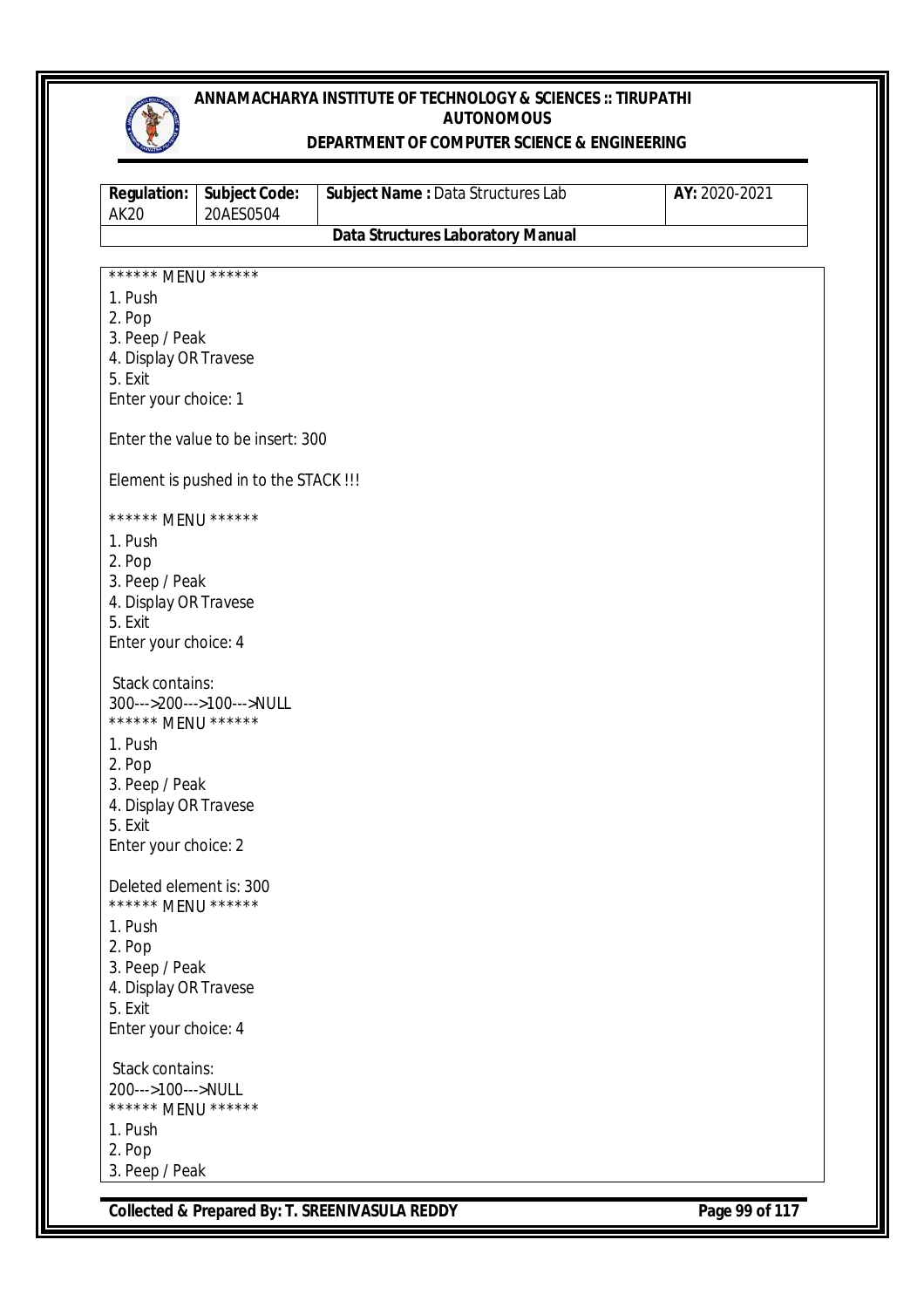

#### **DEPARTMENT OF COMPUTER SCIENCE & ENGINEERING**

| <b>Regulation:</b><br><b>AK20</b>             | <b>Subject Code:</b><br>20AES0504 | Subject Name: Data Structures Lab               | AY: 2020-2021 |
|-----------------------------------------------|-----------------------------------|-------------------------------------------------|---------------|
|                                               |                                   | <b>Data Structures Laboratory Manual</b>        |               |
|                                               |                                   |                                                 |               |
| 4. Display OR Travese<br>5. Exit              |                                   |                                                 |               |
| Enter your choice: 2                          |                                   |                                                 |               |
|                                               |                                   |                                                 |               |
| Deleted element is: 200<br>****** MENU ****** |                                   |                                                 |               |
| 1. Push                                       |                                   |                                                 |               |
| 2. Pop                                        |                                   |                                                 |               |
| 3. Peep / Peak<br>4. Display OR Travese       |                                   |                                                 |               |
| 5. Exit                                       |                                   |                                                 |               |
| Enter your choice: 4                          |                                   |                                                 |               |
|                                               |                                   |                                                 |               |
| Stack contains:                               |                                   |                                                 |               |
| 100--->NULL<br>****** MENU ******             |                                   |                                                 |               |
| 1. Push                                       |                                   |                                                 |               |
| 2. Pop                                        |                                   |                                                 |               |
| 3. Peep / Peak                                |                                   |                                                 |               |
| 4. Display OR Travese                         |                                   |                                                 |               |
| 5. Exit                                       |                                   |                                                 |               |
| Enter your choice: 3                          |                                   |                                                 |               |
| ****** MENU ******                            |                                   | Topmost(PEEP/PEAK) Element in the Stack is: 100 |               |
| 1. Push                                       |                                   |                                                 |               |
| 2. Pop                                        |                                   |                                                 |               |
| 3. Peep / Peak                                |                                   |                                                 |               |
| 4. Display OR Travese                         |                                   |                                                 |               |
| 5. Exit                                       |                                   |                                                 |               |
| Enter your choice: 4                          |                                   |                                                 |               |
| Stack contains:                               |                                   |                                                 |               |
| 100--->NULL                                   |                                   |                                                 |               |
| ****** MENU ******                            |                                   |                                                 |               |
| 1. Push                                       |                                   |                                                 |               |
| 2. Pop                                        |                                   |                                                 |               |
| 3. Peep / Peak                                |                                   |                                                 |               |
| 4. Display OR Travese<br>5. Exit              |                                   |                                                 |               |
| Enter your choice: 2                          |                                   |                                                 |               |
| Deleted element is: 100                       |                                   |                                                 |               |
| ****** MENU ******                            |                                   |                                                 |               |
| 1. Push                                       |                                   |                                                 |               |

**Collected & Prepared By: T. SREENIVASULA REDDY** Page 100 of 117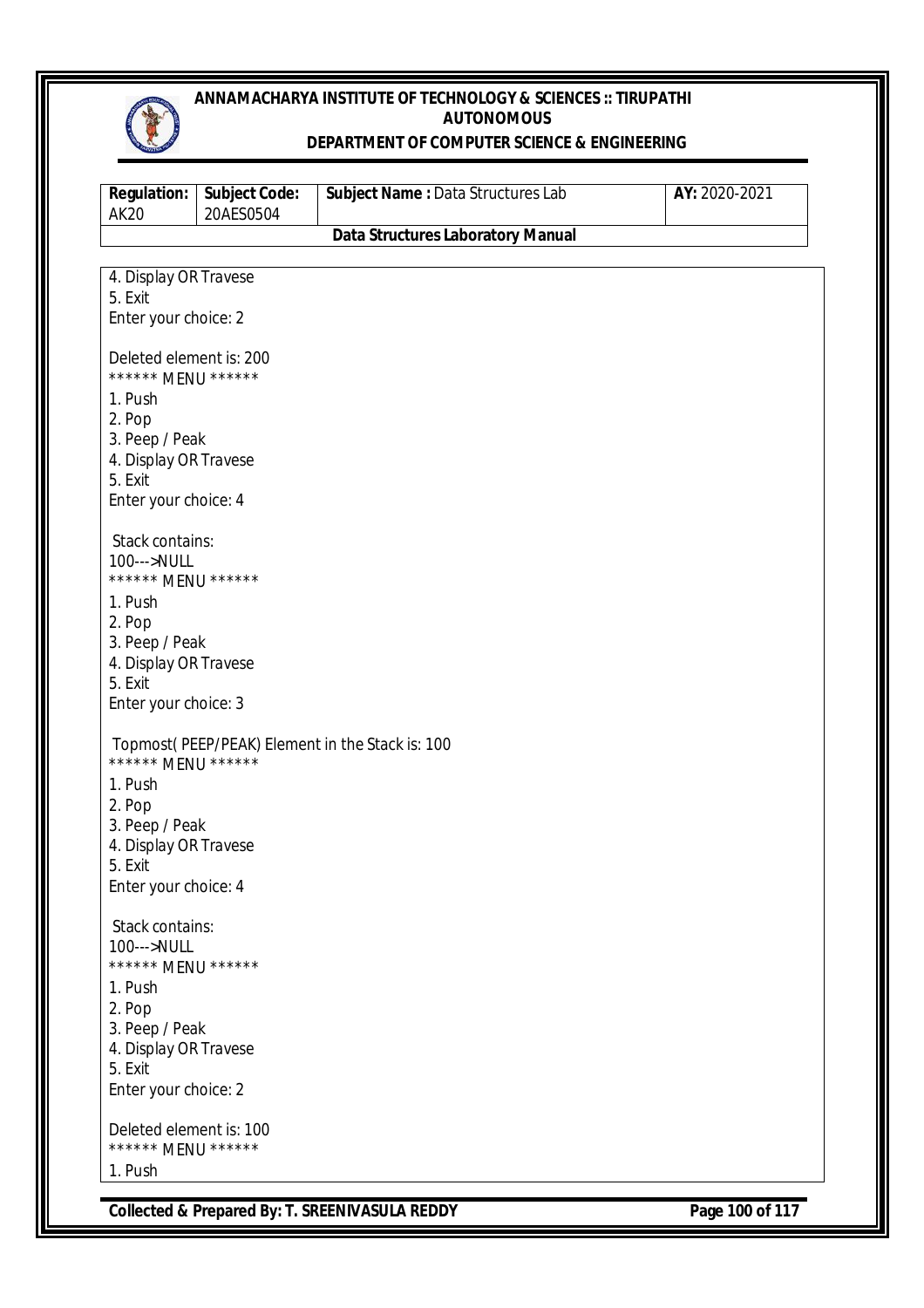

#### **DEPARTMENT OF COMPUTER SCIENCE & ENGINEERING**

| <b>Regulation:</b><br><b>AK20</b>                     | <b>Subject Code:</b><br>20AES0504                        | Subject Name: Data Structures Lab                                                              | AY: 2020-2021 |
|-------------------------------------------------------|----------------------------------------------------------|------------------------------------------------------------------------------------------------|---------------|
|                                                       |                                                          | <b>Data Structures Laboratory Manual</b>                                                       |               |
| 2. Pop                                                |                                                          |                                                                                                |               |
| 3. Peep / Peak                                        |                                                          |                                                                                                |               |
| 4. Display OR Travese                                 |                                                          |                                                                                                |               |
| 5. Exit                                               |                                                          |                                                                                                |               |
| Enter your choice: 4                                  |                                                          |                                                                                                |               |
| Stack is Empty!!!                                     |                                                          |                                                                                                |               |
| ****** MENU ******                                    |                                                          |                                                                                                |               |
| 1. Push                                               |                                                          |                                                                                                |               |
| 2. Pop                                                |                                                          |                                                                                                |               |
| 3. Peep / Peak                                        |                                                          |                                                                                                |               |
| 4. Display OR Travese<br>5. Exit                      |                                                          |                                                                                                |               |
| Enter your choice:                                    |                                                          |                                                                                                |               |
| should be left blank.<br>#include <stdio.h></stdio.h> | // Queue implementation by using array                   | implementing you should be able to store elements equal to the size of the queue. No positions |               |
| #include <conio.h></conio.h>                          |                                                          |                                                                                                |               |
| #define SIZE 5                                        |                                                          |                                                                                                |               |
| int front=-1;                                         |                                                          |                                                                                                |               |
| int rear=-1;                                          |                                                          |                                                                                                |               |
| int q[SIZE];                                          |                                                          |                                                                                                |               |
| void enqueue();                                       |                                                          |                                                                                                |               |
| void dequeue();<br>void peep();                       |                                                          |                                                                                                |               |
| void display();                                       |                                                          |                                                                                                |               |
| int isFull();                                         |                                                          |                                                                                                |               |
| int isEmpty();                                        |                                                          |                                                                                                |               |
| void main()                                           |                                                          |                                                                                                |               |
| ί                                                     |                                                          |                                                                                                |               |
|                                                       | int choice;                                              |                                                                                                |               |
| do                                                    |                                                          |                                                                                                |               |
|                                                       |                                                          |                                                                                                |               |
|                                                       |                                                          | printf("\n Linear Queue By Using Array");                                                      |               |
|                                                       |                                                          |                                                                                                |               |
|                                                       | printf("\n 1. Enqueue");                                 |                                                                                                |               |
|                                                       |                                                          |                                                                                                |               |
|                                                       | printf("\n 2. Dequeue");<br>printf("\n 3. Peep / Peek"); |                                                                                                |               |

**Collected & Prepared By: T. SREENIVASULA REDDY Page 101 of 117**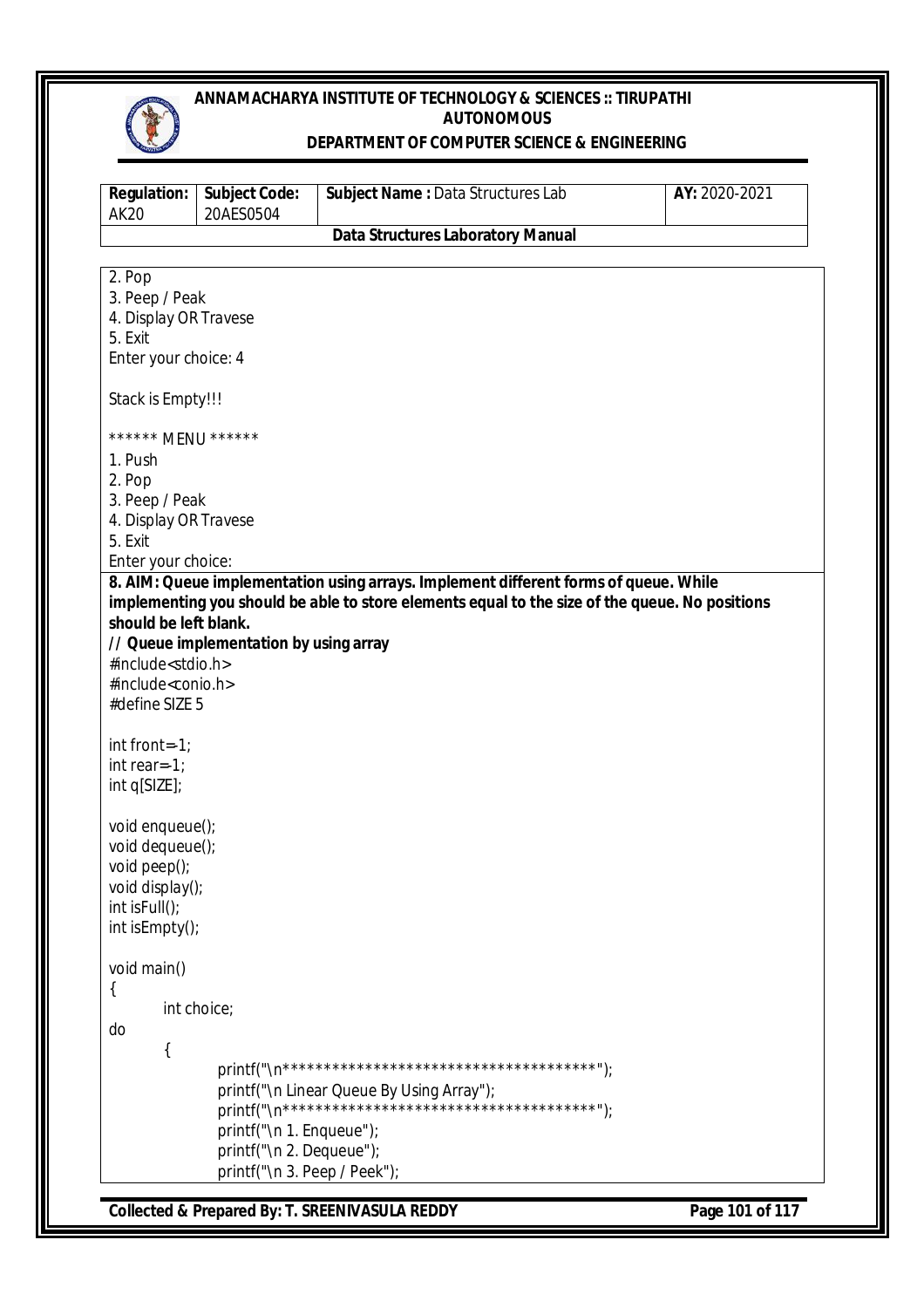

### **DEPARTMENT OF COMPUTER SCIENCE & ENGINEERING**

| <b>Regulation:</b><br><b>AK20</b> | <b>Subject Code:</b><br>20AES0504                    | <b>Subject Name: Data Structures Lab</b>                                                         | AY: 2020-2021 |
|-----------------------------------|------------------------------------------------------|--------------------------------------------------------------------------------------------------|---------------|
|                                   |                                                      | <b>Data Structures Laboratory Manual</b>                                                         |               |
|                                   | printf("\n 4. Display ");<br>printf("\n $5.$ Exit"); |                                                                                                  |               |
|                                   | scanf("%d",&choice);                                 | printf("\n Enter Your Choice:");                                                                 |               |
|                                   | switch(choice)<br>$\{$                               |                                                                                                  |               |
|                                   | case 1:                                              |                                                                                                  |               |
|                                   |                                                      | $enqueue()$ ;<br>//display();                                                                    |               |
|                                   | case 2:                                              | break;                                                                                           |               |
|                                   |                                                      | dequeue();                                                                                       |               |
|                                   |                                                      | //display();                                                                                     |               |
|                                   | case 3:                                              | break;                                                                                           |               |
|                                   |                                                      | peep();                                                                                          |               |
|                                   |                                                      | break;                                                                                           |               |
|                                   | case 4:                                              | display();                                                                                       |               |
|                                   |                                                      | break;                                                                                           |               |
|                                   | case 5:                                              |                                                                                                  |               |
|                                   |                                                      | printf("End of Program!!!!");<br>exit(1);<br>default: printf("\nWrong Choice Please Try Again"); |               |
|                                   |                                                      |                                                                                                  |               |
|                                   | }while(choice!=5);                                   |                                                                                                  |               |
| }<br>int isFull()                 |                                                      |                                                                                                  |               |
| $\{$                              |                                                      |                                                                                                  |               |
|                                   | if(rear>=SIZE-1)                                     |                                                                                                  |               |
|                                   | return 1;<br>else return 0;                          |                                                                                                  |               |
| }                                 |                                                      |                                                                                                  |               |
| void enqueue()                    |                                                      |                                                                                                  |               |
| $\{$                              | int value;                                           |                                                                                                  |               |
|                                   | if(isFull())                                         |                                                                                                  |               |
|                                   |                                                      | printf("\n Queue overflow");                                                                     |               |
|                                   | $if(rear < SIZE-1)$                                  |                                                                                                  |               |

**Collected & Prepared By: T. SREENIVASULA REDDY Page 102 of 117**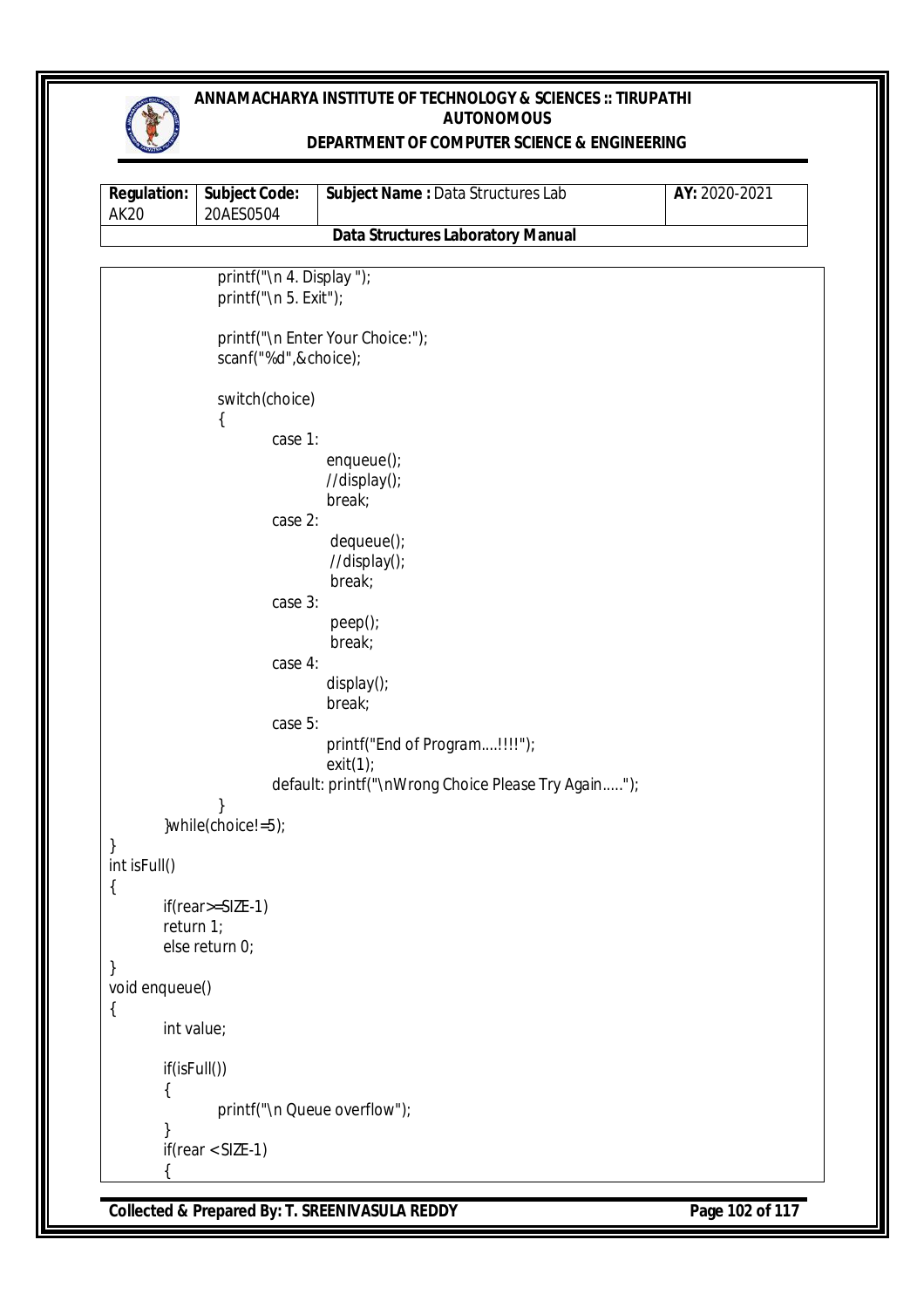

### **DEPARTMENT OF COMPUTER SCIENCE & ENGINEERING**

| <b>Regulation:</b><br><b>AK20</b> | <b>Subject Code:</b><br>20AES0504                                | Subject Name : Data Structures Lab                     | AY: 2020-2021 |
|-----------------------------------|------------------------------------------------------------------|--------------------------------------------------------|---------------|
|                                   |                                                                  | <b>Data Structures Laboratory Manual</b>               |               |
|                                   |                                                                  |                                                        |               |
|                                   | scanf("%d",&value);                                              | printf("\n Enter Value to be inserted in to Queue:");  |               |
|                                   | q[++rear]=value;<br>$if(from = -1)$<br>front=0;// front=front+1; |                                                        |               |
| }                                 |                                                                  |                                                        |               |
| }<br>int isEmpty()                |                                                                  |                                                        |               |
| {                                 | $if(from == 1)$                                                  |                                                        |               |
|                                   | return 1;<br>else return 0;                                      |                                                        |               |
| }<br>void dequeue()               |                                                                  |                                                        |               |
| {                                 | if(isEmpty())                                                    |                                                        |               |
|                                   | return;                                                          | printf("\nQueue Underflow");                           |               |
| }<br>else                         |                                                                  |                                                        |               |
|                                   |                                                                  | printf("\nDeleted ltem:-->%d\n",q[front]);             |               |
|                                   | if(front==rear)<br>front=rear=-1;                                |                                                        |               |
| else                              | front=front+1;                                                   |                                                        |               |
| ļ                                 |                                                                  |                                                        |               |
| void peep()<br>$\{$               |                                                                  |                                                        |               |
|                                   | if(isEmpty())                                                    |                                                        |               |
|                                   | return;                                                          | printf("\nQueue is empty");                            |               |
| }                                 |                                                                  | else printf("\nPeep Element in Queue is %d",q[front]); |               |
| }<br>void display()               |                                                                  |                                                        |               |
| $\{$<br>int i;                    | if(isEmpty())                                                    |                                                        |               |

**Collected & Prepared By: T. SREENIVASULA REDDY** Page 103 of 117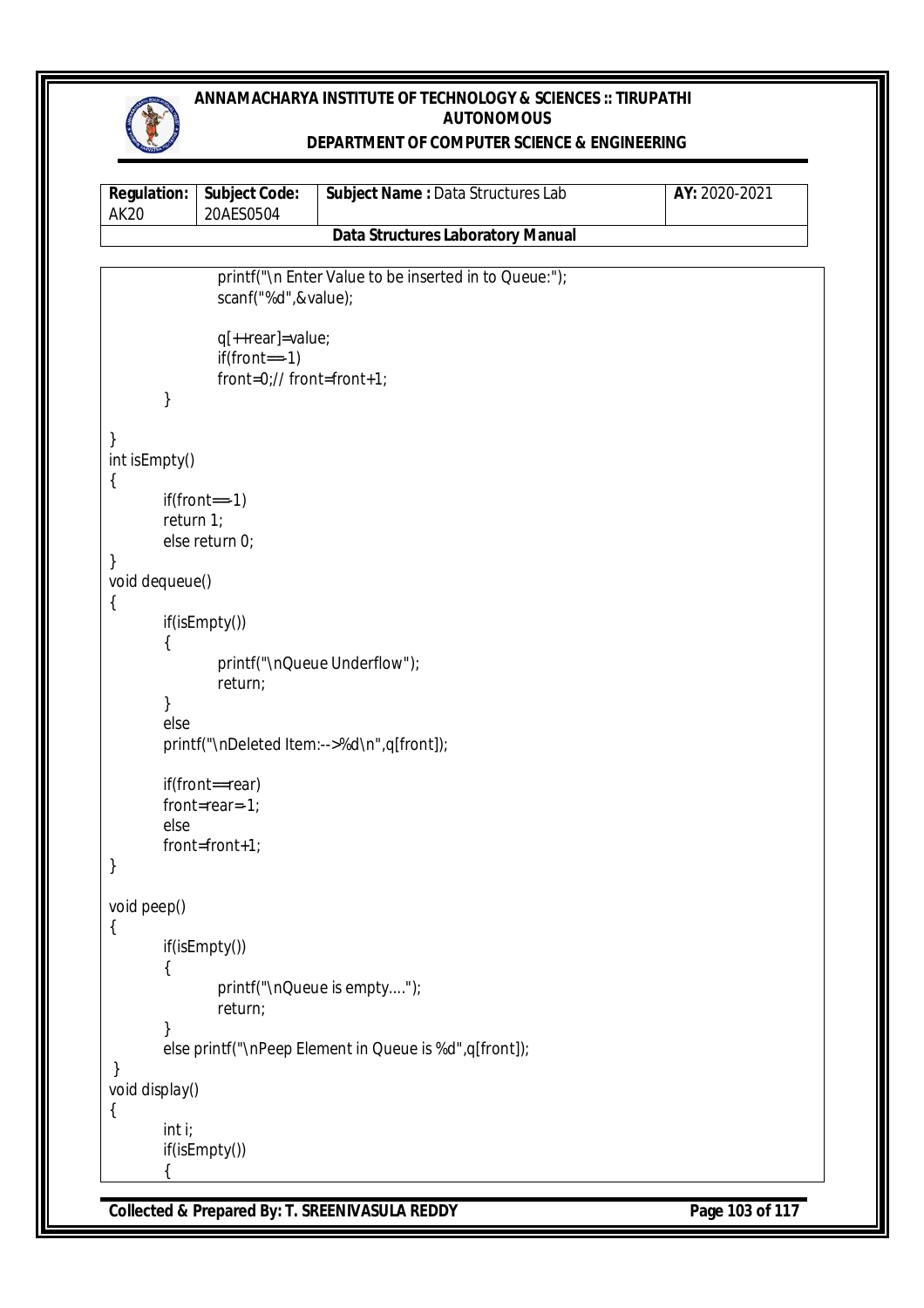

#### **DEPARTMENT OF COMPUTER SCIENCE & ENGINEERING**

| <b>Regulation:</b><br><b>AK20</b>                                                           | <b>Subject Code:</b><br>20AES0504                                                                            | Subject Name: Data Structures Lab        | AY: 2020-2021 |
|---------------------------------------------------------------------------------------------|--------------------------------------------------------------------------------------------------------------|------------------------------------------|---------------|
|                                                                                             |                                                                                                              | <b>Data Structures Laboratory Manual</b> |               |
|                                                                                             | return;                                                                                                      | printf("\nQueue is empty");              |               |
| }                                                                                           | printf("\nLinear Queue: FRONT");<br>$for(i=front;i=rear;i++)$<br>printf("<--%d",q[i]);<br>printf("<--REAR"); |                                          |               |
| OUTPUT:                                                                                     |                                                                                                              |                                          |               |
|                                                                                             |                                                                                                              |                                          |               |
|                                                                                             | Linear Queue By Using Array<br>**************************************                                        |                                          |               |
| 1. Enqueue<br>2. Dequeue<br>3. Peep / Peek<br>4. Display<br>5. Exit<br>Enter Your Choice:1  |                                                                                                              |                                          |               |
|                                                                                             | Enter Value to be inserted in to Queue:100                                                                   |                                          |               |
|                                                                                             |                                                                                                              |                                          |               |
|                                                                                             | Linear Queue By Using Array                                                                                  |                                          |               |
| 1. Enqueue<br>2. Dequeue<br>3. Peep / Peek<br>4. Display<br>5. Fxit<br>Enter Your Choice: 4 |                                                                                                              |                                          |               |
|                                                                                             | Linear Queue: FRONT<--100<--REAR<br>**************************************                                   |                                          |               |
|                                                                                             | Linear Queue By Using Array                                                                                  |                                          |               |
| 1. Enqueue<br>2. Dequeue<br>3. Peep / Peek<br>4. Display<br>5. Exit<br>Enter Your Choice:1  |                                                                                                              |                                          |               |
|                                                                                             | Enter Value to be inserted in to Queue:200                                                                   |                                          |               |

**Collected & Prepared By: T. SREENIVASULA REDDY** Page 104 of 117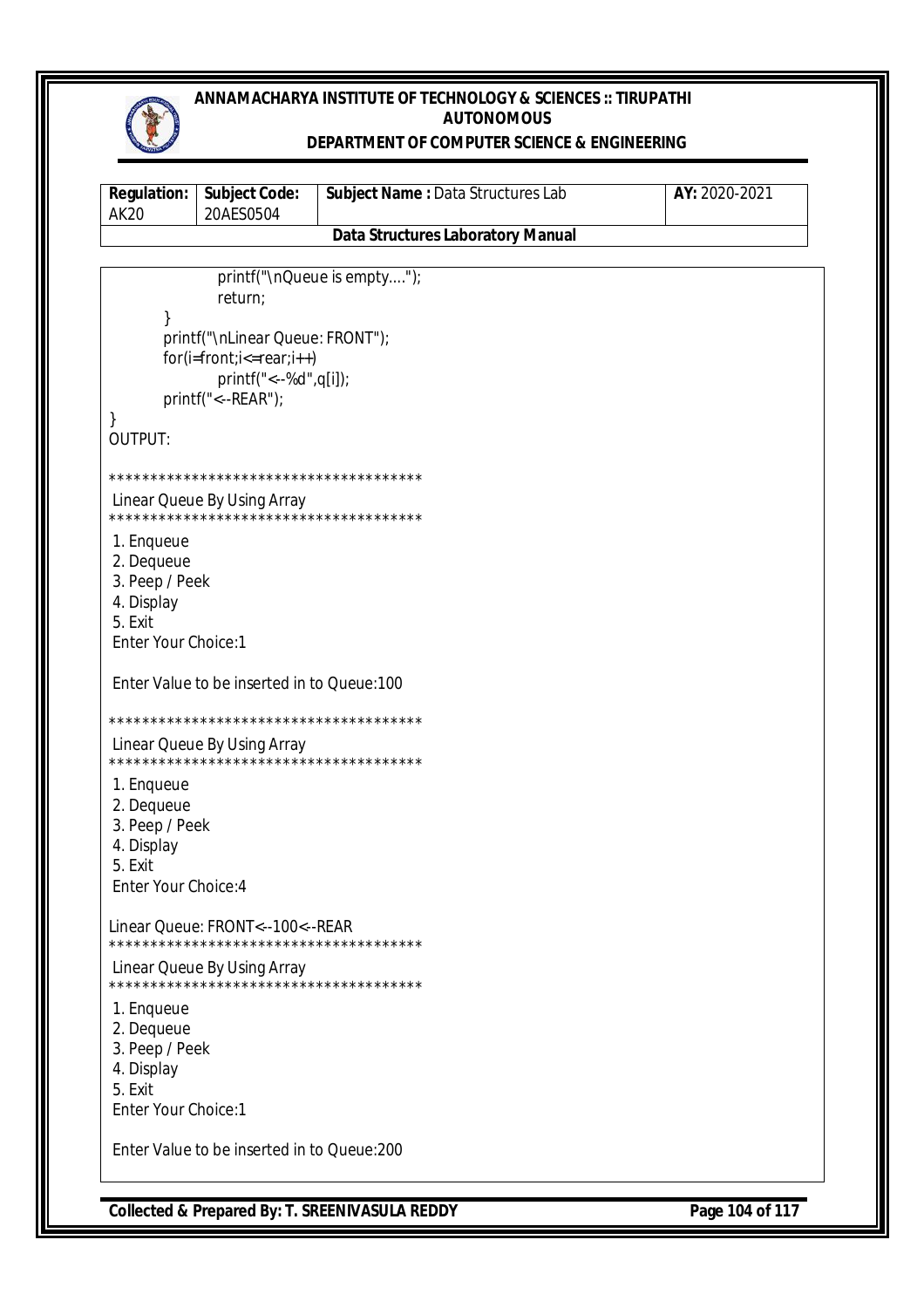#### **DEPARTMENT OF COMPUTER SCIENCE & ENGINEERING**

| <b>Regulation:</b><br><b>AK20</b>                                                           | <b>Subject Code:</b><br>20AES0504                                     | Subject Name: Data Structures Lab            | AY: 2020-2021 |
|---------------------------------------------------------------------------------------------|-----------------------------------------------------------------------|----------------------------------------------|---------------|
|                                                                                             |                                                                       | <b>Data Structures Laboratory Manual</b>     |               |
|                                                                                             |                                                                       |                                              |               |
|                                                                                             | Linear Queue By Using Array                                           |                                              |               |
| 1. Enqueue<br>2. Dequeue<br>3. Peep / Peek<br>4. Display<br>5. Exit<br>Enter Your Choice: 4 |                                                                       |                                              |               |
|                                                                                             | Linear Queue: FRONT<--100<--200<--REAR                                |                                              |               |
|                                                                                             | Linear Queue By Using Array<br>************************************** |                                              |               |
| 1. Enqueue<br>2. Dequeue<br>3. Peep / Peek<br>4. Display<br>5. Exit<br>Enter Your Choice:1  |                                                                       |                                              |               |
|                                                                                             | Enter Value to be inserted in to Queue:300                            |                                              |               |
|                                                                                             | Linear Queue By Using Array<br>************************************** |                                              |               |
| 1. Enqueue<br>2. Dequeue<br>3. Peep / Peek<br>4. Display<br>5. Exit<br>Enter Your Choice: 4 |                                                                       |                                              |               |
|                                                                                             | **************************************                                | Linear Queue: FRONT<--100<--200<--300<--REAR |               |
|                                                                                             | Linear Queue By Using Array<br>************************************** |                                              |               |
| 1. Enqueue<br>2. Dequeue<br>3. Peep / Peek<br>4. Display<br>5. Exit<br>Enter Your Choice:1  |                                                                       |                                              |               |
|                                                                                             | Enter Value to be inserted in to Queue: 400                           |                                              |               |

**Collected & Prepared By: T. SREENIVASULA REDDY Page 105 of 117**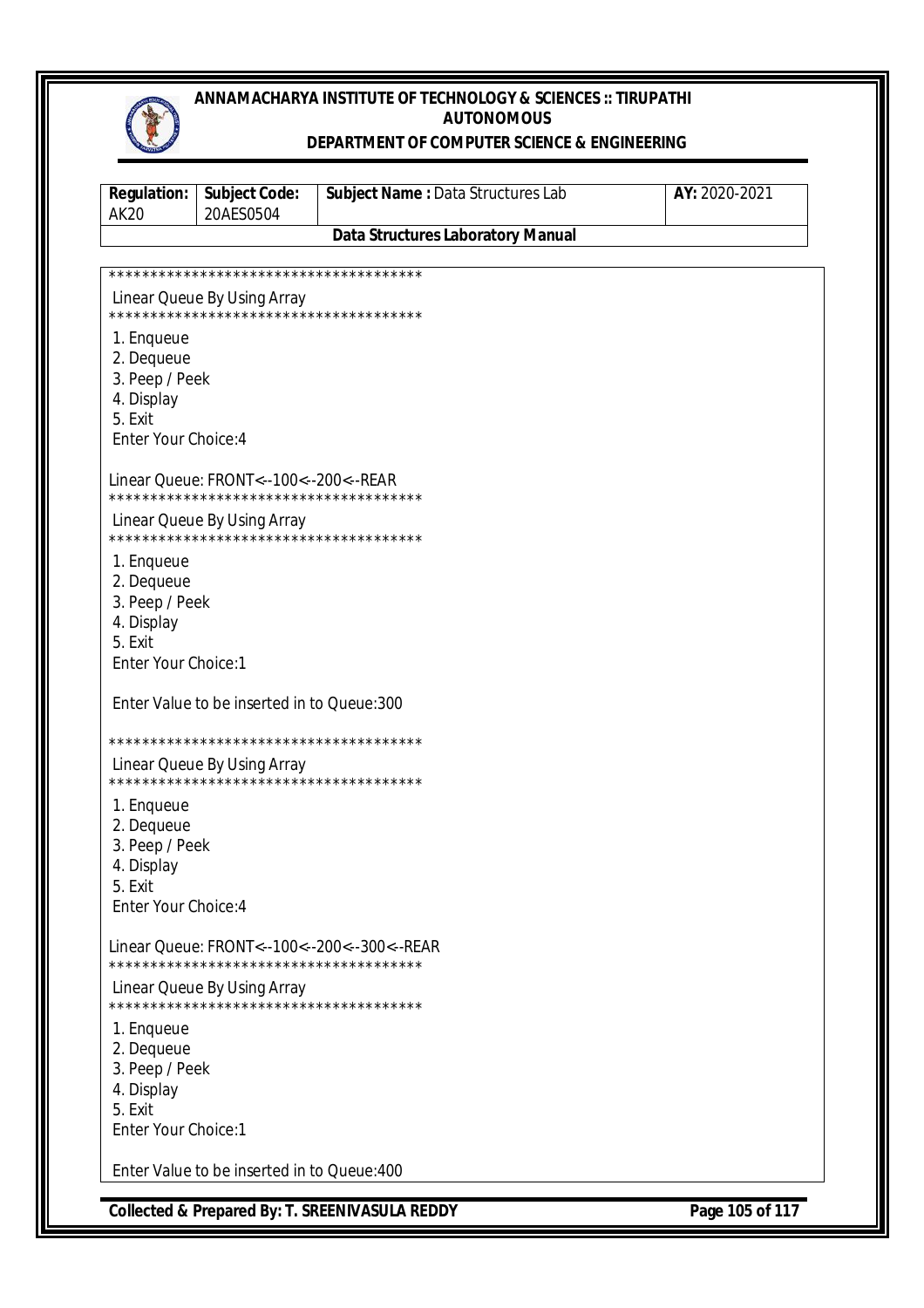### **DEPARTMENT OF COMPUTER SCIENCE & ENGINEERING**

| <b>Regulation:</b><br><b>AK20</b>                                                           | <b>Subject Code:</b><br>20AES0504                                     | Subject Name: Data Structures Lab                        | AY: 2020-2021 |
|---------------------------------------------------------------------------------------------|-----------------------------------------------------------------------|----------------------------------------------------------|---------------|
|                                                                                             |                                                                       | <b>Data Structures Laboratory Manual</b>                 |               |
|                                                                                             |                                                                       |                                                          |               |
|                                                                                             |                                                                       |                                                          |               |
|                                                                                             | Linear Queue By Using Array<br>************************************** |                                                          |               |
| 1. Enqueue<br>2. Dequeue<br>3. Peep / Peek<br>4. Display<br>5. Exit<br>Enter Your Choice: 4 |                                                                       |                                                          |               |
|                                                                                             | **************************************                                | Linear Queue: FRONT<--100<--200<--300<--400<--REAR       |               |
|                                                                                             | Linear Queue By Using Array<br>************************************** |                                                          |               |
| 1. Enqueue<br>2. Dequeue<br>3. Peep / Peek<br>4. Display<br>5. Exit<br>Enter Your Choice:1  |                                                                       |                                                          |               |
|                                                                                             | Enter Value to be inserted in to Queue:500                            |                                                          |               |
|                                                                                             |                                                                       |                                                          |               |
|                                                                                             | Linear Queue By Using Array<br>************************************** |                                                          |               |
| 1. Enqueue<br>2. Dequeue<br>3. Peep / Peek<br>4. Display<br>5. Exit<br>Enter Your Choice: 4 |                                                                       |                                                          |               |
|                                                                                             |                                                                       | Linear Queue: FRONT<--100<--200<--300<--400<--500<--REAR |               |
|                                                                                             | Linear Queue By Using Array<br>************************************** |                                                          |               |
| 1. Enqueue<br>2. Dequeue<br>3. Peep / Peek<br>4. Display<br>5. Exit<br>Enter Your Choice:1  |                                                                       |                                                          |               |

**Collected & Prepared By: T. SREENIVASULA REDDY Page 106 of 117**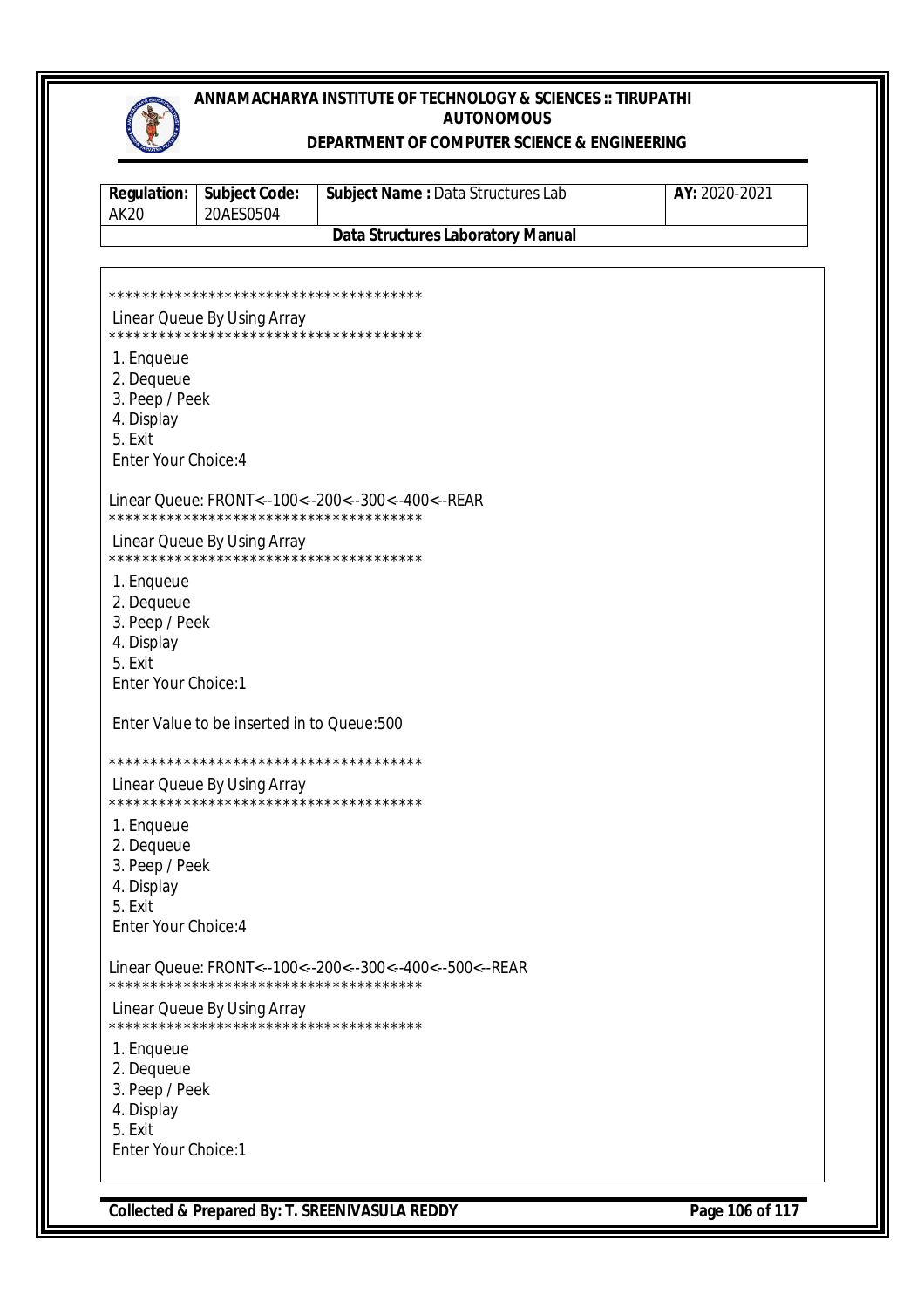

#### **DEPARTMENT OF COMPUTER SCIENCE & ENGINEERING**

| <b>Regulation:</b><br><b>AK20</b> | <b>Subject Code:</b><br>20AES0504                                     | Subject Name: Data Structures Lab                  | AY: 2020-2021 |
|-----------------------------------|-----------------------------------------------------------------------|----------------------------------------------------|---------------|
|                                   |                                                                       | <b>Data Structures Laboratory Manual</b>           |               |
| Queue overflow                    |                                                                       |                                                    |               |
|                                   | **************************************                                |                                                    |               |
|                                   | Linear Queue By Using Array<br>************************************** |                                                    |               |
| 1. Enqueue                        |                                                                       |                                                    |               |
| 2. Dequeue<br>3. Peep / Peek      |                                                                       |                                                    |               |
| 4. Display                        |                                                                       |                                                    |               |
| 5. Exit                           |                                                                       |                                                    |               |
| <b>Enter Your Choice:2</b>        |                                                                       |                                                    |               |
| Deleted Item:-->100               |                                                                       |                                                    |               |
|                                   |                                                                       |                                                    |               |
|                                   | Linear Queue By Using Array<br>************************************** |                                                    |               |
| 1. Enqueue                        |                                                                       |                                                    |               |
| 2. Dequeue                        |                                                                       |                                                    |               |
| 3. Peep / Peek<br>4. Display      |                                                                       |                                                    |               |
| 5. Exit                           |                                                                       |                                                    |               |
| Enter Your Choice: 4              |                                                                       |                                                    |               |
|                                   | **************************************                                | Linear Queue: FRONT<--200<--300<--400<--500<--REAR |               |
|                                   | Linear Queue By Using Array                                           |                                                    |               |
| 1. Enqueue                        |                                                                       |                                                    |               |
| 2. Dequeue                        |                                                                       |                                                    |               |
| 3. Peep / Peek<br>4. Display      |                                                                       |                                                    |               |
| 5. Exit                           |                                                                       |                                                    |               |
| Enter Your Choice:2               |                                                                       |                                                    |               |
| Deleted Item:-->200               |                                                                       |                                                    |               |
|                                   |                                                                       |                                                    |               |
|                                   | Linear Queue By Using Array                                           |                                                    |               |
| 1. Enqueue                        |                                                                       |                                                    |               |
| 2. Dequeue                        |                                                                       |                                                    |               |
| 3. Peep / Peek<br>4. Display      |                                                                       |                                                    |               |
| 5. Exit                           |                                                                       |                                                    |               |
| Enter Your Choice: 4              |                                                                       |                                                    |               |

**Collected & Prepared By: T. SREENIVASULA REDDY Page 107 of 117**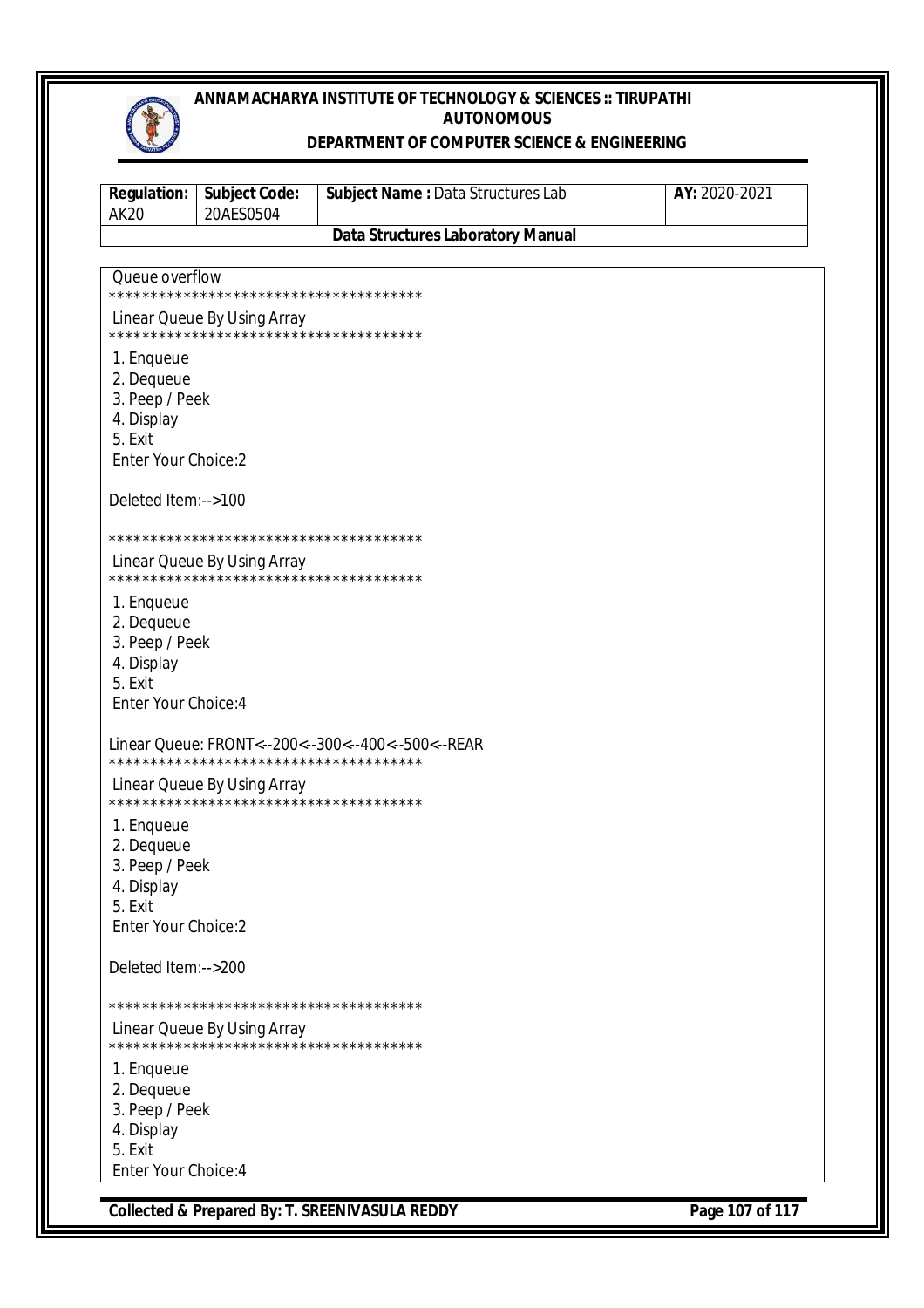

#### **DEPARTMENT OF COMPUTER SCIENCE & ENGINEERING**

| <b>Regulation:</b><br><b>AK20</b>                                                                 | <b>Subject Code:</b><br>20AES0504                                      | Subject Name: Data Structures Lab            | AY: 2020-2021 |
|---------------------------------------------------------------------------------------------------|------------------------------------------------------------------------|----------------------------------------------|---------------|
|                                                                                                   |                                                                        | <b>Data Structures Laboratory Manual</b>     |               |
|                                                                                                   |                                                                        |                                              |               |
|                                                                                                   |                                                                        | Linear Queue: FRONT<--300<--400<--500<--REAR |               |
|                                                                                                   | Linear Queue By Using Array                                            |                                              |               |
| 1. Enqueue<br>2. Dequeue<br>3. Peep / Peek<br>4. Display<br>5. Exit<br><b>Enter Your Choice:2</b> |                                                                        |                                              |               |
| Deleted Item:-->300                                                                               |                                                                        |                                              |               |
|                                                                                                   |                                                                        |                                              |               |
|                                                                                                   | Linear Queue By Using Array                                            |                                              |               |
| 1. Enqueue<br>2. Dequeue<br>3. Peep / Peek<br>4. Display<br>5. Exit<br>Enter Your Choice: 4       |                                                                        |                                              |               |
|                                                                                                   | Linear Queue: FRONT<--400<--500<--REAR                                 |                                              |               |
|                                                                                                   | Linear Queue By Using Array                                            |                                              |               |
| 1. Enqueue<br>2. Dequeue<br>3. Peep / Peek<br>4. Display<br>5. Exit<br>Enter Your Choice: 3       |                                                                        |                                              |               |
|                                                                                                   | Peep Element in Queue is 400<br>************************************** |                                              |               |
|                                                                                                   | Linear Queue By Using Array<br>**************************************  |                                              |               |
| 1. Enqueue<br>2. Dequeue<br>3. Peep / Peek<br>4. Display<br>5. Exit<br>Enter Your Choice:2        |                                                                        |                                              |               |

**Collected & Prepared By: T. SREENIVASULA REDDY Page 108 of 117**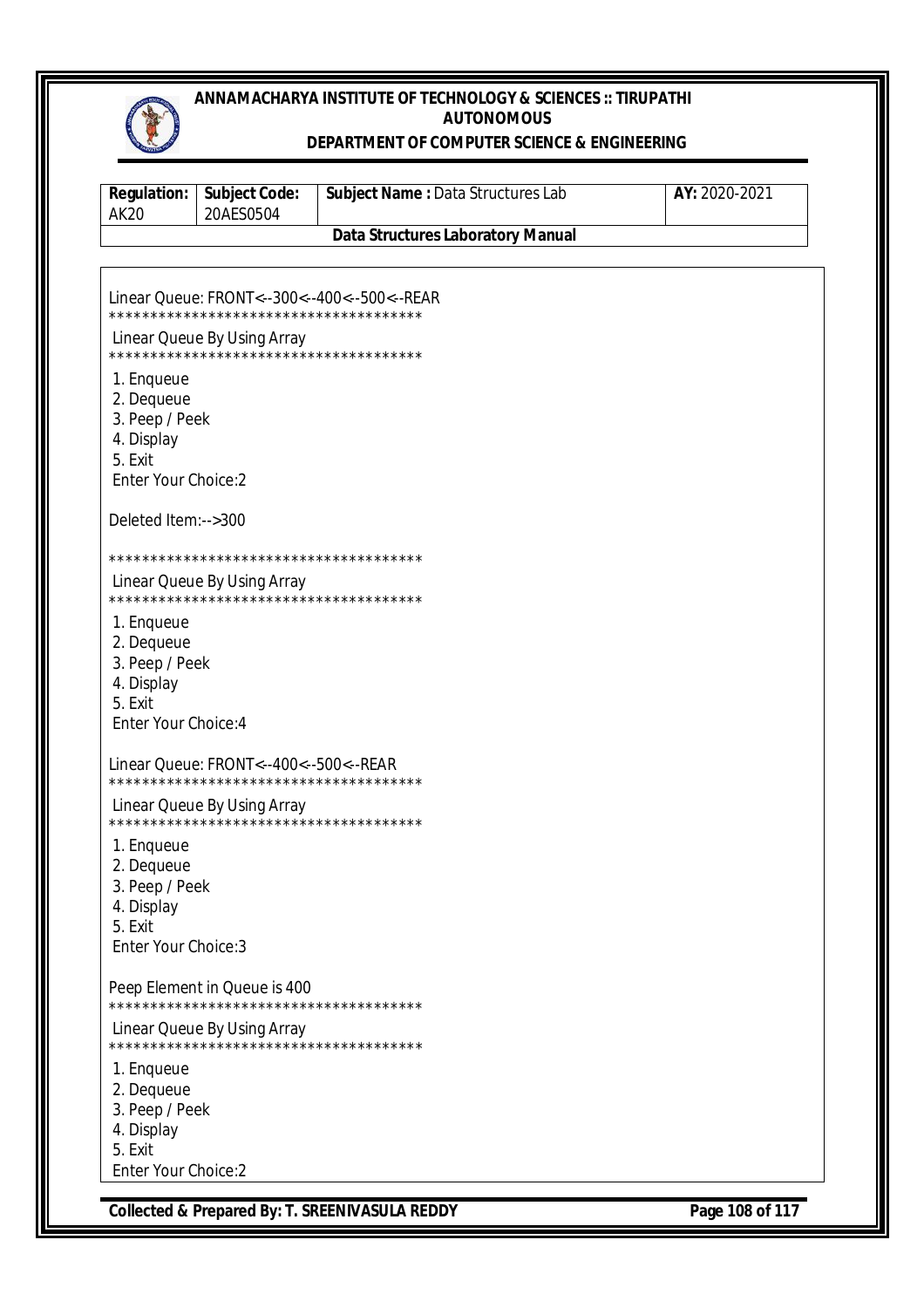

#### DEPARTMENT OF COMPUTER SCIENCE & ENGINEERING

| <b>Regulation:</b><br><b>AK20</b>                                                           | <b>Subject Code:</b><br>20AES0504                                          | Subject Name: Data Structures Lab        | AY: 2020-2021 |
|---------------------------------------------------------------------------------------------|----------------------------------------------------------------------------|------------------------------------------|---------------|
|                                                                                             |                                                                            | <b>Data Structures Laboratory Manual</b> |               |
|                                                                                             |                                                                            |                                          |               |
| Deleted Item:-->400                                                                         |                                                                            |                                          |               |
|                                                                                             |                                                                            |                                          |               |
|                                                                                             | Linear Queue By Using Array<br>**************************************      |                                          |               |
| 1. Enqueue<br>2. Dequeue<br>3. Peep / Peek<br>4. Display<br>5. Exit<br>Enter Your Choice: 4 |                                                                            |                                          |               |
|                                                                                             | Linear Queue: FRONT<--500<--REAR<br>************************************** |                                          |               |
|                                                                                             | Linear Queue By Using Array<br>**************************************      |                                          |               |
| 1. Enqueue<br>2. Dequeue<br>3. Peep / Peek<br>4. Display<br>5. Exit<br>Enter Your Choice:2  |                                                                            |                                          |               |
| Deleted Item:-->500                                                                         |                                                                            |                                          |               |
|                                                                                             |                                                                            |                                          |               |
|                                                                                             | Linear Queue By Using Array<br>**************************************      |                                          |               |
| 1. Enqueue<br>2. Dequeue<br>3. Peep / Peek<br>4. Display<br>5. Exit<br>Enter Your Choice: 4 |                                                                            |                                          |               |
| Queue is empty                                                                              | **************************************                                     |                                          |               |
|                                                                                             | Linear Queue By Using Array                                                |                                          |               |
| 1. Enqueue<br>2. Dequeue<br>3. Peep / Peek<br>4. Display<br>5. Exit                         |                                                                            |                                          |               |

Page 109 of 117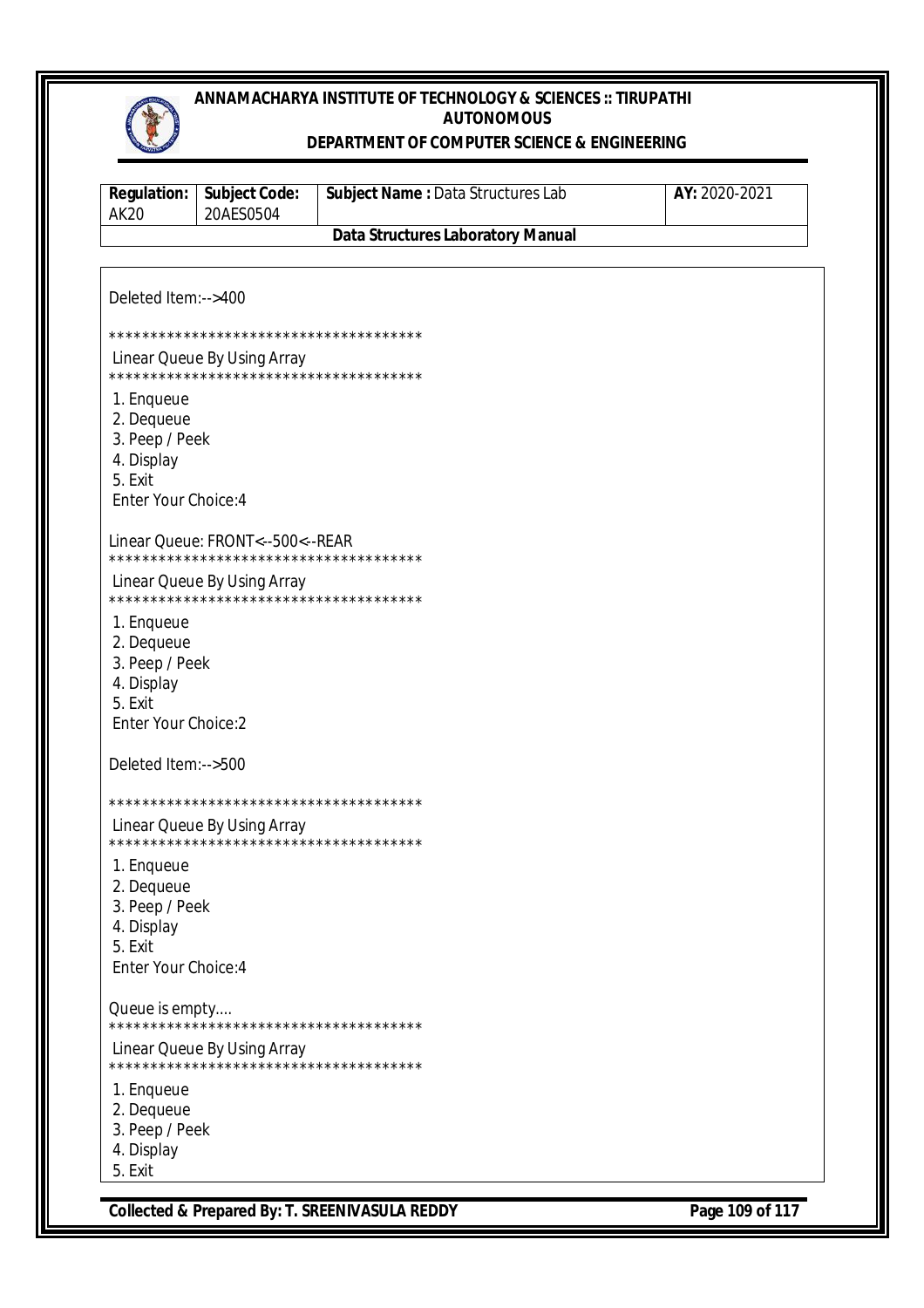

### **DEPARTMENT OF COMPUTER SCIENCE & ENGINEERING**

| <b>Regulation:</b><br><b>AK20</b>                               | <b>Subject Code:</b><br>20AES0504                                                                                                | Subject Name: Data Structures Lab                                                                                                                                                                                                                          | AY: 2020-2021 |
|-----------------------------------------------------------------|----------------------------------------------------------------------------------------------------------------------------------|------------------------------------------------------------------------------------------------------------------------------------------------------------------------------------------------------------------------------------------------------------|---------------|
|                                                                 |                                                                                                                                  | <b>Data Structures Laboratory Manual</b>                                                                                                                                                                                                                   |               |
| Enter Your Choice:                                              |                                                                                                                                  |                                                                                                                                                                                                                                                            |               |
| #include <stdio.h><br/>#include <stdlib.h></stdlib.h></stdio.h> |                                                                                                                                  | 9. AIM: Write a C Program to implement Queue using linked lists<br>// A C program to demonstrate linked list based implementation of queue                                                                                                                 |               |
| struct Node {<br>int key;<br>$\}$                               | // A linked list (LL) node to store a queue entry<br>struct Node* next;                                                          |                                                                                                                                                                                                                                                            |               |
| // last node of LL<br>struct Queue {<br>int count;<br>$\}$      | struct Node *front, *rear;                                                                                                       | // The queue, front stores the front node of LL and rear stores the                                                                                                                                                                                        |               |
| struct Node* newNode()<br>$\{int k;$<br>{<br>return;<br>else    | if(temp==NULL)<br>scanf("%d",&k);                                                                                                | // A utility function to create a new linked list node.<br>struct Node* temp = (struct Node*)malloc(sizeof(struct Node));<br>printf("\nQueue is FUII Because Memory is not Sufficient");<br>printf("\nEnter value to be inserted in to the Linear Queue"); |               |
| }<br>}                                                          | $temp$ ->key = k;<br>temp->next = NULL;<br>return temp;                                                                          |                                                                                                                                                                                                                                                            |               |
| {<br>return q;                                                  | // A utility function to create an empty queue<br>struct Queue* createQueue()<br>$q$ ->front = $q$ ->rear = NULL;<br>q->count=0; | struct Queue* q = (struct Queue*)malloc(sizeof(struct Queue));                                                                                                                                                                                             |               |

**Collected & Prepared By: T. SREENIVASULA REDDY Page 110 of 117**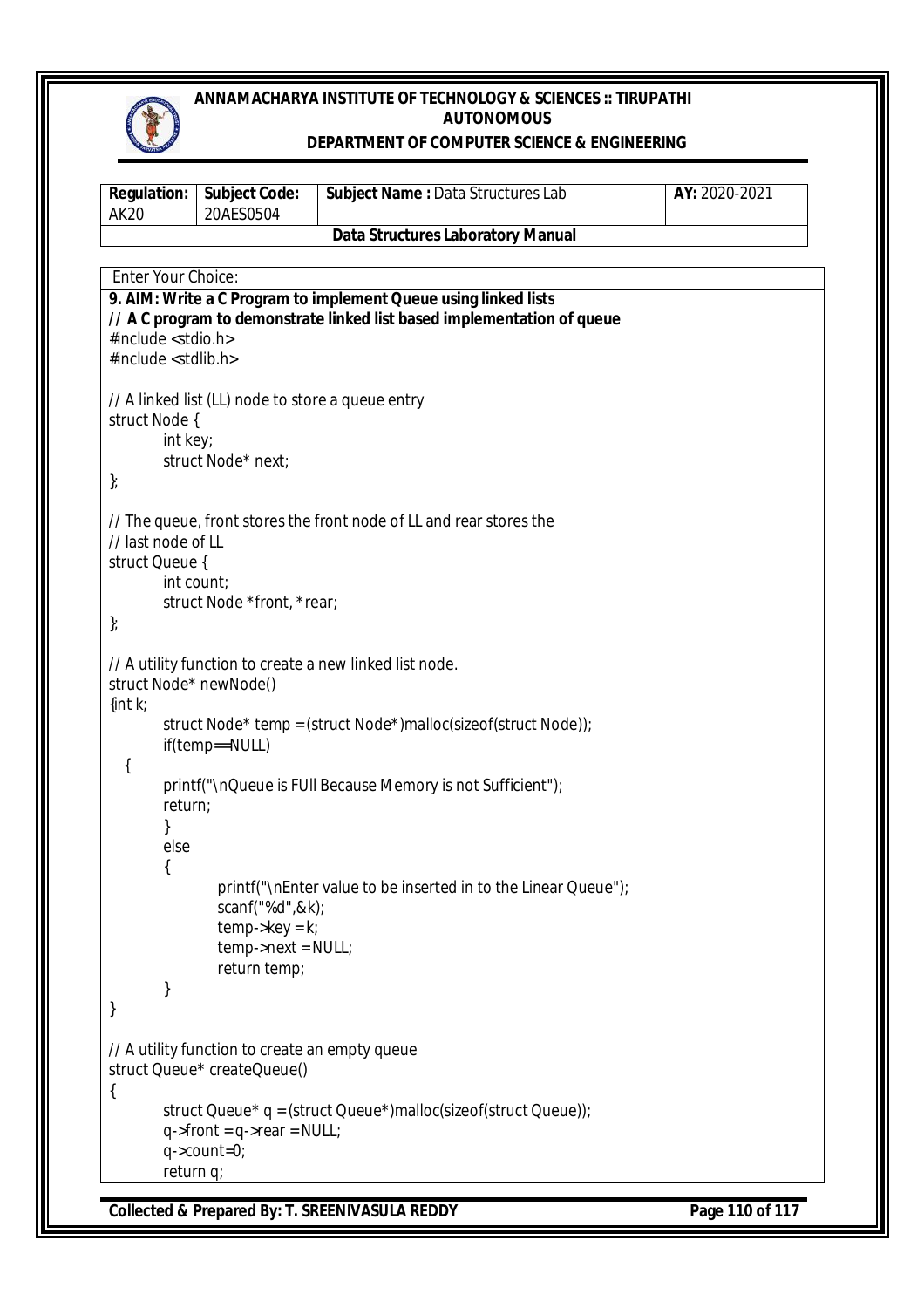

### **DEPARTMENT OF COMPUTER SCIENCE & ENGINEERING**

| <b>Regulation:</b><br><b>AK20</b> | <b>Subject Code:</b><br>20AES0504                                               | Subject Name: Data Structures Lab                                                                    | AY: 2020-2021 |
|-----------------------------------|---------------------------------------------------------------------------------|------------------------------------------------------------------------------------------------------|---------------|
|                                   |                                                                                 | <b>Data Structures Laboratory Manual</b>                                                             |               |
|                                   |                                                                                 |                                                                                                      |               |
| $\mathcal{L}$                     | int isEmpty(struct Queue* q)                                                    |                                                                                                      |               |
| return $1$ ;                      | $if(q\text{-}$ front==NULL && q- $\text{-}$ rear==NULL)<br>else return 0;       |                                                                                                      |               |
| }                                 | // The function to add a key k to q<br>void enQueue(struct Queue* q)            |                                                                                                      |               |
| $\{$                              | struct Node* temp = newNode();                                                  |                                                                                                      |               |
|                                   |                                                                                 | // If queue is empty, then new node is front and rear both<br>if(isEmpty(q))//if (q->rear == NULL) { |               |
|                                   | $q$ ->count++;<br>return;                                                       | $q$ ->front = $q$ ->rear = temp;                                                                     |               |
|                                   | }                                                                               |                                                                                                      |               |
|                                   | $q$ ->rear->next = temp;<br>$q$ ->rear = temp;                                  | // Add the new node at the end of queue and change rear                                              |               |
| $\}$                              | $q$ ->count++;                                                                  |                                                                                                      |               |
|                                   | // Function to remove a key from given queue q<br>void deQueue(struct Queue* q) |                                                                                                      |               |
| $\{$<br>{                         | // If queue is empty, return NULL.<br>if $(q$ ->front == NULL)                  |                                                                                                      |               |
| }                                 | return;                                                                         | printf("\nLinear Queue is Empty");                                                                   |               |
|                                   | struct Node* temp = $q$ ->front;                                                | // Store previous front and move front one node ahead                                                |               |
|                                   | $q$ ->front = $q$ ->front->next;                                                |                                                                                                      |               |
|                                   | if $(q$ ->front == NULL)<br>$q$ ->rear = NULL;                                  | // If front becomes NULL, then change rear also as NULL                                              |               |
|                                   | $q$ ->count--;<br>free(temp);                                                   |                                                                                                      |               |

**Collected & Prepared By: T. SREENIVASULA REDDY Page 111 of 117**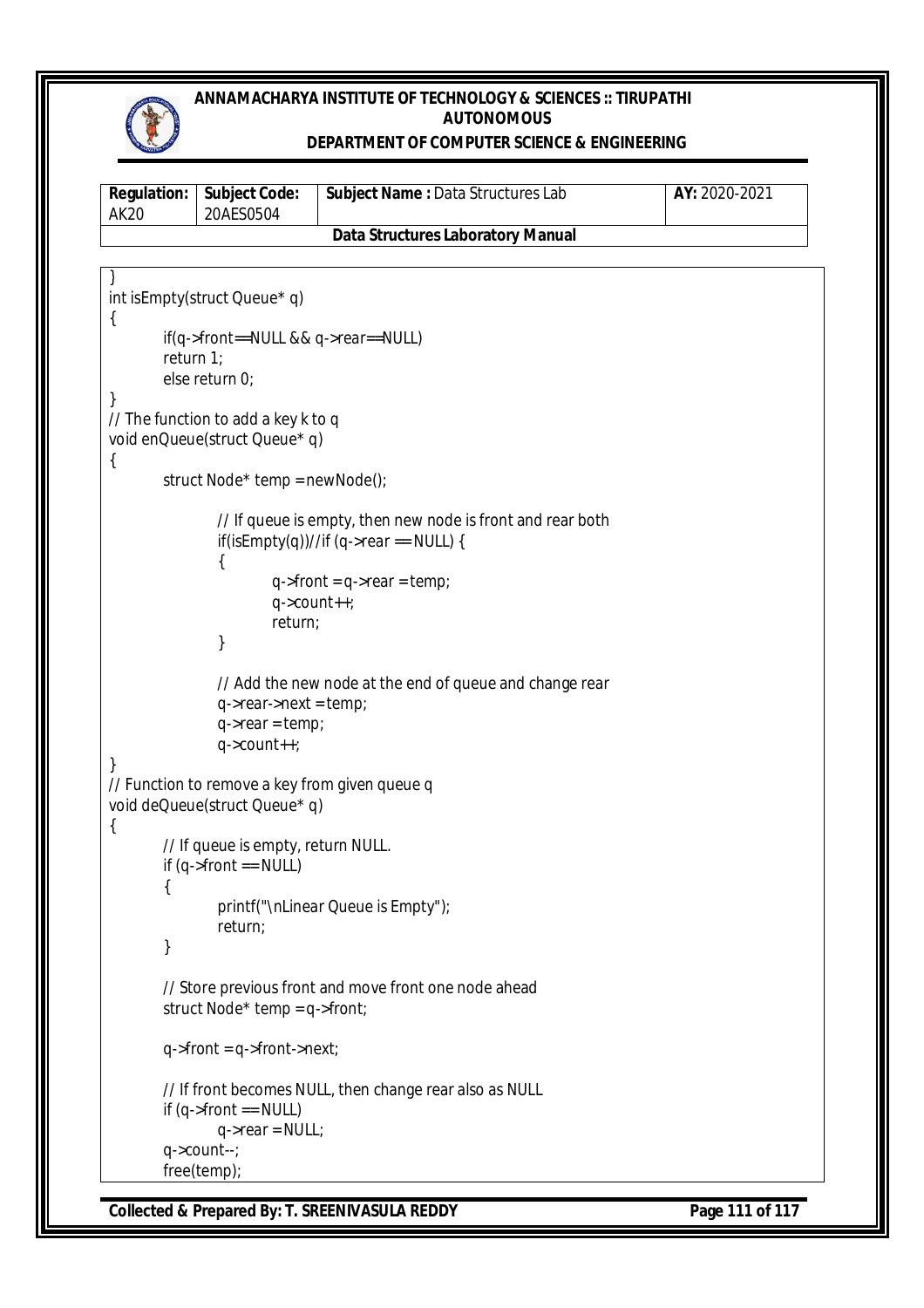

### **DEPARTMENT OF COMPUTER SCIENCE & ENGINEERING**

| <b>Regulation:</b><br><b>AK20</b>                 | <b>Subject Code:</b><br>20AES0504                                | Subject Name: Data Structures Lab                               | AY: 2020-2021 |
|---------------------------------------------------|------------------------------------------------------------------|-----------------------------------------------------------------|---------------|
|                                                   |                                                                  | <b>Data Structures Laboratory Manual</b>                        |               |
|                                                   |                                                                  |                                                                 |               |
|                                                   | void peep(struct Queue* q)                                       |                                                                 |               |
| {<br>if (q->front==NULL)<br>$\{$                  |                                                                  |                                                                 |               |
|                                                   | printf("\nLinear Queue is Empty");<br>return;                    |                                                                 |               |
| }<br>else                                         |                                                                  |                                                                 |               |
| }                                                 |                                                                  | printf("\nThe front element is %d", q->front->key);             |               |
|                                                   | void display(struct Queue* q)                                    | // returns number of entries and displays the elements in queue |               |
| $\{$<br>struct Node *temp;<br>$temp = q$ ->front; |                                                                  |                                                                 |               |
| if (q->front==NULL)<br>{                          |                                                                  |                                                                 |               |
|                                                   | printf("\nQueue is Empty \n");<br>return;                        |                                                                 |               |
| ł<br>else<br>{                                    |                                                                  |                                                                 |               |
|                                                   | while (temp)                                                     | printf("\nLinear Queue: FRONT");                                |               |
| {                                                 |                                                                  |                                                                 |               |
|                                                   | printf("<-- %d ", temp->key);<br>$temp = temp \rightarrow next;$ |                                                                 |               |
|                                                   | printf("<--REAR");                                               | printf("\nSize of Linear Queue is %d", q->count);               |               |
| }<br>$\}$                                         |                                                                  |                                                                 |               |
| int main()<br>$\{$                                |                                                                  |                                                                 |               |
|                                                   | int choice, value;<br>struct Queue* q;                           |                                                                 |               |
| while $(1)$<br>{                                  |                                                                  |                                                                 |               |
|                                                   |                                                                  |                                                                 |               |
|                                                   |                                                                  | printf("\nLinear Queue Using Singly Linked List");              |               |

**Collected & Prepared By: T. SREENIVASULA REDDY Page 112 of 117**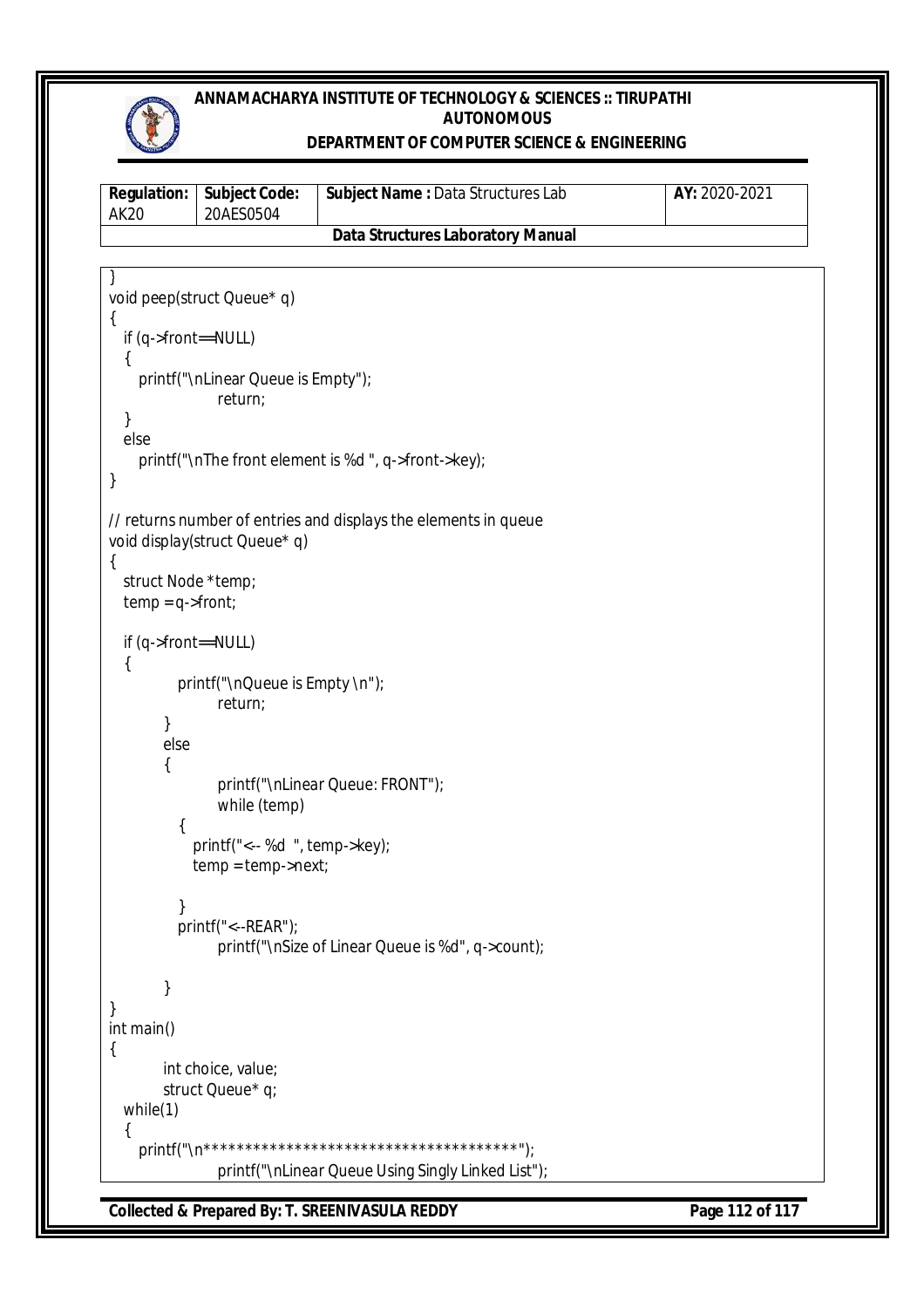

### **DEPARTMENT OF COMPUTER SCIENCE & ENGINEERING**

| <b>Regulation:</b><br><b>AK20</b> | <b>Subject Code:</b><br>20AES0504         | Subject Name: Data Structures Lab                  | AY: 2020-2021   |
|-----------------------------------|-------------------------------------------|----------------------------------------------------|-----------------|
|                                   |                                           | <b>Data Structures Laboratory Manual</b>           |                 |
|                                   |                                           |                                                    |                 |
|                                   |                                           | printf("\n1: create an empty queue \n2: Enqueue"); |                 |
|                                   | printf("\n3: Dequeue\n4: isEmpty");       |                                                    |                 |
|                                   | printf("\n5: Peep\n6: Display\n7: Exit"); |                                                    |                 |
|                                   | printf("\nEnter your choice:");           |                                                    |                 |
|                                   | scanf("%d", &choice);                     |                                                    |                 |
|                                   | switch (choice) // menu driven program    |                                                    |                 |
| {                                 |                                           |                                                    |                 |
| case 1:                           |                                           |                                                    |                 |
|                                   | $q = createQueue()$                       |                                                    |                 |
|                                   |                                           | printf("\nEmpty queue is created");                |                 |
| break;                            |                                           |                                                    |                 |
| case 2:                           |                                           |                                                    |                 |
| $enQueue(q)$ ;                    |                                           |                                                    |                 |
| display(q);                       |                                           |                                                    |                 |
| break;                            |                                           |                                                    |                 |
| case 3:                           |                                           |                                                    |                 |
|                                   | $deQueue(q)$ ;                            |                                                    |                 |
| display(q);                       |                                           |                                                    |                 |
| break;                            |                                           |                                                    |                 |
| case 4:                           |                                           |                                                    |                 |
|                                   | if(isEmpty(q))                            |                                                    |                 |
|                                   | printf("\nLinear Queue is Empty");        |                                                    |                 |
| break;                            |                                           | else printf("\n Linear Queue is not an Empty");    |                 |
| case 5:                           |                                           |                                                    |                 |
| $peep(q)$ ;                       |                                           |                                                    |                 |
| break;                            |                                           |                                                    |                 |
| case 6:                           |                                           |                                                    |                 |
| display(q);                       |                                           |                                                    |                 |
| break;                            |                                           |                                                    |                 |
| case 7:                           |                                           |                                                    |                 |
| exit(0);                          |                                           |                                                    |                 |
| default:                          |                                           |                                                    |                 |
|                                   | printf("wrong choice\n");                 |                                                    |                 |
| break;                            |                                           |                                                    |                 |
|                                   |                                           |                                                    |                 |
|                                   |                                           |                                                    |                 |
|                                   |                                           |                                                    |                 |
| <b>OUTPUT:</b>                    |                                           |                                                    |                 |
|                                   |                                           |                                                    |                 |
|                                   | Linear Queue Using Singly Linked List     |                                                    |                 |
|                                   | 1 : create an empty queue                 |                                                    |                 |
|                                   |                                           | Collected & Prepared By: T. SREENIVASULA REDDY     | Page 113 of 117 |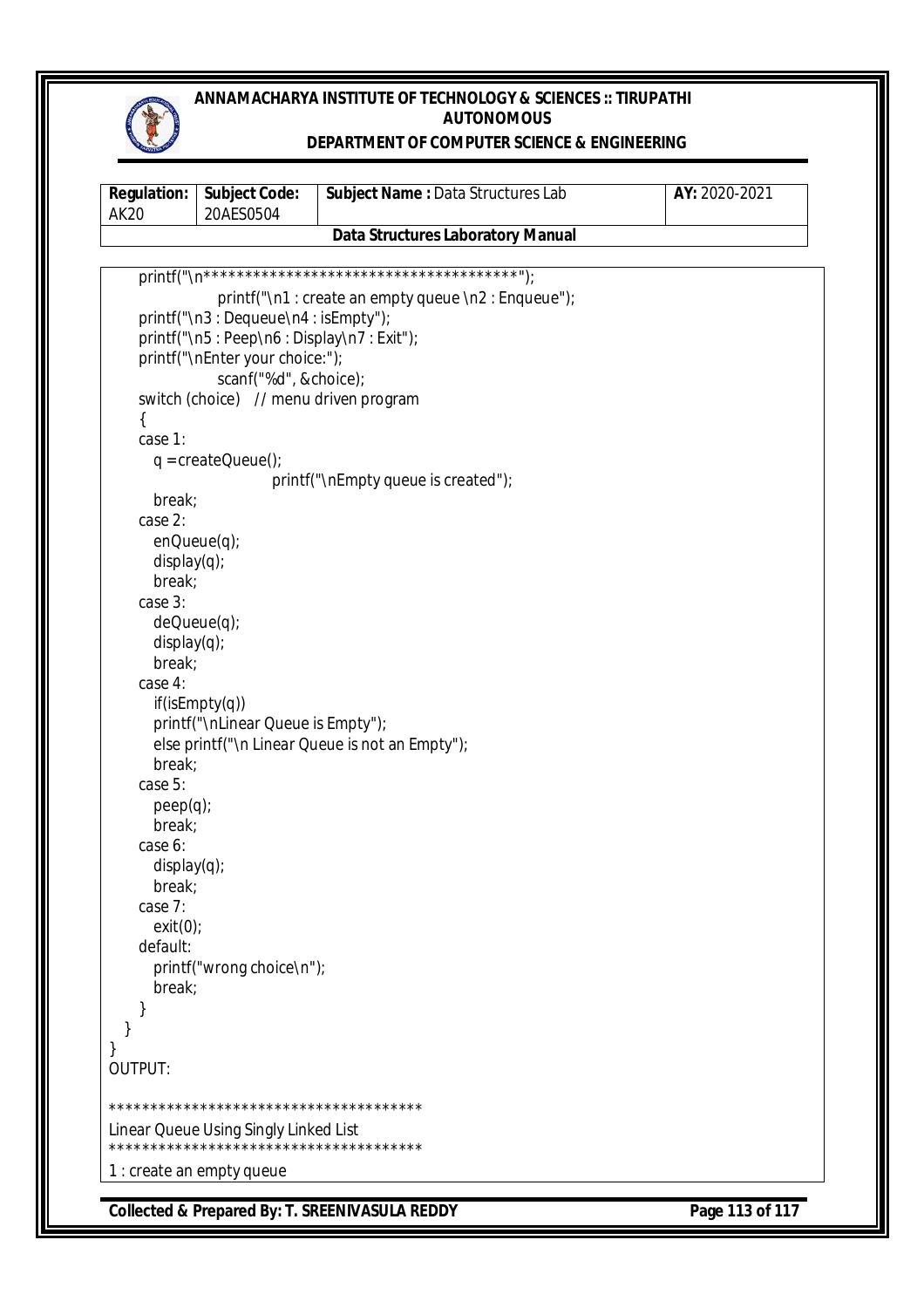

#### DEPARTMENT OF COMPUTER SCIENCE & ENGINEERING

| <b>Regulation:</b><br><b>AK20</b>                                                                        | <b>Subject Code:</b><br>20AES0504                                                    | Subject Name: Data Structures Lab                    | AY: 2020-2021 |
|----------------------------------------------------------------------------------------------------------|--------------------------------------------------------------------------------------|------------------------------------------------------|---------------|
|                                                                                                          |                                                                                      | <b>Data Structures Laboratory Manual</b>             |               |
| 2 : Enqueue<br>3 : Dequeue<br>4 : isEmpty<br>$5:$ Peep<br>6 : Display<br>7:Exit<br>Enter your choice:1   |                                                                                      |                                                      |               |
| Empty queue is created                                                                                   |                                                                                      |                                                      |               |
|                                                                                                          | Linear Queue Using Singly Linked List<br>**************************************      |                                                      |               |
| $2:$ Enqueue<br>3 : Dequeue<br>4 : is Empty<br>$5:$ Peep<br>6 : Display<br>7:Exit<br>Enter your choice:2 | 1 : create an empty queue                                                            |                                                      |               |
|                                                                                                          |                                                                                      | Enter value to be inserted in to the Linear Queue100 |               |
| Size of Linear Queue is 1                                                                                | Linear Queue: FRONT<-- 100 <-- REAR                                                  |                                                      |               |
|                                                                                                          | Linear Queue Using Singly Linked List<br>**************************************      |                                                      |               |
| 2 : Enqueue<br>3 : Dequeue<br>4 : isEmpty<br>5: Peep<br>6 : Display<br>7:Exit<br>Enter your choice:2     | 1 : create an empty queue                                                            |                                                      |               |
|                                                                                                          |                                                                                      | Enter value to be inserted in to the Linear Queue200 |               |
| Size of Linear Queue is 2                                                                                | Linear Queue: FRONT<-- 100 <-- 200 <--REAR<br>************************************** |                                                      |               |
|                                                                                                          | Linear Queue Using Singly Linked List                                                |                                                      |               |
|                                                                                                          | 1 : create an empty queue                                                            |                                                      |               |

Collected & Prepared By: T. SREENIVASULA REDDY

Page 114 of 117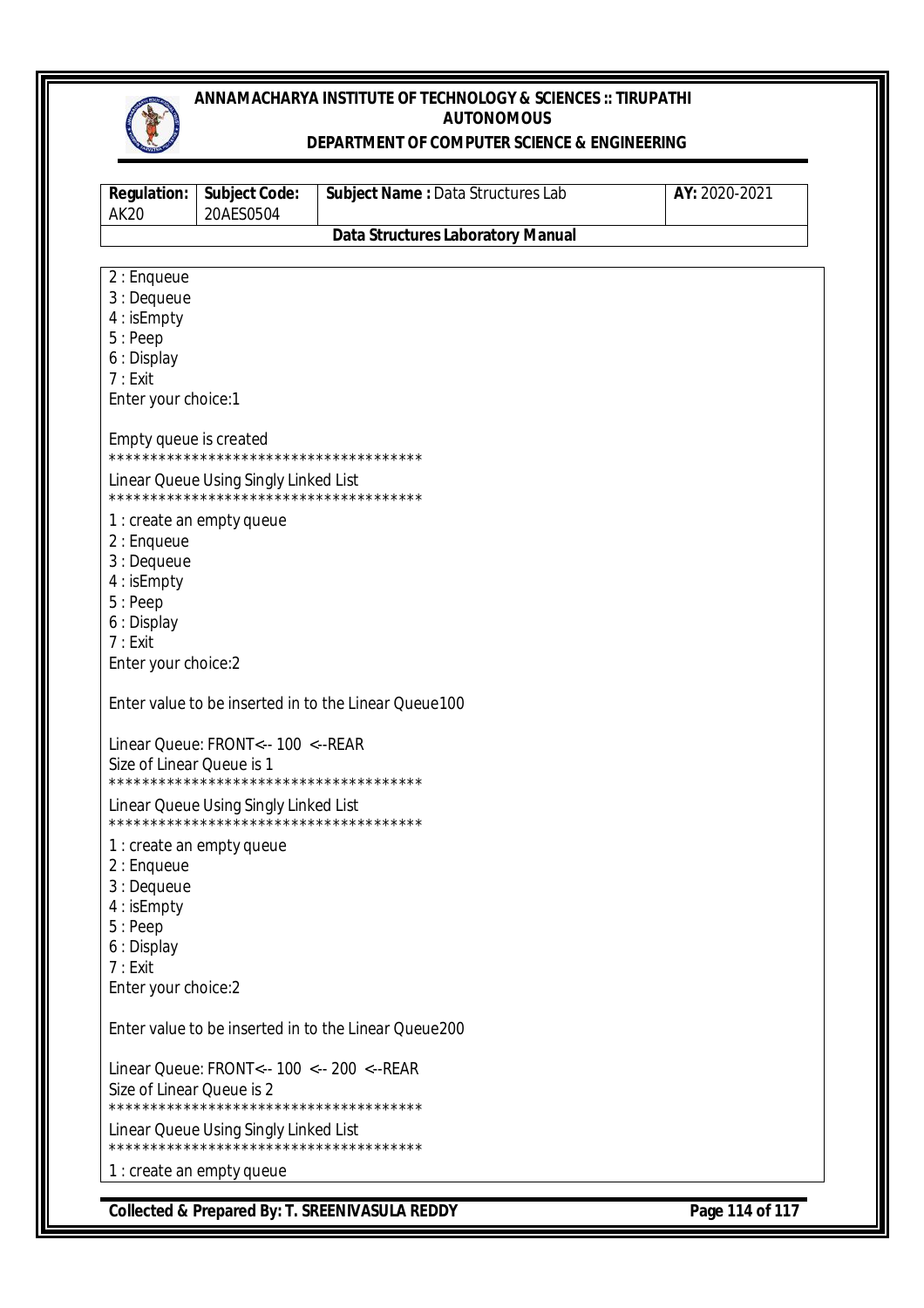

#### DEPARTMENT OF COMPUTER SCIENCE & ENGINEERING

| <b>Regulation:</b><br><b>AK20</b>                                                                     | <b>Subject Code:</b><br>20AES0504                                               | Subject Name: Data Structures Lab                     | AY: 2020-2021 |
|-------------------------------------------------------------------------------------------------------|---------------------------------------------------------------------------------|-------------------------------------------------------|---------------|
|                                                                                                       |                                                                                 | <b>Data Structures Laboratory Manual</b>              |               |
| 2 : Enqueue<br>3 : Dequeue<br>4 : isEmpty<br>$5:$ Peep<br>6 : Display                                 |                                                                                 |                                                       |               |
| 7:Exit<br>Enter your choice:2                                                                         |                                                                                 |                                                       |               |
|                                                                                                       |                                                                                 | Enter value to be inserted in to the Linear Queue 300 |               |
| Size of Linear Queue is 3                                                                             | **************************************                                          | Linear Queue: FRONT<-- 100 <-- 200 <-- 300 <-- REAR   |               |
|                                                                                                       | Linear Queue Using Singly Linked List<br>************************************** |                                                       |               |
| $2:$ Enqueue<br>3 : Dequeue<br>4 : isEmpty<br>5: Peep<br>6 : Display<br>7:Exit<br>Enter your choice:5 | 1 : create an empty queue                                                       |                                                       |               |
| The front element is 100                                                                              |                                                                                 |                                                       |               |
|                                                                                                       | Linear Queue Using Singly Linked List                                           |                                                       |               |
| 2 : Enqueue<br>3 : Dequeue<br>4 : isEmpty<br>5: Peep<br>6 : Display<br>7:Exit<br>Enter your choice: 4 | 1 : create an empty queue                                                       |                                                       |               |
|                                                                                                       | Linear Queue is not an Empty<br>**************************************          |                                                       |               |
|                                                                                                       | Linear Queue Using Singly Linked List<br>************************************** |                                                       |               |
| 2 : Enqueue<br>3 : Dequeue<br>4 : isEmpty                                                             | 1 : create an empty queue                                                       |                                                       |               |

Collected & Prepared By: T. SREENIVASULA REDDY

Page 115 of 117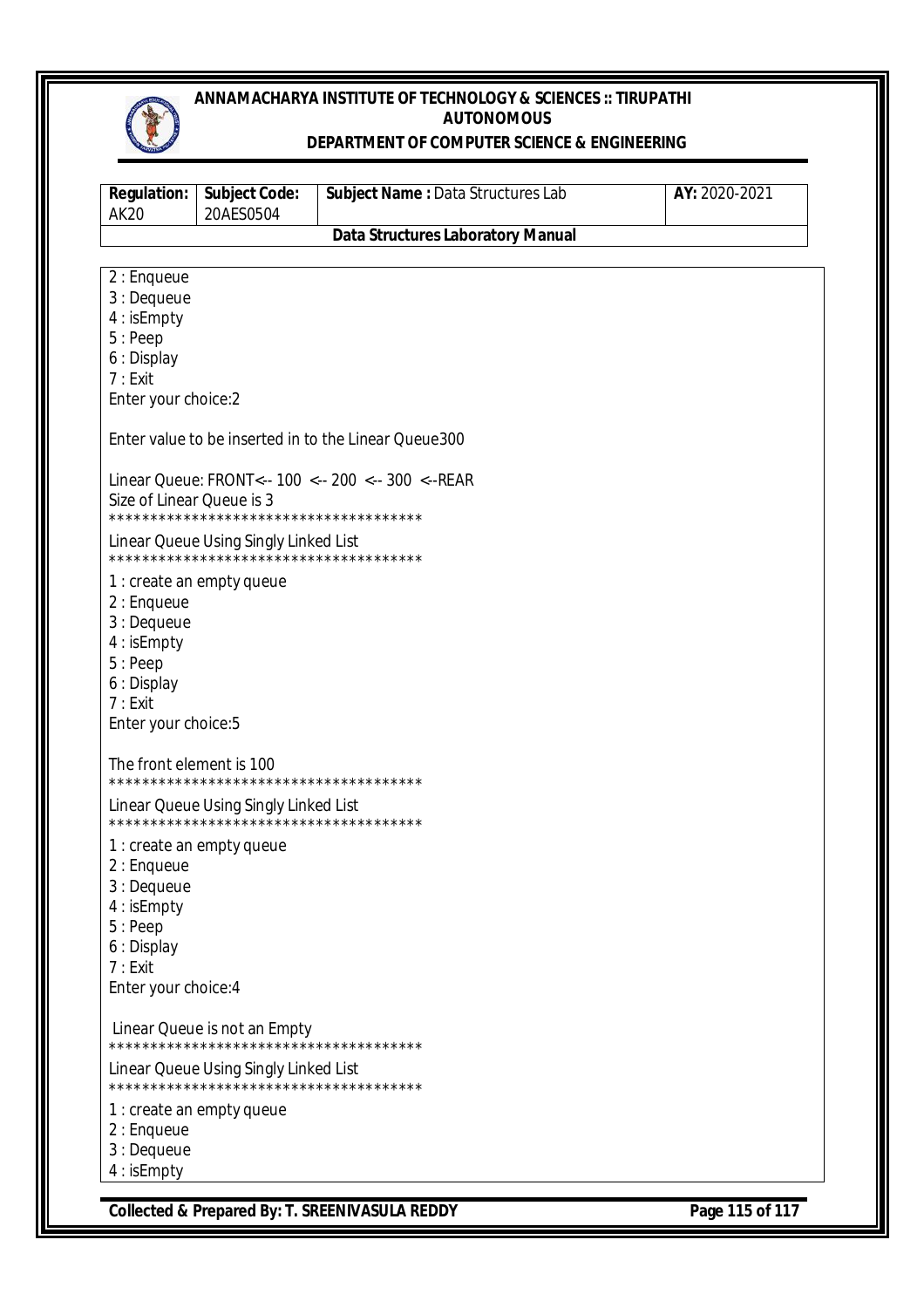

#### DEPARTMENT OF COMPUTER SCIENCE & ENGINEERING

| <b>Regulation:</b><br><b>AK20</b>                                                                    | <b>Subject Code:</b><br>20AES0504                                                                            | Subject Name: Data Structures Lab        | AY: 2020-2021 |
|------------------------------------------------------------------------------------------------------|--------------------------------------------------------------------------------------------------------------|------------------------------------------|---------------|
|                                                                                                      |                                                                                                              | <b>Data Structures Laboratory Manual</b> |               |
| 5:Peep<br>6 : Display<br>7:Exit<br>Enter your choice: 3                                              |                                                                                                              |                                          |               |
| Size of Linear Queue is 2                                                                            | Linear Queue: FRONT<-- 200 <-- 300 <-- REAR<br>**************************************                        |                                          |               |
|                                                                                                      | Linear Queue Using Singly Linked List<br>**************************************                              |                                          |               |
| 2 : Enqueue<br>3 : Dequeue<br>4 : isEmpty<br>5:Peep<br>6 : Display<br>7:Exit<br>Enter your choice: 3 | 1 : create an empty queue                                                                                    |                                          |               |
| Size of Linear Queue is 1                                                                            | Linear Queue: FRONT<-- 300 <-- REAR<br>**************************************                                |                                          |               |
|                                                                                                      | Linear Queue Using Singly Linked List                                                                        |                                          |               |
| $2:$ Enqueue<br>3 : Dequeue<br>4 : isEmpty<br>5:Peep<br>6 : Display<br>7:Exit<br>Enter your choice:3 | 1 : create an empty queue                                                                                    |                                          |               |
| Queue is Empty                                                                                       |                                                                                                              |                                          |               |
| 2 : Enqueue<br>3 : Dequeue<br>4 : isEmpty<br>5: Peep<br>6 : Display<br>7:Exit                        | Linear Queue Using Singly Linked List<br>**************************************<br>1 : create an empty queue |                                          |               |

Page 116 of 117